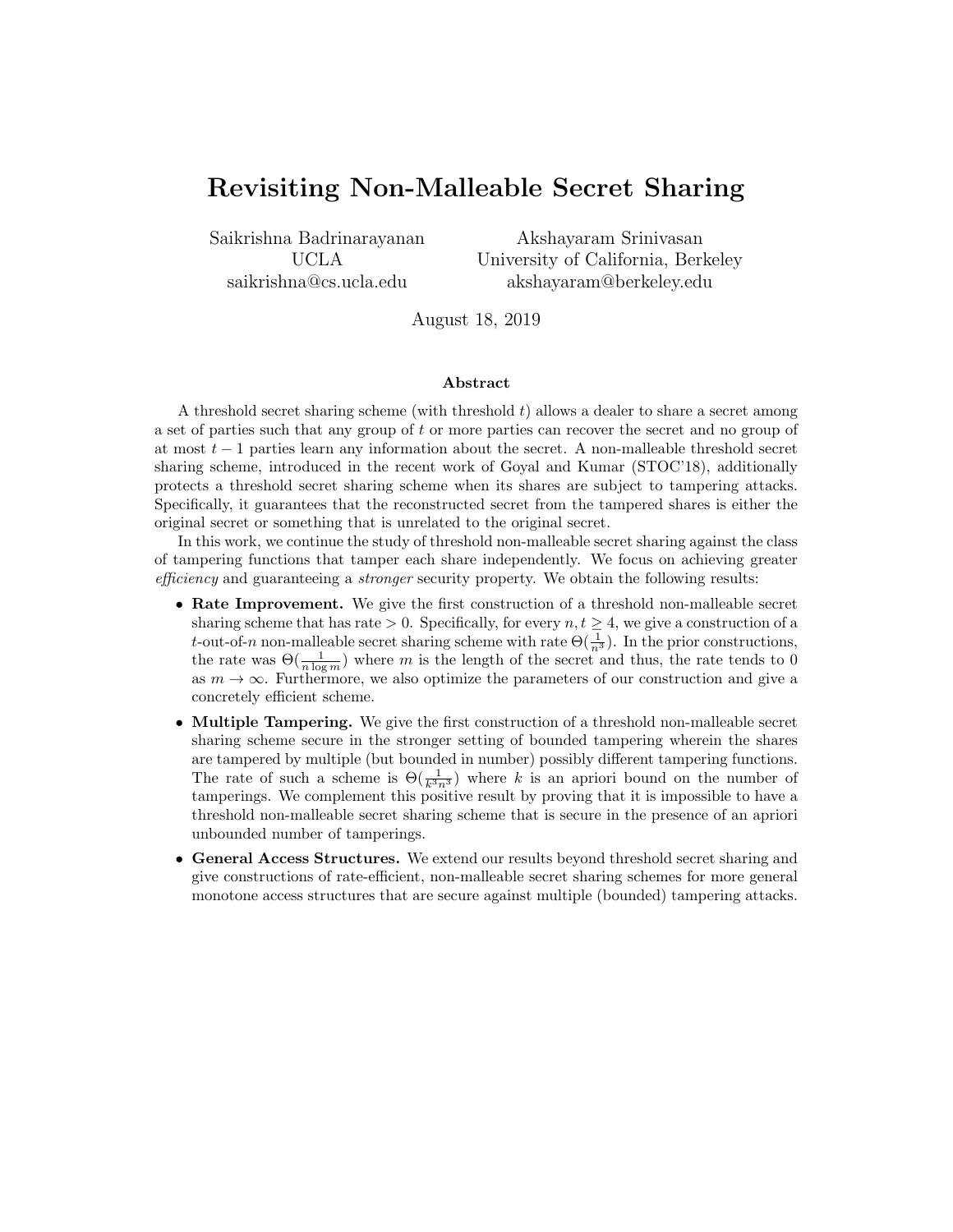# Contents

| 1              | Introduction                                                                                                       | 3              |
|----------------|--------------------------------------------------------------------------------------------------------------------|----------------|
|                | 1.1                                                                                                                | $\overline{5}$ |
|                | 1.1.1                                                                                                              | $\overline{5}$ |
|                | 1.1.2                                                                                                              | $\overline{5}$ |
|                | 1.1.3                                                                                                              | 6              |
| $\overline{2}$ | Our Techniques                                                                                                     | 7              |
|                | 2.1                                                                                                                | $\overline{7}$ |
|                | $2.2\,$                                                                                                            | 12             |
|                | 2.3                                                                                                                | 13             |
| 3              | Preliminaries                                                                                                      | 13             |
|                | 3.1                                                                                                                | 14             |
|                | 3.2                                                                                                                | 16             |
| 4              | k-out-of-n Leakage Resilient Secret Sharing Scheme                                                                 | 18             |
|                | $k$ -out-of- $k$ Leakage Resilient Secret Sharing $\ldots \ldots \ldots \ldots \ldots \ldots \ldots \ldots$<br>4.1 | 19             |
|                | 4.2                                                                                                                | 20             |
|                | Construction of $k$ -out-n Leakage Resilient Secret Sharing $\ldots \ldots \ldots \ldots$<br>4.3                   | 21             |
|                | 4.4                                                                                                                | 24             |
| 5              | Non-Malleable Secret Sharing for Threshold Access Structures                                                       | 27             |
|                | 5.1                                                                                                                | 27             |
|                | 5.2                                                                                                                | 28             |
|                | 5.3                                                                                                                | 33             |
| 6              | Unbounded Tamperings: Impossibility Result                                                                         | 33             |
|                | 6.1                                                                                                                | 34             |
| $\overline{7}$ | NMSS for General Access Structures with Multiple Tampering                                                         | 34             |
|                | 7.1                                                                                                                | 34             |
|                | 7.2                                                                                                                | 36             |
|                | 7.3                                                                                                                | 38             |
|                | 7.4                                                                                                                | 43             |
|                | A 3-Split-State Non-Malleable Code                                                                                 | 48             |
|                | B 3-split-state Non-malleable Code against Multiple Tampering                                                      | 50             |
|                |                                                                                                                    | 57             |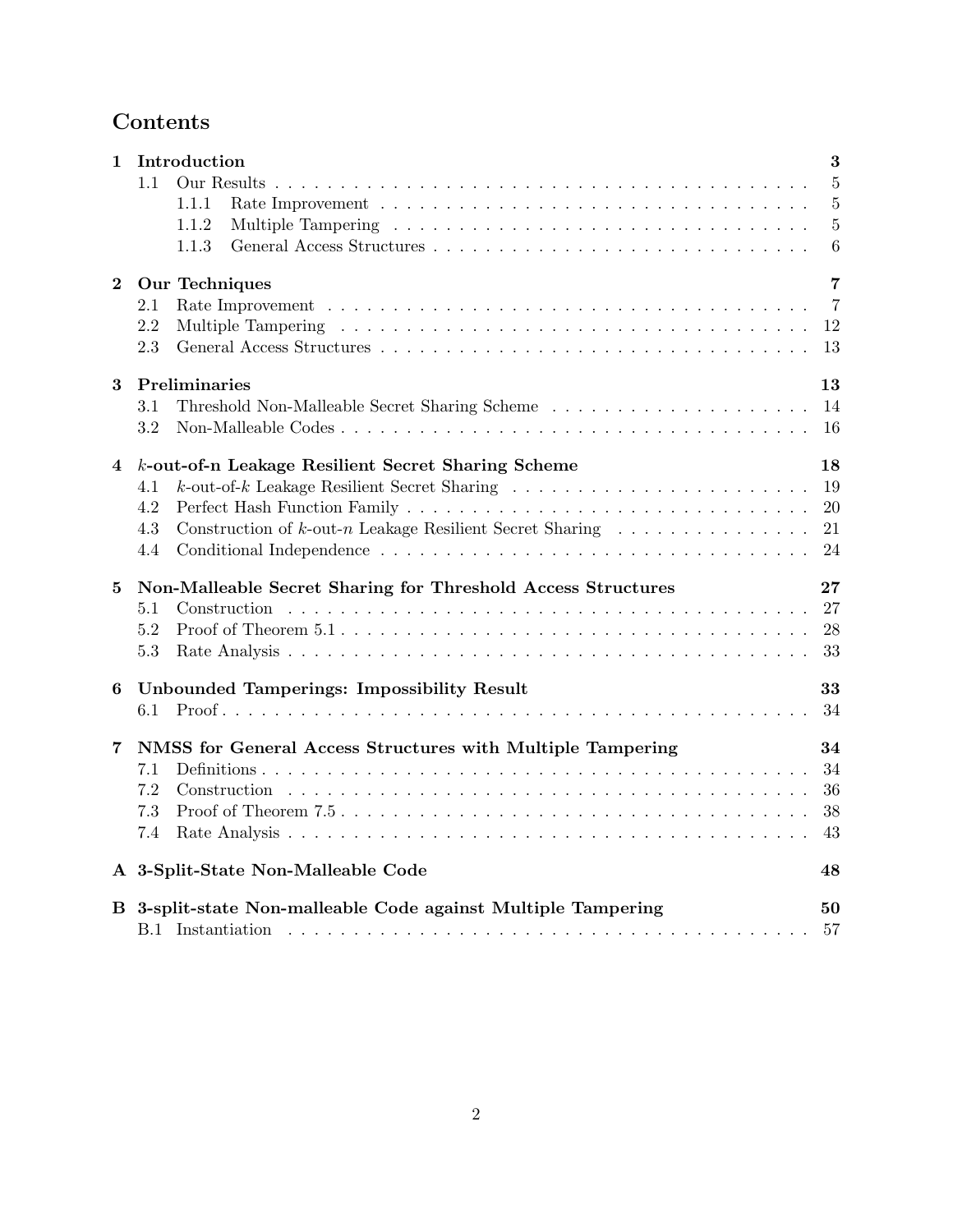# <span id="page-2-0"></span>1 Introduction

A t-out-of-n threshold secret sharing scheme [\[Sha79,](#page-47-1)[Bla79\]](#page-43-0) allows a dealer to share a secret among n parties such that any subset of t or more parties can recover the secret but any subset of  $t-1$ parties learn no information about the secret. Threshold secret sharing schemes are central tools in cryptography and have several applications such as constructing secure multiparty computation protocols [\[GMW87,](#page-46-0)[BGW88,](#page-43-1)[CCD88\]](#page-44-0), threshold cryptographic systems [\[DF90,](#page-44-1)[Fra90,](#page-45-0)[DDFY94\]](#page-44-2) and leakage resilient circuit compilers  $[ISW03, FRR<sup>+</sup>10, Rot12]$  $[ISW03, FRR<sup>+</sup>10, Rot12]$  $[ISW03, FRR<sup>+</sup>10, Rot12]$  $[ISW03, FRR<sup>+</sup>10, Rot12]$  $[ISW03, FRR<sup>+</sup>10, Rot12]$  to name a few.

Most of the threshold secret sharing schemes in literature are linear. This means that if we multiply each share by a constant  $c$ , we get a set of shares that correspond to a new secret that is c times the original secret. This property has in fact, been crucially leveraged in most of the applications including designing secure multiparty computation protocols and constructing threshold cryptosystems. However, this highly desirable feature becomes undesirable if our primary goal is to protect the shares against tampering attacks. More specifically, this linearity property allows an adversary to tamper (or maul) each share independently and output a new set of shares that reconstruct to a related secret (for example, two times the original secret). Indeed, if the shares of the secret are stored on a device such as a smart card, an adversary could potentially tamper with the smart card and change the value of the share that is being stored by overwriting it with a new value or maybe flipping a few bits. Notice that in the above tampering attack, the adversary need not learn the actual secret. However, the adversary is guaranteed to produce a set of shares that reconstruct to a related secret. Such an attack could be devastating when the shares, for example, correspond to a cryptographic secret key (such as a signing key) as it allows an adversary to mount related-key attacks (see [\[BDL01\]](#page-43-2)). In fact, most of the known constructions of threshold signatures use Shamir's secret sharing to distribute the signing key among the parties and hence they are all susceptible to such attacks.

Non-Malleable Secret Sharing. To protect a secret sharing scheme against such share tampering attacks, Goyal and Kumar [\[GK18a,](#page-45-2)[GK18b\]](#page-45-3) introduced the notion of Non-Malleable Secret Sharing. Roughly, a secret sharing scheme (Share, Rec) is non-malleable against a tampering function class F if for every  $f \in \mathcal{F}$  and every secret s, Rec(f(shares)) where shares  $\leftarrow$  Share(s) is either s or something that is unrelated to  $s<sup>1</sup>$  $s<sup>1</sup>$  $s<sup>1</sup>$ . Of course, we cannot hope to protect against all possible tampering functions as a function can first reconstruct the secret from the shares, multiply it by 2 and then share this value to obtain a valid sharing of a related secret. Thus, the prior works placed restrictions on the set of functions that can tamper the shares. A natural restricted family of tampering functions that we will consider in this work is  $\mathcal{F}_{ind}$  which consists of the set of all functions that tamper each share independently.

Connection to Non-Malleable Codes. Non-malleable secret sharing is related to another cryptographic primitive called as Non-Malleable Codes which was introduced in an influential work by Dziembowski, Pietrzak and Wichs [\[DPW10\]](#page-45-4).[2](#page-2-2) A non-malleable code relaxes the usual notion of error correction by requiring that the decoding procedure outputs either the original message or something that is independent of the message when given a tampered codeword as

<span id="page-2-2"></span><span id="page-2-1"></span><sup>&</sup>lt;sup>1</sup>See Section [3](#page-12-1) for a precise definition.

<sup>&</sup>lt;sup>2</sup>We refer the reader to [\[GK18a,](#page-45-2) [GK18b\]](#page-45-3) for a thorough discussion on the connection between non-malleable secret sharing and related notions such as verifiable secret sharing  $[CGMA85]$  and AMD codes  $[CDF<sup>+</sup>08]$  $[CDF<sup>+</sup>08]$ .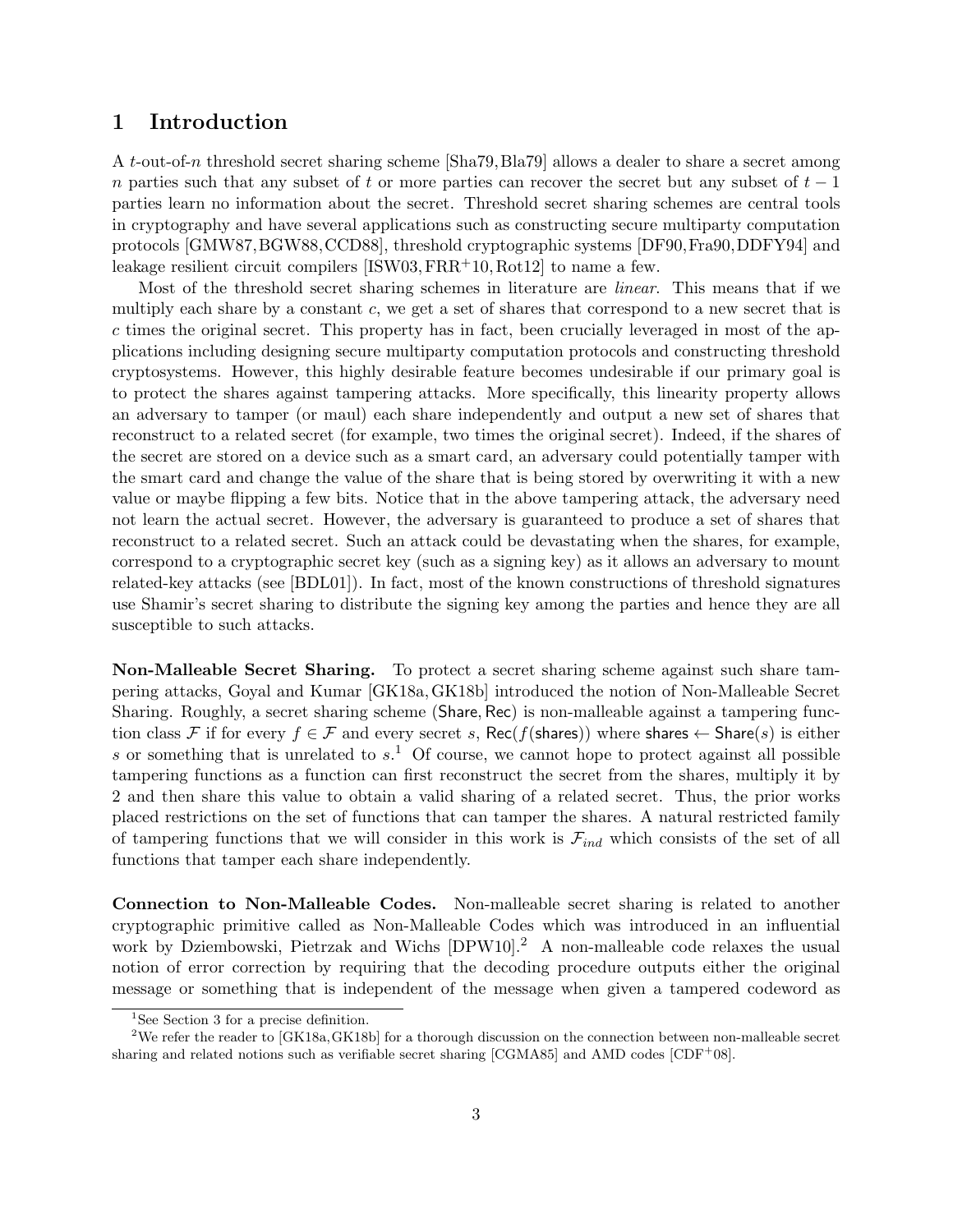input. A beautiful line of work, starting from [\[DPW10\]](#page-45-4), has given several constructions of nonmalleable codes with security against various tampering function classes [\[LL12,](#page-47-3)[DKO13,](#page-44-5)[FMNV14,](#page-45-5) [FMVW14,](#page-45-6)[ADL14,](#page-43-3)[AGM](#page-43-4)+15,[FMNV15,](#page-45-7)[JW15,](#page-46-2)[CKR16,](#page-44-6)[CGM](#page-44-7)+16,[AAG](#page-43-5)+16,[CGL16,](#page-44-8)[BDKM16,](#page-43-6)[Li17,](#page-47-4) [KOS17,](#page-46-3)[CL17,](#page-44-9)[KOS18,](#page-47-5)[BDKM18,](#page-43-7)[GMW17,](#page-46-4)[OPVV18,](#page-47-6)[KLT18,](#page-46-5)[BDG](#page-43-8)+18].

We now elaborate on the connection between non-malleable codes and non-malleable secret sharing. A tampering function family in the literature of non-malleable codes that is somewhat similar to  $\mathcal{F}_{ind}$  is the k-split-state function family. A k-split-state function compartmentalizes a codeword into k-parts and applies a tampering function to each part, independent of the other parts. Seeing the similarity between  $\mathcal{F}_{ind}$  and k-split-state functions, it might be tempting to conclude that a non-malleable code against a k-split-state function family is in fact a k-out-of-k non-malleable secret sharing. However, as demonstrated in [\[GK18a\]](#page-45-2), this might not be true in general. In particular, [\[GK18a\]](#page-45-2) showed that even a 3-split-state non-malleable code need not be a 3-out-of-3 non-malleable secret sharing as non-malleable codes may not always protect the secrecy of the message. In particular, the first few bits of the codeword could reveal some bits of the message and still, this coding scheme could be non-malleable. Nevertheless, for the special case of 2, Aggarwal et al. [\[ADKO15\]](#page-43-9) showed that any 2-split-state non-malleable code is indeed a 2 out-of-2 non-malleable secret sharing scheme. In the other direction, we note that any  $k$ -out-of- $k$ non-malleable secret sharing scheme against  $\mathcal{F}_{ind}$  is in fact a k-split-state non-malleable code.

Rate of Non-Malleable Secret Sharing. One of the main efficiency parameters in any secret sharing scheme is its rate which is defined as the ratio between the length of the secret and the maximum size of a share. In the prior work, Goyal and Kumar [\[GK18a\]](#page-45-2) gave an elegant construction of t-out-of-n non-malleable secret sharing from any 2-split-state non-malleable code. However, the rate of this scheme is equal to  $O(\frac{1}{n \log n})$  $\frac{1}{n \log m}$ ) where m is the length of the secret. The rate tends to 0 as the length of the secret m tends to  $\infty$  and hence, a natural question to ask is:

Can we obtain a construction of threshold non-malleable secret sharing with rate  $> 0$ ?

The problem of improving the rate was mentioned as an explicit open question in [\[GK18a\]](#page-45-2).

Multiple Tamperings. In the real world, a tampering adversary could potentially mount more than one tampering attack. In particular, if each share of a cryptographic secret key is stored on a small device (such as smart cards), the adversary could potentially clone these devices to obtain multiple copies of the shares. The adversary could then apply a different tampering function on each copy and obtain information about related secrets. Thus, a more realistic security definition would be to consider multiple tampering functions  $f_1, \ldots, f_k \in \mathcal{F}$ , and require that for every secret s, the joint distribution  $(Rec(f_1(\text{shares})), \ldots, Rec(f_k(\text{shares})))$  where shares  $\leftarrow$  Share(s) is independent of  $s<sup>3</sup>$  $s<sup>3</sup>$  $s<sup>3</sup>$ . For the case of non-malleable codes, security against multiple tamperings has already been considered in [\[FMNV14,](#page-45-5) [JW15,](#page-46-2) [CGL16,](#page-44-8)[OPVV18\]](#page-47-6). However, for the case of non-malleable secret sharing, the prior work [\[GK18a\]](#page-45-2) only considered a single tampering function and a natural question would be:

Can we obtain a construction of threshold non-malleable secret sharing against multiple tamperings?

<span id="page-3-0"></span><sup>3</sup>As in the case of single tampering, a tampering function could just output the same shares and in which the reconstructed secret will be s. Our definition also captures this property and we refer to Section [3](#page-12-1) for a precise definition.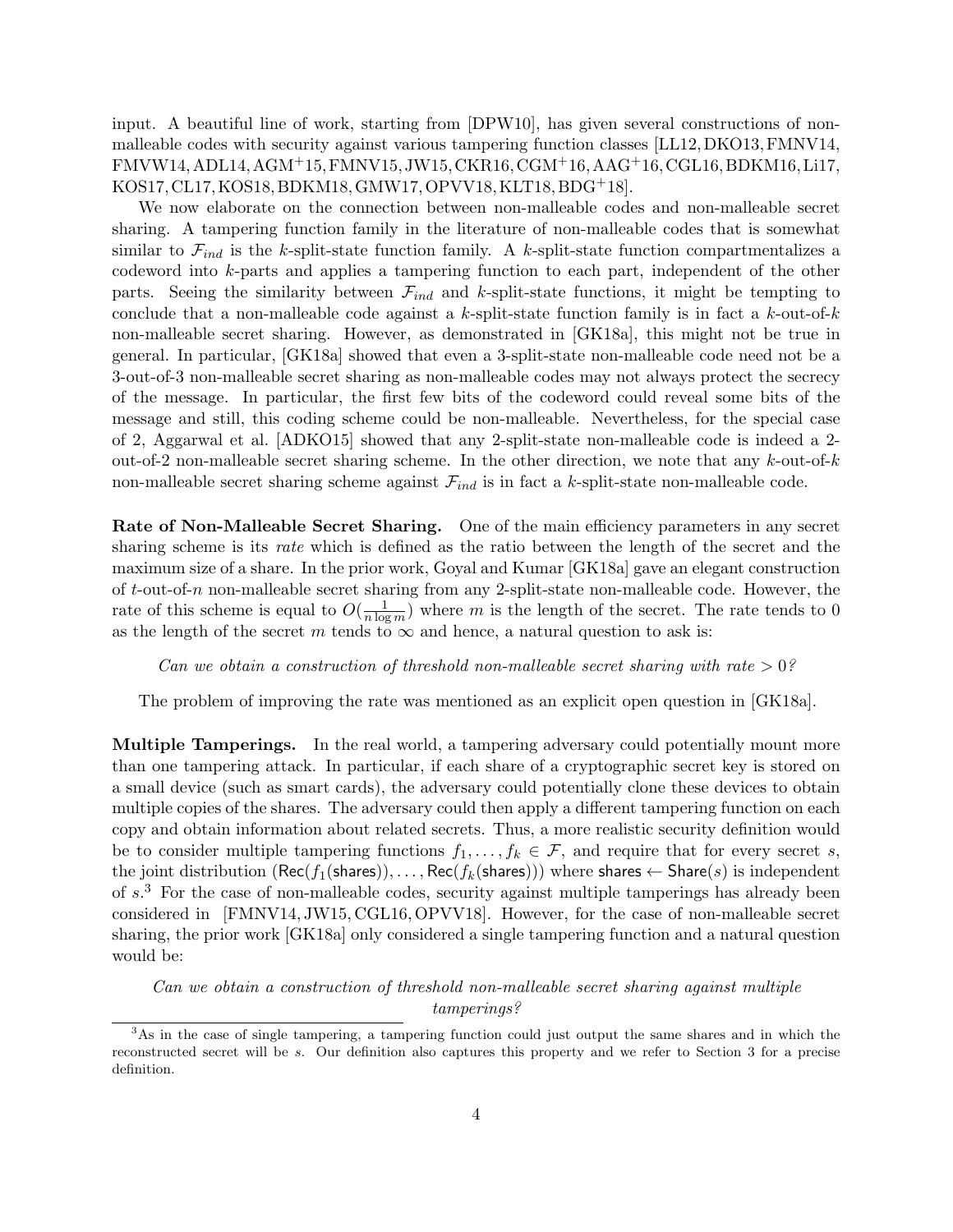#### <span id="page-4-0"></span>1.1 Our Results

In this work, we obtain the following results.

#### <span id="page-4-1"></span>1.1.1 Rate Improvement

We give the first construction of a threshold non-malleable secret sharing scheme that has rate  $> 0$ . Specifically, the rate of our construction is  $\Theta(\frac{1}{n^3})$  where *n* is the number of parties. More formally,

<span id="page-4-3"></span>**Theorem 1.1** For any  $n, t \geq 4$  and any  $\rho > 0$ , there exists a construction of t-out-of-n nonmalleable secret sharing scheme against  $\mathcal{F}_{ind}$  for sharing m-bit secrets for any  $m > \log n$  with rate  $\Theta(\frac{1}{n^3})$  and simulation error  $2^{-\Omega(\frac{m}{\log^{1+\rho} m})}$ . The running times of the sharing and reconstruction algorithms are polynomial in n and m.

Local Leakage Resilient Secret Sharing. One of the main tools used in proving Theorem [1.1](#page-4-3) (which may be of independent interest) is an efficient construction of local leakage-resilient threshold secret sharing scheme  $[GK18a, BDIR18]$  $[GK18a, BDIR18]$  $[GK18a, BDIR18]$ . A t-out-of-n secret sharing scheme is said to be local leakage-resilient (parameterized by a leakage bound  $\mu$  and set size s), if the secrecy holds against any adversary who might obtain at most  $t - 1$  shares in the clear and additionally, for any set  $S \subseteq [n]$  of size at most s, the adversary obtains  $\mu$  bits from each share belonging to a party in the set S. Goyal and Kumar [\[GK18a\]](#page-45-2) gave a construction of a 2-out-of-n local leakage resilient secret sharing scheme. In this work, we give an efficient construction of  $t$ -out-of-n local leakage resilient secret sharing scheme when  $t$  is a constant. This result must be contrasted with a recent result by Benhamouda et al. [\[BDIR18\]](#page-43-10) who showed that the Shamir's secret sharing scheme is local leakage resilient when the field size is sufficiently large and the threshold  $t = n - o(\log n)$ . A more precise statement of our construction of local leakage resilient secret sharing scheme appears below.

**Theorem 1.2** For any  $\varepsilon > 0$ ,  $t, n \in \mathbb{N}$ , and parameters  $\mu \in \mathbb{N}, s \leq n$ , there exists an efficient construction of t-out-of-n secret sharing scheme for sharing m-bit secrets that is  $(\mu, s)$ -local leakage resilient with privacy error  $\varepsilon$ . The size of each share when t is a constant is  $O((m + s\mu + \log(\log n/\varepsilon))\log n)$ .

Comparison with [\[GK18a\]](#page-45-2). When compared to the result of [\[GK18a\]](#page-45-2) which could support thresholds  $t \geq 2$ , our construction can only support threshold  $t \geq 4$ . However, getting a rate  $> 0$ non-malleable secret sharing scheme for threshold  $t = 2$  would imply a 2-split-state non-malleable code with rate  $> 0$  which is a major open problem. For the case of  $t = 3$ , though we know constructions of 3-split-state non-malleable codes with rate  $> 0$  [\[KOS18,](#page-47-5) [GMW17\]](#page-46-4), they do not satisfy the privacy property of a 3-out-of-3 secret sharing scheme. In particular, given two states of the codeword, some information about the message is leaked. Thus, getting a 3-out-of-n nonmalleable secret sharing scheme with rate  $> 0$  seems out of reach of the current techniques and we leave this as an open problem.

#### <span id="page-4-2"></span>1.1.2 Multiple Tampering

We initiate the study of non-malleable secret sharing under multiple tampering. Here, the shares can be subject to multiple (possibly different) tampering functions and we require that the joint distribution of the reconstructed secrets to be independent of s. For this stronger security notion, we first prove a negative result that states that a non-malleable secret sharing cannot exist when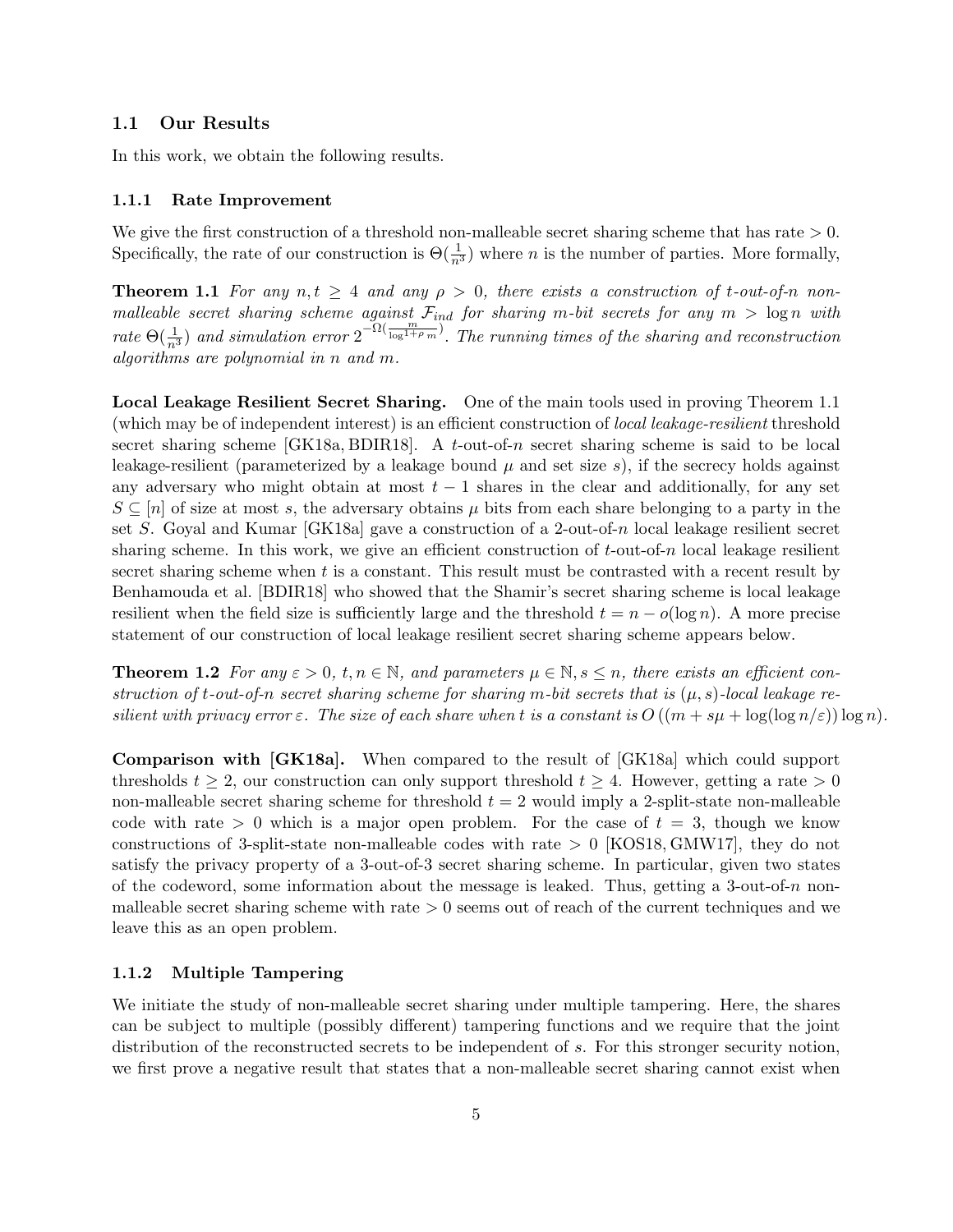the number of tamperings (also called as the tampering degree) is apriori unbounded. This result generalizes a similar result for the case of a split-state non-malleable codes. Formally,

**Theorem 1.3** For any  $n, t \in \mathbb{N}$ , there does not exist a t-out-of-n non-malleable secret sharing scheme against  $\mathcal{F}_{ind}$  that can support an apriori unbounded tampering degree.

When the tampering degree is apriori bounded, we get constructions of threshold non-malleable secret sharing scheme. Formally,

<span id="page-5-2"></span>**Theorem 1.4** For any  $n, t \geq 4$ , and  $\mathsf{K} \in \mathbb{N}$ , there exists a t-out-of-n non-malleable secret sharing scheme with tampering degree K for sharing m-bit secrets for a large enough<sup>[4](#page-5-1)</sup> m against  $\mathcal{F}_{ind}$  with  $rate = \Theta(\frac{1}{K^3n^3})$  and simulation error  $2^{-m^{\Omega(1)}}$ . The running time of the sharing and reconstruction algorithms are polynomial in n and m.

#### <span id="page-5-0"></span>1.1.3 General Access Structures

<span id="page-5-3"></span>We extend our techniques used in the proof of Theorems [1.1,](#page-4-3)[1.4](#page-5-2) to give constructions of nonmalleable secret sharing scheme for more general monotone access structures rather than just threshold structures. Before we state our result, we give some definitions.

**Definition 1.5** An access structure A is said to be monotone if for any set  $S \in A$ , any superset of S is also in A. A monotone access structure A is said to be 4-monotone if for any set  $S \in \mathcal{A}$ ,  $|S| \geq 4.$ 

<span id="page-5-4"></span>We also give the definition of a minimal authorized set.

**Definition 1.6** For a monotone access structure A, a set  $S \in \mathcal{A}$  is a minimal authorized set if any strict subset of S is not in A. We denote  $t_{max}$  to be max  $|S|$  where S is a minimal authorized set of A.

We now state our extension to general access structures.

**Theorem 1.7** For any  $n, K \in \mathbb{N}$  and 4-monotone access structure A, if there exists a statistically private (with privacy error  $\varepsilon$ ) secret sharing scheme for A that can share m-bit secrets for a large enough m with rate  $R$ , there exists a non-malleable secret sharing scheme for sharing m-bit secrets for the same access structure A with tampering degree K against  $\mathcal{F}_{ind}$  with rate  $\Theta(\frac{R}{K^3n^3})$  and simulation error  $\varepsilon + 2^{-m^{\Omega(1)}}$ .

Thus, starting with a secret sharing scheme for monotone span programs [\[KW93\]](#page-47-7) or for more general access structures [\[LV18\]](#page-47-8), we get non-malleable secret sharing schemes for the same access structures with comparable rate.

Comparison with [\[GK18b\]](#page-45-3). In the prior work [\[GK18b\]](#page-45-3), the rate of the non-malleable secret sharing for general access structures also depended on the length of the message and thus, even when R is constant, their construction could only achieve a rate of 0. However, unlike our construction, they could support all monotone access structures (and not just 4-monotone) and they could even start with a computational secret sharing scheme for an access structure A and convert it to a non-malleable secret sharing scheme for A.

<span id="page-5-1"></span><sup>4</sup>See the main body for the precise statement.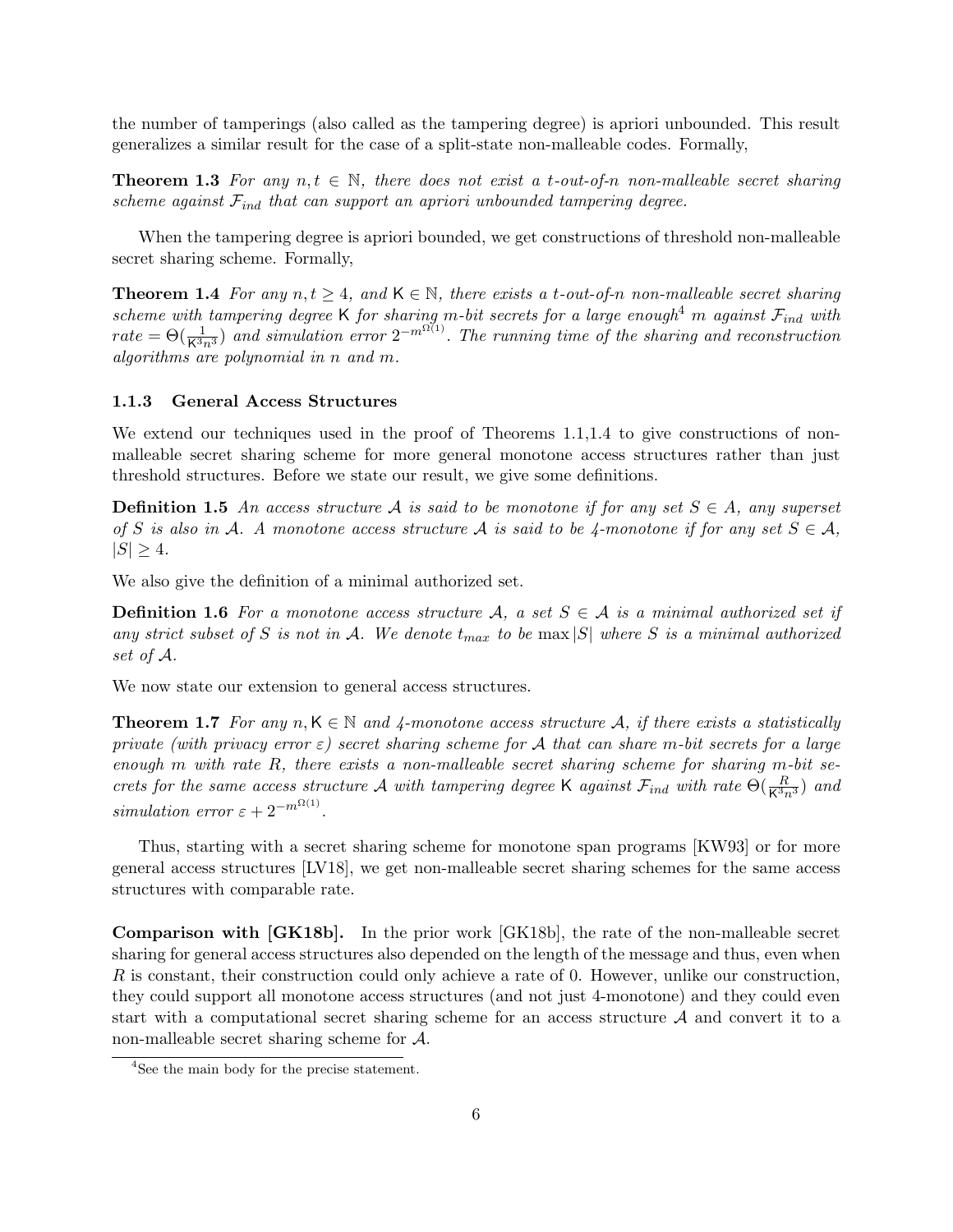Concurrent Work. In a concurrent and independent work, Aggarwal et al. [\[ADN](#page-43-11)+18] consider the multiple tampering model and give constructions of non-malleable secret sharing for general access structures in this model. There are three main differences between our work and their work. Firstly, the rate of their construction asymptotically tends to 0 even for the threshold case. However, the rate of our construction is greater than 0 when we instantiate the compiler with a rate > 0 secret sharing scheme. Secondly, their work considers a stronger model wherein each tampering function can choose a different reconstruction set. We prove the security of our construction in a weaker model wherein the reconstruction set is the same for each tampering function. We note that the impossibility result for unbounded tampering holds even if the reconstruction set is the same. Thirdly, their construction can give non-malleable secret sharing scheme for any 3-monotone access structure whereas our construction can only work for 4-monotone access structure. In another concurrent and independent work, Kumar et al. [\[KMS18\]](#page-46-6) gave a construction of non-malleable secret sharing in a stronger model where the tampering functions might obtain bounded leakage from the other shares.

# <span id="page-6-0"></span>2 Our Techniques

In this section, we give a high level overview of the techniques used to obtain our results.

#### <span id="page-6-1"></span>2.1 Rate Improvement

Goyal and Kumar [\[GK18a\]](#page-45-2) approach. We first give a brief overview of the construction of threshold non-malleable secret sharing of Goyal and Kumar [\[GK18a\]](#page-45-2) and then explain why it could achieve only a rate of 0. At a high level, Goyal and Kumar start with any 2-split-state non-malleable code and convert it into a t-out-of-n non-malleable secret sharing scheme. We only explain their construction for the case when  $t \geq 3$ , and for the case of  $t = 2$ , they gave a slightly different construction. For the case when  $t \geq 3$ , the sharing procedure does the following. The secret is first encoded using a 2-split-state non-malleable code to obtain the two states L and R. L is now shared using any  $t$ -out-of-n secret sharing scheme, say Shamir's secret sharing to get the shares  $SL_1, \ldots, SL_n$  and R is shared using a 2-out-of-n local leakage resilient secret sharing scheme to get the shares  $\mathsf{SR}_1, \ldots, \mathsf{SR}_n$ . The share corresponding to party i includes  $(\mathsf{SL}_i, \mathsf{SR}_i)$ . To recover the secret given at least t shares, the parties first use the recovery procedures of the threshold secret sharing scheme and local leakage resilient secret sharing scheme to recover L and R respectively. Later, the secret is obtained by decoding L and R using the decoding procedure of the non-malleable code. The correctness of the construction is straightforward and to argue secrecy, it can been seen that given any set of t−1 shares, L is perfectly hidden and this follows from the security of Shamir's secret sharing. Now, using the fact that any 2-split-state non-malleable code is a 2-out-of-2 secret sharing scheme, it can be shown that the right state R statistically hides the secret.

To argue the non-malleability of this construction, Goyal and Kumar showed that any tampering attack on the secret sharing scheme can be reduced to a tampering attack on the underlying 2-split-state non-malleable code. The main challenge in designing such a reduction is that the tampering functions against the underlying non-malleable code must be split-state, meaning that the tampering function against L (denoted by  $f$ ) must be independent of R and the tampering function against R (denoted by g) must be independent of L. To make the tampering function g to be independent of L, [\[GK18a\]](#page-45-2) made use of the fact that there is an inherent difference in the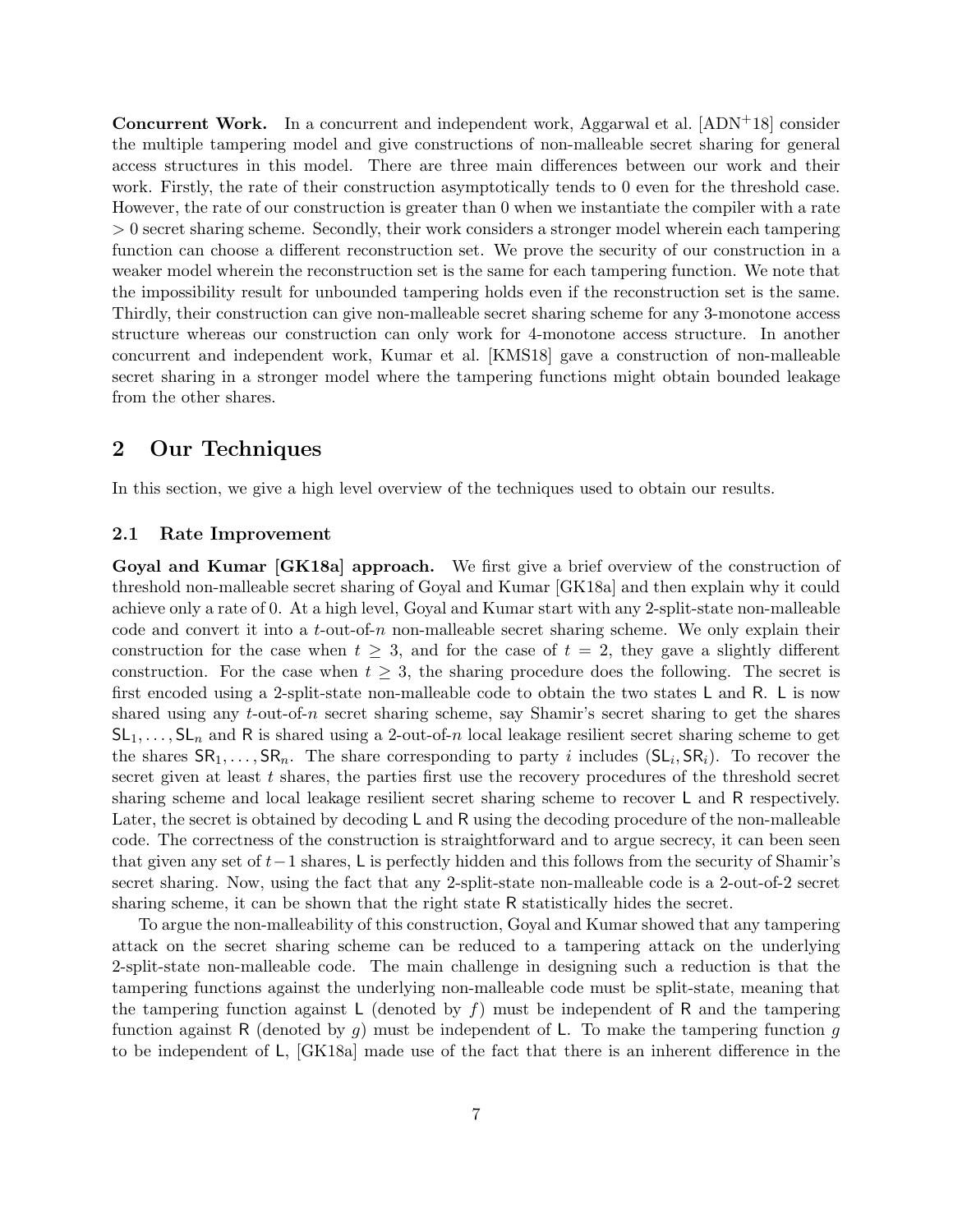parameters used for secret sharing L and R. Specifically, since R is shared using a 2-out-of-n secret sharing scheme, the tampered right state  $\overline{R}$  can be recovered from any two tampered shares, say  $\mathsf{SR}_1, \mathsf{SR}_2$ . Now, since L is shared using a t-out-of-n secret sharing scheme and  $t \geq 3$ , the shares  $SL<sub>1</sub>$  and  $SL<sub>2</sub>$  information theoretically provides no information about L. This, in particular means that we can fix the shares  $SL_1$  and  $SL_2$  independent of L and the tampering function g could use these fixed shares to output the tampered right state R. Now, when  $f$  is given the actual  $L$ , it can sample  $SL_3, \ldots, SL_n$  as a valid secret sharing of L that is consistent with the fixed  $SL_1, SL_2$ . This allowed them to argue one-sided independence i.e.,  $g$  is independent of L. On the other hand, making the tampering function  $f$  to be independent of  $R$  is a lot trickier. This is because any two shares information theoretically fixes R and in order to recover L, we need at least  $t \geq 3$ ) shares. Hence, we may not be able to argue that  $f$  is independent of R. To argue this independence, Goyal and Kumar used the fact that R is shared using a *local leakage resilient* secret sharing scheme. In particular, they made the size of  $\text{SR}_i$  to be much larger than the size of  $\text{SL}_i$  and showed that even when we leak  $|\mathsf{SL}_i|$  bits from each share  $\mathsf{SR}_i$ , R is still statistically hidden. This allowed them to define leakage functions leak<sub>1</sub>, ..., leak<sub>n</sub> where leak<sub>i</sub> had  $SL<sub>i</sub>$  hardwired in its description, it applies the tampering function on  $(SL_i, SR_i)$  and outputs the tampered  $SL_i$ . Now, from the secrecy of the local leakage resilient secret sharing scheme, the distribution  $SL_1, \ldots, SL_n$  (which completely determines L) is independent of R and thus L is independent of R. This allowed them to obtain two-sided independence.

A drawback of this approach is that the rate of this scheme is at least as bad as that of the underlying 2-split-state non-malleable code. As mentioned before, obtaining a 2-split-state nonmalleable code with rate  $> 0$  is a major open problem. Thus, this construction could only achieve a rate of 0.

**Our Approach.** While constructing 2-split-state non-malleable code with rate  $> 0$  has been notoriously hard, significant progress has been made for the case of 3-split-state non-malleable codes. Very recently, independent works of Gupta et al. [\[GMW17\]](#page-46-4) and Kanukurthi et al. [\[KOS18\]](#page-47-5) gave constructions of 3-split-state non-malleable codes with an explicit constant rate. The main idea behind our rate-improved construction is to use a constant rate, 3-split-state non-malleable code instead of a rate 0, 2-split-state non-malleable code. To be more precise, we first encode the secret using a 3-split-state non-malleable code to get the three states  $(L, C, R)$ . We then share the first state L using a t-out-of-n secret sharing scheme to get  $(SL_1, \ldots, SL_n)$  as before. Then, we share C using a  $t_1$ -out-of-n secret sharing scheme to get  $(SC_1, \ldots, SC_n)$  and R using a  $t_2$ -out-of-n secret sharing scheme to get  $(SR_1, \ldots, SR_n)$ . Here,  $t_1, t_2$  are some parameters that we will fix later. The share corresponding to party *i* includes  $(SL_i, SC_i, SR_i)$ . While the underlying intuition behind this idea is natural, proving that this construction is a non-malleable secret sharing scheme faces several barriers which we elaborate below.

First Challenge. The first barrier that we encounter is, unlike a 2-split-state non-malleable code which is always a 2-out-of-2 secret sharing scheme, a 3-split-state non-malleable code may not be a 3-out-of-3 secret sharing scheme. In particular, we will not be able use the [\[GK18a\]](#page-45-2) trick of sharing the 3-states using secret sharing schemes with different thresholds to gain one-sided independence. This is because given  $t-1$  shares, complete information about two states will be revealed, and we could use these two states to gain some information about the underlying message. Thus, the privacy of the scheme breaks down. Indeed, as mentioned in the introduction, the constructions of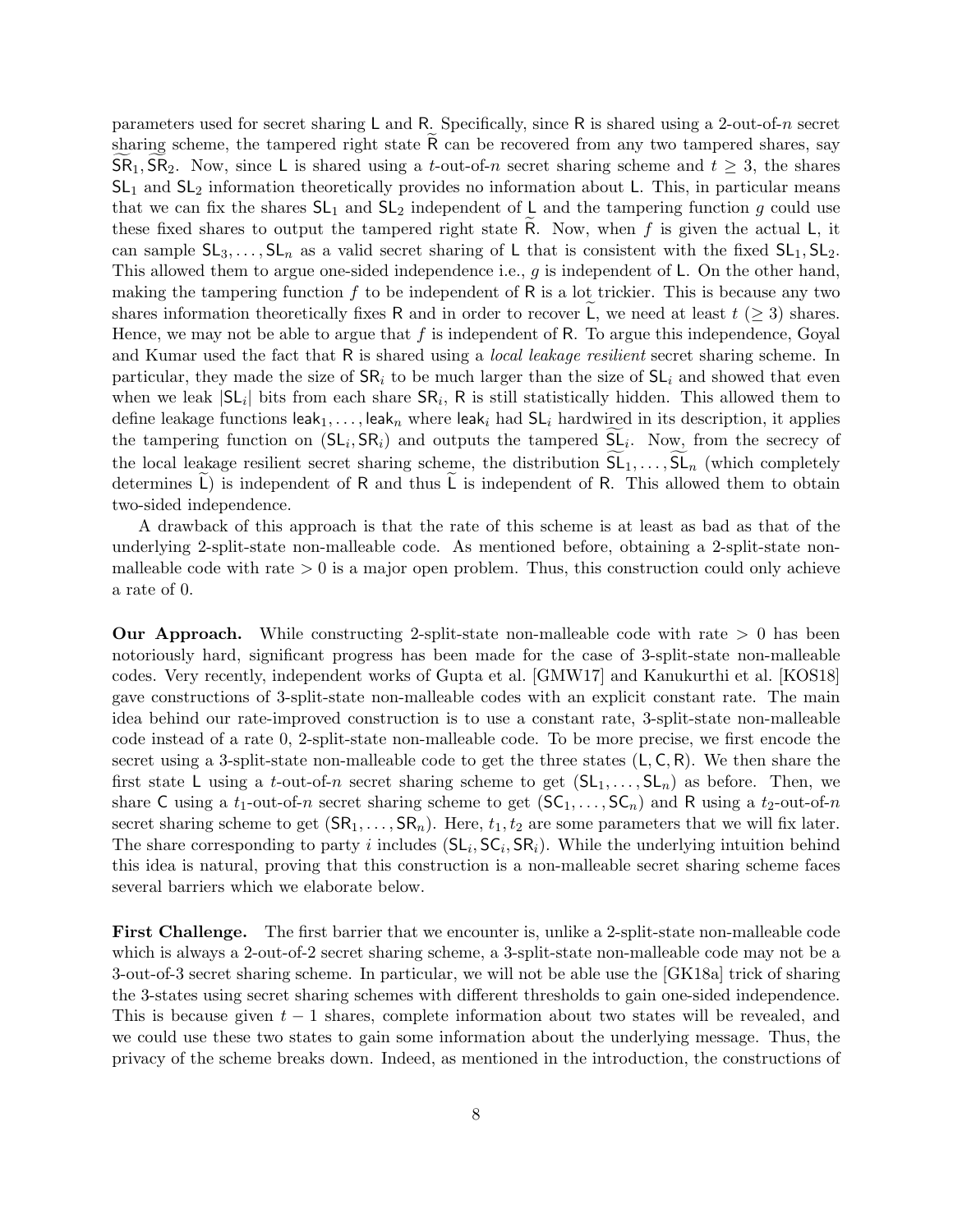Kanukurthi et al. [\[KOS18\]](#page-47-5) and Gupta et al. [\[GMW17\]](#page-46-4) are not 3-out-of-3 secret sharing schemes.

The main trick that we use to solve this challenge is that, while these constructions [\[KOS18,](#page-47-5) [GMW17\]](#page-46-4) are not 3-out-of-3 secret sharing schemes, we observe that there exist two states (let us call them C and R) such that these two states statistically hide the message. This means that we can potentially share these two states using secret sharing schemes with smaller thresholds and may use it to argue one-sided independence.

Second Challenge. The second main challenge is in ensuring that the tampering functions we design for the underlying 3-split-state non-malleable code are indeed split-state. Let us call the tampering functions that tamper L, C, and R as  $f, g$ , and h respectively. To argue that  $f, g$  and h are split-state, we must ensure f is independent of  $C$  and  $R$  and similarly, g is independent of L and R and h is independent of L and C. For the case of 2-split-state used in the prior work, this independence was achieved by using secret sharing with different thresholds and relying on the leakage resilience property. For the case of 3-split-state, we need a more sophisticated approach of stratifying the three secret sharing schemes so that we avoid circular dependence in the parameters. We now elaborate more on this solution.

To make g and h to be independent of L, we choose the thresholds  $t_1$  and  $t_2$  to be less than t. This allows us to fix a certain number of shares independent of L and use these shares to extract C and R. Similarly, to make h to be independent of C, we choose the threshold  $t_2 < t_1$ . This again allows us to fix certain shares C and use them to extract R. Thus, by choosing  $t > t_1 > t_2$ , we could achieve something analogous to one-sided independence. Specifically, we achieved independence of g from L and independence of h from  $(L, C)$ . For complete split-state property, we still need to make sure that f is independent of  $(C, R)$  and g is independent of R. To make the tampering function f to be independent of C, we rely on the local leakage resilience property of the  $t_1$ -out-of-n secret sharing scheme. That is, we make the size of the shares  $SC_i$  to be much larger than  $SL_i$ such that, in spite of leaking  $|\mathsf{SL}_i|$  bits from each share  $\mathsf{SC}_i$ , the secrecy of C is maintained. We can use this to show that the joint distribution  $(SL_1, \ldots, SL_n)$  (which completely determines  $\tilde{L}$ ) is independent of C. Now, to argue that both f and g are independent of R, we rely on the local leakage resilience property of the  $t_2$ -out-of-n secret sharing scheme. That is, we make the shares of  $\mathsf{SR}_i$  to be much larger than  $(\mathsf{SL}_i, \mathsf{SC}_i)$  so that, in spite of leaking  $|\mathsf{SL}_i| + |\mathsf{SC}_i|$  bits from each share  $\mathsf{SR}_i$ , the secrecy of R is maintained. We then use this property to argue that the joint distribution  $(SL_1, SC_1), \ldots, (SL_n, SC_n)$  is independent of R. Thus, the idea of stratifying the three threshold secret sharing schemes with different parameters as described above allows to argue that  $f, g$  and h are split-state. As we will later see, this technique of stratification is very powerful and it allows us to easily extend this construction to more general monotone access structures.

Third Challenge. The third and the more subtle challenge is the following. To reduce the tampering attack on the secret sharing scheme to a tampering attack on the underlying nonmalleable code, we must additionally ensure consistency i.e., the tampered message output by the split-state functions must be statistically close to the message output by the tampering experiment of the underlying secret sharing scheme. To illustrate this issue in some more detail, let us consider the tampering functions f and g in the construction of Goyal and Kumar  $[GK18a]$  for the simple case when  $n = t = 3$ . Recall that the tampering function g samples  $\mathsf{SR}_1, \mathsf{SR}_2$  such that it is a valid 2-out-of-n secret sharing of R and uses the fixed  $SL_1, SL_2$  (independent of L) to extract the tampered R from  $(SR_1, SR_2)$ . However, note that g cannot use any valid secret sharing of  $SR_1, SR_2$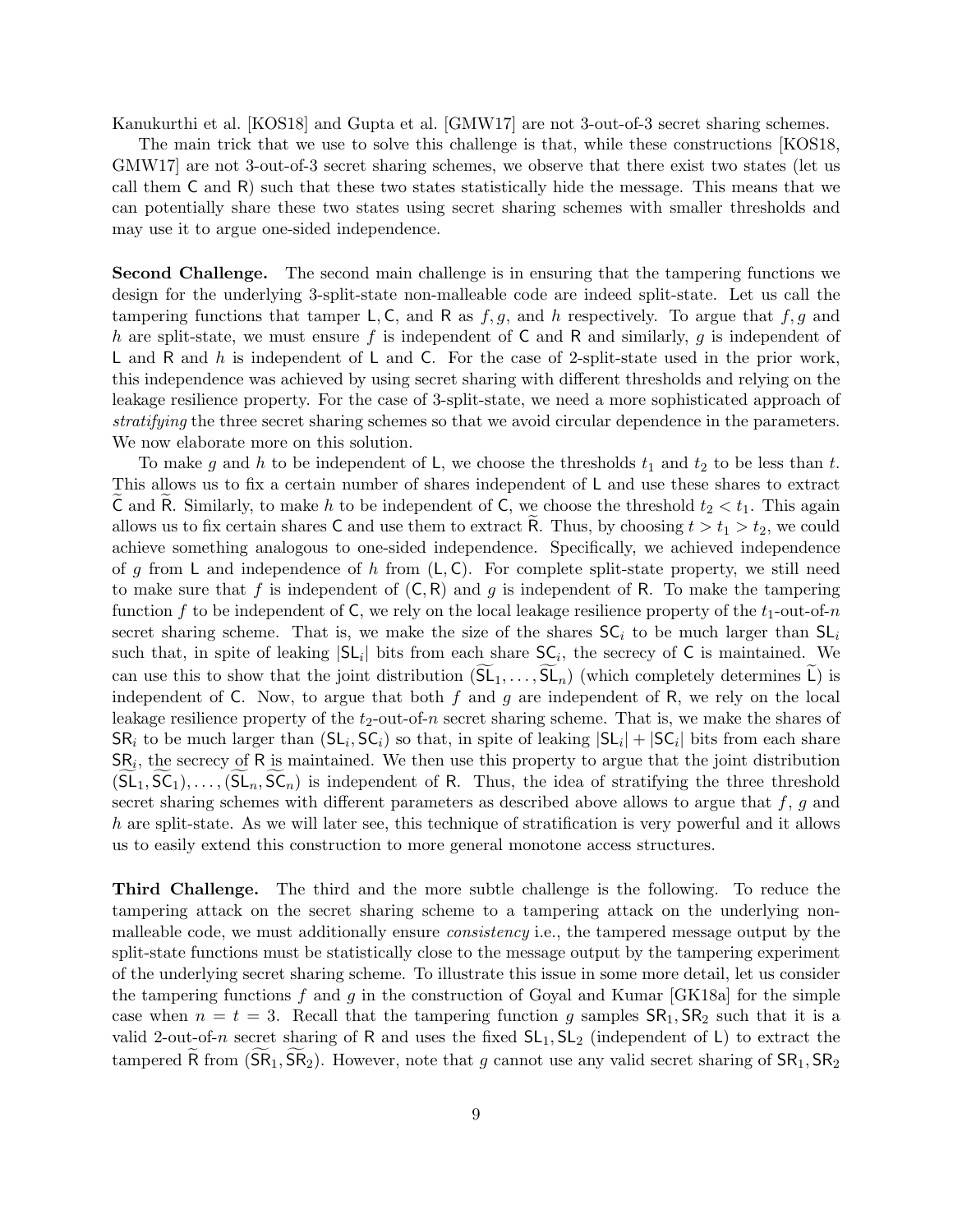of R. In particular, it must also satisfy the property that the tampering function applied on  $SL_1$ ,  $SR<sub>1</sub>$  gives the exact same  $SL<sub>1</sub>$  that f uses in the reconstruction (a similar condition for position 2 must be satisfied). This is crucial, as otherwise there might be a difference in the distributions of the tampered message output by the split-state functions and the message output in the tampering experiment of the secret sharing scheme. In case there is a difference, we cannot hope to use the adversary against the non-malleable secret sharing to break the underlying non-malleable code. This example illustrates this issue for a simple case when  $t = n = 3$ . To ensure consistency for larger values of n and t, Goyal and Kumar fixed  $(SL_1, \ldots, SL_{t-1})$  (instead of just fixing  $SL_1, SL_2$ ) and the function g ensures consistency of each of the tampered shares  $\overline{SL}_1, \ldots, \overline{SL}_{t-1}$ . However, this approach completely fails when we move to 3 states. For the case of 3-states, the tampering function, say h, must sample  $\text{SR}_1, \ldots, \text{SR}_n$  such that it is consistent with  $\text{SL}_1, \ldots, \text{SL}_{t-1}$  used by f. However, even to check this consistency, h would need the shares  $SC_1, \ldots, SC_{t-1}$  which completely determines  $C$ . In this case, we cannot argue that h is independent of  $C$ .

To tackle this challenge, we deviate from the approach of Goyal and Kumar [\[GK18a\]](#page-45-2) and have a new proof strategy that ensures consistency and at the same time maintains the split-state property. In this strategy, we only fix the values  $(SL_1, SL_2, SL_3)$  for the first secret sharing scheme,  $(SC_1, SC_2)$ for the second secret sharing scheme and fix  $SR<sub>3</sub>$  for the third secret sharing scheme. Note that we consider  $t \geq 4$ ,  $t_1 \geq 3$  and  $t_2 \geq 2$  and thus, the fixed shares are independent of L, C, and R respectively.<sup>[5](#page-9-0)</sup> We design our split-state functions in such a way that the tampering function  $f$  need not do any consistency checks, the tampering function  $g$  has to do the consistency check only on  $SL_3$  (which it can do since  $SL_3$  and  $SR_3$  are fixed) and the function h needs to do a consistency check only on  $\{S\mathsf{L}_i, \mathsf{SC}_i\}_{i\in[1,2]}$  (which it can do since  $\mathsf{SL}_1, \mathsf{SC}_1, \mathsf{SL}_2, \mathsf{SC}_2$  are fixed). This approach of reducing the number of checks to maintain consistency helps us in arguing independence between the tampering functions. However, this approach creates additional problems in extracting  $\mathsf{L}$  as the tampering function f needs to use the shares  $(SR_4, \ldots, SR_n)$  and  $(SC_4, \ldots, SC_n)$  (which completely determines C and R respectively). We solve this by letting  $f$  extract L using shares of some arbitrary values of C and R and we then use the leakage resilience property to ensure that the outputs in the split-state tampering experiment and the secret sharing tampering experiment are statistically close.

**Completing the Proof.** This proof strategy helps us in getting a rate  $> 0$  construction of a t-out-of-n non-malleable secret sharing scheme for  $t \geq 4$ . However, there is one crucial block that is still missing. Goyal and Kumar [\[GK18a\]](#page-45-2) only gave a construction of 2-out-of-n local leakage resilient secret sharing scheme. And, for this strategy to work we also need a construction of  $t_1$ -out-of-n local leakage resilient secret sharing scheme for some  $t_1 > 2$ . As mentioned in the introduction, the recent work by Benhamouda et al. [\[BDIR18\]](#page-43-10) only gives a construction of local leakage resilient secret sharing when the threshold value is large (in particular,  $n - o(\log n)$ ). To solve this, we give an efficient construction of a t-out-of-n local leakage resilient secret sharing scheme when t is a constant. This is in fact sufficient to get a rate  $> 0$  construction of non-malleable secret sharing scheme. We now give details on the techniques used in this construction.

Local Leakage Resilient Secret Sharing Scheme. The starting point of our construction is the 2-out-of-2 local leakage resilient secret sharing from the work of Goyal and Kumar [\[GK18a\]](#page-45-2) based on the inner product two-source extractor [\[CG88\]](#page-44-10). We first extend it to a  $k$ -out-of-k local

<span id="page-9-0"></span><sup>&</sup>lt;sup>5</sup>This is the reason why we could only achieve thresholds  $t > 4$ .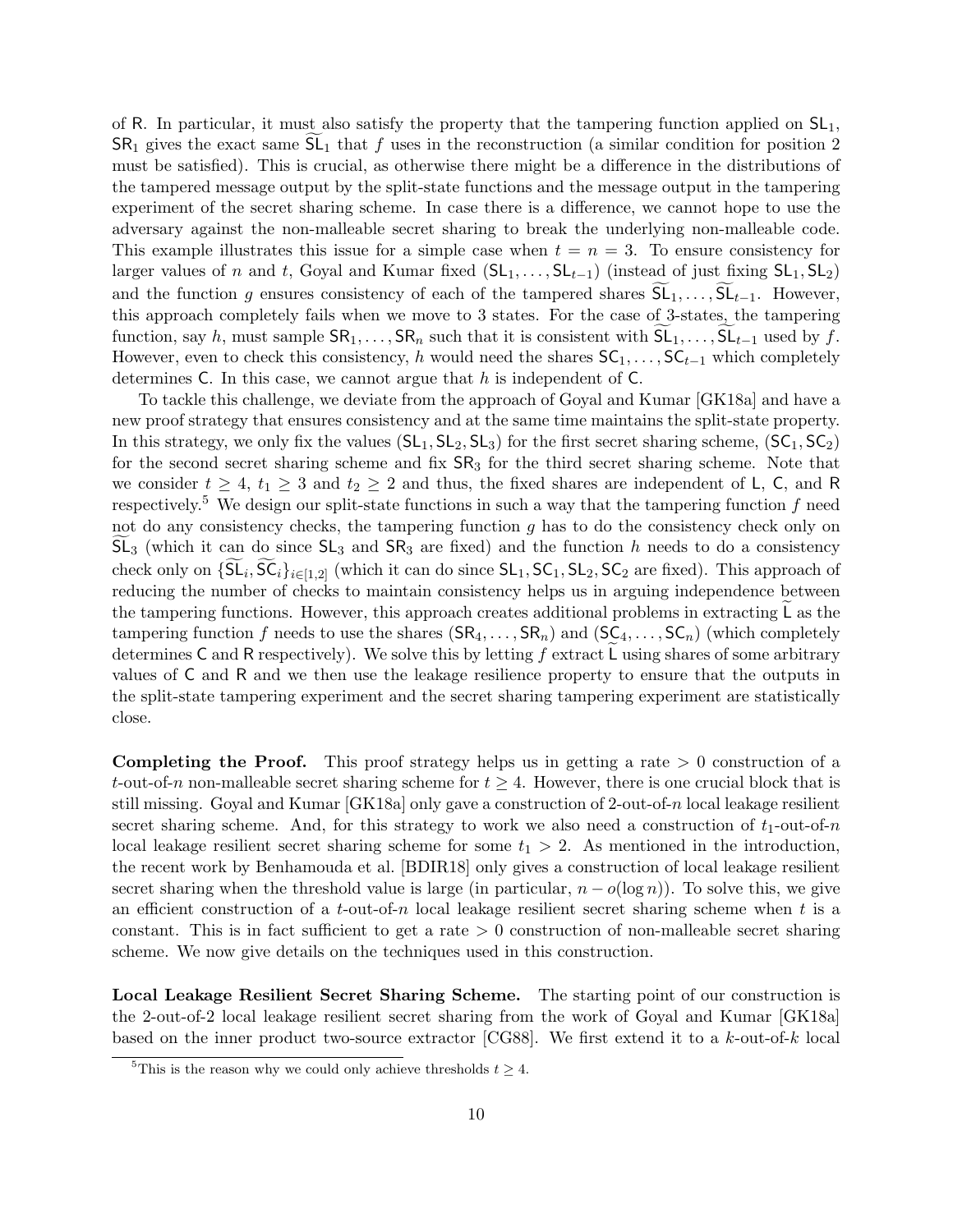leakage resilient secret sharing scheme for any arbitrary  $k$ . Let us now illustrate this for the case when k is even i.e.,  $k = 2p$ . To share a secret s, we first additively secret share s into  $s_1, \ldots, s_p$  and we encode each  $s_i$  using the 2-out-of-2 leakage resilient secret sharing scheme to obtain the shares (share<sub>2i−1</sub>, share<sub>2i</sub>). We then give share<sub>i</sub> to party i for each  $i \in [k]$ . Note that given  $t - 1$  shares, at most  $p-1$  additive secret shares can be revealed. We now rely on the local leakage resilience property of the 2-out-of-2 secret sharing to argue that the final additive share is hidden even when given bounded leakage from the last share. This helps us in arguing the  $k$ -out- $k$  local leakage resilience property. The next goal is to extend this to a  $k$ -out-of-n secret sharing scheme. Since we are interested in getting good rate, we should not increase the size of the shares substantially. A naïve way of doing this would be to share the secret  $\binom{n}{k}$  $\binom{n}{k}$  times (one for each possible set of k-parties) using the k-out-of-k secret sharing scheme and give the respective shares to the parties. The size of each share in this construction would blow up by a factor  $\binom{n}{k}$  $\binom{n}{k-1}$  when compared to the k-out-of-k secret sharing scheme. Though, this is polynomial in n when k is a constant, this is clearly sub-optimal when  $n$  is large and would result in bad concrete parameters. We note that Goyal and Kumar  $[GK18a]$  used a similar approach to obtain a 2-out-of-n local leakage resilient secret sharing.

In this work, we use a very different approach to construct a  $k$ -out-of-n local leakage resilient secret sharing from a k-out-of-k local leakage resilient secret sharing. The main advantage of this transformation is that it is substantially more rate efficient than the na¨ıve solution. Our transformation makes use of combinatorial objects called as perfect hash functions [\[FK84\]](#page-45-8).[6](#page-10-0) A family of functions mapping  $\{1, \ldots, n\}$  to  $\{1, \ldots, k\}$  is said to be a perfect hash function family if for every set  $S \subseteq [n]$  of size at most k, there exists at least one function in the family that is injective on S. Let us now illustrate how this primitive is helpful in extending a  $k$ -out-of- $k$  secret sharing scheme to a k-out-of-n secret sharing scheme. Given a perfect hash function family  $\{h_i\}_{i\in[\ell]}$ of size  $\ell$ , we share the secret s independently  $\ell$  times using the k-out-of-k secret sharing scheme to obtain (share $i_1, \ldots,$  share $i_k$ ) for each  $i \in [\ell]$ . We now set the shares corresponding to party i as  $(\mathsf{share}_{h_1(i)}^1, \ldots, \mathsf{share}_{h_\ell(i)}^\ell)$ . To recover the secret from some set of  $k$  shares given by  $S = \{s_1, \ldots, s_k\},$ we use the following strategy. Given any subset  $S$  of size  $k$ , perfect hash function family guarantees that there is at least one index  $i \in [\ell]$  such that  $h_i$  is injective on S. We can now use  $\{\textsf{share}_{h_i(s_1)}^i\}$ ,  $\ldots$  , share $i_{h_i(s_k)}\}=\{\textsf{share}_1^i,\ldots,\textsf{share}_k^i\}$  to recover the secret using the reconstruction procedure of the  $k$ -out-of- $k$  secret sharing.

We show that this transformation additionally preserves local leakage resilience. In particular, if we start with a k-out-of-k local leakage resilient secret sharing scheme then we obtain a k-out-of-n local leakage resilient secret sharing. The size of each share in our  $k$ -out-of-n leakage resilient secret sharing scheme is  $\ell$  times the share size of k-out-of-k secret sharing scheme. Thus, to minimize rate we must minimize the size of the perfect hash function family. Constructing perfect hash function family of minimal size for all  $k \in \mathbb{N}$  is an interesting and a well-known open problem in combinatorics. In this work, we give an efficient randomized construction (with good concrete parameters) of a perfect hash function family for a constant k with size  $O(\log n + \log(1/\varepsilon))$  where  $\varepsilon$  is the error probability. Alternatively, we can also use the explicit construction (which is slightly less efficient when compared to the randomized construction) of size  $O(\log n)$  (when k is a constant) given by Alon et al. [\[AYZ95\]](#page-43-12). Combining either the randomized/explicit construction of perfect

<span id="page-10-0"></span><sup>&</sup>lt;sup>6</sup>We note that using perfect hash function families for constructing threshold secret sharing scheme is not new (see [\[Bla99,](#page-44-11)[SNW01\]](#page-47-9) for a comprehensive discussion). However, to the best of our knowledge, this is the first application of this technique to construct local leakage resilient secret sharing scheme.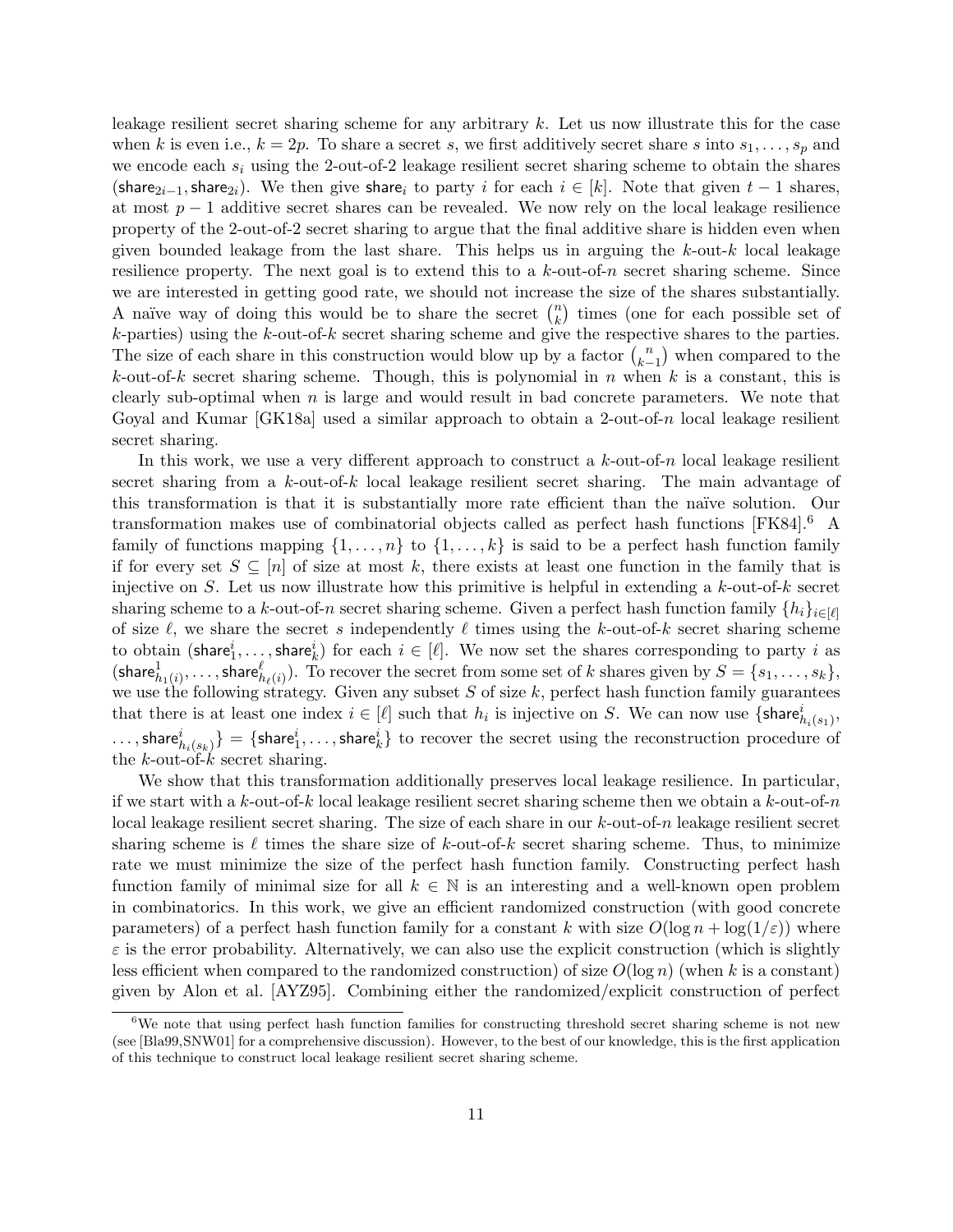hash function family with a construction of  $k$ -out-of-k local leakage resilient secret sharing scheme, we get an efficient construction of  $k$ -out-of-n local leakage resilient secret sharing scheme when  $k$ is a constant.

In fact, in order to use the local leakage resilient secret sharing scheme in our construction of nonmalleable secret sharing, we require a stronger property from it called conditional independence. We discuss more about this additional property and how to achieve it using the notion of augmented perfect hash functions inSection ??.

#### <span id="page-11-0"></span>2.2 Multiple Tampering

We also initiate the study of non-malleable secret sharing under multiple tamperings. As discussed in the introduction, this is a much stronger model when compared to that of a single tampering.

Negative Result. We first show that when the number of tampering functions that can maul the secret sharing scheme is apriori unbounded, there does not exist any threshold non-malleable secret sharing scheme. This generalizes a similar result for the case of split-state non-malleable code (see  $\lbrack GLM+04, FMNV14\rbrack$  for details) and the main idea is inspired by these works. The underlying intuition behind the negative result is simple: we come up with a set of tampering functions such that each tampering experiment leaks one bit of a share. Now, given the outcomes of  $t \cdot s$  such tampering experiments where  $s$  is the size of the share, the distinguisher can clearly learn every bit of t shares and thus, learn full information about the underlying secret and break non-malleability.

For the tampering experiment to leak one bit of the share of party  $i$ , we use the following simple strategy. Let us fix an authorized set of size t say,  $\{1, \ldots, t\}$ . We choose two sets of shares:  $\{share_1, \ldots, share_i, \ldots, share_t\}$  and  $\{share_1, \ldots, share_i', \ldots, share_t\}$  such that they reconstruct to two different secrets. Note that the privacy of a secret sharing scheme guarantees that such shares must exist. Whenever the particular bit of the share of party i is 1, the tampering function  $f_i$  outputs share'<sub>i</sub> whereas the other tampering functions, say  $f_j$  will output share<sub>j</sub>. On the other hand, if the particular bit is 0 then the tampering function  $f_i$  outputs share<sub>i</sub> and the other tampering functions still output share,. Observe that the reconstructed secret in the two cases reveals the particular bit of the share of party i. We can use a similar strategy to leak every bit of all the  $t$  shares which completely determine the secret.

Positive Result. We complement the negative result by showing that when the number of tamperings is apriori bounded, we can obtain an efficient construction of a threshold non-malleable secret sharing scheme. A natural approach would be to start with a split-state non-malleable code that is secure against bounded tamperings and convert it into a non-malleable secret sharing scheme. To the best of our knowledge, the only known construction of split-state non-malleable code that is secure in the presence of bounded tampering is that of Chattopadhyay et al. [\[CGL16\]](#page-44-8). However, the rate of this code is 0 even when we restrict ourselves to just two tamperings. In order to achieve a better rate, we modify the constructions of Kanukurthi et al. [\[KOS18\]](#page-47-5) and Gupta et al. [\[GMW17\]](#page-46-4) such that we obtain a 3-split-state non-malleable code that secure in the setting of bounded tampering. The rate of this construction is  $O(\frac{1}{k})$  $\frac{1}{k}$ ) where k is the apriori bound on the number of tamperings. Fortunately, even in this construction, we still maintain the property that there exists two states that statistically hide the message. We then prove that the same construction described earlier is a secure non-malleable secret sharing under bounded tampering when we instantiate the underlying code with a bounded tampering secure 3-split-state non-malleable codes.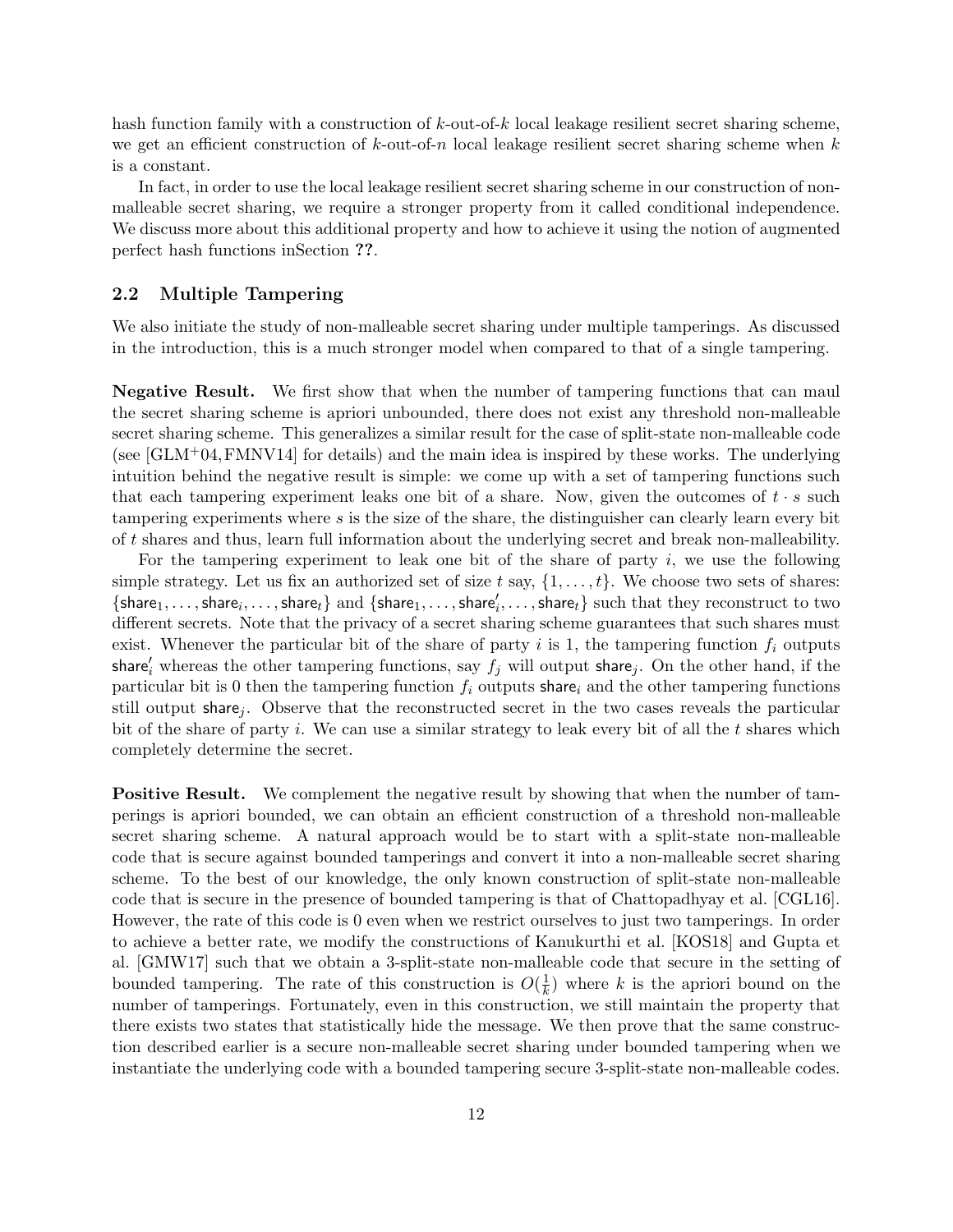#### <span id="page-12-0"></span>2.3 General Access Structures

To obtain a secret sharing scheme for more general access structures, we start with any statistically secure secret sharing scheme for that access structure, and use it to share L instead of using a threshold secret sharing scheme. We require that the underlying access structure to be 4-monotone so that we can argue the privacy of our scheme. Recall that a 4-monotone access structure is one in which the size of every set in the access structure is at least 4. Even in this more general case, the technique of stratifying the secret sharing schemes allows us to prove non-malleability in almost an identical fashion to the case of threshold secret sharing. We remark that the work of [\[GK18b\]](#page-45-3) which gave constructions of non-malleable secret sharing scheme for general monotone access structures additionally required their local leakage resilient secret sharing scheme to satisfy a security property called as strong local leakage resilience. Our construction does not require this property and we show that "plain" local leakage resilience is sufficient for extending to more general monotone access structures.

Organization. We give the definitions of non-malleable secret sharing and non-malleable codes in [Section 3.](#page-12-1) In [Section 4,](#page-17-0) we present the construction of the  $k$ -out-of-n leakage resilient secret sharing scheme. In [Section 5,](#page-26-0) we describe our rate-efficient threshold non-malleable secret sharing scheme for the single tampering. We give the impossibility result for unbounded many tamperings in Appendix [6.](#page-32-1) Finally, in [Section 7,](#page-33-1) we describe our result on non-malleable secret sharing for general access structures against multiple bounded tampering. Note that the result in [Section 7](#page-33-1) implicitly captures the result for threshold non-malleable secret sharing against bounded tampering. We present this more general result for ease of exposition.

## <span id="page-12-1"></span>3 Preliminaries

Notation. We use capital letters to denote distributions and their support, and corresponding lowercase letters to denote a sample from the same. Let  $[n]$  denote the set  $\{1, 2, \ldots, n\}$ , and  $U_r$ denote the uniform distribution over  $\{0,1\}^r$ . For any  $i \in [n]$ , let  $x_i$  denote the symbol at the *i*-th co-ordinate of x, and for any  $T \subseteq [n]$ , let  $x_T \in \{0,1\}^{|T|}$  denote the projection of x to the co-ordinates indexed by  $T$ . We write  $\circ$  to denote concatenation.

Standard definitions of min-entropy and statistical distance are given below.

**Definition 3.1 (Min-entropy)** The min-entropy of a source  $X$  is defined to be

$$
H_{\infty}(X) = \min_{s \in \text{support}(X)} \{ \log(1/\Pr[X=s]) \}
$$

A  $(n, k)$ -source is a distribution on  $\{0, 1\}^n$  with min-entropy k.

**Definition 3.2 (Statistical distance)** Let  $D_1$  and  $D_2$  be two distributions on a set S. The statistical distance between  $D_1$  and  $D_2$  is defined to be:

$$
|D_1 - D_2| = \max_{T \subseteq S} |D_1(T) - D_2(T)| = \frac{1}{2} \sum_{s \in S} |Pr[D_1 = s] - Pr[D_2 = s]|
$$

 $D_1$  is  $\varepsilon$ -close to  $D_2$  if  $|D_1 - D_2| \leq \varepsilon$ .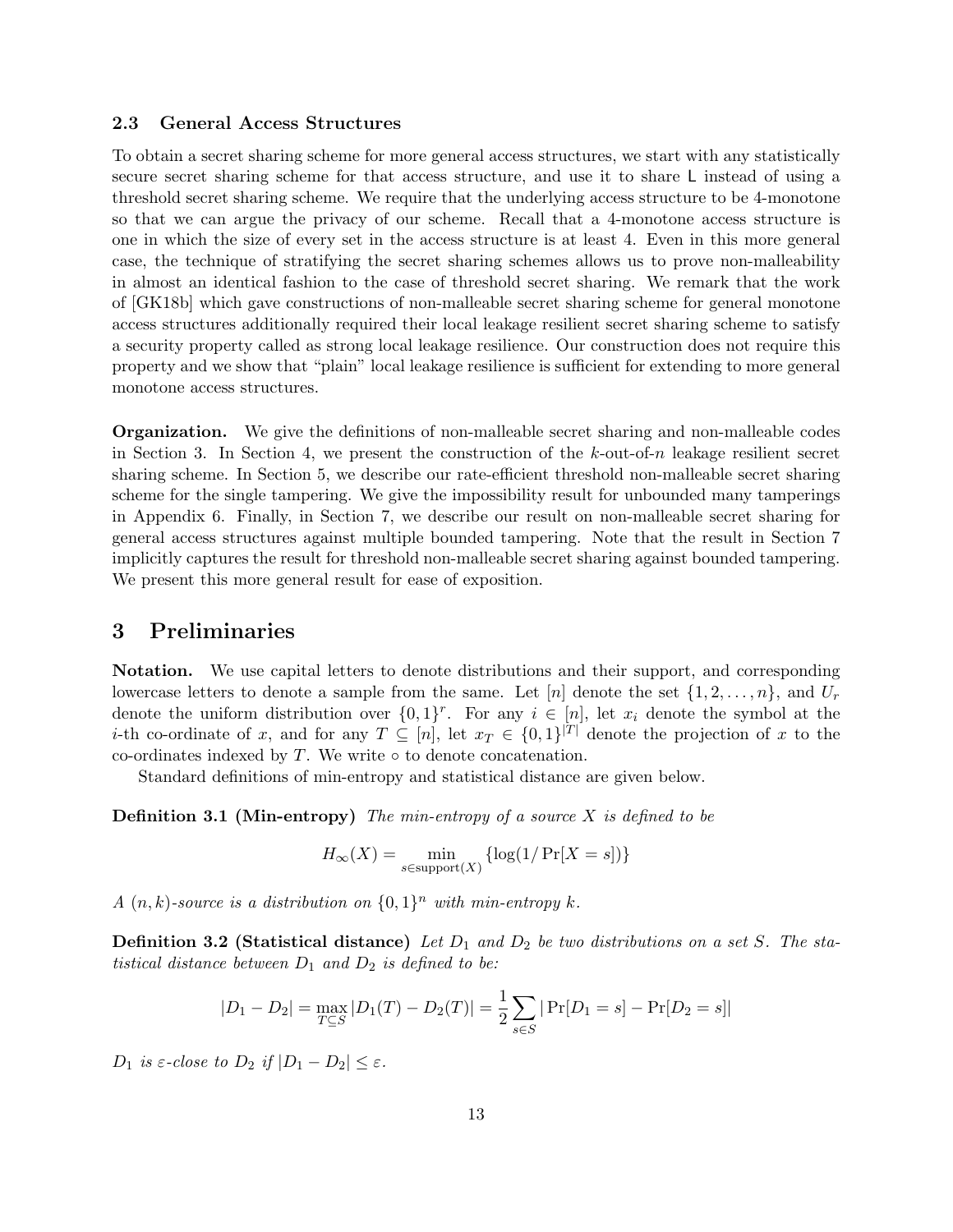We will use the notation  $D_1 \approx_{\varepsilon} D_2$  to denote that the statistical distance between  $D_1$  and  $D_2$ is at most  $\varepsilon$ .

### **Lemma 3.3 (Triangle Inequality)** If  $D_1 \approx_{\varepsilon_1} D_2$  and  $D_2 \approx_{\varepsilon_2} D_3$  then  $D_1 \approx_{\varepsilon_1 + \varepsilon_2} D_3$ .

We now recall the definition of (average) conditional min-entropy [\[DORS08\]](#page-45-9).

Definition 3.4 ( [\[DORS08\]](#page-45-9)) The average conditional min-entropy is defined as

$$
\widetilde{H}_{\infty}(X|W) = \log \left( E_{w \leftarrow W} \left[ \max_{x} \Pr[X = x|W = w] \right] \right) = -\log E \left[ 2^{-H_{\infty}(X|W=w)} \right]
$$

We recall some results on conditional min-entropy from [\[DORS08\]](#page-45-9).

**Lemma 3.5 (** [\[DORS08\]](#page-45-9)) If a random variable B can take at most  $\ell$  values, then  $H_{\infty}(A|B) \ge$  $H_{\infty}(A) - \log \ell.$ 

Seeded Extractors. We now recall the definition of a strong seeded extractor.

**Definition 3.6 (Strong seeded extractor)** A function Ext :  $\{0,1\}^n \times \{0,1\}^d$   $\rightarrow$   $\{0,1\}^m$  is called a strong seeded extractor for min-entropy k and error  $\varepsilon$  if for any  $(n, k)$ -source X and an independent uniformly random string  $U_d$ , we have

<span id="page-13-1"></span>
$$
|\text{Ext}(X, U_d) \circ U_d - U_m \circ U_d| < \varepsilon,
$$

where  $U_m$  is independent of  $U_d$ .

An average case seeded extractor requires that if a source  $X$  has average case conditional minentropy  $H_{\infty}(X|Z) \geq k$  then the output of the extractor is uniform even when Z is given. We recall the following lemma from [\[DORS08\]](#page-45-9) which states that every strong seeded extractor is also an average-case strong extractor.

**Lemma 3.7** ( [\[DORS08\]](#page-45-9)) For any  $\delta > 0$ , if Ext is a  $(k, \varepsilon)$ -strong seeded extractor then it is also  $a(k+\log(\frac{1}{\delta}))$  $(\frac{1}{\delta})$ ,  $\varepsilon + \delta$ ) average case strong extractor.

Guruswami et al. [\[GUV09\]](#page-46-8) gave a construction of (strong) seeded extractor with near optimal parameters and we recall the result below.

**Theorem 3.8 (** [\[GUV09\]](#page-46-8)) For any constant  $\alpha > 0$ , and all integers  $n, k > 0$  there exists a polynomial time computable strong seeded extractor  $Ext : \{0,1\}^n \times \{0,1\}^d \rightarrow \{0,1\}^m$  with  $d =$  $O(\log n + \log(\frac{1}{\varepsilon}))$  and  $m = (1 - \alpha)k$ .

#### <span id="page-13-0"></span>3.1 Threshold Non-Malleable Secret Sharing Scheme

We first give the definition of a sharing function, then define a threshold secret sharing scheme and finally give the definition of a threshold non-malleable secret sharing. These three definitions are taken verbatim from [\[GK18a\]](#page-45-2). In Section [7,](#page-33-1) we define non-malleable secret sharing for more general monotone access structures.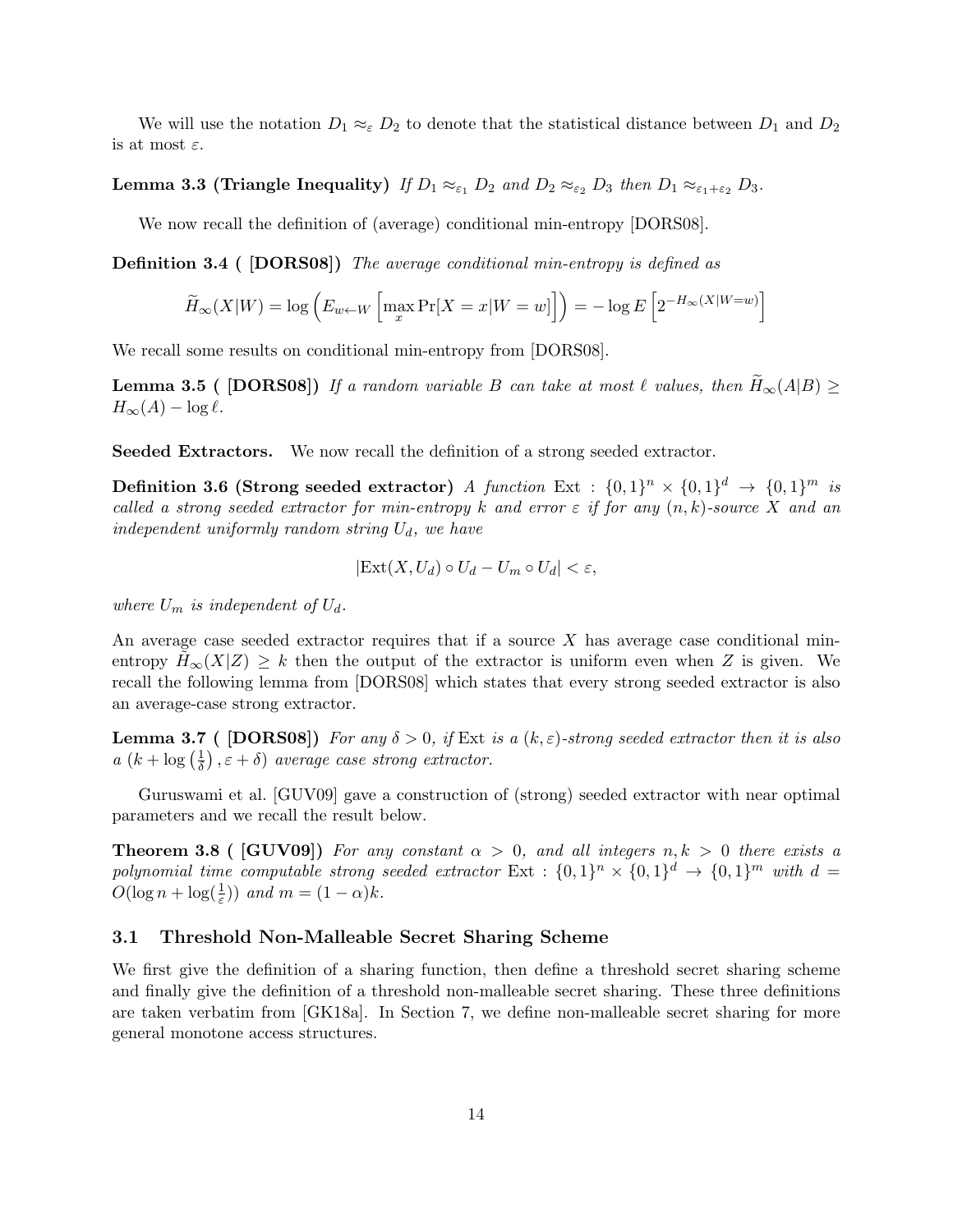**Definition 3.9 (Sharing Function)** Let  $[n] = \{1, 2, ..., n\}$  be a set of identities of n parties. Let M be the domain of secrets. A sharing function Share is a randomized mapping from M to  $S_1\times S_2\times\ldots\times S_n$ , where  $S_i$  is called the domain of shares of party with identity i. A dealer distributes a secret  $m \in \mathcal{M}$  by computing the vector  $\text{Share}(m) = (\mathsf{S}_1, \ldots, \mathsf{S}_n)$ , and privately communicating each share  $S_i$  to the party i. For a set  $T \subseteq [n]$ , we denote  $\text{Share}(m)_T$  to be a restriction of  $\text{Share}(m)$ to its T entries.

<span id="page-14-0"></span>**Definition 3.10**  $((t, n, \varepsilon_c, \varepsilon_s)$ -Secret Sharing Scheme) Let M be a finite set of secrets, where  $|M| \geq 2$ . Let  $[n] = \{1, 2, ..., n\}$  be a set of identities (indices) of n parties. A sharing function Share with domain of secrets M is a  $(t, n, \varepsilon_c, \varepsilon_s)$ -secret sharing scheme if the following two properties hold :

• Correctness: The secret can be reconstructed by any t-out-of-n parties. That is, for any set  $T \subseteq [n]$  such that  $|T| \geq t$ , there exists a deterministic reconstruction function Rec :  $\otimes_{i \in T} S_i \to$ M such that for every  $m \in \mathcal{M}$ ,

$$
\Pr[\mathsf{Rec}(\mathsf{Share}(m)_T)=m]=1-\varepsilon_c
$$

where the probability is over the randomness of the Share function. We will slightly abuse the notation and denote Rec as the reconstruction procedure that takes in T and Share $(m)_T$  where T is of size at least t and outputs the secret.

• Statistical Privacy: Any collusion of less than t parties should have "almost" no information about the underlying secret. More formally, for any unauthorized set  $U \subseteq [n]$  such that  $|U| < t$ , and for every pair of secrets  $m_0, m_1 \in M$ , for any distinguisher D with output in  $\{0, 1\}$ , the following holds :

$$
|\Pr[D(\text{Share}(m_0)_U) = 1] - \Pr[D(\text{Share}(m_1)_U) = 1]| \le \varepsilon_s
$$

We define the rate of the secret sharing scheme as

$$
\lim_{|m|\to\infty}\frac{|m|}{\max_{i\in[n]}|\text{Share}(m)_i|}
$$

<span id="page-14-1"></span>Definition 3.11 (Threshold Non-Malleable Secret Sharing [\[GK18a\]](#page-45-2)) Let (Share, Rec) be a  $(t, n, \varepsilon_c, \varepsilon_s)$ -secret sharing scheme for message space M. Let F be some family of tampering functions. For each  $f \in \mathcal{F}$ ,  $m \in \mathcal{M}$  and authorized set  $T \subseteq [n]$  containing t indices, define the tampered distribution  $\text{Tamper}_m^{f,T}$  as  $\text{Rec}(f(\text{Share}(m))_T)$  where the randomness is over the sharing function Share. We say that the  $(t, n, \varepsilon_c, \varepsilon_s)$ -secret sharing scheme, (Share, Rec) is  $\varepsilon'$ -non-malleable w.r.t. F if for each  $f \in \mathcal{F}$  and any authorized set T consisting of t indices, there exists a distribution  $D^{f,T}$ *over*  $M \cup \{same^{\star}\}$  *such that:* 

$$
|\textsf{Tamper}_m^{f,T} - \text{copy}(D^{f,T},m)| \le \varepsilon'
$$

where copy is defined by  $\text{copy}(x, y) = \begin{cases} x & \text{if } x \neq \textsf{same}^{\star} \\ 0 & \text{if } y \neq \textsf{some} \end{cases}$  $\begin{array}{ll} x & y & x \ y & \text{if } x = \textsf{same}^{\star} \end{array}$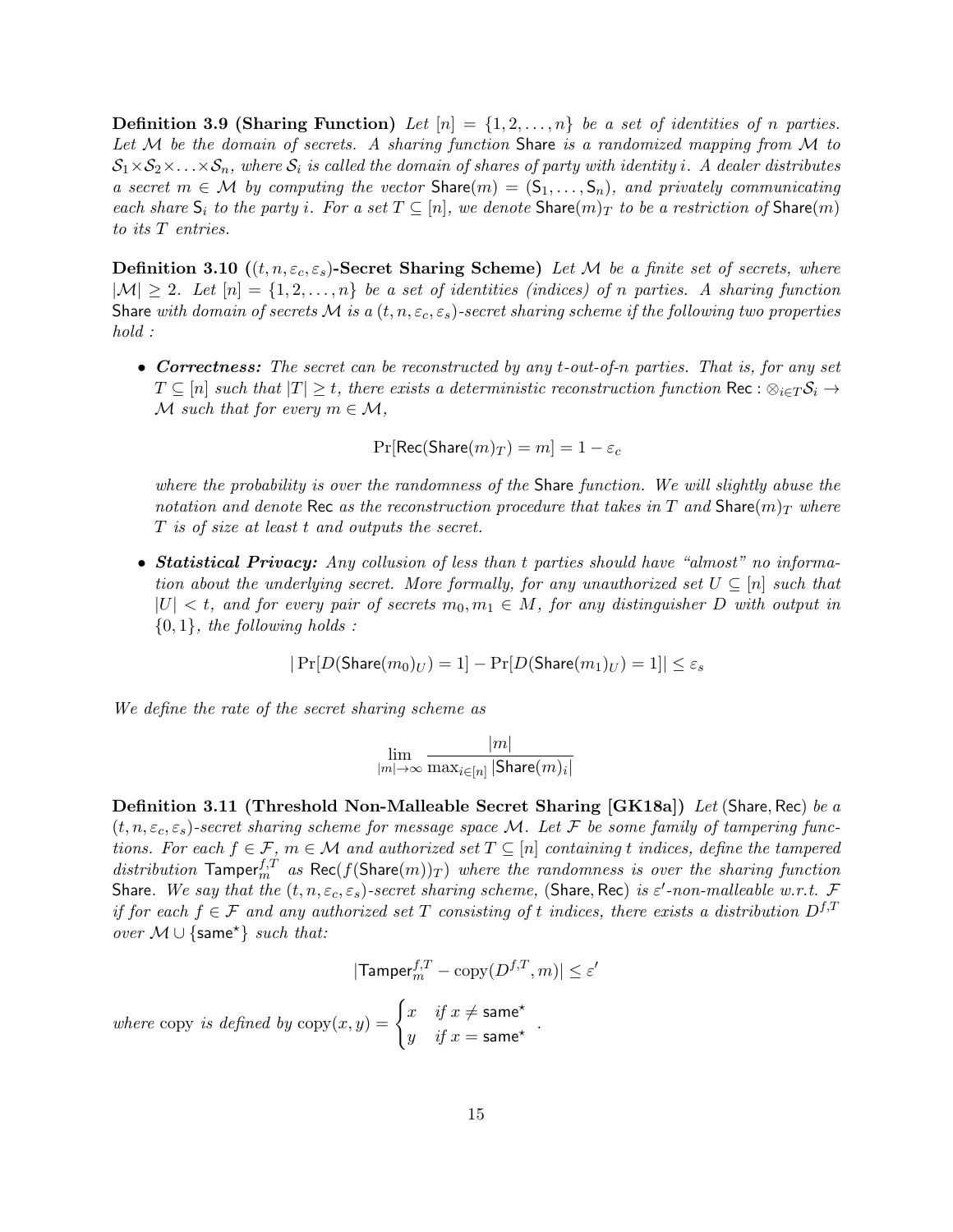Many Tampering Extension. We now extend the above definition to capture multiple tampering attacks. Informally, we say that a secret sharing scheme is non-malleable w.r.t. family  $\mathcal F$ with tampering degree K if for any set of K functions  $f_1, \ldots, f_K \in \mathcal{F}$ , the output of the following tampering experiment is independent of the shared message  $m$ : (i) we first share a secret  $m$  to obtain the corresponding shares, (ii) we tamper the shares using  $f_1, \ldots, f_K$ , (iii) we finally, output the K-reconstructed tampered secrets. Note that in the above experiment the message  $m$  is secret shared only once but is subjected to K (possibly different) tamperings.

Definition 3.12 (Non-Malleable Secret Sharing against Multiple Tampering) Let (Share, Rec) be a  $(t, n, \varepsilon_c, \varepsilon_s)$ -secret sharing scheme for message space M. Let F be some family of tampering functions. For  $\overrightarrow{f} = (f_1, \ldots, f_K) \in \mathcal{F}^K$ ,  $m \in \mathcal{M}$  and authorized set T where T contains t indices, we define the tampered distribution  $\overrightarrow{T}_{m}$ ,  $\overrightarrow{T}$  as  $(\text{Rec}(f_1(\text{shares})_T), \ldots, \text{Rec}(f_t(\text{shares})_T)$ : shares  $\leftarrow$  Share(m)) where the randomness is over the sharing function Share. We say that the  $(t, n, \varepsilon_c, \varepsilon_s)$ -secret sharing scheme, (Share, Rec) is  $\varepsilon'$ -non-malleable with tampering degree K w.r.t. F if for each  $\overrightarrow{f} \in \mathcal{F}^{\mathsf{K}}$  and any authorized set T where each elements consists of t indices, there exists a distribution  $D^f$ ,  $\overline{T}$  over  $(M \cup \{same^*\})^K$  such that:

$$
| \mathsf{Tamper}_m^{\overrightarrow{f},T} - \widetilde{\operatorname{copy}}(D^{\overrightarrow{f},T},m) | \leq \varepsilon'
$$

where copy is defined by  $\widetilde{\text{copy}}(\overrightarrow{x}, y) = (z_1, ..., z_n)$  where  $z_i = \begin{cases} x_i & \text{if } x_i \neq \textsf{same}^\star \\ y & \text{if } x_i = \textsf{same}^\star \end{cases}$  $y$  if  $x_i = \text{same}^*$  .

Remark 3.13 It is possible to further strengthen the above definition by requiring the output of every tampering function  $f_i$  to use a different authorized set  $T_i$  for reconstruction. Our construction does not satisfy this stronger definition. However, we note that the impossibility of apriori unbounded number of tamperings holds even with respect to the weakened definition of using the same authorized set for reconstruction in every tampering.

#### <span id="page-15-0"></span>3.2 Non-Malleable Codes

We start with the definition of a coding scheme.

**Definition 3.14 (Coding scheme)** Let  $\text{Enc} : \{0,1\}^m \rightarrow \{0,1\}^n$  be a randomized algorithm and Dec :  $\{0,1\}^n \to \{0,1\}^m \cup \{\perp\}$  be a deterministic function. We say that (Enc, Dec) is a coding scheme with code length n and message length m if for all  $s \in \{0,1\}^m$ ,  $Pr[Dec(Enc(s)) = s] = 1$ , where the probability is taken over the randomness of Enc. The rate of the coding scheme is  $\frac{m}{n}$ .

Dziembowski, Pietrzak and Wichs [\[DPW10\]](#page-45-4) introduced the notion of non-malleable codes which generalizes the usual notion of error correction. In particular, it guarantees that when a codeword is subject to tampering attack, the reconstructed message is either the original one or something that is independent of the original message.

**Definition 3.15 (Non-Malleable Codes [\[DPW10\]](#page-45-4))** Let Enc :  $\{0,1\}^m \rightarrow \{0,1\}^n$  and Dec :  $\{0,0\}$  $1\}^{n} \rightarrow \{0,1\}^{m} \cup \{\perp\}$  be (possibly randomized) functions, such that  $\mathsf{Dec}(\mathsf{Enc}(s)) = s$  with probability 1 for all  $s \in \{0,1\}^m$ . Let F be a family of tampering functions and fix  $\varepsilon > 0$ . We say that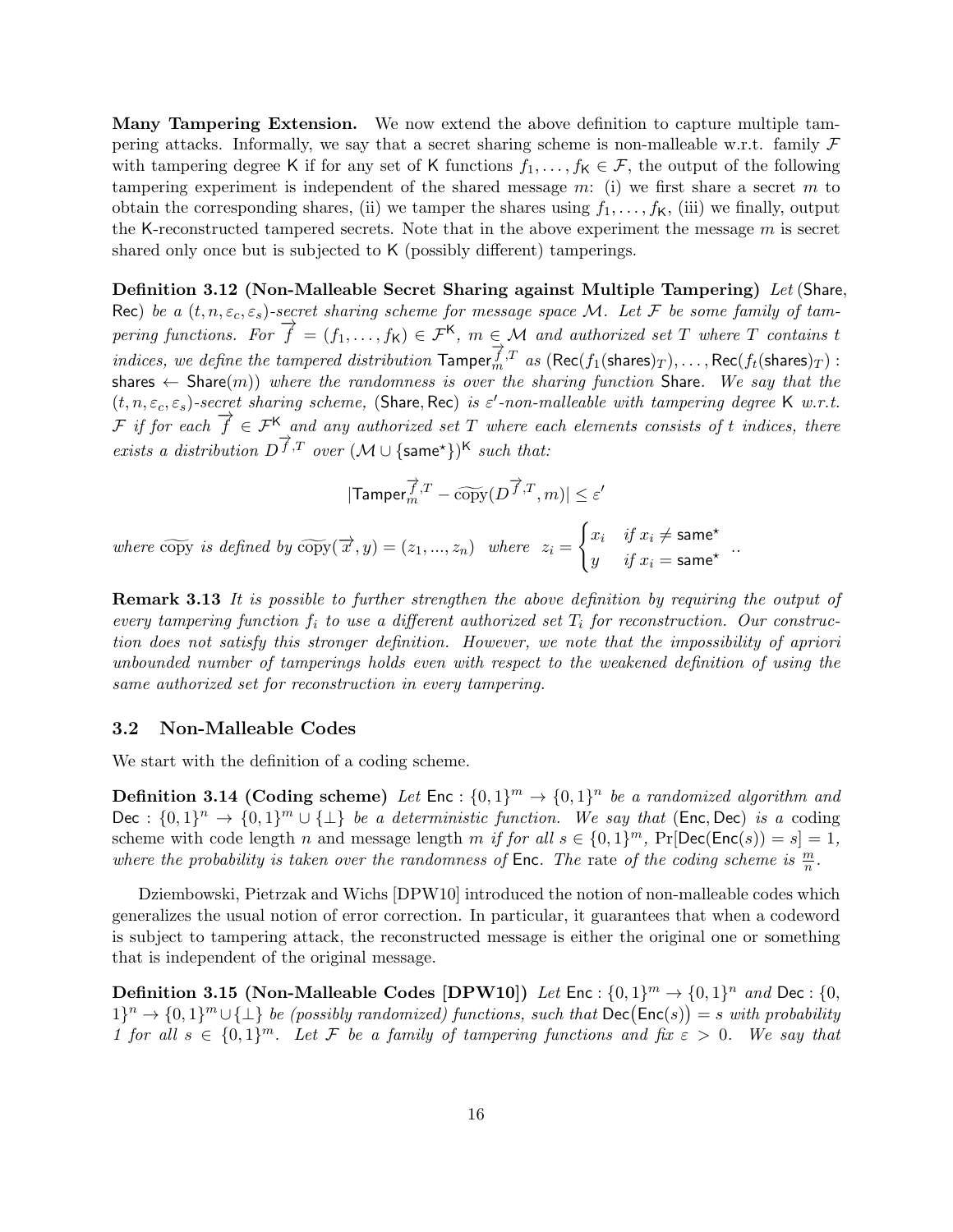(Enc, Dec) is  $\varepsilon$ -non-malleable w.r.t. F if for every  $f \in \mathcal{F}$ , there exists a random variable  $D_f$  on  $\{0,1\}^m \cup \{\text{same}^*\}, \text{ such that for all } s \in \{0,1\}^m,$ 

$$
|\text{Dec}(f(X_s)) - \text{copy}(D_f, s)| \le \varepsilon
$$

where  $X_s \leftarrow \mathsf{Enc}(s)$  and copy is defined by  $\text{copy}(x, y) = \begin{cases} x & \text{if } x \neq \mathsf{same}^{\star} \\ y & \text{if } y \neq \mathsf{same} \end{cases}$  $y$  if  $x = \textsf{same}^*$ . We call n the length

of the code and  $m/n$  the rate.

Chattopadhyay, Goyal and Li [\[CGL16\]](#page-44-8) defined a stronger notion of non-malleability against multiple tampering and we now recall this definition.

Definition 3.16 (Non-Malleable Codes against Multiple Tampering [\[CGL16\]](#page-44-8)) A coding scheme (Enc, Dec) with code length n and message length  $m$  is a non-malleable code with tampering degree t w.r.t. a family of tampering functions  $\mathcal{F} \subset (\mathcal{F}_n)^t$  and error  $\varepsilon$  if for every  $(f_1, \ldots, f_t) \in \mathcal{F}$ , there exists a random variable  $D_{\overrightarrow{f}}$  on  $(\{0,1\}^m \cup {\{\textsf{same}^{\star}\}})^t$  such that for all messages  $s \in \{0,1\}^m$ , it holds that

$$
|(\mathsf{Dec}(f_1(X)),\ldots,\mathsf{Dec}(f_t(X))) - \widetilde{\mathrm{copy}}(D_{\overrightarrow{f}},s)| \leq \varepsilon
$$

where  $X = \text{Enc}(s)$ . We refer to t as the tampering degree of the code.

Split-state Tampering Functions. We focus on the *split-state* tampering model where the encoding scheme splits s into c states:  $Enc(s) = (S_1, \ldots, S_c) \in S_1 \times S_2 \ldots \times S_c$  and the tampering family is  $\mathcal{F}_{split} = \{(f_1, \ldots, f_c) | f_i : \mathcal{S}_i \to \mathcal{S}_i\}$ . We will call such a code as *c*-split-state non-malleable code.

Augmented Non-Malleable Codes. We recall the definition of augmented, 2-split-state nonmalleable codes [\[AAG](#page-43-5)+16].

<span id="page-16-1"></span>Definition 3.17 (Augmented Non-Malleable Codes [\[AAG](#page-43-5)<sup>+</sup>16]) A coding scheme (Enc, Dec) with code length  $2n$  and message length m is an augmented 2-split-state non-malleable code with error  $\varepsilon$  if for every function  $f, g : \{0,1\}^n \to \{0,1\}^n$ , there exists a random variable  $D_{(f,g)}$  on  $\{0,1\}^n \times (\{0,1\}^m \cup {\text{same*}}\})$  such that for all messages  $s \in \{0,1\}^m$ , it holds that

 $|(\mathsf{L}, \mathsf{Dec}(f(\mathsf{L}), g(\mathsf{R}))) - \mathcal{S}(D_{(f,g)}, s)| \leq \varepsilon$ 

where  $(L, R) = \text{Enc}(s)$ ,  $(L, \widetilde{m}) \leftarrow D_{f,g}$  and  $\mathcal{S}((L, \widetilde{m}), s)$  outputs  $(L, s)$  if  $\widetilde{m} = \text{same}^{\star}$  and otherwise *outputs*  $(L, \widetilde{m})$ .

Explicit Constructions. We now recall the constructions of split-state non-malleable codes.

**Theorem 3.18 (** [\[Li17\]](#page-47-4)) For any  $n \in \mathbb{N}$ , there exists an explicit construction of 2-split-state nonmalleable code with efficient encoder/decoder, code length  $2n$ , rate  $O(\frac{1}{\log n})$  $\frac{1}{\log n}$ ) and error  $2^{-\Omega(\frac{n}{\log n})}$ .

<span id="page-16-0"></span>**Theorem 3.19 (** [\[KOS18,](#page-47-5) [GMW17\]](#page-46-4)) For every  $n \in \mathbb{N}$  and  $\rho > 0$ , there exists an explicit construction of 3-split-state non-malleable code with efficient encoder/decoder, code length  $(3+o(1))n$ , rate  $\frac{1}{3+o(1)}$  and error  $2^{-\Omega(n/\log^{1+\rho}(n))}$ .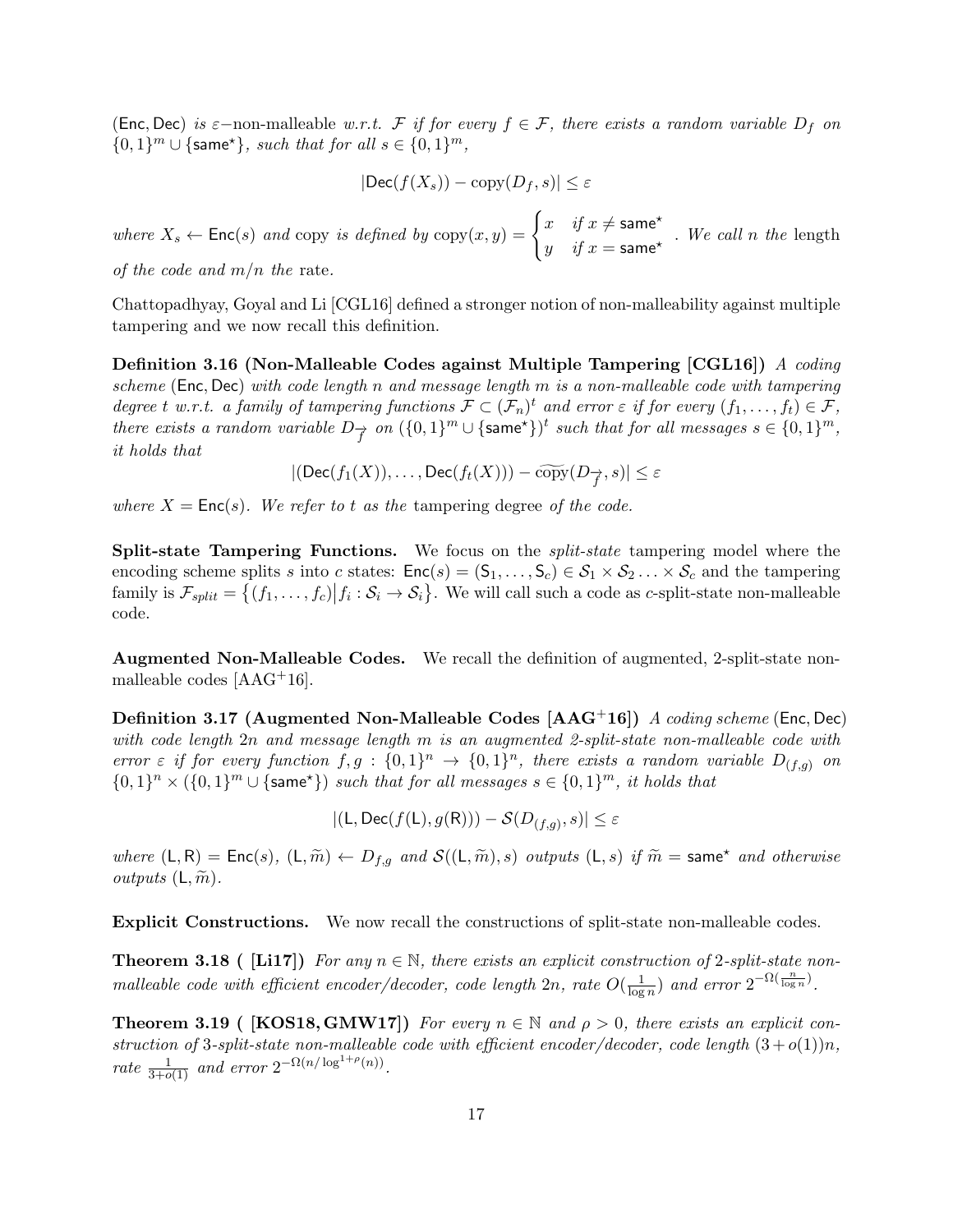**Theorem 3.20 ( [\[CGL16\]](#page-44-8))** There exists a constant  $\gamma > 0$  such that for every  $n \in \mathbb{N}$  and  $t \leq n^{\gamma}$ , there exists an explicit construction of 2-split-state non-malleable code with an efficient encoder/decoder, tampering degree t, code length  $2n$ , rate  $\frac{1}{n^{\Omega(1)}}$  and error  $2^{-n^{\Omega(1)}}$ .

<span id="page-17-3"></span>**Theorem 3.21** (  $[\text{GKP+18}]$ ) There exists a constant  $\gamma > 0$  such that for every  $n \in \mathbb{N}$  and  $t \leq n^{\gamma}$ , there exists an explicit construction of an augmented, split-state non-malleable code with an efficient encoder/decoder, tampering degree t, code length  $2n$ , rate  $\frac{1}{n^{\Omega(1)}}$  and error  $2^{-n^{\Omega(1)}}$ .

<span id="page-17-2"></span>**Theorem 3.22** There exists a constant  $\gamma > 0$  such that for every  $n \in \mathbb{N}$  and  $t \leq n^{\gamma}$ , there exists an explicit construction of 3-split-state non-malleable code with an efficient encoder/decoder, tampering degree t, code length 3n, rate  $\Theta(\frac{1}{t})$  and error  $2^{-n^{\Omega(1)}}$ .

We give the proof of this theorem in Appendix [B.](#page-49-0)

Additional Property. We show in Appendix [A](#page-47-0) that the construction given in [\[KOS18,](#page-47-5)[GMW17\]](#page-46-4) satisfies the property that given two particular states of the codeword, the message remains statistically hidden.

## <span id="page-17-0"></span>4 k-out-of-n Leakage Resilient Secret Sharing Scheme

In this section, we give a new, rate-efficient construction of  $k$ -out-of-n leakage resilient secret sharing scheme for a constant  $k$ . Later, in Section [5,](#page-26-0) we will use this primitive along with a 3-split-state non-malleable code with explicit constant rate (see Theorem [3.19\)](#page-16-0) from the works of Kanukurthi et al. [\[KOS18\]](#page-47-5) and Gupta et al. [\[GMW17\]](#page-46-4) to construct a t-out-of-n non-malleable secret sharing scheme with the above mentioned rate.

We first recall the definition of a leakage resilient secret sharing scheme from [\[GK18a\]](#page-45-2).

<span id="page-17-1"></span>**Definition 4.1 (Leakage Resilient Secret Sharing [\[GK18a\]](#page-45-2))**  $A(t, n, \varepsilon_c, \varepsilon_s)$  (for  $t \ge 2$ ) secret sharing scheme (Share, Rec) for message space  $M$  is said to be  $\varepsilon$ -leakage resilient against a leakage family F if for all functions  $f \in \mathcal{F}$  and for any two messages  $m_0, m_1 \in \mathcal{M}$ :

$$
|f(\mathsf{Share}(m_0))-f(\mathsf{Share}(m_1))|\leq \varepsilon
$$

Leakage Function Family. We are interested in constructing leakage resilient secret sharing schemes against the specific function family  $\mathcal{F}_{k,\overline{k},\overrightarrow{\mu}} = \{f_{K,\overline{K},\overrightarrow{\mu}} : K \subseteq [n], |K| = k, K \subseteq K, |K| \leq k\}$ where  $f_{K,\overline{K},\overrightarrow{\mu}}$  on input (share $_1,\ldots,$ share $_n)$  outputs share $_i$  for each  $i\in K$  in the clear and outputs  $f_i(\text{share}_i)$  for every  $i \in K \setminus K$  such that  $f_i$  is an arbitrary function outputting  $\mu_i$  bits. When we just write  $\mu$  (without the vector sign), we mean that every function  $f_i$  outputs at most  $\mu$  bits.

**Organization.** The rest of this section is organized as follows: we first construct a  $k$ -out-of- $k$ leakage resilient secret sharing scheme against  $\mathcal{F}_{k,k-1,\mu}$  (in other words,  $k-1$  shares are output in the clear and  $\mu$  bits are leaked from the k-th share) in Section [4.1.](#page-18-0) In Section [4.2,](#page-19-0) we recall the definition of a combinatorial object called as perfect hash function family and give a randomized construction of such a family. Next, in section [4.3,](#page-20-0) we combine the construction of  $k$ -out-of-k leakage resilient secret sharing scheme and a perfect hash function family to give a construction of  $k$ -out-of-n leakage resilient secret sharing scheme (for a constant  $k$ ).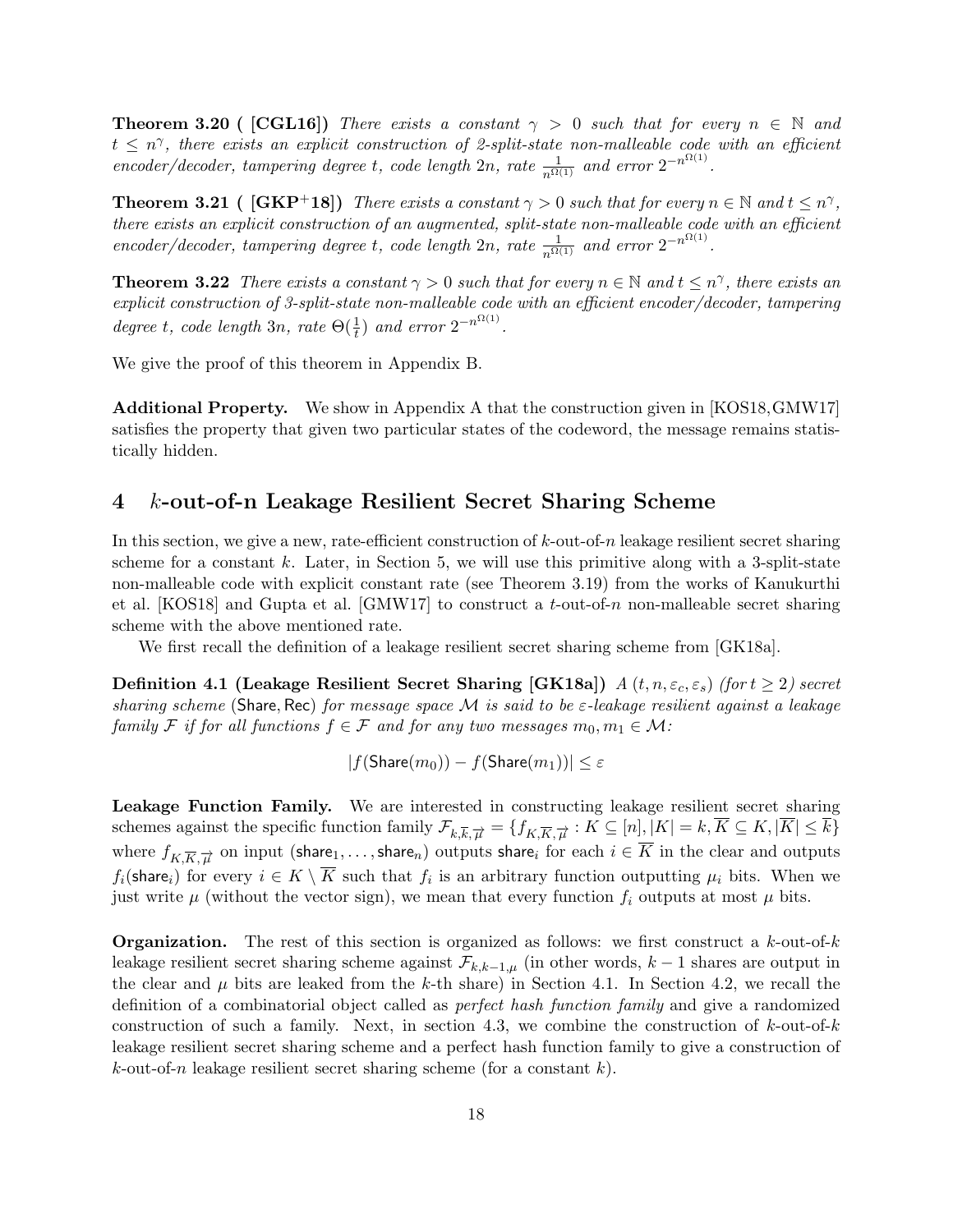#### <span id="page-18-0"></span>4.1 k-out-of-k Leakage Resilient Secret Sharing

In this subsection, we will construct a k-out-k leakage resilient secret sharing scheme against  $\mathcal{F}_{k,k-1,\mu}$ for an arbitrary  $k \geq 2$  (and not just for a constant k). As a building block, we will use a 2-outof-2 leakage resilient secret sharing which was constructed in [\[GK18a\]](#page-45-2). We first recall the lemma regarding this construction.

<span id="page-18-1"></span>**Lemma 4.2** ( [\[GK18a\]](#page-45-2)) For any  $\varepsilon > 0$  and  $\mu, m \in \mathbb{N}$ , there exists a construction of  $(2, 2, 0, 0)$ secret sharing scheme for sharing m-bit secrets that is  $\varepsilon$ -leakage resilient against  $\mathcal{F}_{2,1,\mu}$  such that the size of each share is  $O(m + \mu + \log \frac{1}{\varepsilon})$ . The running time of the sharing and reconstruction procedures are  $\text{poly}(m, \mu, \log(1/\varepsilon))$ .

Let us denote the secret sharing scheme guaranteed by Lemma [4.2](#page-18-1) as  $(LRShare_{(2,2)}, LRRec_{(2,2)}).$ We will use this to construct a k-out-of-k leakage resilient secret sharing scheme for  $k > 2$ .

<span id="page-18-2"></span>**Lemma 4.3** For any  $\varepsilon > 0$ ,  $k \geq 2$  and  $\mu, m \in \mathbb{N}$ , there exists a construction of  $(k, k, 0, 0)$  secret sharing scheme for sharing m-bit secrets that is  $\varepsilon$ -leakage resilient against  $\mathcal{F}_{k,k-1,\mu}$  such that the size of each share is  $O(m + \mu + \log \frac{1}{\varepsilon})$ . The running time of the sharing and the reconstruction procedures are  $\text{poly}(m, \mu, k, \log(1/\varepsilon)).$ 

**Proof** We will use a  $\varepsilon/2$ -leakage resilient (LRShare<sub>(2,2)</sub>, LRRec<sub>(2,2)</sub>) as the main building block. We consider two cases depending on whether  $k$  is odd or  $k$  is even.

• Case-1: k is odd. Let  $k = 2k' + 1$ . To share a secret  $s \in \{0,1\}^m$ , we first choose  $k' + 1$ . strings  $s_1, \ldots, s_{k'+1}$  randomly from  $\{0,1\}^m$  such that  $s_1 \oplus s_2 \oplus \ldots \oplus s_{k'+1} = s$ . For each  $i \in [k'+1]$ , we share  $s_i$  using LRShare<sub>(2,2)</sub> to obtain (share<sub>2i-1</sub>, share<sub>2i</sub>). The k-shares are given by  $(\mathsf{share}_1, \mathsf{share}_2, \dots, \mathsf{share}_{2k'} \| \mathsf{share}_{2k'+1}, \mathsf{share}_{2k'+2}).$  To reconstruct the secret from the shares, we first reconstruct  $s_i$  from (share<sub>2i-1</sub>, share<sub>2i</sub>) for each  $i \in [k'+1]$  using LRRec<sub>(2,2)</sub> and then reconstruct s as  $s_1 \oplus s_2 \ldots \oplus s_{k'+1}$ . The fact that this is a  $(k, k, 0, 0)$  secret sharing scheme follows directly from the fact that  $(LRShare_{(2,n)}, LRRec_{(2,n)})$  is a  $(2, 2, 0, 0)$  secret sharing scheme. We now argue that this sharing scheme is  $\varepsilon$ -leakage resilient against  $\mathcal{F}_{k,k-1,\mu}$ .

Let us fix an arbitrary function  $f_{K,\overline{K},\mu} \in \mathcal{F}_{k,k-1,\mu}$ . Without loss of generality, we assume that  $|\overline{K}| = k-1$  as the distinguisher sees strictly more information in this case. By a simple pigeon hole argument, we infer that there exists an  $i \in [k'+1]$  such that either share<sub>2i-1</sub> or share<sub>2i</sub> is not in shares<sub>K</sub>. Let us assume that share<sub>2i-1</sub>  $\notin$  shares<sub>K</sub> and the case where share<sub>2i</sub>  $\notin$  shares<sub>K</sub> is identical. We now consider a hybrid distribution where  $s_i$  is replaced with a random and independent string instead of fixing it as  $s \oplus s_1 \oplus \ldots s_{i-1} \oplus s_{i+1} \ldots \oplus s_{k'+1}$ . It now follows from the leakage resilience of LRShare<sub>(2,2)</sub> that this hybrid is  $\varepsilon/2$ -close to the real hybrid distribution where a secret s is shared. By the same argument, we can show that this hybrid is  $\varepsilon/2$ -close to a hybrid where the secret s' is shared. This completes the proof.

• Case-2: k is even. Let  $k = 2k'$ . To share a secret  $s \in \{0,1\}^m$ , we choose k' strings  $s_1, \ldots, s_{k'}$ uniformly at random from  $\{0,1\}^n$  subject to  $s_1 \oplus \ldots \oplus s_{k'} = s$ . For each  $i \in [k']$ , we share  $s_i$ using LRShare<sub>(2,2)</sub> to obtain share<sub>2i−1</sub>, share<sub>2i</sub>. The k-shares are given by share<sub>1</sub>, . . . , share<sub>2k'</sub>. To reconstruct the secret from the shares, we first reconstruct  $s_i$  from share<sub>2i-1</sub>, share<sub>2i</sub> for each  $i \in [k']$  using  $LRRec_{(2,2)}$  and then reconstruct s as  $s_1 \oplus s_2 \ldots \oplus s_{k'}$ . The fact that this is a  $(k, k, 0, 0)$  secret sharing scheme again follows from the fact that  $(\mathsf{LRShare}_{(2,n)}, \mathsf{LRRec}_{(2,n)})$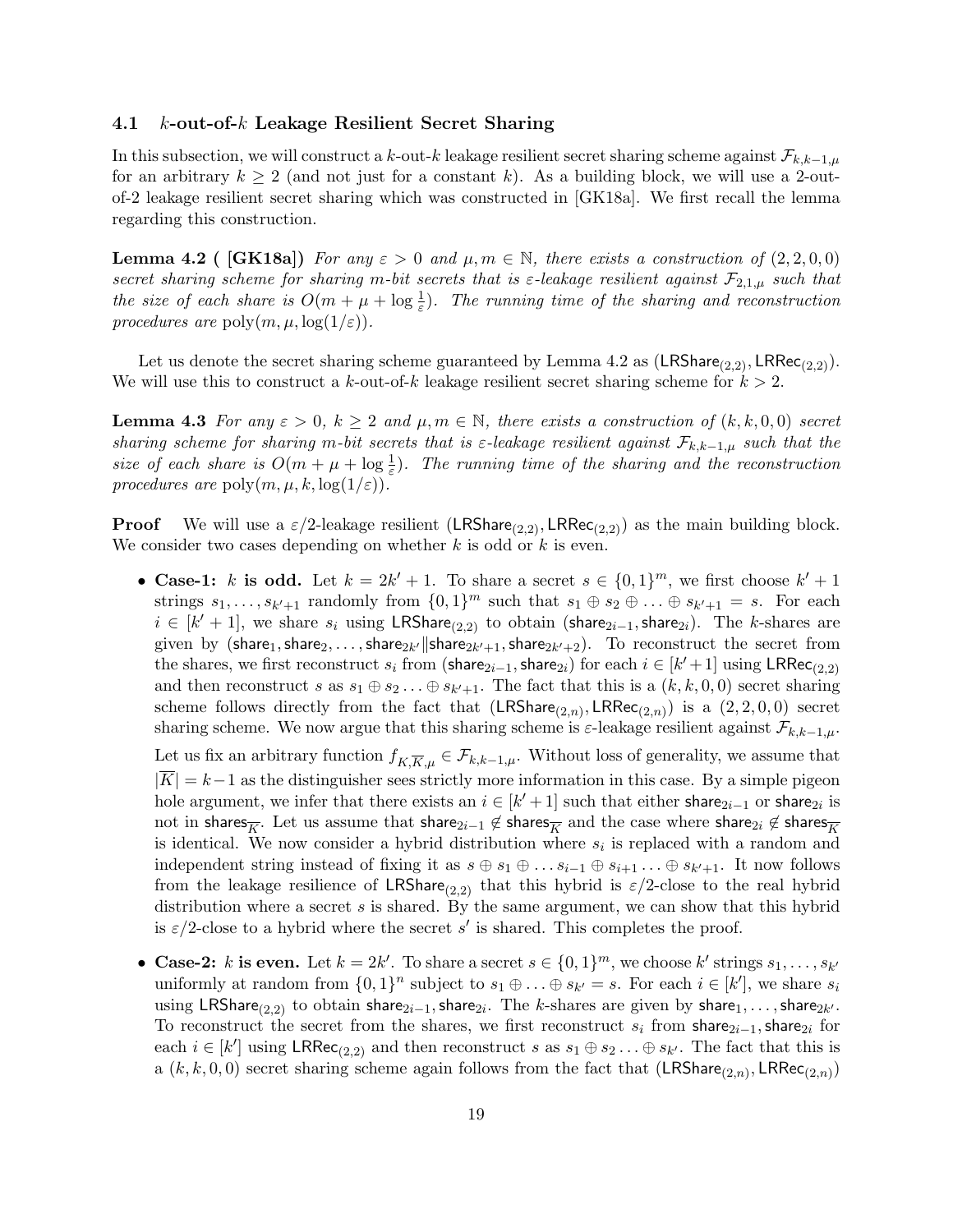is a  $(2, 2, 0, 0)$  secret sharing scheme. We now apply a similar argument as in Case-1 to show that this is  $\varepsilon$ -leakage resilient against  $\mathcal{F}_{k,k-1,\mu}$ .

Let us fix an arbitrary function  $f_{K,\overline{K},\mu} \in \mathcal{F}_{k,k-1,\mu}$ . Without loss of generality, we assume that  $|\overline{K}| = k - 1$  as the distinguisher sees strictly more information in this case. As in Case-1, we infer that there exists an  $i \in [k']$  such that either share<sub>2i-1</sub> or share<sub>2i</sub> is not in shares<sub>K</sub>. Let us assume that share<sub>2i-1</sub>  $\notin$  shares<sub>K</sub> and the case where share<sub>2i</sub>  $\notin$  shares<sub>K</sub> is identical. We now consider a hybrid distribution where  $s_i$  is replaced with a random and independent string instead of fixing it as  $s \oplus s_1 \oplus \ldots s_{i-1} \oplus s_{i+1} \ldots \oplus s_{k'}$ . It now follows from the leakage resilience of LRShare<sub>(2,2)</sub> that this hybrid is  $\varepsilon/2$ -close to the real hybrid distribution where a secret s is shared. By the same argument, we can show that the same hybrid is  $\varepsilon/2$ -close to a hybrid where the secret  $s'$  is shared. This completes the proof.

<span id="page-19-1"></span>L.

## <span id="page-19-0"></span>4.2 Perfect Hash Function Family

In this subsection, we recall the definition of the combinatorial objects called as *perfect hash function* family and give an efficient randomized construction for constant k.

**Definition 4.4 (Perfect Hash Function Family [\[FK84\]](#page-45-8))** For every  $n, k \in \mathbb{N}$ , a set of hash  $functions \{h_i\}_{i\in[\ell]}$  where  $h_i: [n] \to [k]$  is said to be  $(n, k)$ -perfect hash function family if for each subset  $S \subseteq [n]$  of size k there exists an  $i \in [\ell]$  such that  $h_i$  is injective on S.

Before we give the randomized construction, we will state and prove the following useful lemma.

**Lemma 4.5** For every  $\varepsilon > 0$ ,  $n, k \in \mathbb{N}$ , the set of functions  $\{h_i\}_{i \in [\ell]}$  where each  $h_i$  is chosen randomly from the set of all functions mapping  $[n] \rightarrow [k]$  is a perfectly hash function family with probability  $1 - \varepsilon$  when  $\ell = \frac{\log {n \choose k} + \log \frac{1}{\varepsilon}}{\log \frac{1}{1 - \frac{k!}{k^k}}}$ . Specifically, when k is constant, we can set  $\ell = O(\log n + \ell)$ 

 $\log \frac{1}{\varepsilon}$ ).

**Proof** Let us first fix a subset  $S \subseteq [n]$  of size k. Let us choose a function h uniformly at random from the set of all functions mapping  $[n] \rightarrow [k]$ .

$$
Pr[h \text{ is not injective over } S] = 1 - \frac{k!}{k^k}
$$

Let us now choose  $h_1, \ldots, h_\ell$  uniformly at random from the set of all functions mapping  $[n] \to [k]$ .

$$
\Pr[\forall i \in [\ell], h_i \text{ is not injective over } S] = (1 - \frac{k!}{k^k})^{\ell}
$$

By union bound,

$$
\Pr[\exists S \text{ s.t.}, \forall i \in [\ell], h_i \text{ is not injective over } S] = \binom{n}{k} (1 - \frac{k!}{k^k})^{\ell}
$$

We want  $\binom{n}{k}$  $\binom{n}{k}(1-\frac{k!}{k^k})$  $\frac{k!}{k^k}$ ) $\ell = \varepsilon$ . We get the bound for  $\ell$  by rearranging this equation.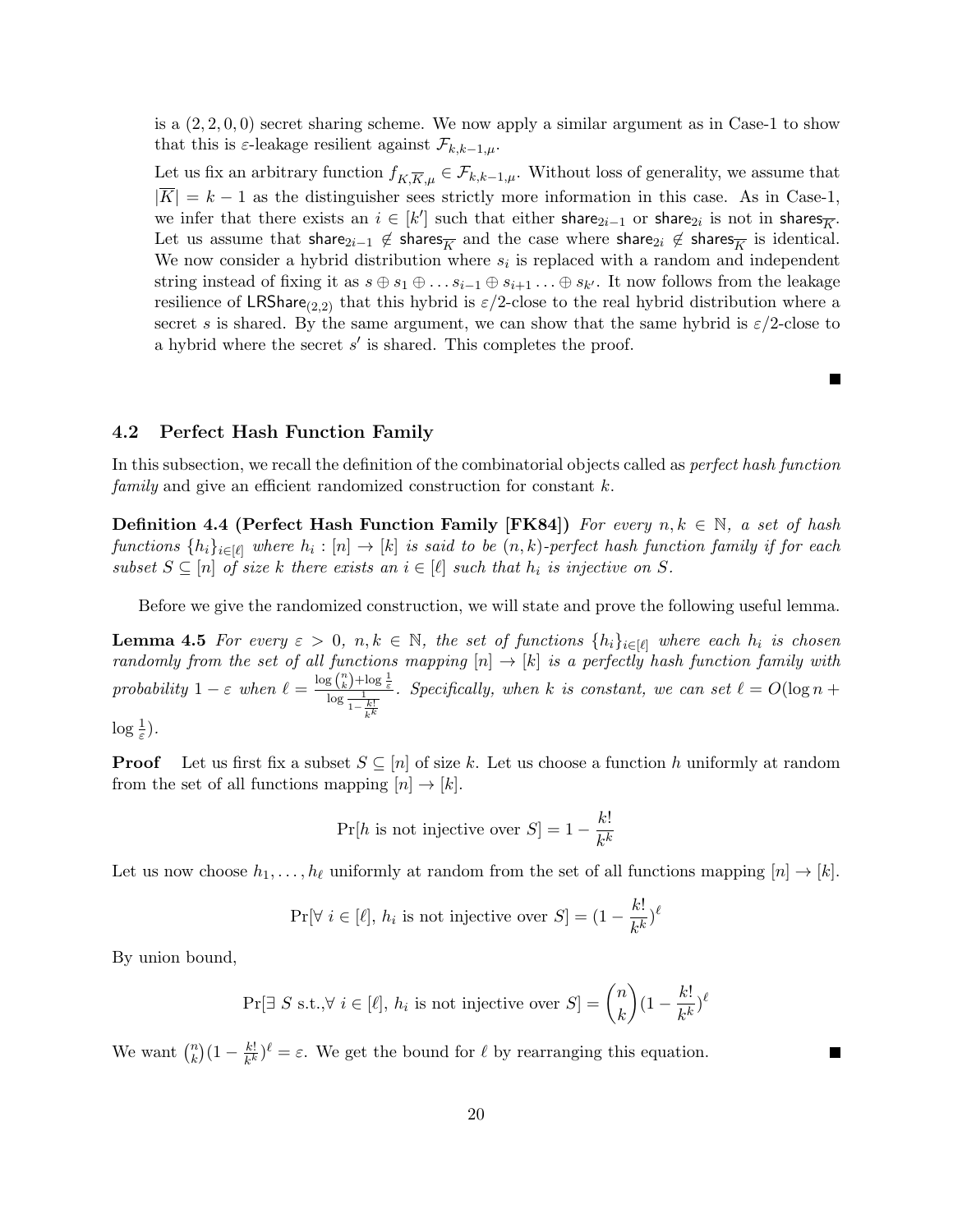**Randomized Construction for constant k.** For any k, n and some error parameter  $\varepsilon$ , set  $\ell$ as in Lemma [4.5.](#page-19-1) Choose a function  $h_i : [n] \to [k]$  uniformly at random for each  $i \in [\ell]$ . From Lemma [4.5,](#page-19-1) we infer that  $\{h_i\}_{i\in[\ell]}$  is a perfect hash function family except with probability  $\varepsilon$ . The construction is efficient since the number of random bits needed for choosing each  $h_i$  is  $n \log k$  which is polynomial in  $n$  when  $k$  is a constant.

Explicit Construction. Building on the work of Schmidt and Siegal [\[SS90\]](#page-47-10), Alon et al. [\[AYZ95\]](#page-43-12) gave an explicit construction of  $(n, k)$ -perfect hash function family of size  $2^{O(k)} \log n$ . We now recall the lemma from [\[AYZ95\]](#page-43-12).

**Lemma 4.6 (** [\[AYZ95,](#page-43-12) [SS90\]](#page-47-10)) For every  $n, k \in \mathbb{N}$ , there exists an explicit and efficiently computable construction of  $(n, k)$ -perfect hash function family  $\{h_i\}_{i \in [\ell]}$  where  $\ell = 2^{O(k)} \log n$ .

The explicit construction is obtained by brute forcing over a small bias probability space [\[NN93\]](#page-47-11) and finding such a family is not as efficient as our randomized construction. On the positive side, the explicit construction is error-free unlike our randomized construction.

#### <span id="page-20-0"></span>4.3 Construction of k-out-n Leakage Resilient Secret Sharing

In this subsection, we will use a  $k$ -out-of- $k$  leakage resilient secret sharing scheme from Section [4.1](#page-18-0) and a perfect hash function family from Section [4.2](#page-19-0) to construct a  $k$ -out-of-n leakage resilient secret sharing scheme against  $\mathcal{F}_{t,k-1,\overrightarrow{\mu}}$  for an arbitrary  $t \leq n$  (recall the definition of  $\mathcal{F}_{k,\overline{k},\overrightarrow{\mu}}$  from Definition [4.1\)](#page-17-1). We give the description in Figure [2.](#page-24-0)

**Theorem 4.7** For every  $\varepsilon_c, \varepsilon_s > 0, n, k, m \in \mathbb{N}$  and  $\vec{\mu} \in \mathbb{N}^n$ , the construction given in Figure [2](#page-24-0) is a  $(k, n, \varepsilon_c, 0)$  secret sharing scheme for sharing m-bit secrets that is  $\varepsilon_s$ -leakage resilient against leakage functions  $\mathcal{F}_{t,k-1,\overrightarrow{\mu}}$  for any  $t \leq n$ . The running times of the sharing and reconstruction algorithms are  $poly(n, m, \sum_i \mu_i, \log(1/\varepsilon_c \varepsilon_s))$  when k is a constant. In particular, when  $\varepsilon_s = \varepsilon_c =$  $2^{-m}$ , the running times are  $\text{poly}(n, m, \sum_i \mu_i)$ . The size of each share when k is a constant is  $O((m + \max_{T} \sum_{i \in T, T \subseteq [n], |T| = t} \mu_i + \log(\log n/\varepsilon_s)) \log n).$ 

**Proof** We first argue correctness. That is, we show that the reconstruction always succeeds except with probability  $\varepsilon_c$  (over the randomness of the sharing procedure). We then prove perfect privacy and the leakage resilience.

**Correctness.** We first note that if we set  $\ell = O(\log n)$  and  $\varepsilon = 1/2$ , then each trial of the for loop (lines 1.(a)-(c) in Figure [2\)](#page-24-0) fails to find a perfect hash function with probability  $1/2$ . It now follows that the probability that  $log(1/\varepsilon_c)$  independent trials fail to find a perfect hash function family is at most  $\varepsilon_c$ . Thus, with probability at least  $1 - \varepsilon_c$ , we find a perfect hash function family at the end of the for loop. It now follows from the definition of perfect hash function family that for every set of k-shares  $\textsf{share}_{j_1}, \ldots, \textsf{share}_{j_k}$ , there exists an  $i \in [\ell]$  s.t.  $h_i$  is injective on  $\{j_1, \ldots, j_k\}$ . In this case, we infer that  ${\sf share}_{j_1},\ldots,{\sf share}_{j_k}$  contains  ${\sf share}_{i,1}, {\sf share}_{i,2},\ldots,{\sf share}_{i,k}.$  The correctness now follows from the correctness of k-out-of-k leakage resilient secret sharing scheme.

**Perfect Privacy.** We first observe that for any set of at most  $k-1$  shares (share<sub>j1</sub>,..., share<sub>j<sub>k-1</sub>),</sub> we have that for each  $i \in [\ell], |\{h_i(j_1), \ldots, h_i(j_{k-1})\}| \leq k-1$ . We can now use the perfect privacy of LRShare<sub>(k,k)</sub> to argue the perfect privacy of our construction.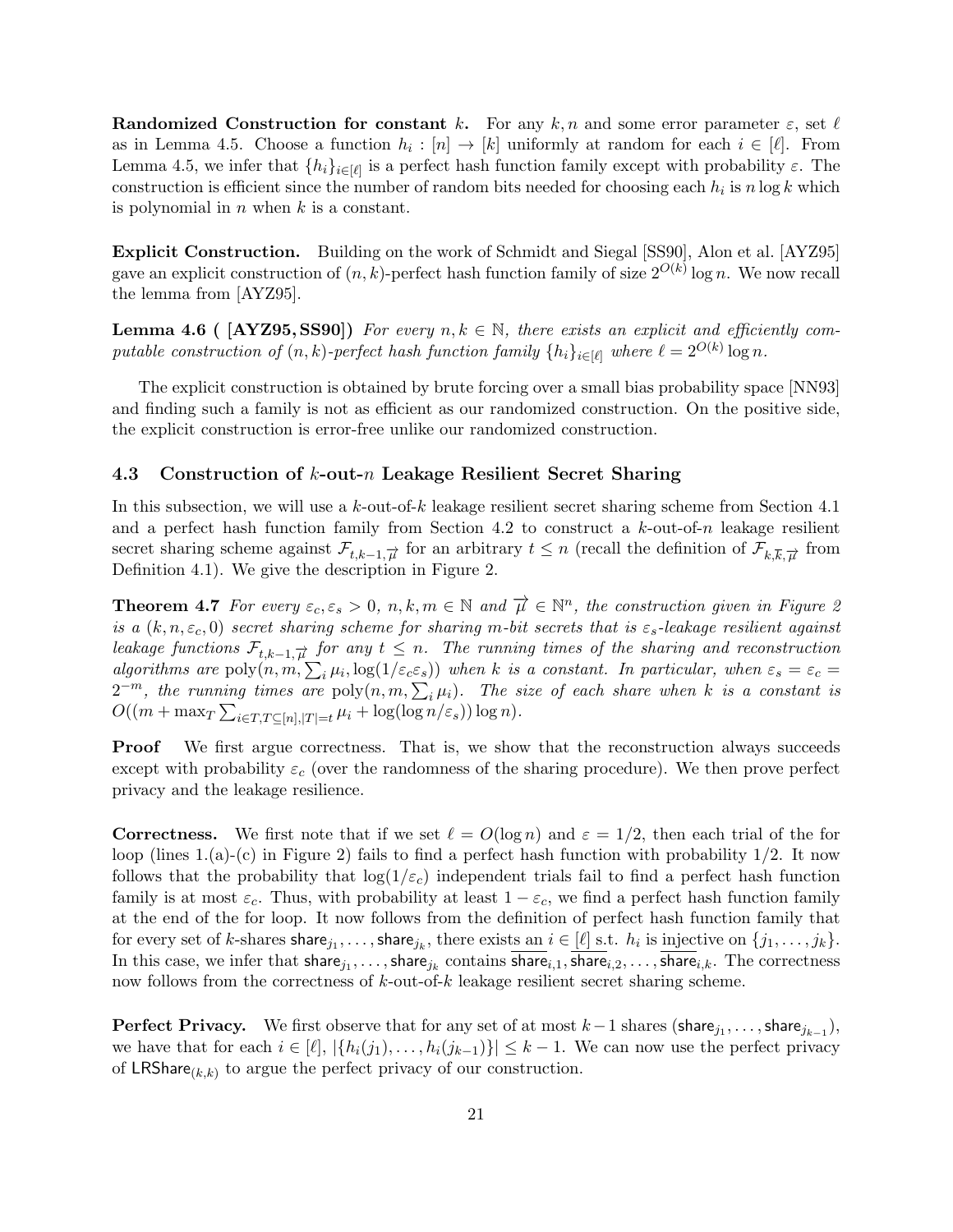Let (LRShare<sub>(k,k)</sub>, LRRec<sub>(k,k)</sub>) be a k-out-of-k leakage resilient secret sharing scheme.

**LRShare**<sub>( $k,n$ )</sub> : To share a secret *s*:

- 1. For each trial  $\in [1, \log(1/\varepsilon_c)]$  do:
	- (a) Set  $\varepsilon = 1/2$  and  $\ell = O(\log n)$ . Sample a (candidate)  $(n, k)$ -perfect hash function family  $\{h_i\}_{i\in[\ell]}$  as described in Section [4.2](#page-19-0)
	- (b) Check if  $\{h_i\}_{i\in[\ell]}$  is a family of  $(n, k)$ -perfect hash functions. That is, for each set  $S \subset [n]$  and  $|S| = k$ , check if there exists an  $i \in [\ell]$  such that  $h_i$  is injective on S.
	- (c) If yes, exit the loop. Otherwise, go to the beginning.
- 2. If the above loop fails to find a perfect hash function family then abort.
- 3. For each  $i \in [\ell],$  sample share $_{i,1}, \ldots$ , share $_{i,k} \leftarrow \mathsf{LRShare}_{(k,k)}(s)$ .
- 4. For each  $j \in [n]$ , set share $j = (h_1(j), \overline{\textsf{share}}_{1,h_1(j)}) \circ (h_2(j), \overline{\textsf{share}}_{2,h_2(j)}) \circ \ldots \circ (h_\ell(j),$ share $_{\ell,h_\ell(j)}).$

 $\mathsf{LRRec}_{(k,n)}:$  Given the shares share $_{j_1},$ share $_{j_2},\ldots,$ share $_{j_k}$  do:

- 1. Choose an  $i \in [\ell],$  such that  $\{h_i(j_1), h_i(j_2), \ldots, h_i(j_k)\} = \{1, \ldots, k\}.$
- 2. Recover s as  $\mathsf{LRRec}_{(k,k)}(\mathsf{share}_{i,1}, \ldots, \mathsf{share}_{i,k}).$



**Leakage Resilience.** We instantiate the k-out-of-k  $\varepsilon'$ -leakage resilient secret sharing scheme against leak functions  $\mathcal{F}_{k,k-1,\mu'}$  with  $\mu' = \max_{T} \sum_{i \in T, T \subseteq [n], |T|=t} \mu_i$  and  $\varepsilon' = \varepsilon_s/\ell$ . We now show the construction given in Figure [2](#page-24-0) is  $\varepsilon$ -secure against leakage function family  $\mathcal{F}_{t,k-1,\mu}$  for  $t \leq n$ .

Let us fix a function  $f_{K,\overline{K},\mu} \in \mathcal{F}_{t,k-1,\mu}$ . We assume without loss of generality that  $|\overline{K}| = k - 1$ as the distinguisher sees strictly more information in this case. Let  $K = \{j_1, \ldots, j_t\}$  and  $\overline{K} = \{j_1, \ldots, j_t\}$  $\ldots, j_{k-1}\}.$ 

Let us assume that the Share function samples a perfect hash function family  $\{h_i\}_{i\in[\ell]}$  as otherwise, leakage resilience trivially holds. Let  ${\sf share}_j=(h_1(j),\overline{{\sf share}_{1,h_1(j)}})\circ (h_2(j),\overline{{\sf share}_{2,h_2(j)}})\circ \ldots \circ$  $(h_{\ell}(j), \text{share}_{\ell,h_{\ell}(j)})$  for every  $j \in K$ . We partition the set  $[\ell]$  into  $S_1$  and  $S_2$  defined as follows.  $S_1$ consists of the set of indices  $i \in [\ell]$  s.t.,  $|\{h_i(j_1), \ldots, h_i(j_t)\}| \leq k - 1$  and  $S_2 = [\ell] \setminus S_1$ . Intuitively, for indexes in  $S_1$ , the *i*-th component of {share<sub>j</sub>}<sub>j∈K</sub> perfectly hides the secret since only at most  $k-1$  shares are available. We argue that the secret s is hidden in indexes in  $S_2$  from the leakage resilience of  $k$ -out-of- $k$  secret sharing scheme. We now formalize this argument.

We define a sequence of hybrids  $Hy_{b_i}$  where we use the modified sharing procedure LRShare' described below.

 $\mathsf{LRShare}'_{(i,k,n)}:$ 

1. For each  $i' < i$ , sample  $\overline{\text{share}}_{i',1}, \ldots, \overline{\text{share}}_{i',k} \leftarrow \text{LRShare}_{(k,k)}(s')$ . We will collectively call share $_{i',1},\ldots,$  share $_{i',k}$  as share $_{i'}$ .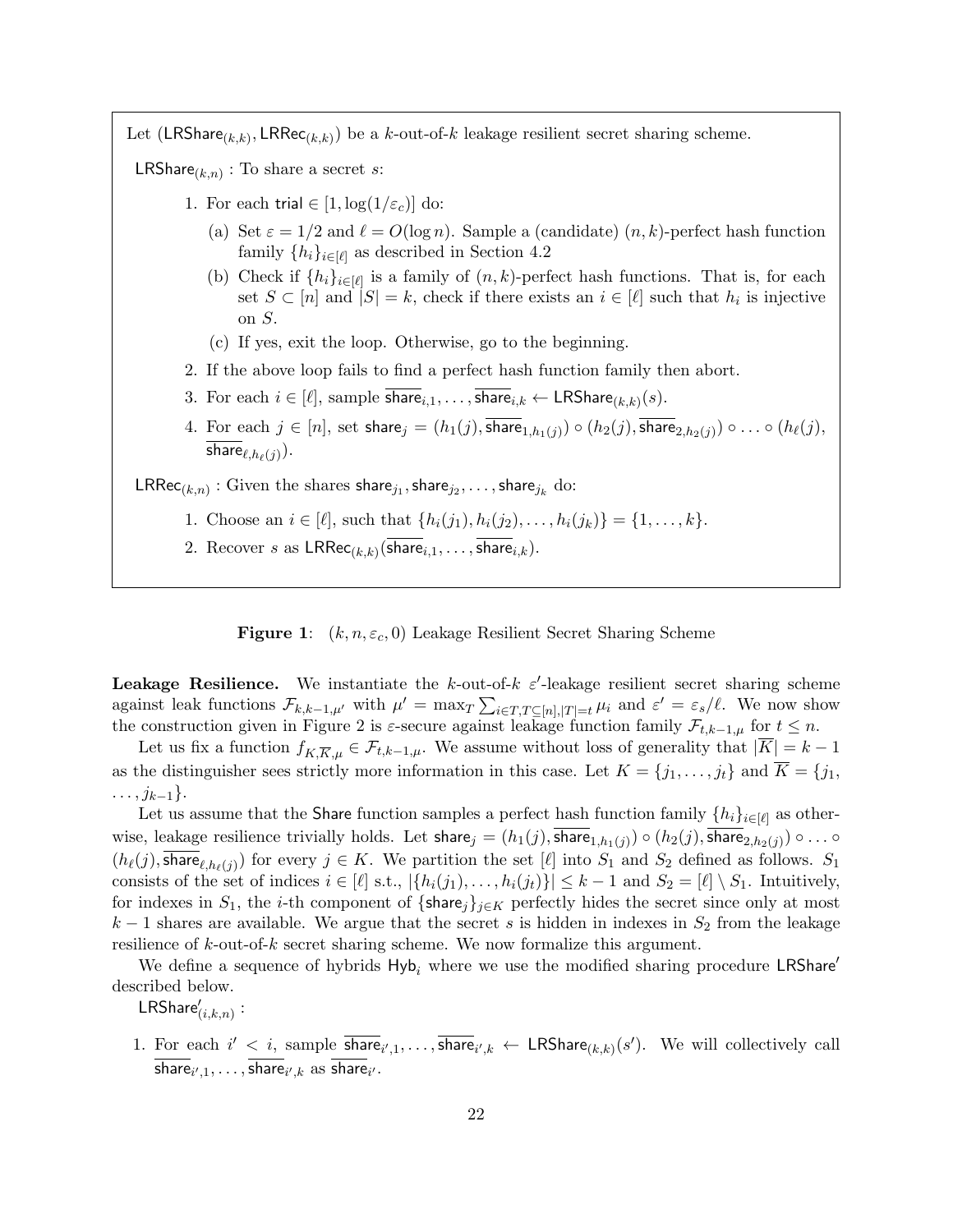- 2. For all  $i \leq i' \leq \ell$ , sample  $\overline{\text{share}}_{i',1}, \ldots, \overline{\text{share}}_{i',k} \leftarrow \text{LRShare}_{(k,k)}(s)$ .
- 3. For each  $j\in[n],$  set share $_j=(h_1(j),$ share $_{1,h_1(j)})\circ (h_2(j),$ share $_{2,h_2(j)})\circ\ldots\circ (h_\ell(j),$ share $_{\ell,h_\ell(j)}).$

The output of  $H$ yb $_i$  is  $f_{K,\overline{K},\mu}(\mathsf{share}_1,\ldots,\mathsf{share}_j).$  Notice that in  $H$ yb $_1$  the distribution of the shares given as input to  $f_{K,\overline{K},\mu}$  is identical to a valid secret sharing of s and in  $Hyb_{\ell+1}$  is distribution of the shares given as input to  $f_{K,\overline{K},\mu}$  is identical to a valid secret sharing of s'. In order to prove the leakage resilience property, it is sufficient to show that  $Hyb_1 \approx_{\varepsilon_s} Hyb_{\ell+1}$ . We now show the following claim.

**Claim 4.8** For every  $i \in [\ell]$ , we have  $Hyb_i \approx_{\varepsilon'} Hyb_{i+1}$  where  $\varepsilon' = \varepsilon_s/\ell$ .

**Proof** We consider two cases whether  $i \in S_1$  or if  $i \in S_2$ .

- Case-1:  $i \in S_1$ . In this case, the number of shares of share<sub>i</sub> present in {share<sub>j</sub>}<sub>j∈K</sub> is at most  $k-1$  and thus it follows from the perfect privacy of LRShare<sub>(k,k)</sub> that  $Hyb_i \equiv Hyb_{i+1}$ .
- Case-2:  $i \in S_2$ . Assume for the sake of contradiction the statistical distance between Hyb<sub>i</sub> and  $\textsf{Hyb}_{i+1}$  is greater than  $\varepsilon'$ . We will construct a leak function  $g_{U,\overline{U},\mu'} \in \mathcal{F}_{k,k-1,\mu'}$  against **LRShare**<sub>(k,k)</sub>. The leak function  $g_{U,\overline{U},\mu'}$  is defined as follows:
	- Let us define the set  $\overline{U}$  to be  $\{h_i(j)\}_{j\in\overline{K}}$ . By definition,  $|\overline{U}| \leq k-1$  since  $|\overline{K}| = k-1$ . The leak function  $g_{U,\overline{U},\mu'}$  leaks all the shares  $\{\text{share}_{i,j}\}_{j\in\overline{U}}$  in the clear.
	- We define  $U = [k] \setminus \overline{U}$ . For each index  $a \in U$ , we do the following. Let  $H_a$  be the set of indices  $j \in K \setminus K$  such that share<sub>i,a</sub> appears in share<sub>j</sub>. Formally,  $H_a := \{j \in K \setminus K :$  $h_i(j) = a$ . For every such  $j \in H_a$ , we leak the output of  $f_i$  which is the leak function that takes in share<sub>j</sub> as input and outputs  $\mu_j$  bits. Since  $|H_a| \leq t$ , the amount of leakage is limited to at most  $\mu'$  bits where  $\mu' = \max_{T} \sum_{i \in T, T \subseteq [n], |T| = t} \mu_i$ .

It follows from the definition of  $g_{U,\overline{U},\mu'}$  that (i)  $g_{U,\overline{U},\mu'} \in \mathcal{F}_{k,k-1,\mu'}$  and, (ii) any distinguisher between Hyb<sub>i</sub> and Hyb<sub>i+1</sub> can be used in conjunction with  $g_{U,\overline{U},\mu'}$  to break the security of  $LRShare_{(k,n)}$ .

 $\blacksquare$ 

This completes the proof of the claim.

Thus, by repeated application of Claim [4.13,](#page-25-0) we infer that  $Hyb_1 \approx_{\ell \epsilon'} Hyb_{\ell+1}$ . This completes the proof of the statistical privacy.

**Running time.** Note that sampling a family of  $(n, k)$ -perfect hash functions and checking if it is indeed a perfect hash function family can be done in time  $poly(n)$  if k is a constant. Since  $\mathsf{LRShare}_{(k,k)}, \mathsf{LRRec}_{(k,k)}$  are efficient procedures (i.e., their running times are  $\mathrm{poly}(n,m,\sum_i\mu_i,\log(1/\varepsilon_s))),$ the running time of  $\mathsf{LRShare}_{(k,n)}$  and  $\mathsf{LRRec}_{(k,n)}$  is  $\mathrm{poly}(n,m,\sum_i \mu_i, \log(1/\varepsilon_c\varepsilon_s))$  when  $k$  is a constant.

**Share Size.** We set  $\ell = O(\log n)$ ,  $\mu' = \max_T \sum_{i \in T, T \subseteq [n], |T| = t} \mu_i$  and  $\varepsilon' = \varepsilon_s / \ell$ . From Lemma [4.3,](#page-18-2) we infer that the size of  $\overline{\text{share}}_{i,j}$  for every  $i \in [\ell]$  and  $j \in [k]$  is  $O(m + \mu' + \log(\log n/\varepsilon))$  and thus the size of each share is  $O((m + \mu' + \log(\log n/\varepsilon_s)) \log n)$ .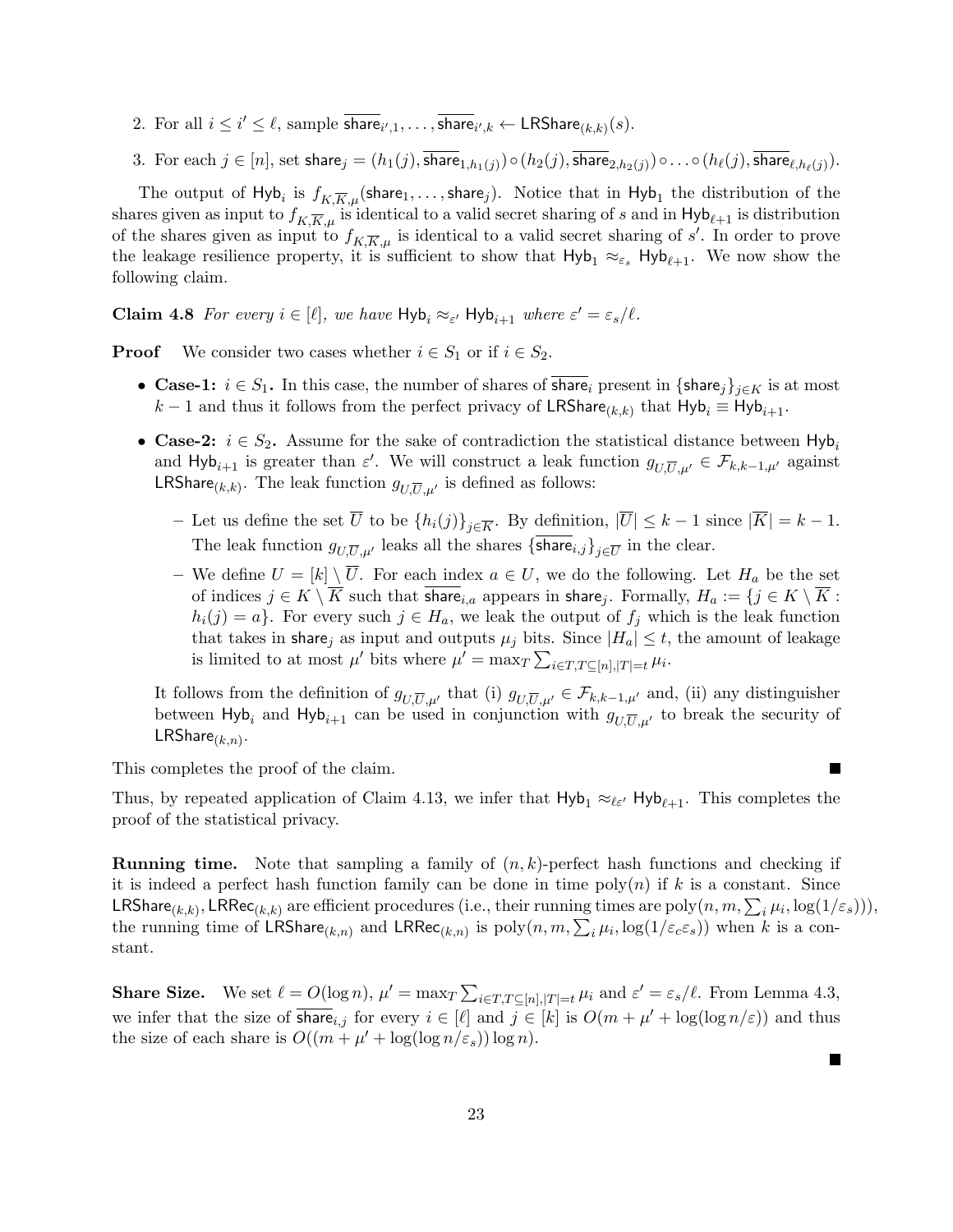**Remark 4.9** In Figure [2,](#page-24-0) we cannot directly set the size  $\ell = O(\log n + \log \frac{1}{\varepsilon_c})$  and perform a single sampling to find a perfect hash function family. This is because when we want  $\varepsilon_c = 2^{-m}$ , the size of the function family grows with m and this affects the rate significantly. That is why, it is important to set  $\varepsilon = 1/2$  and do  $\log \frac{1}{\varepsilon_c}$  independent repetitions in the LRShare<sub>(k,n)</sub> function to reduce the error to  $\varepsilon_c$ .

#### <span id="page-23-0"></span>4.4 Conditional Independence

For constructing NMSS, we require a slightly stronger version of LRSS called as LRSS with conditional independence. We now give the definition and give a construction that satisfies this.

**Definition 4.10** A  $(k, n, \delta_c, \delta_s)$  secret sharing scheme (Share, Rec) for a message space M is said to be  $\varepsilon$ -leakage resilient against a leakage family  $\mathbb{F}_{t,k-1,\mu}$  with conditional independence if for any K,  $S \subseteq [n]$  such that  $|K| = k - 1$  and  $|K \cap S| = 0$ , there exists a function  $\max_{K,S}$  (over the appropriate domain) such that the following properties hold:

- Conditional Independence. For any message  $m \in \mathcal{M}$ .
	- 1. (share<sub>1</sub>, ..., share<sub>n</sub>)  $\leftarrow$  Share(*m*; *r*) (for uniformly chosen *r*) and output share<sub>[n]</sub>.
	- 2.  $(\text{share}_1, \ldots, \text{share}_n) \leftarrow \text{Share}(m; r)$ , aux  $\leftarrow$  aux $_{K,S}(m, r)$ . Let R' be the set of all randomness r' such that  $aux = aux_{K,S}(m,r')$  and  $Share_K = share(m;r')_K$ . Sample  $r' \leftarrow R'$  and let share's  $\leftarrow$  Share $(m;r')_S$ . We will call the above procedure as sampling share's such that it is consistent with  $\textsf{aux}, \textsf{share}_K, m$ .  $Output$  (share's, share $_{[n]\setminus S}$ ).
- Leakage-Resilience. For every set K such that  $|K| = k 1$  and  $S \subseteq [n] \setminus K$  and for every function  $f_{\overline{K},K,\mu} \in \mathbb{F}_{t,k-1,\mu}$ , for every two messages  $m_0, m_1 \in \mathcal{M}$ ,

 $|(\mathsf{aux}_{K,S}(m_0,r), f(\mathsf{Share}(m_0;r))) - (\mathsf{aux}_{K,S}(m_1,r), f(\mathsf{Share}(m_1;r)))| \leq \varepsilon$ 

Augmented Perfect Hash functions. To construct a LRSS with conditional independence property, we strengthen the requirement of a perfect hash function.

<span id="page-23-1"></span>Definition 4.11 (Augmented Perfect Hash Function Family) For every  $n, k \in \mathbb{N}$ , a set of hash functions  $\{h_i\}_{i\in[\ell]}$  where  $h_i:[n]\to[k]$  is said to be  $(n,k)$ -augmented perfect hash function family if

- 1. For each subset  $S \subseteq [n]$  of size  $k-1$  there exists an  $i \in [\ell]$  such that  $\{h_i(j)\}_{j \in S} = [k-1]$ .
- 2. For every  $i \in [\ell]$ , consider the sequence  $(h_i(1), \ldots, h_i(n))$ . Then, every  $j \in [k-1]$  occurs exactly once in this sequence.

We now show that a slight modification of the construction given in Figure [2](#page-24-0) when instantiated with augmented perfect hash functions satisfies conditional independence.

<span id="page-23-2"></span>**Theorem 4.1[2](#page-24-0)** For every  $\varepsilon_s > 0$ ,  $n, k, m \in \mathbb{N}$  and  $\overrightarrow{\mu} \in \mathbb{N}^n$ , the construction given in Figure 2 is a  $(k, n, 0, 0)$  secret sharing scheme for sharing m-bit secrets that is  $\varepsilon_s$ -leakage resilient against leakage functions  $\mathcal{F}_{t,k-1,\overrightarrow{\mu}}$  for any  $t \leq n$  with conditional independence. There exists an instantiation of augmented perfect hash function such that the size of the share is  $O(n^{k-1}(m+\mu+\log n+\log(1/\varepsilon_{s})))$ 

**Proof** Perfect correctness follows directly from the first property of augmented perfect hash function and the perfect correctness of  $LRShare_{(k,k)}$ . Perfect privacy is argued exactly as in the previous case. We now argue conditional independence and leakage-resilience.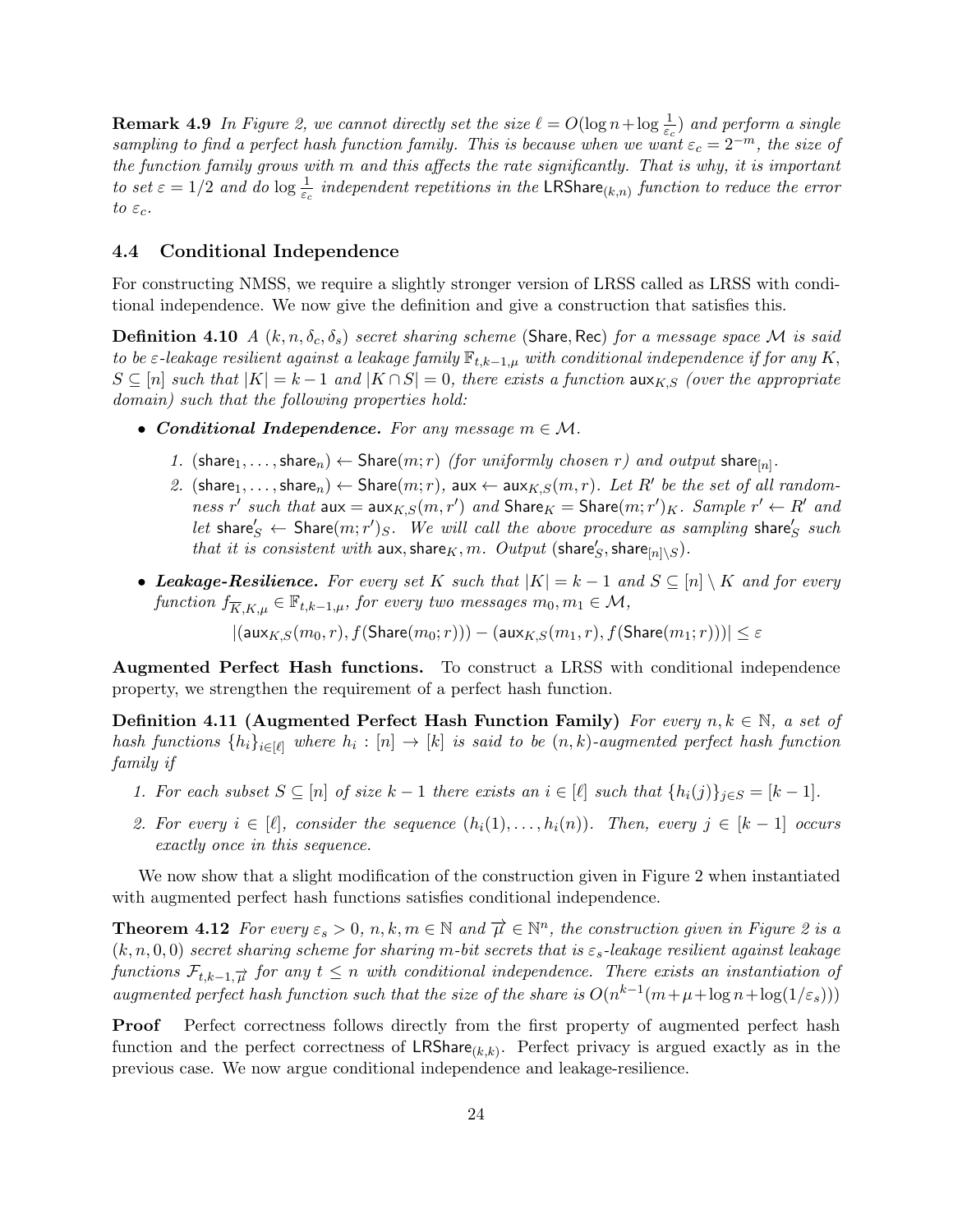Let  $(\mathsf{LRShare}_{(k,k)}, \mathsf{LRRec}_{(k,k)})$  be a k-out-of-k leakage resilient secret sharing scheme. Let  ${h_i}_{i \in [\ell]}$  be a  $(n, k + 1)$ -augmented perfect hash function family.

**LRShare**<sub>( $k,n$ )</sub> : To share a secret *s*:

- 1. For each  $i \in [\ell],$  sample share $i,1,\ldots,$  share $i,k \leftarrow \mathsf{LRShare}_{(k,k)}(s)$ . Set share $i,k+1 = \bot$ .
- 2. For each  $j\in [n],$  set  $\mathsf{share}_j=(h_1(j),\mathsf{share}_{1,h_1(j)})\circ (h_2(j),\mathsf{share}_{2,h_2(j)})\circ \ldots \circ (h_\ell(j),$ share $_{\ell,h_\ell(j)}).$

 $\mathsf{LRRec}_{(k,n)}:$  Given the shares share $_{j_1},$ share $_{j_2},\ldots,$ share $_{j_k}$  do:

- 1. Choose an  $i \in [\ell],$  such that  $\{h_i(j_1), h_i(j_2), \ldots, h_i(j_k)\} = \{1, \ldots, k\}.$
- 2. Recover s as  $\mathsf{LRRec}_{(k,k)}(\mathsf{share}_{i,1}, \ldots, \mathsf{share}_{i,k}).$

<span id="page-24-0"></span>**Figure 2:**  $(k, n, \varepsilon_c, 0)$  Leakage Resilient Secret Sharing Scheme

**Conditional Independence.** Let us fix sets  $K \subseteq [n]$  such that  $|K| = k - 1$ ,  $S \subseteq [n] \setminus K$  and  $T = [n] \setminus (K \cup S)$ . We start by giving the description of aux<sub>K,S</sub>. On input the sharing randomness and the message,  $aux_{K,S}$  does the following:

1. For every  $i \in [\ell]$  such that  $\{h_i(S)\}\neq \{k+1\}$ , aux $_{K,S}$  outputs  $\{\textsf{share}_{i,j}\}_{j\in \{h_i(T)\}}$ .

To argue conditional independence, we first fix share<sub>K</sub> and share<sub>T</sub> and prove that for each  $i \in [\ell],$  $\{h_i(j), \overline{\text{share}}_{i,h_i(j)}\}_{j\in S}$  is identically distributed to  $\{h_i(j), \overline{\text{share}}'_{i,h_i(j)}\}_{j\in S}$ . This is sufficient since the randomness for generating the *i*-th component is independent of all other components. To see this, let us consider two cases:

- Case-1:  $\{h_i(S)\} = \{k+1\}$ . In this case, both  $\overline{\text{share}}_{i,h_i(j)}$  and  $\overline{\text{share}}'_{i,h_i(j)}$  will be equal to  $\perp$ for each  $j \in S$ .
- Case-2:  $\{h_i(S)\}\neq \{k+1\}$ . Let  $S' \subseteq S$  such that for each  $j \in S'$ ,  $h_i(j) \neq k+1$ . Note that  $\{\textsf{share}_{i,h_i(j)}\}_{j\in h_i(S')}$  is distributed identically to the corresponding shares of a k-out-of-k LRSS of m conditioned on fixing share<sub>K</sub>, share<sub>T</sub>. Now since the output of aux<sub>K,S</sub> contains  $\{\overline{\textsf{share}}_{i,h_i(j)}\}_{j\in h_i(T)}$ , sampling  $\{\overline{\textsf{share}}_{i,h_i(j)}'\}_{j\in h_i(S')}$  consistent with the output of  $\textsf{aux}_{K,S}$  and share<sub>K</sub> is also distributed identically to the corresponding shares of a k-out-of-k LRSS of m conditioned on fixing share<sub>K</sub>, share<sub>T</sub>

**Leakage-Resilience.** Let us fix two message s, s' and fix a function  $f_{\overline{K},K,\mu} \in \mathcal{F}_{t,k-1,\mu}$  and a set  $S \subseteq [n] \setminus K$ . Let  $K = \{j_1, \ldots, j_{k-1}\}$  and  $\overline{K} = \{j_1, \ldots, j_t\}.$ 

Let share $_j=(h_1(j),$ share $_{1,h_1(j)})\circ (h_2(j),$ share $_{2,h_2(j)})\circ\ldots\circ (h_\ell(j),$ share $_{\ell,h_\ell(j)})$  for every  $j\in \overline{K}.$ We partition the set  $[\ell]$  into  $S_1$  and  $S_2$  defined as follows.  $S_1$  consists of the set of indices  $i \in [\ell]$ s.t.,  $[k] \nsubseteq \{h_i(j_1), \ldots, h_i(j_t)\}\$ and  $S_2 = [\ell] \setminus S_1$ . Intuitively, for indexes in  $S_1$ , the *i*-th component of  $\{\text{share}_j\}_{j\in\overline{K}}$  perfectly hides the secret since only at most  $k-1$  shares are available. We argue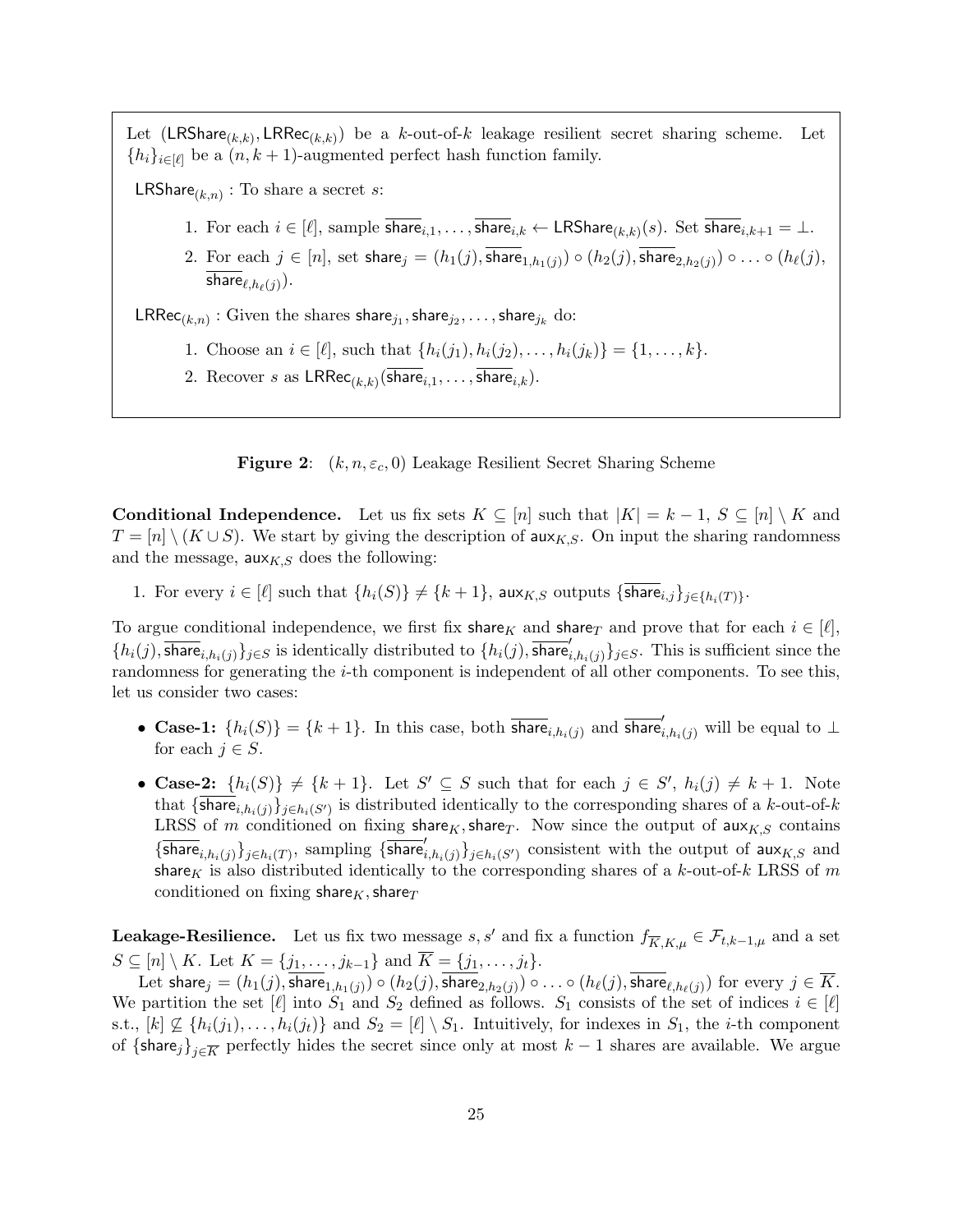that the secret s is hidden in indexes in  $S_2$  from the leakage resilience of k-out-of-k secret sharing scheme. We now formalize this argument.

We define a sequence of hybrids  $Hyb_i$  where we use the modified sharing procedure LRShare' described below.

 $\mathsf{LRShare}'_{(i,k,n,K,S)}:$ 

- 1. For each  $i' < i$ , sample  $\overline{\text{share}}_{i',1}, \ldots, \overline{\text{share}}_{i',k} \leftarrow \text{LRShare}_{(k,k)}(s')$ . We set  $\overline{\text{share}}_{i',k+1} = \bot$ . We will collectively call share<sub>i',1</sub>, ..., share<sub>i',k+1</sub> as share<sub>i'</sub>.
- 2. For all  $i \leq i' \leq \ell$ , sample  $\overline{\textsf{share}}_{i',1}, \ldots, \overline{\textsf{share}}_{i',k} \leftarrow \textsf{LRShare}_{(k,k)}(s)$  and set  $\overline{\textsf{share}}_{i',k+1} = \bot$ .
- 3. For each  $j\in[n],$  set share $_j=(h_1(j),$ share $_{1,h_1(j)})\circ (h_2(j),$ share $_{2,h_2(j)})\circ\ldots\circ (h_\ell(j),$ share $_{\ell,h_\ell(j)}).$
- 4. For every  $i \in [\ell]$  such that  $\{h_i(S)\}\neq \{k+1\}$ , aux $_{K,S}$  outputs  $\{\textsf{share}_{i,j}\}_{j\in \{h_i(T)\}}$ .

The output of  $H$ yb $_i$  is  $(\textsf{aux}_{K,S}, f_{\overline{K},K,\mu}(\textsf{share}_1,\dots,\textsf{share}_j)).$  Notice that the output of  $H$ yb $_1$  is identical to  $(\textsf{aux}_{K,S}(s,r), f_{K,\overline{K},\mu}(\textsf{share}(s;r)))$  and the output of  $\textsf{Hyb}_{\ell+1}$  is identical  $(\textsf{aux}_{K,S}(s',r), f_{K,\overline{K},\mu}(\textsf{share}(s',r)))$  $f_{K,\overline{K},\mu}(\text{share}(s';r)).$  In order to prove the leakage resilience property, it is sufficient to show that  $Hyb_1 \approx_{\varepsilon_s} Hyb_{\ell+1}$ . We now show the following claim.

<span id="page-25-0"></span>**Claim 4.13** For every  $i \in [\ell]$ , we have  $Hyb_i \approx_{\varepsilon'} Hyb_{i+1}$  where  $\varepsilon' = \varepsilon_s/\ell$ .

**Proof** We consider two cases whether  $i \in S_1$  or if  $i \in S_2$ .

- Case-1:  $i \in S_1$ . In this case, the number of shares of share<sub>i</sub> present in {share<sub>j</sub>}<sub>j∈K</sub> is at most  $k-1$  and thus it follows from the perfect privacy of LRShare<sub>(k,k)</sub> that  $Hyb_i \equiv Hyb_{i+1}$ .
- Case-2:  $i \in S_2$ . We will consider two sub-cases.
	- Case-2.(a):  $\{h_i(S)\} = \{k+1\}$ . In this case, aux<sub>K,S</sub> does not contain any information about the {share<sub>i,j</sub>}. We give a reduction to the leakage-resilience of LRShare<sub>k,k</sub>. Assume for the sake of contradiction the statistical distance between  $Hyb_i$  and  $Hyb_{i+1}$  is greater than  $\varepsilon'$ . We will construct a leak function  $g_{\overline{U},U,\mu} \in \mathcal{F}_{k,k-1,\mu'}$  against LRShare<sub>(k,k)</sub>. The leak function  $g_{\overline{U},U,\mu}$  is defined as follows:
		- ∗ Let us define the set U to be  $\{h_i(j)\}_{j\in K}$ . By definition,  $|U| \leq k-1$  since  $|K| = k-1$ . The leak function  $g_{\overline{U},U,\mu'}$  leaks all the shares {share $i,j\rbrace_{j\in U}$  in the clear.
		- ∗ We define  $U = [k]$ . For each index  $a \in U$ , we leak the output of  $f_i$  which is the leak function that takes in share, as input and outputs  $\mu$  bits. From the second property of augmented perfect hash functions, each share<sub>i,j</sub> where  $j \in [k]$  occurs in exactly once in the sequence  $(h_i(1), \ldots, h_i(n))$ . Thus, the leakage function  $g_{\overline{U},U,\mu} \in \mathcal{F}_{k,k-1,\mu}$ .

It follows from the definition of  $g_{U,\overline{U},\mu}$  that (i)  $g_{U,\overline{U},\mu} \in \mathcal{F}_{k,k-1,\mu}$  and, (ii) any distinguisher between Hyb<sub>i</sub> and Hyb<sub>i+1</sub> can be used in conjunction with  $g_{U,\overline{U},\mu}$  to break the security of  $\mathsf{LRShare}_{(k,n)}$ .

 $-$  Case-2.(b):  $\{h_i(S)\}\neq \{k+1\}$ . In this case, aux $_{K,S}$  contains  $\{{\sf share}_{i,j}\}_{j\in h_i(T)}.$  However, from the second property of augmented perfect hash function family,  $|\{h_i(K)\}\cup\{h_i(K)\}\rangle$  ${h_i(T)} \leq k-1$ . Thus, we can use the exact same reduction as above by defining  $U = \{h_i(K)\} \cup \{h_i(T)\}.$ 

 $\blacksquare$ 

This completes the proof of the claim.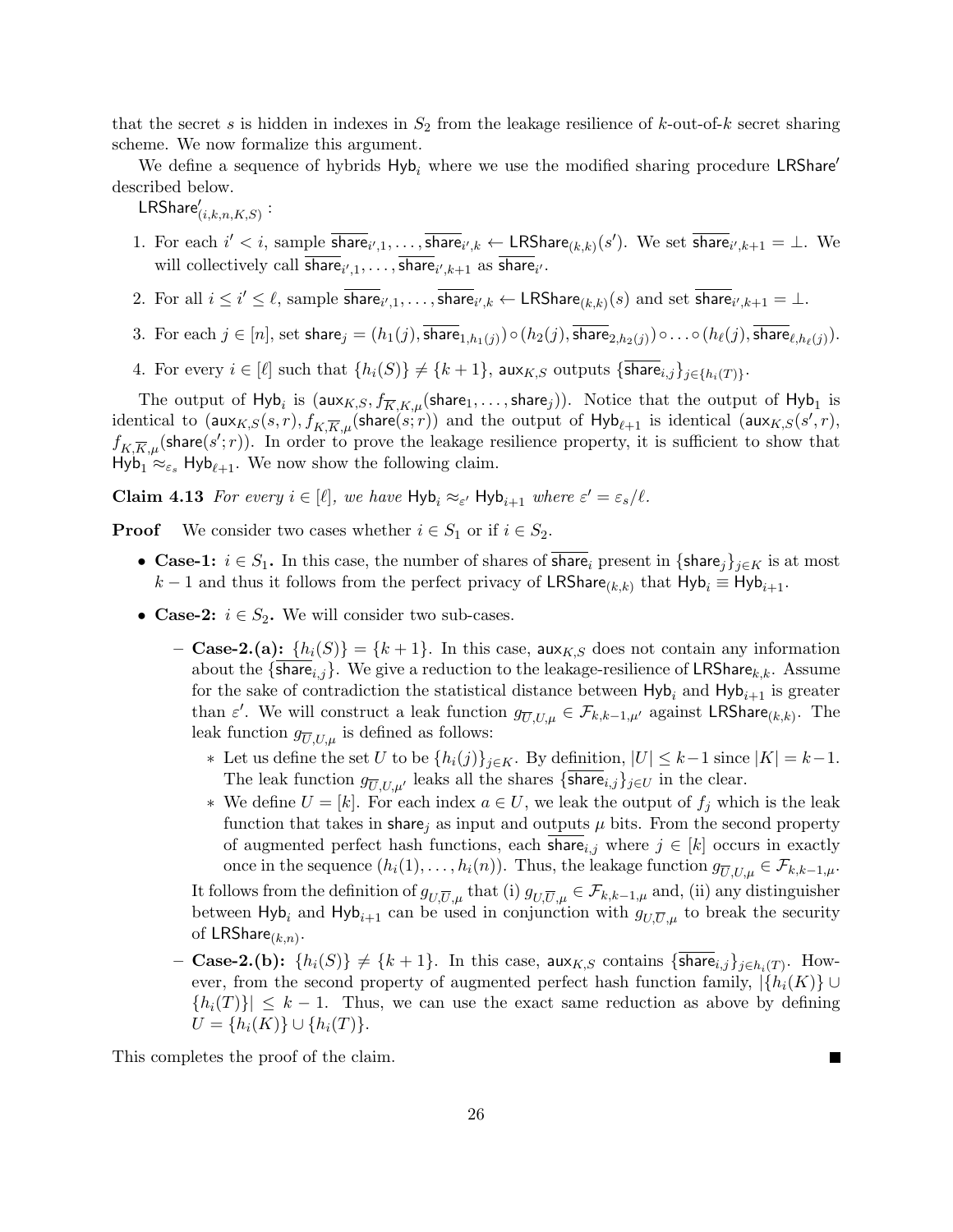**Instantiation.** We now give an instantiation of an  $(n, k + 1)$ -augmented perfect hash function. Fix any  $n, k \in \mathbb{N}$ . Fix  $\ell = \binom{n}{k}$  ${k \choose k}$  and each hash function is indexed by a k-sized set  $\{i_1, \ldots, i_k\} \subseteq [n]$ . The hash function  $h_{(i_1,...,i_k)}(i) = j$  if  $i = i_j$  and is equal to  $k + 1$  otherwise. This function satisfies both the properties of Definition [4.11.](#page-23-1) Note that for every  $i \in [\ell]$  such that  $h_i(j) = k + 1$ , it is not necessary to give out  $h_i(j)$   $\circ$  share $_{i,h_i(j)}$  in share $_j$  since share $_{i,k+1}=\bot$ . Thus, the share size is  $O(n^{k-1}(m + \mu + \log(n) + \log(1/\varepsilon_s))).$ 

# <span id="page-26-0"></span>5 Non-Malleable Secret Sharing for Threshold Access Structures

In this section, we give a construction of t-out-of-n (for any  $t \geq 4$ ) Non-Malleable Secret Sharing scheme with rate  $\Theta(\frac{1}{n^3})$  against tampering function family  $\mathcal{F}_{\text{ind}}$  that tampers each share independently. We first give the formal description of the tampering function family.

Individual Tampering Family  $\mathcal{F}_{ind}$ . Let Share be the sharing function of the secret sharing scheme that outputs *n*-shares in  $S_1 \times S_2 \dots \times S_n$ . The function family  $\mathcal{F}_{ind}$  is composed of functions  $(f_1, \ldots, f_n)$  where each  $f_i : S_i \to S_i$ .

#### <span id="page-26-1"></span>5.1 Construction

Building Blocks. The construction uses the following building blocks. We instantiate them with concrete schemes later:

- A 3-split-state non-malleable code (Enc, Dec) where  $\text{Enc}: \mathcal{M} \to \mathcal{L} \times \mathcal{C} \times \mathcal{R}$  and the simulation error of the scheme is  $\varepsilon_1$ . Furthermore, we assume that for any two messages  $m, m' \in \mathcal{M}$ ,  $(C, R) \approx_{\varepsilon_2} (C', R')$  where  $(L, C, R) \leftarrow \mathsf{Enc}(m)$  and  $(L', C', R') \leftarrow \mathsf{Enc}(m')$ .
- A  $(t, n, 0, 0)$  secret sharing scheme (SecShare<sub> $(t,n)$ </sub>, SecRec<sub> $(t,n)$ </sub>) with perfect privacy for message space L. We will assume that the size of each share is  $m_1$ .
- A  $(3, n, \varepsilon_3', 0)$  secret sharing scheme  $(\mathsf{LRShare}_{(3,n)}, \mathsf{LRRec}_{(3,n)})$  that is  $\varepsilon_3$ -leakage resilient against leakage functions  $\mathcal{F}_{t,2,m_1}^{\dagger}$  for message space  $\mathcal{C}$  with conditional independence. We assume that the size of each share is  $m_2$ .
- A  $(2, n, \varepsilon_4', 0)$  secret sharing scheme  $(LRShare_{(2,n)}, LRRec_{(2,n)})$  for message space R that is  $\varepsilon_4$ -leakage resilient against leakage functions  $\mathcal{F}_{t,1,\mu}$  where  $\mu = m_1 + m_2$  and has conditional independence. We assume that the size of each share is  $m_3$ .

Construction. We give the formal description of the construction in Figure [3](#page-27-2) and give an informal overview below. To share a secret s, we first encode s to  $(L, C, R)$  using the 3-split-state nonmalleable code. We first encode L to  $(SL_1, \ldots, SL_n)$  using the t-out-of-n threshold secret sharing scheme. We then encode C into  $(\mathsf{SC}_1, \ldots, \mathsf{SC}_n)$  using the 3-out-of-n leakage resilience secret sharing scheme LRShare<sub>(3,n)</sub>. We finally encode R into  $(SR_1, \ldots, SR_n)$  using the 2-out-of-n leakage resilient secret sharing scheme LRShare<sub>(2,n)</sub>. We set the *i*-th share share<sub>i</sub> to be the concatenation of  $SL_i, SC_i$ 

<span id="page-26-2"></span><sup>&</sup>lt;sup>7</sup>Recall that this denotes that the function can choose to leak at most  $m_1$  bits from each share in a set of size  $t-2$ apart from the two that are completely leaked.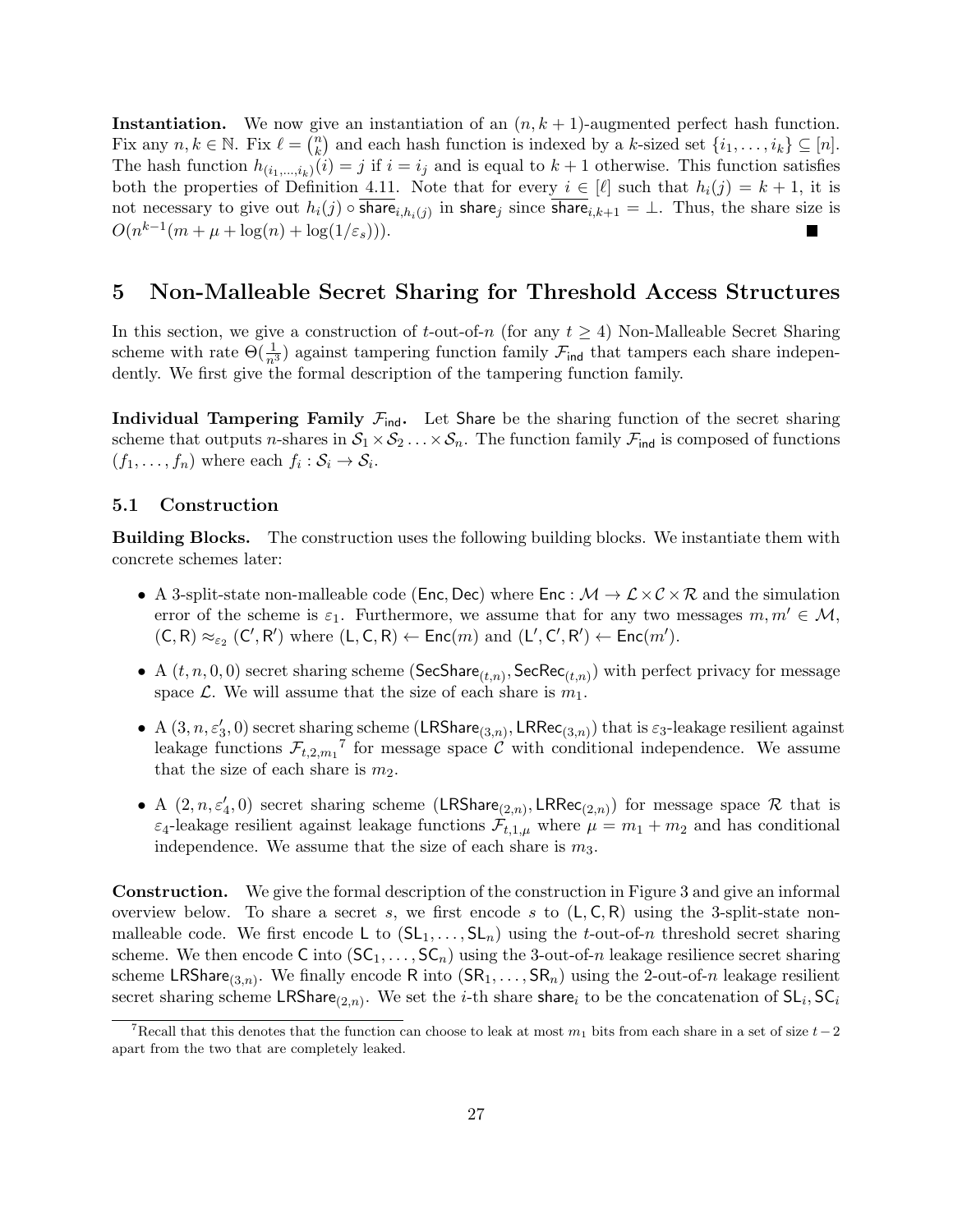and  $SR_i$ . In order to reconstruct, we using the corresponding reconstruction procedures SecRec,  $LRRec_{(3,n)}$  and  $LRRec_{(2,n)}$  to compute L, C and R respectively. We finally use the decoding procedure of 3-split-state non-malleable code to reconstruct the secret s from L, C and R.

Share(m) : To share a secret  $s \in \mathcal{M}$  do: 1. Encode the secret s as  $(L, C, R) \leftarrow \text{Enc}(s)$ . 2. Compute the shares  $(\mathsf{SL}_1,\ldots,\mathsf{SL}_n)\leftarrow \mathsf{SecShare}_{(t,n)}(\mathsf{L})$  $(\mathsf{SC}_1, \ldots, \mathsf{SC}_n) \leftarrow \mathsf{LRShare}_{(3,n)}(\mathsf{C})$  $(\mathsf{SR}_1, \ldots, \mathsf{SR}_n) \leftarrow \mathsf{LRShare}_{(2,n)}(\mathsf{R})$ 3. For each  $i \in [n]$ , set share<sub>i</sub> as  $(S\mathsf{L}_i, \mathsf{SC}_i, \mathsf{SR}_i)$  and output  $(\mathsf{share}_1, \ldots, \mathsf{share}_n)$  as the shares.  $\text{Rec}(\text{Share}(m)_{T})$ : To reconstruct the secret from the shares in an authorized set T of size t do: 1. Let the shares corresponding to the set T be  $(\text{share}_{i_1}, \ldots, \text{share}_{i_t}).$ 2. For each  $j \in \{i_1, \ldots, i_t\}$ , parse share<sub>j</sub> as  $(SL_j, SC_j, SR_j)$ . 3. Reconstruct  $\mathsf{L} := \mathsf{SecRec}_{(t,n)}(\mathsf{SL}_{i_1}, \ldots, \mathsf{SL}_{i_t})$  $C := \mathsf{LRRec}_{(3,n)}(\mathsf{SC}_{i_1},\mathsf{SC}_{i_2},\mathsf{SC}_{i_3})$  $\mathsf{R} := \mathsf{LRRec}_{(2,n)}(\mathsf{SR}_{i_1},\mathsf{SR}_{i_2})$ 4. Output the secret s as  $Dec(L, C, R)$ .

<span id="page-27-2"></span>Figure 3: Construction of t-out-of-n Non-Malleable Secret Sharing Scheme

<span id="page-27-1"></span>**Theorem 5.1** For any arbitrary  $n \in \mathbb{N}$  and threshold  $t \geq 4$ , the construction given in Figure [3](#page-27-2) is  $a(t, n, \varepsilon_3' + \varepsilon_4', \varepsilon_2)$  secret sharing scheme. Furthermore, it is  $(\varepsilon_1 + \varepsilon_3 + \varepsilon_4)$ -non-malleable against  $\mathcal{F}_{\mathsf{ind}}$ .

#### <span id="page-27-0"></span>5.2 Proof of Theorem [5.1](#page-27-1)

We now argue correctness, statistical privacy and non-malleability to complete the proof of [Theo](#page-27-1)[rem 5.1.](#page-27-1)

**Correctness.** We notice that except with probability  $\varepsilon'_3 + \varepsilon'_4$ ,  $\mathsf{SecRec}_{(t,n)}$ , LRRec<sub>(3,n)</sub> and LRRec<sub>(2,n)</sub> will be able to reconstruct L, C, and R respectively. The correctness now follows directly from the correctness of the decoder Dec of 3-split-state non-malleable codes.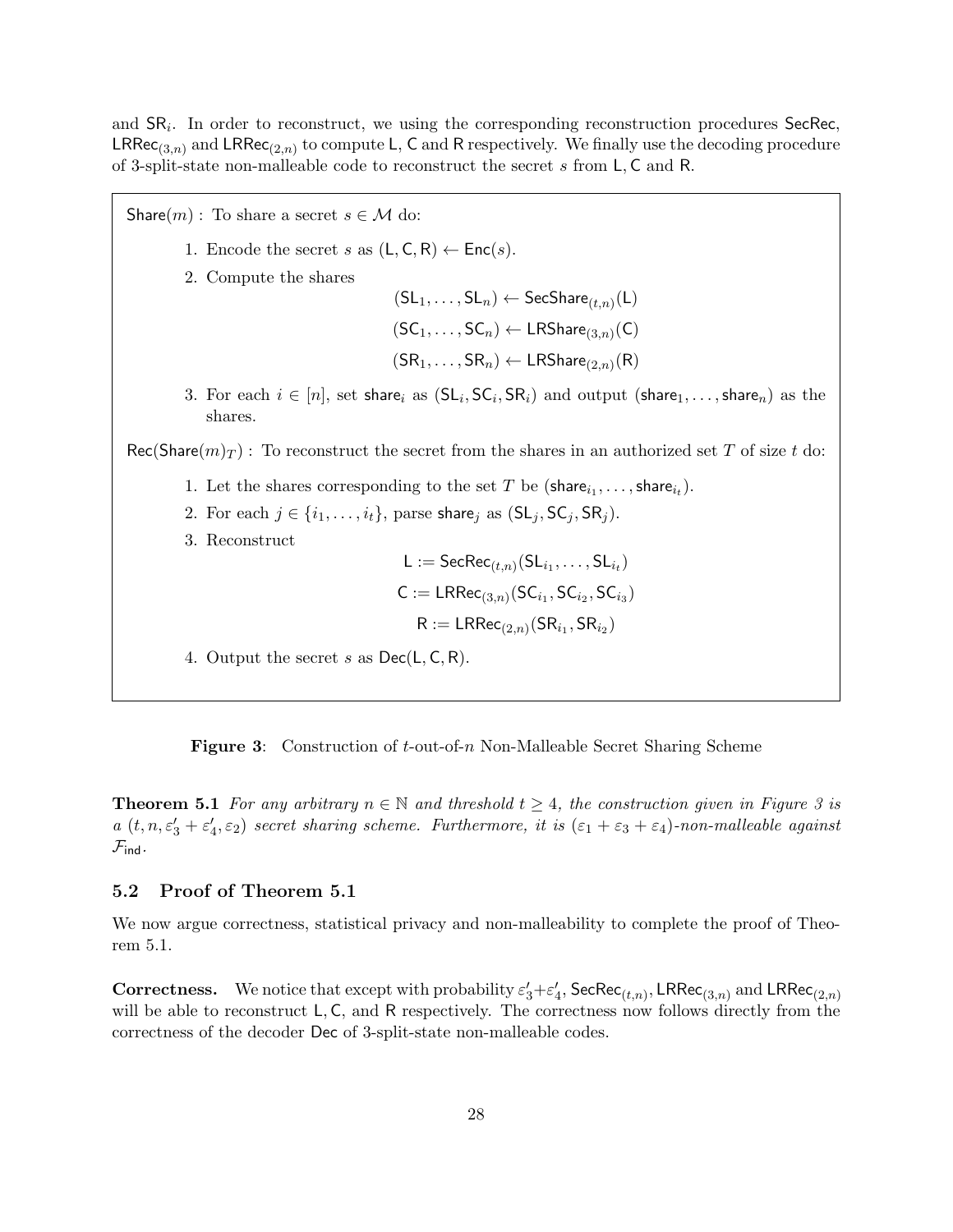Statistical Privacy. To argue statistical privacy, we consider a sequence of hybrids.

- Hyb<sub>1</sub>: In this hybrid, the secret s is shared using  $\text{Share}(s)$ .
- Hyb<sub>2</sub>: This hybrid is same as Hyb<sub>1</sub> except that we do the following. Let  $(L, C, R) \leftarrow Enc(s)$ . We reset  $L = \perp$  and encode this fake L using SecShare<sub> $(t,n)$ </sub>.
- Hyb<sub>3</sub>: This hybrid is same as Hyb<sub>2</sub> except that we sample  $(L', C', R') \leftarrow Enc(s')$  and encode  $C', R'$  instead of C, R using LRShare<sub>(3,n)</sub> and LRShare<sub>(2,n)</sub> respectively.
- Hyb<sub>4</sub>: This hybrid is distributed identically to  $\textsf{Share}(s')$ .

We first claim that  $Hyb_1$  is distributed identically to  $Hyb_2$  and  $Hyb_3$  is distributed identically to Hyb<sub>4</sub>. This actually follows directly from the security of  $\mathsf{SecShare}_{(t,n)}$  since at most  $t-1$  shares perfectly hide L.

We now argue that  $Hyb_2 \approx_{\epsilon_2} Hyb_3$ . Note that in  $Hyb_2$ ,  $(C, R)$  is generated as part of an encoding of s and in  $Hyb_3$  it is generated as part of an encoding of s'. From the property of our 3-state non-malleable code, we know that  $(C, R)$  statistically hide the message, and hence we infer that  $\mathsf{Hyb}_2 \approx_{\varepsilon_2} \mathsf{Hyb}_3.$ 

Non-Malleability. We show the non-malleability of our scheme by transforming a tampering attack on the shares of our scheme to a tampering attack on the 3-state non-malleable code. In particular, we will use the tampering functions  $(f_1, \ldots, f_n)$  that attack the secret sharing scheme to design a split state tampering function  $(f, g, h)$  against the underlying non-malleable code. Note that the split-state functions  $f, g$  and h need not be efficiently computable. We then use the security of the underlying non-malleable code to come up with the simulator for our scheme.

Let  $(f_1,\ldots,f_n)\in\mathcal{F}_{\text{ind}}$  be a set of tampering functions and  $T=\{i_1,\ldots,i_t\}$  be an authorized set. The split state functions  $(f, g, h)$  that attack the underlying code are constructed as follows.

• Shared Randomness. Let  $s_{\$}$  be an arbitrary secret and let  $(L_{\$}, C_{\$}, R_{\$}) \leftarrow \text{Enc}(s_{\$})$ . Run the sharing function  ${\sf SecShare}_{(t,n)}, {\sf LRShare}_{(3,n)}$  and  ${\sf LRShare}_{(2,n)}$  on  $({\sf L}_\$,{\sf C}_\$,{\sf R}_\$)$  using randomness  $r_L, r_C, r_R$  respectively to obtain  $(S_{\ell_1}^{\S}, \ldots, S_{\ell_n}^{\S}), (SC_1^{\S}, \ldots, SC_n^{\S})$  and  $(SR_1^{\S}, \ldots, SR_n^{\S}).$  For each  $i \in [n],$  set share $i = (SL_i^{\$}, SC_i^{\$}, SR_i^{\$})$ . For  $i \in \{i_1, i_2, i_3\}$ , run the tampering function  $f_i$  on input  $(SL_i^{\$}, SC_i^{\$}, SR_i^{\$})$  to obtain the tampered values  $(\widetilde{SL}_i^{\$}, \widetilde{SC}_i^{\$}, \widetilde{SR}_i^{\$})$ . Let  $\textsf{aux}_{\{i_1,i_2\}}^{(3,n)}$  $\{i_1,i_2\},\{i_3\}$  and aux $\binom{(2,n)}{f_{i_0},\ldots}$  ${2,n \choose {i_3}, \{i_1,i_2\}}$  be the functions guaranteed by the conditional independence of LRShare<sub>(3,n)</sub> and  $\mathsf{LRShare}_{(2,n)}$ . Let  $\mathsf{aux}^{(3,n)} \leftarrow \mathsf{aux}^{(3,n)}_{\{i_1,i_2\}}$  $\{^{(3,n)}_{\{i_1,i_2\},\{i_3\}}(r_C)$  and  $\mathsf{aux}^{(2,n)}_{\{a_3\},\{i_3\}}$  $\binom{(2,n)}{\{i_3\},\{i_1,i_2\}}(r_R)$ . The shared randomness between  $f, g$  and h comprises of the following:

$$
(\mathsf{SL}^{\$}_{i_1},\mathsf{SL}^{\$}_{i_2},\mathsf{SL}^{\$}_{i_3}) \\ \widetilde{(\mathsf{SL}^{\$}_{i_1},\mathsf{SL}^{\$}_{i_2},\mathsf{SL}^{\$}_{i_3})} \\ (\mathsf{SC}^{\$}_{i_1},\mathsf{SC}^{\$}_{i_2},\mathsf{SC}^{\$}_{i_4},\ldots,\mathsf{SC}^{\$}_{i_t}) \\ \widetilde{(\mathsf{SC}^{\$}_{i_1},\mathsf{SC}^{\$}_{i_2})} \\ (\mathsf{SR}^{\$}_{i_3},\ldots,\mathsf{SR}^{\$}_{i_t}) \\ (\mathsf{aux}^{(3,n)},\mathsf{aux}^{(2,n)})
$$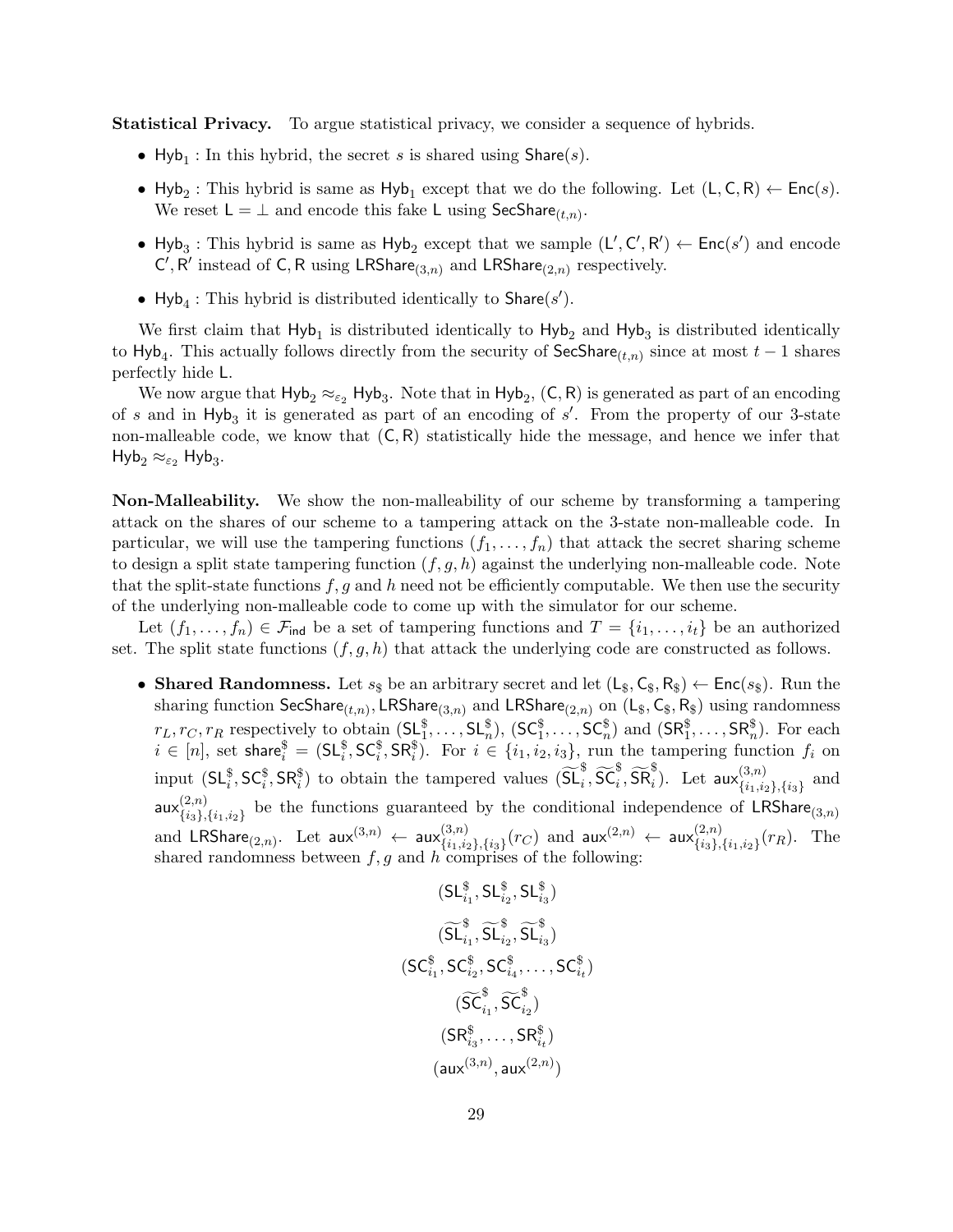- Function f. The tampering function f on input L does the following:
	- 1. It chooses  $SL_{i_4},\ldots, SL_{i_t}$  such that  $(SL_{i_1}^{\$}, SL_{i_2}^{\$}, SL_{i_3}^{\$}, SL_{i_4},\ldots, SL_{i_t})$  is a valid t-out-of-n secret sharing of L.
	- 2. For every  $i \in \{i_4, \ldots, i_t\}$ , it runs the tampering function  $f_i$  on input  $(\mathsf{SL}_i, \mathsf{SC}_i^{\$}, \mathsf{SR}_i^{\$})$  to obtain  $(\widetilde{\mathsf{SL}}_i, \widetilde{\mathsf{SC}}_i^{\$}, \widetilde{\mathsf{SR}}_i^{\$}).$
	- 3. It runs  $\mathsf{SecRec}_{(t,n)}$  on inputs  $(\widetilde{\mathsf{SL}}_{i_1}^{\$}, \widetilde{\mathsf{SL}}_{i_2}^{\$}, \widetilde{\mathsf{SL}}_{i_3}^{\$}, \widetilde{\mathsf{SL}}_{i_4}, \ldots, \widetilde{\mathsf{SL}}_{i_t})$  to obtain  $\widetilde{\mathsf{L}}$  and outputs it.
- Function  $g$ . The tampering function  $g$  on input C does the following:
	- 1. Sample  $SC_{i_3}$  such that the following two conditions are satisfied:
		- (a)  $SC_{i_3}$  is consistent with  $(SC_{i_1}^{\$}, SC_{i_2}^{\$}, aux^{(3,n)}, C)$ .
		- (b)  $f_{i_3}(\mathsf{SL}_{i_3}^{\$}, \mathsf{SC}_{i_3}, \mathsf{SR}_{i_3}^{\$}) = (\widetilde{\mathsf{SL}}_{i_3}^{\$}, \cdot, \cdot)$ . That is, the first component of the output of  $f_{i_3}$ on input  $\mathsf{SL}_{i_3}^{\$}$ ,  $\mathsf{SC}_{i_3}$ ,  $\mathsf{SR}_{i_3}^{\$}$  is equal to  $\widetilde{\mathsf{SL}}_{i_3}^{\$}$  (which is part of the shared randomness).
	- 2. In case such a sampling is not possible, it outputs the special symbol abort<sub>1</sub> (it can be thought as some specific symbol in  $\mathcal{C}$ ).
	- 3. Else, it runs  $f_{i_3}$  in input  $\mathsf{SL}^{\$}_{i_3}$ ,  $\mathsf{SC}_{i_3}$ ,  $\mathsf{SR}^{\$}_{i_3}$  to obtain  $(\widetilde{\mathsf{SL}}^{\$}_{i_3}, \widetilde{\mathsf{SC}}_{i_3}, \widetilde{\mathsf{SR}}^{\$}_{i_3})$  $_{i_3}).$
	- 4. Reconstructs  $\widetilde{C}$  by running  $\mathsf{LRRec}_{(3,n)}(\widetilde{SC}_{i_1}^{\$},\widetilde{SC}_{i_2}^{\$},\widetilde{SC}_{i_3})$  and outputs it.
- Function  $h$ . The tampering function  $h$  on input R does the following:
	- 1. Samples  $\text{SR}_{i_1}$ ,  $\text{SR}_{i_2}$  such that the following three conditions are satisfied:
		- (a)  $\text{SR}_{i_1}, \text{SR}_{i_2}$  is consistent with  $(\text{SR}_{i_3}^{\$}, \text{aux}^{(2,n)}, \text{R})$ .
		- (b)  $f_{i_1}(\mathsf{SL}_{i_1}^{\$},\mathsf{SC}_{i_1}^{\$},\mathsf{SR}_{i_1}) = (\widetilde{\mathsf{SL}}_{i_1}^{\$},\widetilde{\mathsf{SC}}_{i_1}^{\$},\cdot).$  In other words, the first two components of the output of  $f_{i_1}$  on input  $\mathsf{SL}^{\$}_{i_1}$ ,  $\mathsf{SC}^{\$}_{i_1}$ ,  $\mathsf{SR}_{i_1}$  is same as  $\widetilde{\mathsf{SL}}^{\$}_{i_1}$ ,  $\widetilde{\mathsf{SC}}^{\$}_{i_1}$  (which are part of shared randomness).
		- (c)  $f_{i_2}(\mathsf{SL}_{i_2}^{\$}, \mathsf{SC}_{i_2}^{\$}, \mathsf{SR}_{i_2}) = (\widetilde{\mathsf{SL}}_{i_2}^{\$}, \widetilde{\mathsf{SC}}_{i_2}^{\$}, \cdot).$
	- 2. If such a sampling is not possible, it outputs the special symbol abort<sub>2</sub> (again, it is some specific symbol in  $\mathcal{R}$ ).
	- 3. Otherwise, for  $i \in \{i_1, i_2\}$ , it runs  $f_i(\mathsf{SL}_i^{\$}, \mathsf{SC}_i^{\$}, \mathsf{SR}_i)$  to obtain  $(\widetilde{\mathsf{SL}}_i^{\$}, \widetilde{\mathsf{SC}}_i^{\$}, \widetilde{\mathsf{SR}}_i)$ .
	- 4. Reconstructs R by running  $\mathsf{LRRec}_{(2,n)}(\mathsf{SR}_{i_1}, \mathsf{SR}_{i_2})$  and outputs it.

The functions  $f, g, h$  described above constitute a split state tampering function family. In order to reduce the tampering attack on the shares of our secret sharing scheme to the shares of the underlying code, we need to show that the distribution of the shares given as inputs to  $f_{\text{ind}} = (f_{i_1},$  $\dots, f_{i_t}$ ) in the tampering experiment  $\mathsf{Tameer}_{s}^{f_{\mathsf{ind}},T}$  is statistically close to the distribution of the shares that  $f, g, h$  give as input to these functions. We show this via a hybrid argument.

 $Hyb_1$ : This is same as the experiment where  $f, g, h$  are described as above and the output of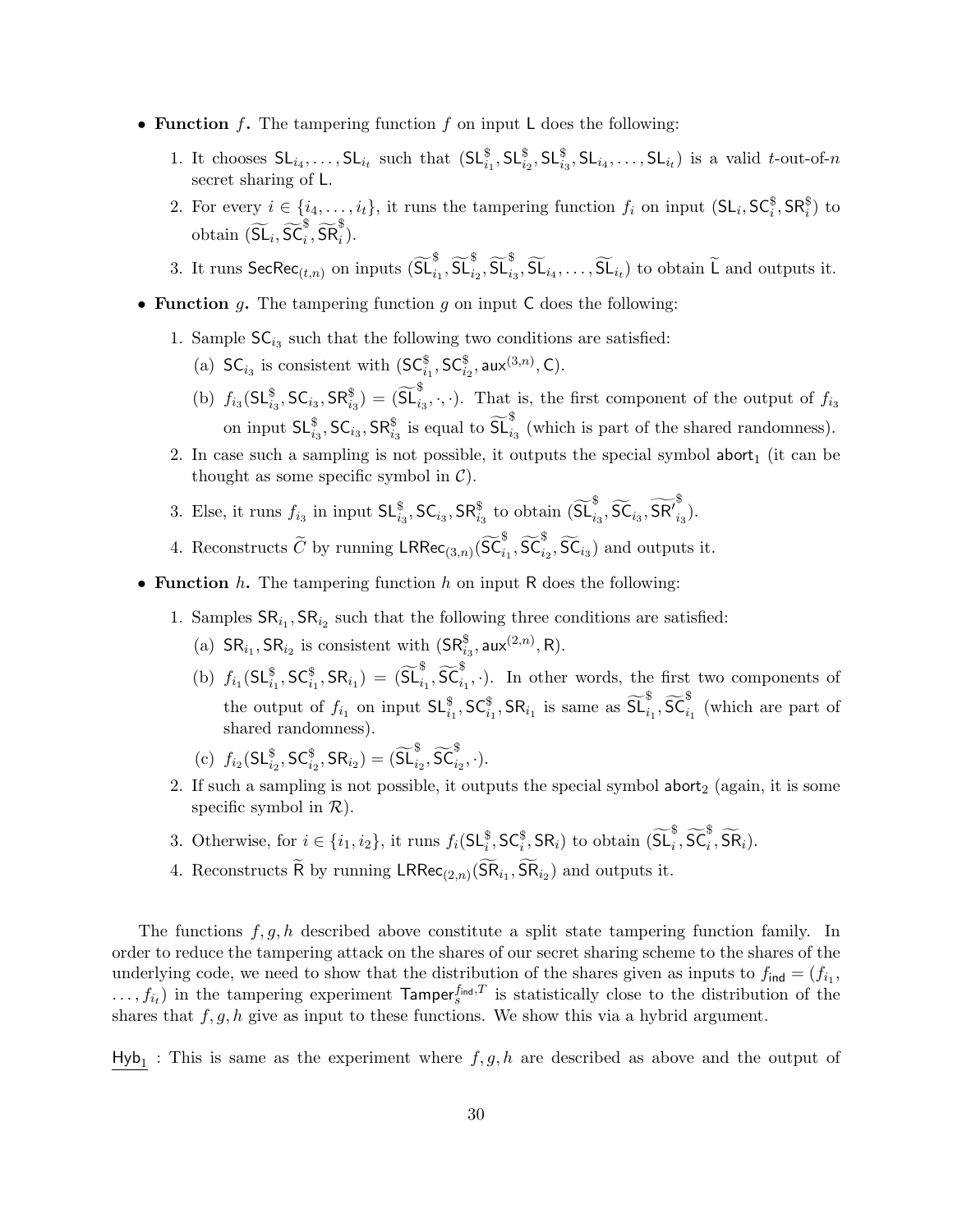the experiment is  $\text{Dec}(\widetilde{L}, \widetilde{C}, \widetilde{R})$  where  $\widetilde{L}, \widetilde{C}, \widetilde{R}$  are the outputs of  $f, g, h$  respectively.

 $\text{Hyb}_2$ : In this hybrid, we generate the shared randomness between  $f, g, h$  differently. In particular, instead of fixing the shares  $SL_{i_1}^{\$}$ ,  $SL_{i_2}^{\$}$ ,  $SL_{i_3}^{\$}$  as the respective shares of a *t*-out-of-n secret sharing of  $\mathsf{L}^{\$}$ , we will fix them to be the respective shares of a *t*-out-of-n secret sharing of L.

We now claim that  $Hyb_1$  is identically distributed to  $Hyb_2$  and we will show this by using the perfect privacy of a t-out-of-n secret sharing scheme. We now give the formal reduction below.

Claim 5.2 Hyb<sub>1</sub>  $\equiv$  Hyb<sub>2</sub>

**Proof** Since  $t \geq 4$ , we query the challenger of the t-out-of-n secret sharing scheme for the shares  $SL_{i_1}$ ,  $SL_{i_2}$ ,  $SL_{i_3}$  and use them to generate the shared randomness. The rest of the experiment proceeds exactly like in  $Hyb_1$ . Note that if the shares correspond to the sharing of  $L_{\$}$ , then the output corresponds to  $\mathsf{Hyb}_1$  , otherwise, it is distributed identically to  $\mathsf{Hyb}_2$ . ×

 $Hyb<sub>3</sub>$ : In this hybrid, we make the following changes with respect to  $Hyb<sub>2</sub>$ . In generating the shared randomness between  $(f, g, h)$ , we secret share the real C using LRShare<sub>(3,n)</sub> instead of the fake  $\mathsf{C}_{\$}$ . That is, the shares  $\mathsf{SC}_{i_1}^{\$}$ ,...,  $\mathsf{SC}_{i_t}^{\$}$  now correspond to the secret sharing of C. We also let the tampering function  $f$  to extract L using the secret shares of C instead of  $C_{\$}$ .

We now show that  $H_yb_2 \approx_{\epsilon_3} H_yb_3$  by giving a reduction to the leakage resilience property of  $(\mathsf{LRShare}_{(3,n)}, \mathsf{LRRec}_{(3,n)}).$ 

Claim 5.3 Hyb<sub>2</sub>  $\approx_{\varepsilon_3}$  Hyb<sub>3</sub>.

**Proof** Assume for the sake of contradiction that the statistical distance between  $Hyb_2$  and  $Hyb_3$ is greater than  $\varepsilon_3$ . We will use this to break the leakage resilience property of  $(LRShare_{(3,n)},$  $\mathsf{LRRec}_{(3,n)}).$ 

The reduction works as follows:

- 1. It generates  $(L, C, R) \leftarrow \text{Enc}(s)$  and  $(L_{\$}, R_{\$}, C_{\$}) \leftarrow \text{Enc}(s_{\$})$ .
- 2. It generates  $(SL_1, \ldots, SL_n)$  as a valid t-out-of-n secret sharing of L.
- 3. It generates  $(\mathsf{SR}^{\$}_1, \ldots, \mathsf{SR}^{\$}_n)$  as the output of  $\mathsf{LRShare}_{(2,n)}(\mathsf{R}_\$)$ .
- 4. It gives  $C$  and  $C_{\$}$  as the two messages to the leakage resilience challenger and defines the leakage functions as follows:
	- For  $i \in \{i_1, i_2\}$ , the function outputs  $\mathsf{SC}_{i_1}$ ,  $\mathsf{SC}_{i_2}$  in the clear.
	- For all  $i \in \{i_3, \ldots, i_t\}$ , the leakage function takes in  $\mathsf{SC}_i$  as input, and computes  $(\mathsf{SL}_i, \cdot, \cdot)$  $\cdot$ ) :=  $f_i(\mathsf{SL}_i, \mathsf{SC}_i, \mathsf{SR}_i^{\$})$ . It outputs  $\widetilde{\mathsf{SL}}_i$ .
	- It also receives  $\mathsf{aux}^{(3,n)}$  from the challenger.
- 5. For  $i \in \{i_1, i_2\}$ , using the values  $\mathsf{SC}_i$  from the leakage, it computes  $(\mathsf{SL}_i, \mathsf{SC}_i, \cdot) := f_i(\mathsf{SL}_i, \mathsf{SC}_i, \cdot)$  $\mathsf{SR}^{\$}_i$ ).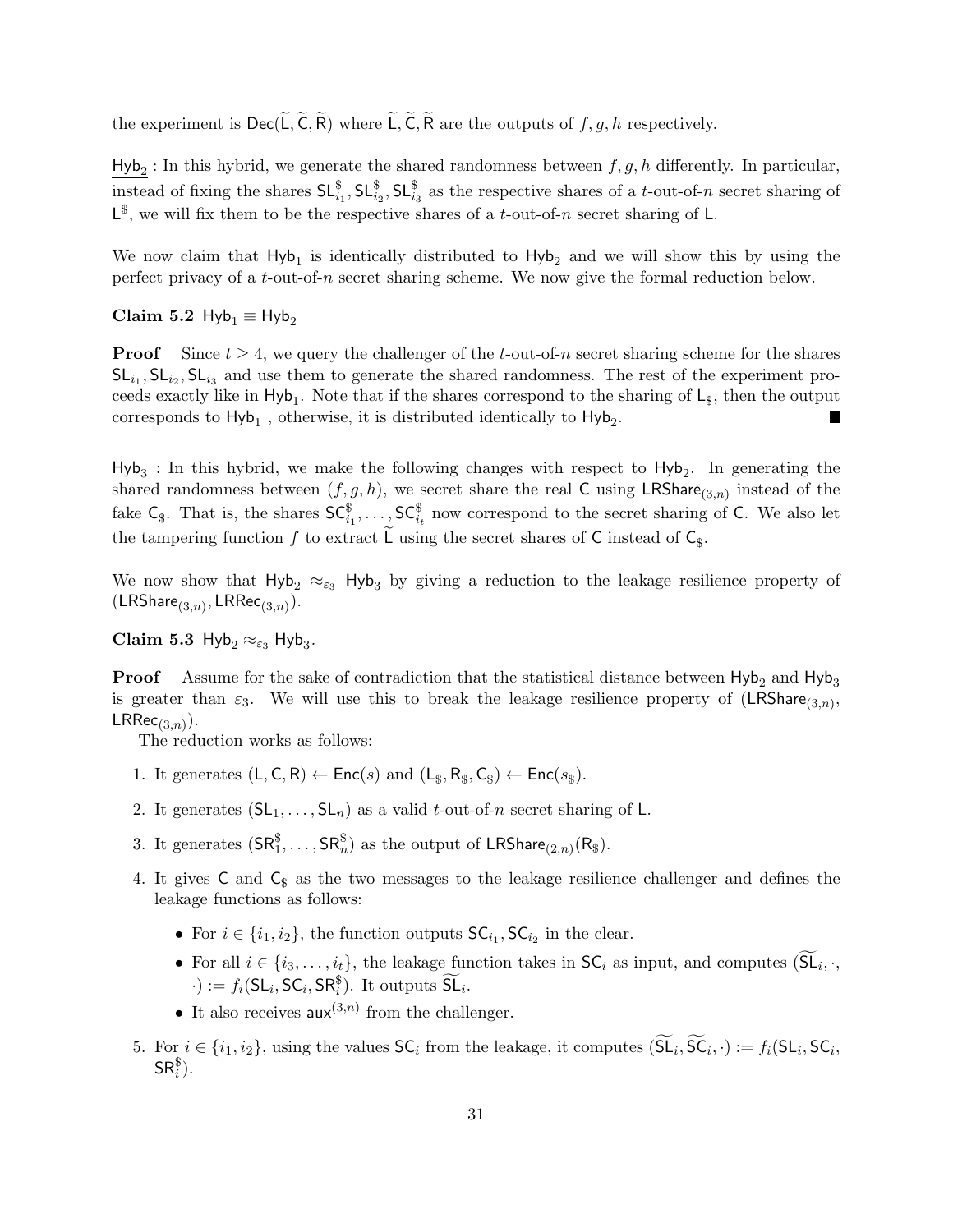- 6. It reconstructs L using  $SL_{i_1}, \ldots, SL_{i_t}$ .
- 7. It runs the tampering functions  $g$  and  $h$  exactly as in  $Hyb_2$  to get C and R.
- 8. It outputs  $Dec(L, C, R)$ .

Note that since  $|\mathsf{SL}_i| = m_1$ , the leakage functions defined by the reduction belongs to  $\mathcal{F}_{t,2,m_1}$ . Note that if the leakage was with respect to the sharing of  $\mathsf{C}_\$$  then the output of the reduction is identical to  $Hyb<sub>2</sub>$  and otherwise, it is distributed identically to  $Hyb<sub>3</sub>$ . Thus, we break the leakage resilience property of  $(\mathsf{LRShare}_{(3,n)}, \mathsf{LRRec}_{(3,n)}).$ П

 $Hyb<sub>4</sub>$ : In this hybrid, we make a syntactic change with respect to  $Hyb<sub>3</sub>$ . Instead of the tampering function g sampling  $SC_{i_3}, \ldots, SC_{i_t}$  again such that it satisfies the two consistency conditions, we let g to use the same shares  $\mathsf{SC}_{i_3}, \ldots, \mathsf{SC}_{i_t}$  that were used to generate the shared randomness. Hyb<sub>3</sub> is identical to  $\mathsf{Hyb}_4$  from the conditional independence of  $\mathsf{LRShare}_{(3,n)}$ .

 $Hyb<sub>5</sub>$ : In this hybrid, we make the following changes with respect to  $Hyb<sub>4</sub>$ . In constructing the shared randomness between  $(f, g, h)$ , we set  $(\mathsf{SR}^{\$}_{i_1}, \ldots, \mathsf{SR}^{\$}_{i_t})$  as a valid secret sharing of the real R instead of fake  $R_{\$}$ . Additionally, the tampering functions  $f, g$ , use these shares in order to extract L, C.

We now argue that  $Hyb_4 \approx_{\varepsilon_4} Hyb_5$  using the leakage resilience property of  $(LRShare_{(2,n)}, LRRec_{(2,n)})$ .

Claim 5.4  $Hyb_4 \approx_{\varepsilon_4} Hyb_5$ .

**Proof** Assume for the sake of contradiction that the statistical distance between  $Hyb_4$  and  $Hyb_5$ is greater than  $\varepsilon_4$ . We will use this to break the leakage resilience property of  $(LRShare_{(2,n)},$  $LRRec_{(2,n)}).$ 

The reduction works as follows:

- 1. It generates  $(L, C, R) \leftarrow \text{Enc}(s)$  and  $(L_s, R_s, C_s) \leftarrow \text{Enc}(s_s)$ .
- 2. It shares L using SecShare<sub>(t,n)</sub> and C using LRShare<sub>(3,n)</sub> to get the shares  $(SL_1, \ldots, SL_n)$  and  $(SC_1, \ldots, SC_n)$  respectively.
- 3. It gives R and  $R_{\rm s}$  as the challenge messages to the leakage resilience challenger and defines the leakage functions as follows:
	- The function outputs  $\text{SR}_{i_3}$  in the clear.
	- For  $i \in \{i_1, i_2\}$ , the leakage function takes in  $\mathsf{SR}_i$  as input and computes  $(\mathsf{SL}_i, \mathsf{SC}_i,$  $\cdot$ ) :=  $f_i(\mathsf{SL}_i, \mathsf{SC}_i, \mathsf{SR}_i)$ . It then outputs  $\mathsf{SL}_i, \mathsf{SC}_i$ .
	- For each  $i \in \{i_4, \ldots, i_t\}$ , the leakage function takes in  $\mathsf{SR}_i$  as input and computes  $(\mathsf{SL}_i,$  $\cdot, \cdot) := f_i(\mathsf{SL}_i, \mathsf{SC}_i, \mathsf{SR}_i)$ . It then outputs  $\mathsf{SL}_i$ .
	- It also receives  $\mathsf{aux}^{(2,n)}$ .
- 4. For  $i = i_3$ , using the value  $SR_{i_3}$  from the leakage, it computes  $(SL_i, SC_i, \cdot) := f_i(SL_i, SC_i, SR_i)$ .
- 5. Using the output of the leakage functions, the reduction reconstructs L as  $\mathsf{SecRec}_{(t,n)}(\mathsf{SL}_{i_1},$  $\dots$ , SL<sub>it</sub>) and C as LRRec<sub>(3,n)</sub>(SC<sub>i<sub>1</sub></sub>, SC<sub>i<sub>2</sub></sub>, SC<sub>i<sub>3</sub>).</sub>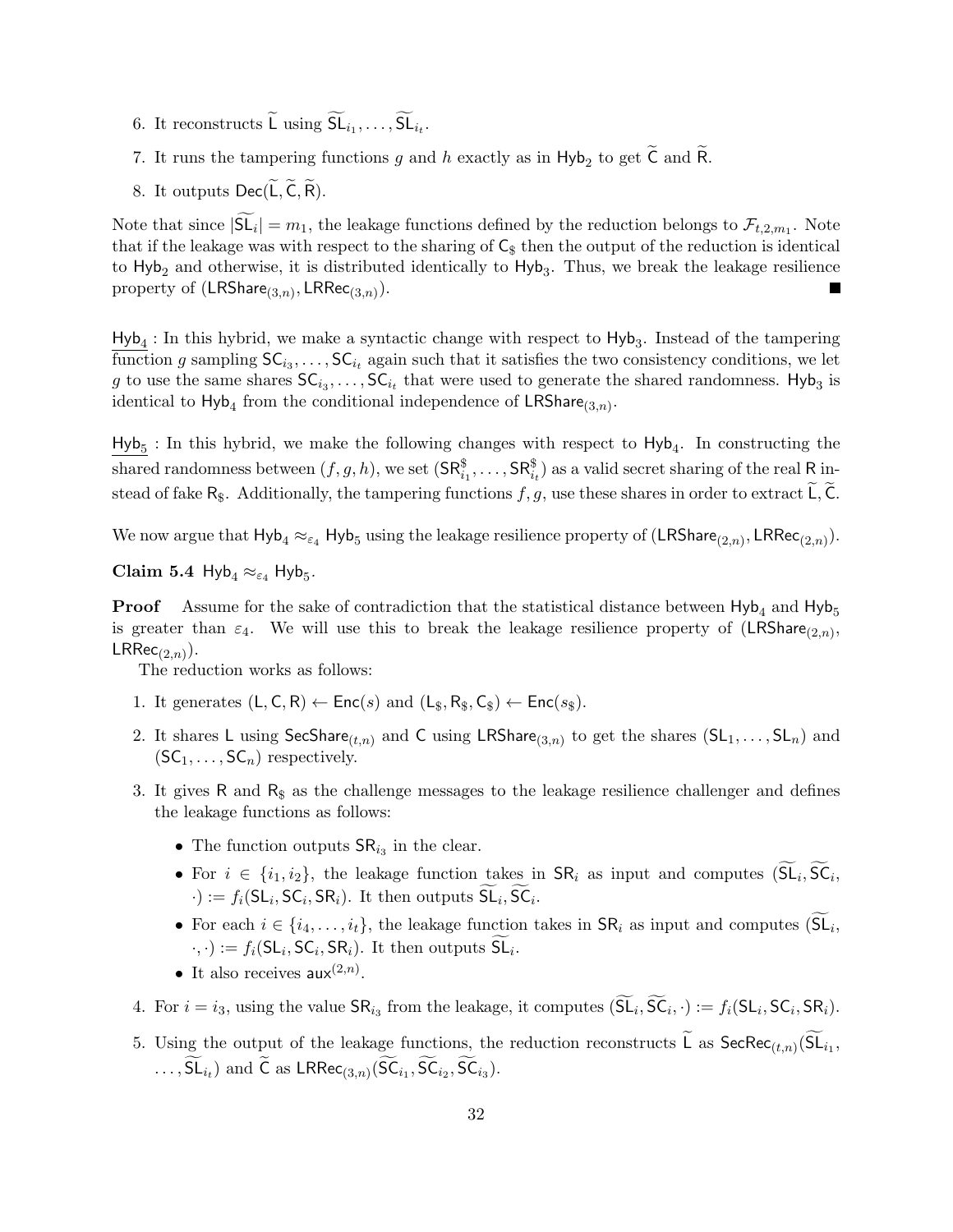6. It runs the tampering function h exactly as in  $Hyb_4$  to get R.

Notice that the leakage function defined by the above reduction belongs to the function family  $\mathcal{F}_{t,1,\mu}$  since the leakage from each share is  $m_1 + m_2$  bits. If the input to the leakage functions where the secret shares of  $R_{\$}$  then the distribution of the reduction's output is identical to  $Hyb_4$ . Else, it is distributed identically to  $Hyb_5$ . Thus, we break the leakage resilience property of  $(LRShare_{(2,n)},$  $\mathsf{LRRec}_{(2,n)}).$ П

 $Hyb<sub>6</sub>$ : We again make a syntactic change with respect to  $Hyb<sub>5</sub>$ . In particular, we let the tampering function h use the same shares  $(SR_{i_1},...,SR_{i_t})$  that were used to generate the shared randomness. Hyb<sub>5</sub> is identical to Hyb<sub>6</sub> from the conditional independence property of LRShare<sub>(2,n)</sub>.

Notice that the distribution of the experiment's output in  $Hyb_6$  is identical to the value of the tampering experiment  $\mathsf{Tamper}_{s}^{f_{\text{ind}},T}$ . We know from the split state security of the underlying nonmalleable code that there exists a distribution  $\mathcal{D}_{f,g,h}$  such that the output of  $Hyb_1$  is  $\varepsilon_1$  close to copy $(\mathcal{D}_{f,q,h}, s)$ . Thus, we infer that

$$
\text{copy}(\mathcal{D}_{f,g,h},s) \approx_{\varepsilon_1+\varepsilon_3+\varepsilon_4} \textsf{Tamper}_s^{f_{\textsf{ind}},T}
$$

which completes the proof of non-malleability.

#### <span id="page-32-0"></span>5.3 Rate Analysis

We now instantiate the primitives and provide the rate analysis.

- 1. We instantiate the three split state non-malleable code from the works of [\[KOS18,](#page-47-5)[GMW17\]](#page-46-4) (see Theorem [3.19\)](#page-16-0). Using their construction, the  $|L| = |C| = |R| = O(m)$  bits and the error  $\varepsilon_1 = 2^{-\Omega(m/\log^{1+\rho}(m))}$  for any  $\rho > 0$ .
- 2. We use Shamir's secret sharing  $[\text{Sha}79]$  as the t-out-of-n secret sharing scheme. We get  $m_1 = O(m)$  whenever  $m > \log n$ .
- 3. We instantiate  $(\mathsf{LRShare}_{(3,n)}, \mathsf{LRRec}_{(3,n)})$  and  $(\mathsf{LRShare}_{(2,n)}, \mathsf{LRRec}_{(2,n)})$  from Theorem [4.12.](#page-23-2) We get  $m_2 = O(n^2(m + \log n))$  and  $m_3 = O(n^3(m + \log n))$  by setting  $\varepsilon_3$  and  $\varepsilon_4$  to be  $2^{-\Omega(m/\log m)}$ .

Thus the rate of our construction is  $\Theta(\frac{1}{n^3})$  and the error is  $2^{-\Omega(m/\log^{1+\rho}(m))}$ .

## <span id="page-32-1"></span>6 Unbounded Tamperings: Impossibility Result

We now consider the stronger non-malleability requirement wherein multiple tampering functions can tamper the shares of a secret and we require that the joint distribution of reconstructed tampered shares to be independent of the original secret. In this section, we give an impossibility result for the case of apriori-unbounded number of tamperings. Then, in Section [7,](#page-33-1) we give a matching positive result for the bounded tampering setting and for any general access structure. This impossibility result generalizes a similar impossibility result for the case of split-state non-malleable codes  $[GLM+04, FMNV14]$  $[GLM+04, FMNV14]$  $[GLM+04, FMNV14]$ .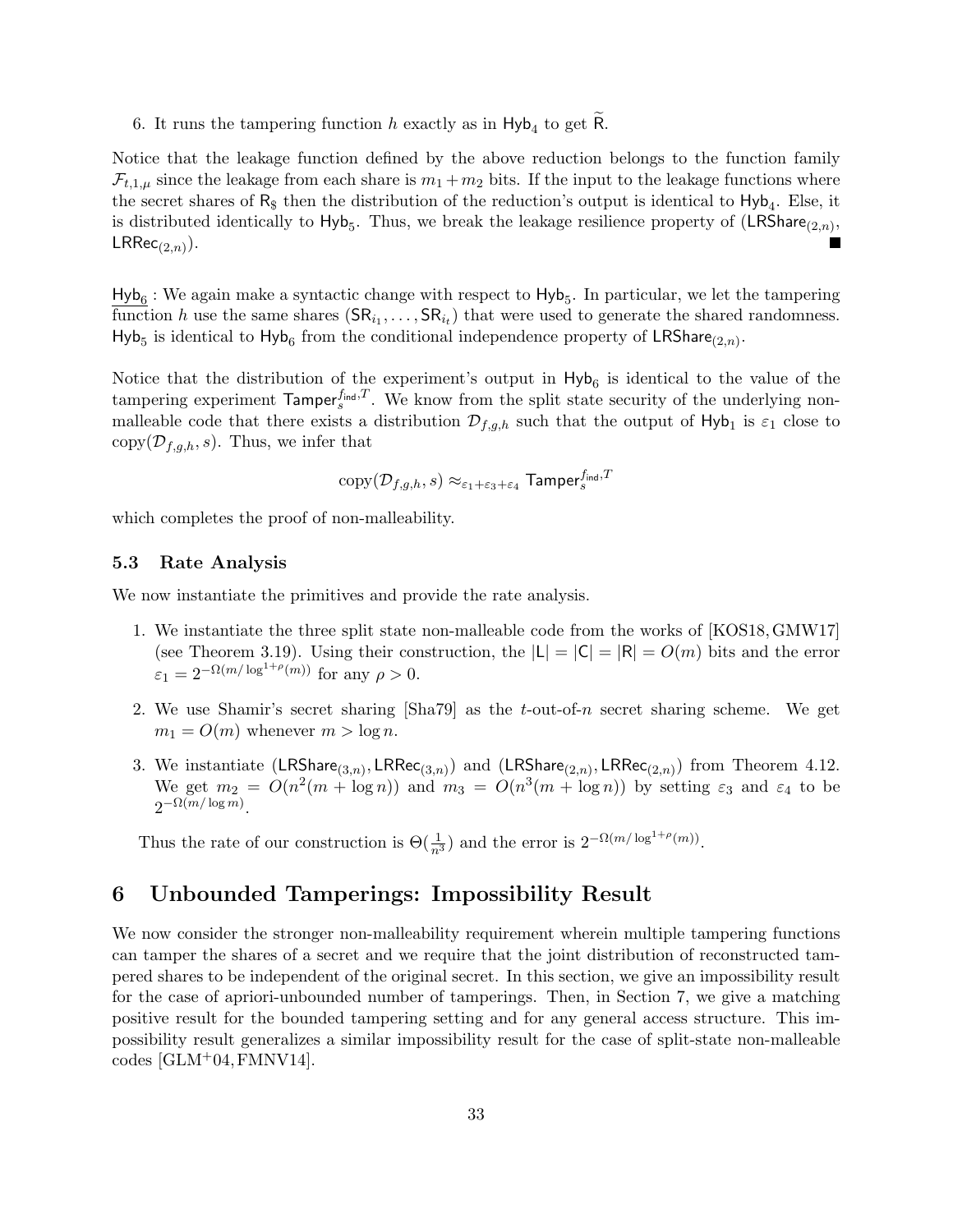- $f_{i,j}$  is composed of individual tampering functions  $f_1, \ldots, f_n$  where  $f_i$  tampers the share  $X_i$ . Since we have fixed the authorized set to be  $\{1, \ldots, t\}$ , it is sufficient to consider the tampering functions  $f_1, \ldots, f_t$ .
- Shared Randomness. We choose  $(Y_1, \ldots, Y_{i-1}, Y_i, Y_{i+1}, \ldots, Y_t)$  and  $(Y_1, \ldots, Y_{i-1}, Y_i',$  $Y_{i+1}, \ldots, Y_t$ ) such that  $\text{Rec}(Y_1, \ldots, Y_{i-1}, Y_i, Y_{i+1}, \ldots, Y_t) \neq \text{Rec}(Y_1, \ldots, Y_{i-1}, Y_i', Y_{i+1}, \ldots, Y_t)$  $Y_t$ ). Note that by statistical privacy of t-out-of-n secret sharing scheme such values must exist. For all  $k \neq i$ , the function  $f_k$  has  $Y_k$  hardwired.  $f_i$  has  $Y_i$  and  $Y'_i$  hardwired.
- On input share<sub>k</sub> for each  $k \neq i$ ,  $f_k$  outputs  $Y_k$ . On input share<sub>i</sub>,  $f_i$  outputs  $Y_i$  if the j-th bit of share<sub>i</sub> is 0 and otherwise, outputs  $Y_i'$ .

<span id="page-33-3"></span>**Figure 4:** Description of the Tampering Function  $f_{i,j}$ 

#### <span id="page-33-0"></span>6.1 Proof

We now give the formal description of a set of tampering functions along with a distinguisher that can break the non-malleability property for every  $t$ -out-of-n secret sharing scheme when the number of tampering functions is allowed to grow with the threshold  $t$  and the size of each share.

Let us assume that we are given a *t*-out-of-*n* secret sharing scheme (Share, Rec). For an arbitrary secret  $m \in \mathcal{M}$ , let  $(\text{share}_1, \ldots, \text{share}_n) \leftarrow \text{Share}(m)$ . We assume w.l.o.g. that the size of each share<sub>i</sub> is exactly the same and this is equal to s.

We will set the authorized set T to be  $\{1, \ldots, t\}$  and this will be the same for each tampering function. We give a set of tampering functions  $f_{1,1}, f_{1,2}, \ldots, f_{t,s} \in \mathcal{F}_{\text{ind}}$  that have the property that the secret reconstructed from tampering by  $f_{i,j}$  reveals the j-th bit of share. Thus, given all the  $t \cdot s$  reconstructed secrets, the distinguisher can trivially learn the message by running the reconstructed algorithm on  ${\sf share}_1, \ldots, {\sf share}_t$ . We now give the description of  $f_{i,j}$  in Figure [4.](#page-33-3)

It follows from the description of  $f_{i,j}$  that if the j-th bit of share<sub>i</sub> is 0 then the tampered message is  $\text{Rec}(Y_1, \ldots, Y_{i-1}, Y_i, Y_{i+1}, \ldots, Y_t)$  and otherwise the tampered message is  $\text{Rec}(Y_1, \ldots, Y_t)$  $Y_{i-1}, Y_i', Y_{i+1}, \ldots, Y_t$ ). Since these two values are not equal, the distinguisher can infer the j-th bit of share<sub>i</sub> based on the tampered message.

## <span id="page-33-1"></span>7 NMSS for General Access Structures with Multiple Tampering

We first define the notion of non-malleable secret sharing for general access structures in the next subsection. This is followed by the construction and proof in the subsequent subsections.

#### <span id="page-33-2"></span>7.1 Definitions

First, we recall the definition of a secret sharing scheme for a general monotone access structure A - a generalization of the one defined for threshold access structures in [Definition 3.10.](#page-14-0)

**Definition 7.1**  $((A, n, \varepsilon_c, \varepsilon_s)$ -Secret Sharing Scheme) Let M be a finite set of secrets, where  $|M| \geq 2$ . Let  $[n] = \{1, 2, ..., n\}$  be a set of identities (indices) of n parties. A sharing function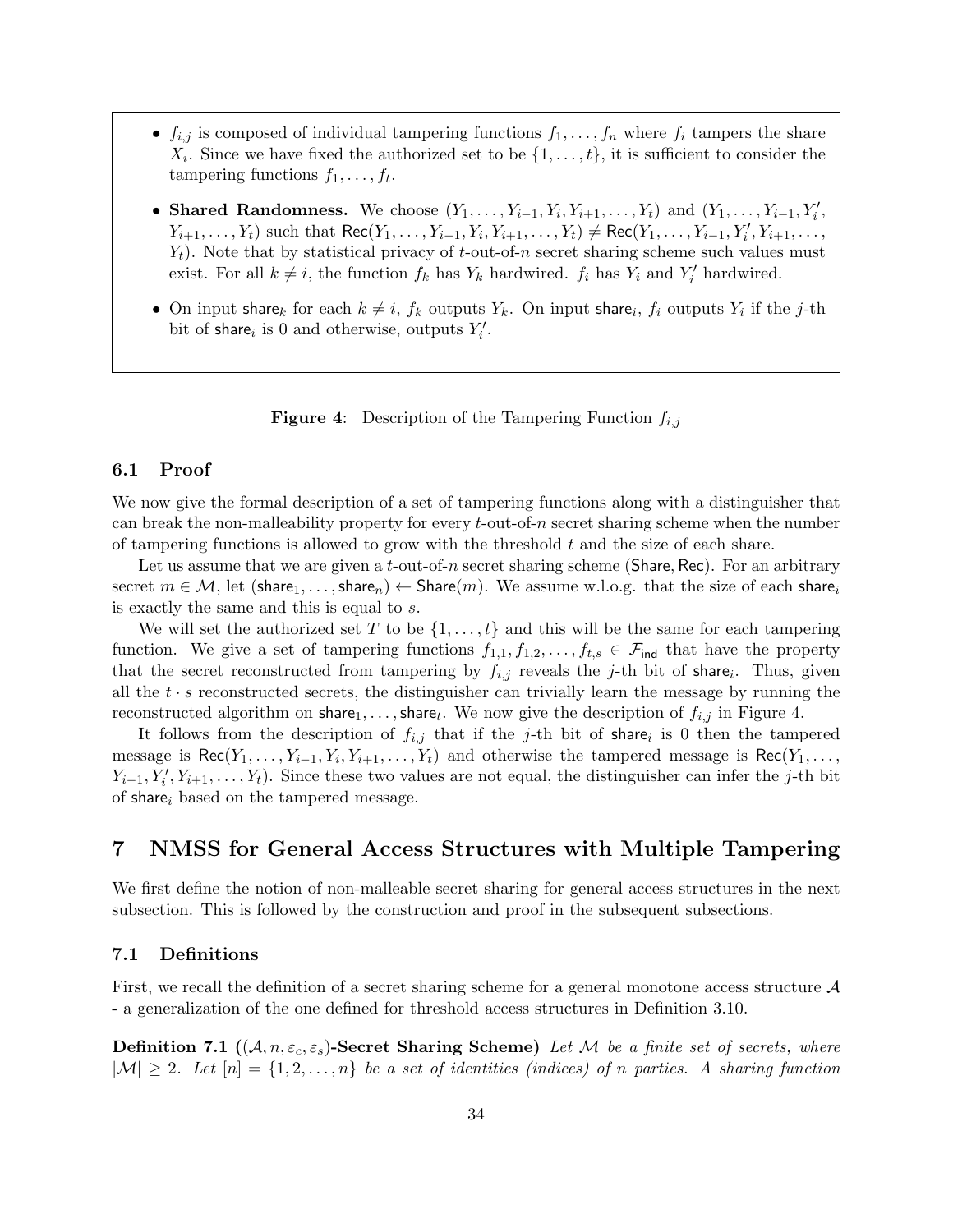Share with domain of secrets M is a  $(A, n, \varepsilon_c, \varepsilon_s)$ -secret sharing scheme with respect to monotone  $access$  structure  $A$  if the following two properties hold :

• Correctness: The secret can be reconstructed by any set of parties that are part of the access structure A. That is, for any set  $T \in \mathcal{A}$ , there exists a deterministic reconstruction function  $\text{Rec}: \otimes_{i \in T} S_i \to M \text{ such that for every } m \in M,$ 

$$
\Pr[\mathsf{Rec}(\mathsf{Share}(m)_T) = m] = 1 - \varepsilon_c
$$

where the probability is over the randomness of the Share function. We will slightly abuse the notation and denote Rec as the reconstruction procedure that takes in  $T \in \mathcal{A}$  and  $\text{Share}(m)_T$ as input and outputs the secret.

• Statistical Privacy: Any collusion of parties not part of the access structure should have "almost" no information about the underlying secret. More formally, for any unauthorized set  $U \subseteq [n]$  such that  $U \notin \mathcal{A}$ , and for every pair of secrets  $m_0, m_1 \in M$ , for any distinguisher D with output in  $\{0,1\}$ , the following holds:

$$
|\Pr[D(\text{Share}(m_0)_U) = 1] - \Pr[D(\text{Share}(m_1)_U) = 1]| \le \varepsilon_s
$$

We define the rate of the secret sharing scheme as  $\lim_{|m|\to\infty} \frac{|m|}{\max_{i\in[n]} |S|}$  $\max_{i \in [n]} |\mathsf{Share}(m)_i|$ 

We now define the notion of a non-malleable secret sharing scheme for general access structures which is a generalization of the definition for threshold access structures given in [Definition 3.11.](#page-14-1)

Definition 7.2 (Non-Malleable Secret Sharing for General Access Structures [\[GK18b\]](#page-45-3)) Let (Share, Rec) be a  $(A, n, \varepsilon_c, \varepsilon_s)$ -secret sharing scheme for message space M and access structure A. Let F be a family of tampering functions. For each  $f \in \mathcal{F}$ ,  $m \in \mathcal{M}$  and authorized set  $T \in \mathcal{A}$ , define the tampered distribution  $\text{Tamper}_m^{f,T}$  as  $\text{Rec}(f(\text{Share}(m))_T)$  where the randomness is over the sharing function Share. We say that the  $(A, n, \varepsilon_c, \varepsilon_s)$ -secret sharing scheme, (Share, Rec) is  $\varepsilon'$ -nonmalleable w.r.t. F if for each  $f \in \mathcal{F}$  and any authorized set  $T \in \mathcal{A}$ , there exists a distribution  $D^{f,T}$ *over*  $M \cup \{same^*\}$  *such that:* 

$$
|\textsf{Tamper}_m^{f,T} - \text{copy}(D^{f,T},m)| \leq \varepsilon'
$$

where copy is defined by  $\text{copy}(x, y) = \begin{cases} x & \text{if } x \neq \textsf{same}^{\star} \\ y & \text{if } y \neq \textsf{some} \end{cases}$  $\begin{array}{ll} x & y & x \ y & \text{if } x = \textsf{same}^{\star} \end{array}$ 

Many Tampering Extension. Similar to the threshold case, we now extend the above definition to capture multiple tampering attacks.

**Definition 7.3** Let (Share, Rec) be a  $(A, n, \varepsilon_c, \varepsilon_s)$ -secret sharing scheme for message space M. Let F be some family of tampering functions. For  $\overrightarrow{f} = (f_1, \ldots, f_K) \in \mathcal{F}^K$ ,  $m \in \mathcal{M}$  and authorized set  $T \in \mathcal{A}$ , we define the tampered distribution  $\text{Tame}(\overrightarrow{f_n})^T$  as  $(\text{Rec}(f_1(\text{shares})_T), \dots, \text{Rec}(f_t(\text{shares})_T)$ : shares  $\leftarrow$  Share $(m)$ ) where the randomness is over the sharing function Share. We say that the  $(A, n, \varepsilon_c, \varepsilon_s)$ -secret sharing scheme, (Share, Rec) is  $\varepsilon'$ -non-malleable with tampering degree K w.r.t.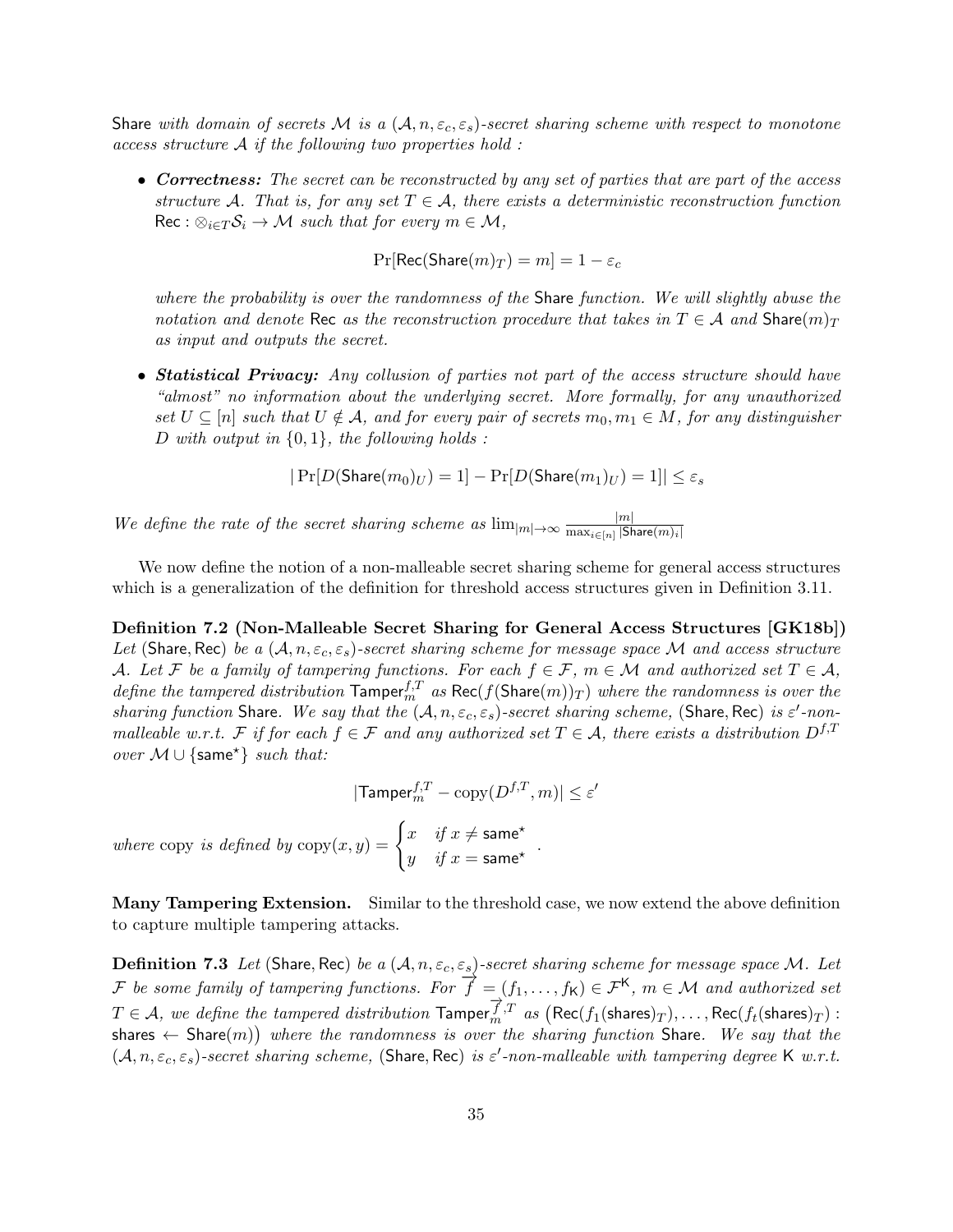F if for each  $\overrightarrow{f} \in \mathcal{F}^{\mathsf{K}}$  and any authorized set  $T \in \mathcal{A}$ , there exists a distribution  $D^{\overrightarrow{f},T}$  over  $(\mathcal{M} \cup \{\textsf{same}^{\star}\})^{\mathsf{K}}$  such that:

$$
|\mathrm{Tamper}_m^{\overrightarrow{f},T}-\widetilde{\operatorname{copy}}(D^{\overrightarrow{f},T},m)|\leq \varepsilon'
$$

where copy is defined by  $\widetilde{\text{copy}}(\overrightarrow{x}, y) = (z_1, ..., z_n)$  where  $z_i = \begin{cases} x_i & \text{if } x_i \neq \textsf{same}^\star \\ y & \text{if } x_i = \textsf{same}^\star \end{cases}$  $y$  if  $x_i = \text{same}^*$  .

Remark 7.4 As in the threshold case, it is possible to further strengthen the above definition by requiring the output of every tampering function  $f_i$  to use a different authorized set  $T_i$  for reconstruction. We once again note that our construction does not satisfy this stronger definition. However, recall that the impossibility of apriori unbounded number of tamperings holds even with respect to the weakened definition of using the same authorized set for reconstruction in every tampering and even in the case of just threshold access structures.

#### <span id="page-35-0"></span>7.2 Construction

In this section, we show how to build a one-many non-malleable secret sharing scheme for general access structures.

First, let  $(\mathsf{SecShare}_{(\mathcal{A},n)}, \mathsf{SecRec}_{(\mathcal{A},n)})$  be any statistically private secret sharing scheme with rate R for a 4-monotone access structure A over n parties. We refer the reader to [\[KW93,](#page-47-7) [LV18\]](#page-47-8) for explicit constructions.

Let  $t_{\text{max}}$  denote the maximum size of a minimal authorized set of  $\mathcal{A}$ .<sup>[8](#page-35-1)</sup> We give a construction of a Non-Malleable Secret Sharing scheme with tampering degree K for a 4-monotone access structure A with rate  $O(\frac{R}{K^3 n^3})$  with respect to a individual tampering function family  $\mathcal{F}_{ind}$ .

Building Blocks. The construction uses the following building blocks. We instantiate them with concrete schemes later:

- A one-many 3-split-state non-malleable code (Enc, Dec) where  $Enc : \mathcal{M} \to \mathcal{L} \times \mathcal{C} \times \mathcal{R}$ , the simulation error of the scheme is  $\varepsilon_1$  and the scheme is secure against K tamperings. Furthermore, we assume that for any two messages  $m, m' \in \mathcal{M}$ ,  $(C, R) \approx_{\varepsilon_2} (C', R')$  where  $(L, C, R) \leftarrow \text{Enc}(m)$ and  $(L', C', R') \leftarrow \mathsf{Enc}(m')$ .
- A  $(A, n, 0, 0)$  (where  $A$  is 4-monotone) secret sharing scheme (SecShare $_{(A,n)}$ , SecRec $_{(A,n)})$  with perfect privacy for message space  $\mathcal{L}^9$  $\mathcal{L}^9$ . We will assume that the size of each share is  $m_1$ .
- A  $(3, n, \varepsilon_3', 0)$  secret sharing scheme  $(\mathsf{LRShare}_{(3,n)}, \mathsf{LRRec}_{(3,n)})$  that is  $\varepsilon_3$ -leakage resilient against leakage functions  $\mathcal{F}_{t_{max},2,Km_1}$  with conditional independence for message space C. We assume that the size of each share is  $m_2$ .
- A  $(2, n, \varepsilon_4', 0)$  secret sharing scheme  $(LRShare_{(2,n)}, LRRec_{(2,n)})$  for message space R that is  $\varepsilon_4$ -leakage resilient against leakage functions  $\mathcal{F}_{t_{\text{max}},1,\mu}$  with conditional independence where  $\mu = K(m_1 + m_2)$ . We assume that the size of each share is  $m_3$ .

<span id="page-35-1"></span><sup>8</sup>We refer the reader to [Definition 1.5,](#page-5-3) [Definition 1.6](#page-5-4) for definitions of 4-monotone access structures and minimal authorized set.

<span id="page-35-2"></span><sup>9</sup>We note that our proof of security goes through even if this secret sharing scheme only has statistical privacy.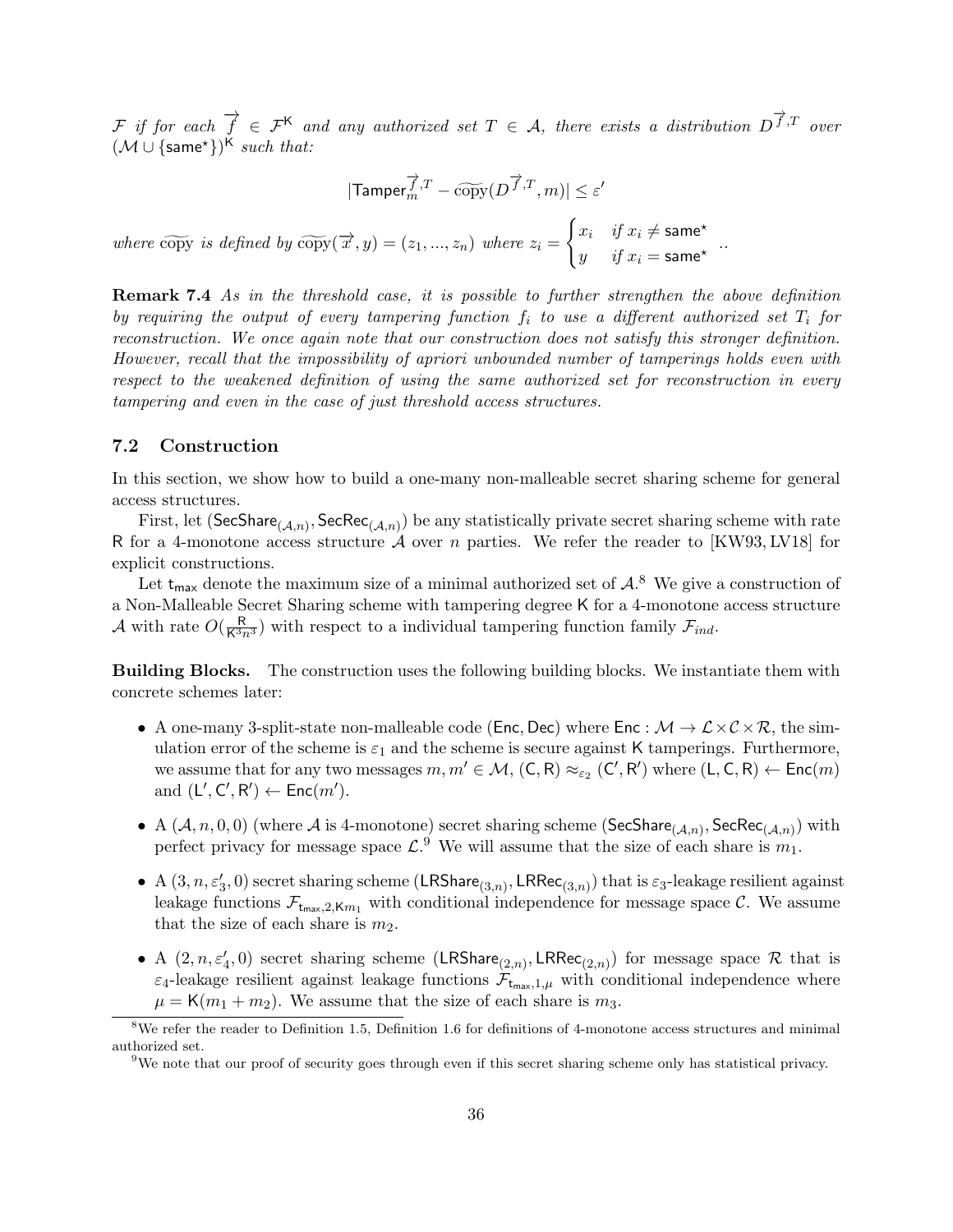Construction. The construction is very similar to the construction of non-malleable secret sharing for threshold access structures given in [Section 5](#page-26-0) with the only difference being that we now use the  $(A, n, 0, 0)$  secret sharing scheme. Note that in the construction we additionally need a procedure to find a minimal authorized set from any authorized set. This procedure is efficient if we can efficiently test the membership in  $\mathcal{A}$ . We point the reader to  $[GK18b]$  for details of this procedure. We give the formal description of the construction in Figure [5](#page-36-1) for completeness.

Share(m) : To share a secret  $s \in \mathcal{M}$  do: 1. Encode the secret s as  $(L, C, R) \leftarrow \text{Enc}(s)$ . 2. Compute the shares  $(\mathsf{SL}_1,\ldots,\mathsf{SL}_n)\leftarrow \mathsf{SecShare}_{(\mathcal{A},n)}(\mathsf{L})$  $(\mathsf{SC}_1, \ldots, \mathsf{SC}_n) \leftarrow \mathsf{LRShare}_{(3,n)}(\mathsf{C})$  $(SR_1, \ldots, SR_n) \leftarrow \mathsf{LRShare}_{(2,n)}(R)$ 3. For each  $i \in [n]$ , set share<sub>i</sub> as  $(S\mathsf{L}_i, \mathsf{SC}_i, \mathsf{SR}_i)$  and output  $(\mathsf{share}_1, \ldots, \mathsf{share}_n)$  as the set of shares. Rec(Share $(m)_T$ ): Given a set of shares in an authorized set  $T' \in \mathcal{A}$ , let  $T \subseteq T'$  denote a minimal authorized set. To reconstruct the secret from the shares in set  $T$ , (of size at most  $t_{\text{max}}$ ) do: 1. Let the shares corresponding to the set T be  $(\text{share}_{i_1}, \ldots, \text{share}_{i_{t_{max}}}).$ 2. For each  $j \in \{i_1, \ldots, i_{t_{\text{max}}}\}\$ , parse share<sub>j</sub> as  $(SL_j, SC_j, SR_j)$ . 3. Reconstruct  $\mathsf{L} := \mathsf{SecRec}_{(\mathcal{A}, n)}(\mathsf{SL}_{i_1}, \dots, \mathsf{SL}_{i_{\mathsf{t_{\mathsf{max}}}}})$  $\mathsf{C} := \mathsf{LRRec}_{(3,n)}(\mathsf{SC}_{i_1},\mathsf{SC}_{i_2},\mathsf{SC}_{i_3})$  $\mathsf{R} := \mathsf{LRRec}_{(2,n)}(\mathsf{SR}_{i_1},\mathsf{SR}_{i_2})$ 4. Output the secret s as  $Dec(L, C, R)$ .

<span id="page-36-1"></span>Figure 5: Construction of Non-Malleable Secret Sharing Scheme for General Access Structures against Multiple Tampering

<span id="page-36-0"></span>**Theorem 7.5** There exists a constant  $\gamma > 0$  such that, for any arbitrary  $n, K \in \mathbb{N}$  and 4-monotone access structure A, the construction given in Figure [5](#page-36-1) is a  $(A, n, \varepsilon_3' + \varepsilon_4', \varepsilon_2)$  secret sharing scheme for messages of length m where  $m \geq K^{\gamma}$ . Furthermore, it is  $(\varepsilon_1 + \varepsilon_3 + \varepsilon_4)$  one-many non-malleable with tampering degree K with respect to tampering function family  $\mathcal{F}_{ind}$ .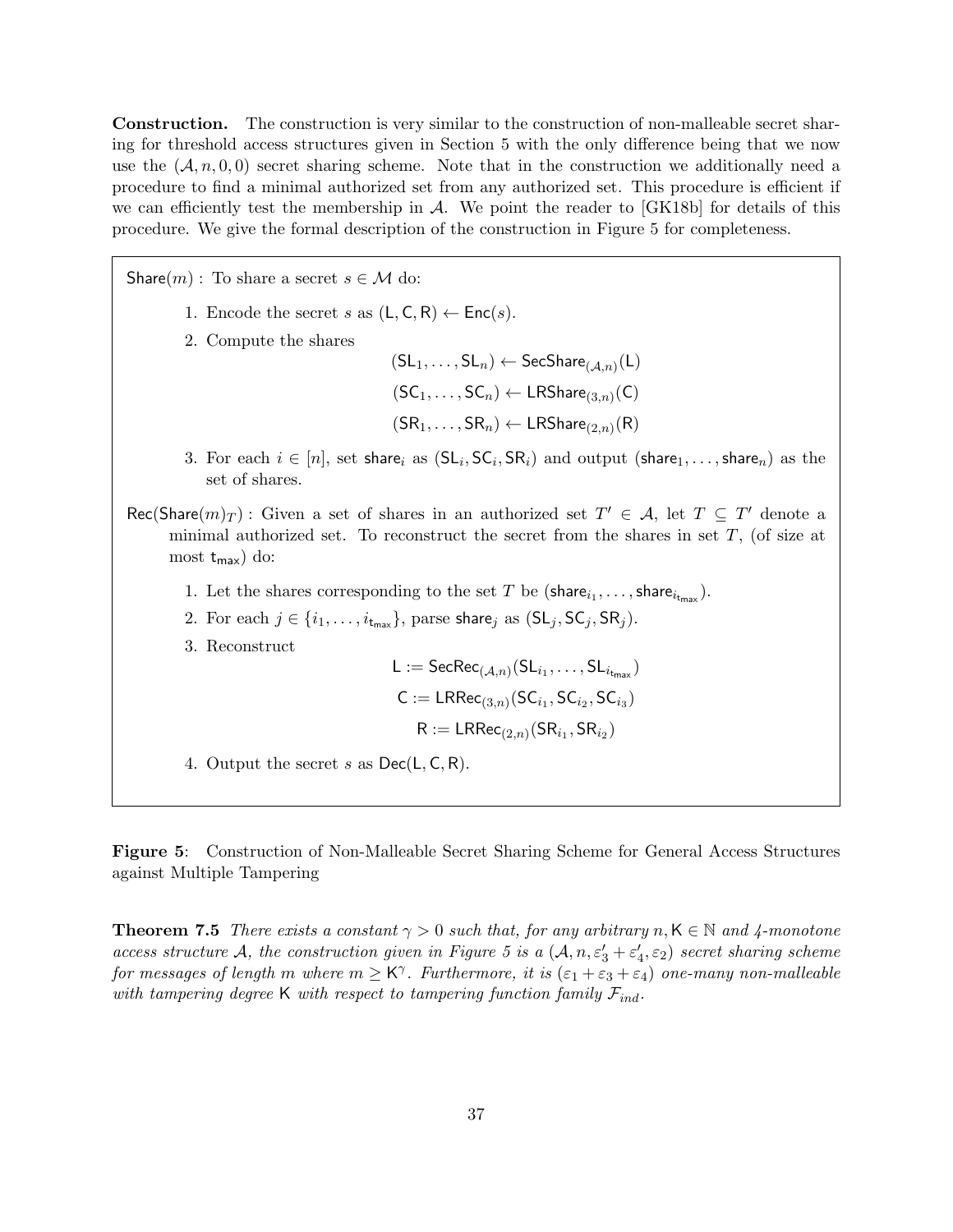#### <span id="page-37-0"></span>7.3 Proof of Theorem [7.5](#page-36-0)

In this section, we argue correctness, statistical privacy and non-malleability to complete the proof of [Theorem 7.5.](#page-36-0)

**Correctness.** Similar to [Section 5,](#page-26-0) we notice that except with probability  $\varepsilon'_3 + \varepsilon'_4$ , SecRec<sub>(A,n)</sub>,  $LRRec_{(3,n)}$  and  $LRRec_{(2,n)}$  will be able to reconstruct L, C, and R respectively. The correctness now follows directly from the correctness of the decoder Dec of one-many 3-split-state non-malleable codes.

Statistical Privacy. To argue statistical privacy, we consider a sequence of hybrids very similar to [Section 5.](#page-26-0)

- Hyb<sub>1</sub>: In this hybrid, the secret s is shared using  $\text{Share}(s)$ .
- Hyb<sub>2</sub>: This hybrid is same as Hyb<sub>1</sub> except that we do the following. Let  $(L, C, R) \leftarrow Enc(s)$ . We reset  $L = \perp$  and encode this fake L using SecShare<sub>(A,n)</sub>.
- Hyb<sub>3</sub>: This hybrid is same as Hyb<sub>2</sub> except that we sample  $(L', C', R') \leftarrow Enc(s')$  and encode  $C', R'$  instead of C, R using LRShare<sub>(3,n)</sub> and LRShare<sub>(2,n)</sub> respectively.
- Hyb<sub>4</sub>: This hybrid is distributed identically to  $\textsf{Share}(s')$ .

We first claim that  $Hyb_1$  is distributed identically to  $Hyb_2$  and  $Hyb_3$  is distributed identically to  $Hyb_4$ . This actually follows directly from the security of SecShare<sub>(A,n)</sub> since a set of shares belonging to an unauthorized set perfectly hide L.

We now argue that  $Hyb_2$  is statistically close to  $Hyb_3$ . Note that in  $Hyb_2$ ,  $(C, R)$  is generated as part of an encoding of s and in  $Hyb_3$  it is generated as part of an encoding of s'. From the property of our one-many 3-state non-malleable code, we know that  $(C, R)$  statistically hide the message, and hence we infer that  $Hyb<sub>2</sub>$  is statistically close to  $Hyb<sub>3</sub>$ .

Non-Malleability. We show the non-malleability of our scheme by transforming a tampering attack on the shares of our scheme to a tampering attack on the one-many 3-state non-malleable code. In particular, we will use the set of K tampering functions that attack the secret sharing scheme to design a set of K split state tampering functions against the underlying non-malleable code. We then use the security of the underlying non-malleable code to come up with the simulator for our scheme.

Let  $\overline{\text{fun}} = (\text{fun}_1, \dots, \text{fun}_K) \in \mathcal{F}_{ind}^{\mathsf{K}}$  be a set of tampering functions where, for each  $k \in [\mathsf{K}]$ , fun<sub>k</sub> consists of a set  $(f_{k,1},\ldots,f_{k,n})\in\mathcal{F}_{\text{ind}}$ . Let  $T=\{i_1,\ldots,i_{t_{\text{max}}}\}\$  be a minimal authorized set. The split state functions  $\{(f_k, g_k, h_k)\}_{k\in[K]}$  that attack the underlying code are constructed as follows.

• Shared Randomness. Let  $s_{\$}$  be an arbitrary secret and let  $(L_{\$}, C_{\$}, R_{\$}) \leftarrow \text{Enc}(s_{\$})$ . Run the sharing function  ${\sf SecShare}_{(\mathcal{A},n)},$   ${\sf LRShare}_{(3,n)}$  and  ${\sf LRShare}_{(2,n)}$  on  $({\sf L}_\$,{\sf C}_\$,{\sf R}_\$)$  using randomness  $r_L, r_C, r_R$  respectively to obtain  $(SL_1^{\$}, \ldots, SL_n^{\$}), (SC_1^{\$}, \ldots, SC_n^{\$})$  and  $(SR_1^{\$}, \ldots, SR_n^{\$}).$  For each  $i\,\in\,[n], \text{ set share}^{\$}\,=\,(\mathsf{SL}^{\$}_i, \mathsf{SC}^{\$}_i, \mathsf{SR}^{\$}_i). \,\,\,\text{Let}\,\,\mathsf{aux}^{(3,n)}_{\{i_1,i_2,i_3,i_4,i_5,i_6\}}.$  $_{\{i_1,i_2\},\{i_3\}}^{(3,n)}$  and  $\mathsf{aux}_{\{i_3\},}^{(2,n)}$  $\{i_3\}, \{i_1, i_2\}$  be the functions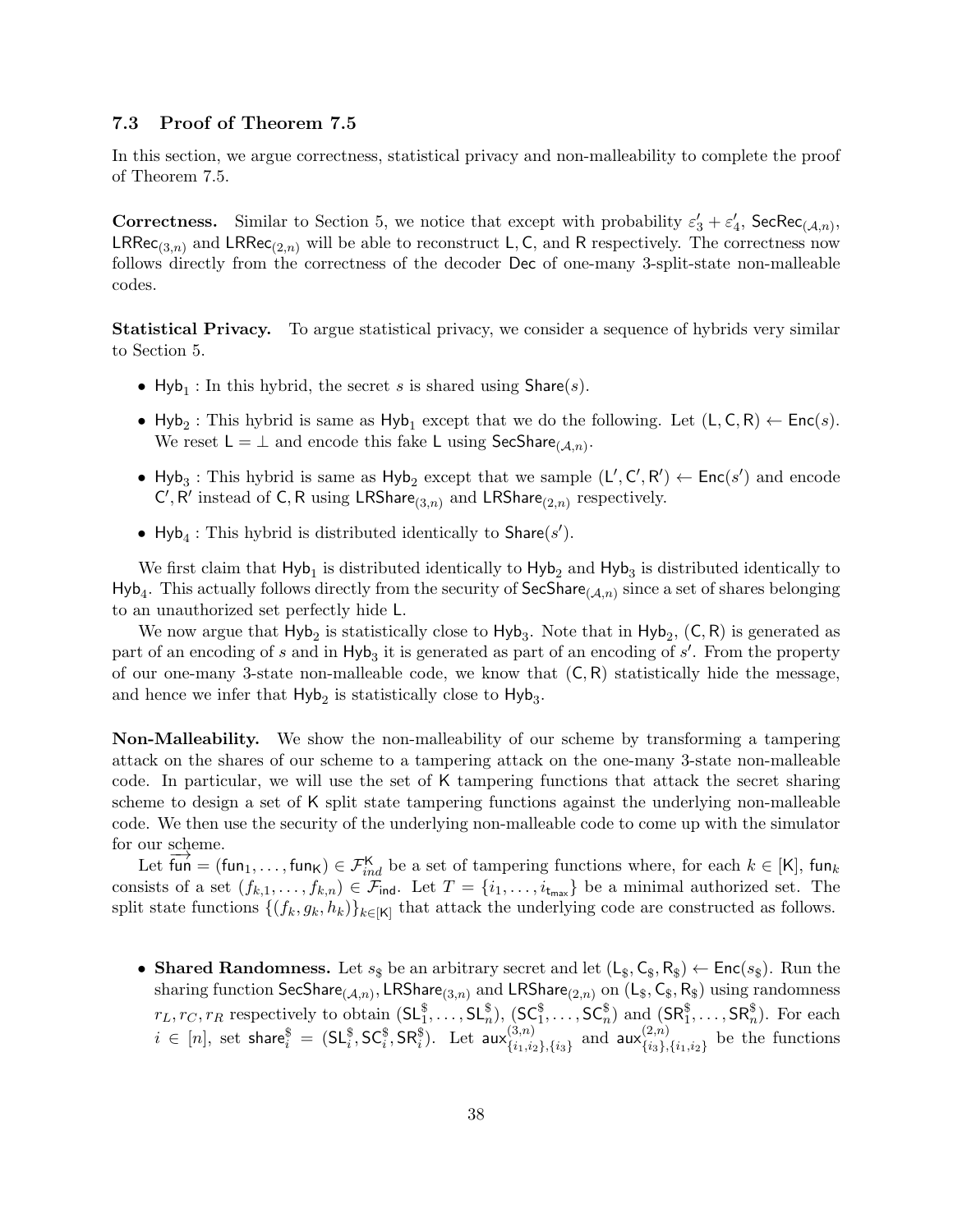guaranteed by the conditional independence of LRShare<sub>(3,n)</sub> and LRShare<sub>(2,n)</sub>. Let  $aux^{(3,n)} \leftarrow$  $\mathsf{aux}_{f_{i_1},j_2}^{(3,n)}$  $_{\{i_1,i_2\},\{i_3\}}^{(3,n)}(r_C)$  and  $\mathsf{aux}^{(2,n)}\leftarrow \mathsf{aux}^{(2,n)}_{\{i_3\}},$  ${}^{(2,n)}_{\{i_3\},\{i_1,i_2\}}(r_R).$ 

For each  $k \in [\mathsf{K}]$ , for  $i \in \{i_1, i_2, i_3\}$ , run the tampering functions  $f_{k,i}$  on input  $(\mathsf{SL}_i^{\$}, \mathsf{SC}_i^{\$}, \mathsf{SR}_i^{\$})$ to obtain the tampered values  $(\widetilde{\mathsf{SL}}_{k,i}^{\$}, \widetilde{\mathsf{SC}}_{k,i}^{\$}, \widetilde{\mathsf{SR}}_{k,i}^{\$})$ . The shared randomness between  $f, g$  and h comprises of the following:

$$
(\mathsf{SL}^{\$}_{i_1}, \mathsf{SL}^{\$}_{i_2}, \mathsf{SL}^{\$}_{i_3})
$$
\n
$$
\{(\widetilde{\mathsf{SL}}^{\$}_{k,i_1}, \widetilde{\mathsf{SL}}^{\$}_{k,i_2}, \widetilde{\mathsf{SL}}^{\$}_{k,i_3})\}_{k \in [K]}
$$
\n
$$
(\mathsf{SC}^{\$}_{i_1}, \mathsf{SC}^{\$}_{i_2}, \mathsf{SC}^{\$}_{i_4}, \dots, \mathsf{SC}^{\$}_{i_{t_{\text{max}}})}
$$
\n
$$
\{(\widetilde{\mathsf{SC}}^{\$}_{k,i_1}, \widetilde{\mathsf{SC}}^{\$}_{k,i_2})\}_{k \in [K]}
$$
\n
$$
(\mathsf{SR}^{\$}_{i_3}, \dots, \mathsf{SR}^{\$}_{i_{t_{\text{max}}})}
$$
\n
$$
(\mathsf{aux}^{(3,n)}, \mathsf{aux}^{(2,n)})
$$

- Functions  $\{f_k\}_{k\in[K]}$ . For each  $k\in[K]$ , the tampering function  $f_k$  (has some shared randomness with every other  $f_i$ ) on input L does the following:
	- 1. It chooses  $SL_{i_4},\ldots, SL_{i_{\text{tr}_{\text{max}}}}$  such that  $(SL_{i_1}^{\$}, SL_{i_2}^{\$}, SL_{i_3}^{\$}, SL_{i_4},\ldots, SL_{i_{\text{tr}_{\text{max}}}})$  is a valid  $(\mathcal{A},n)$ secret sharing of L using the shared randomness. This ensures that each  $f_i$  obtains the same shares  $\mathsf{SL}_{i_4}, \ldots, \mathsf{SL}_{i_{\mathsf{tmax}}}$
	- 2. For every  $i \in \{i_4, \ldots, i_{t_{\text{max}}}\}\$ , it runs the tampering function  $f_{k,i}$  on input  $(\mathsf{SL}_i, \mathsf{SC}_i^{\$}, \mathsf{SR}_i^{\$})$ to obtain  $(\widetilde{\mathsf{SL}}_{k,i}, \widetilde{\mathsf{SC}}_{k,i}^{\$}, \widetilde{\mathsf{SR}}_{k,i}^{\$}).$
	- 3. It runs  $\textsf{SecRec}_{(\mathcal{A},n)}$  on inputs  $(\widetilde{\mathsf{SL}}_{k,i_1}^{\$}, \widetilde{\mathsf{SL}}_{k,i_2}^{\$}, \widetilde{\mathsf{SL}}_{k,i_3}^{\$}, \widetilde{\mathsf{SL}}_{k,i_4}, \ldots, \widetilde{\mathsf{SL}}_{k,i_{\mathsf{t}_{\mathsf{max}}}})$  to obtain  $\widetilde{\mathsf{L}}_k$  and outputs it.
- Functions  ${g_k}_{k\in[K]}$ . For each  $k \in [K]$ , the tampering function  $g_k$  (has some shared randomness with every other  $g_i$ ) on input C does the following:
	- 1. Samples  $SC_{i_3}$  using the shared randomness such that the following two conditions are satisfied:
		- (a)  $SC_{i_3}$  is consistent with C, aux<sup>(3,n)</sup> and  $SC_{i_1}^{\$}$ ,  $SC_{i_2}^{\$}$ .
		- (b) For every  $j \in [K]$ ,  $f_{j,i_3}(\mathsf{SL}_{i_3}^{\$}, \mathsf{SC}_{i_3}, \mathsf{SR}_{i_3}^{\$}) = (\widetilde{\mathsf{SL}}_{j,i_3}^{\$}, \cdot, \cdot)$ . That is, the first component of the output of  $f_{j,i_3}$  on input  $\mathsf{SL}^{\$}_{i_3}$ ,  $\mathsf{SC}_{i_3}$ ,  $\mathsf{SR}^{\$}_{i_3}$  is equal to  $\widetilde{\mathsf{SL}}^{\$}_{j,i_3}$  (which is part of the shared randomness).
	- 2. In case such a sampling is not possible, it outputs the special symbol  $abort_1$ .
	- 3. Else, it runs  $f_{k,i_3}$  in input  $\mathsf{SL}^{\$}_{i_3}$ ,  $\mathsf{SC}_{i_3}$ ,  $\mathsf{SR}^{\$}_{i_3}$  to obtain  $(\widetilde{\mathsf{SL}}^{\$}_{k,i_3}, \widetilde{\mathsf{SC}}_{k,i_3}, \widetilde{\mathsf{SR}}'_{k_3}$  $_{k,i_3}).$
	- 4. Reconstructs  $\widetilde{C}_k$  by running  $\mathsf{LRRec}_{(3,n)}(\widetilde{\mathsf{SC}}_{k,i_1}^{\$}, \widetilde{\mathsf{SC}}_{k,i_2}^{\$}, \widetilde{\mathsf{SC}}_{k,i_3})$  and outputs it.
- Functions  $\{h_k\}_{k\in[K]}$ . For each  $k\in[K]$ , the tampering function  $h_k$  (has some shared randomness with every  $h_i$ ) on input R does the following: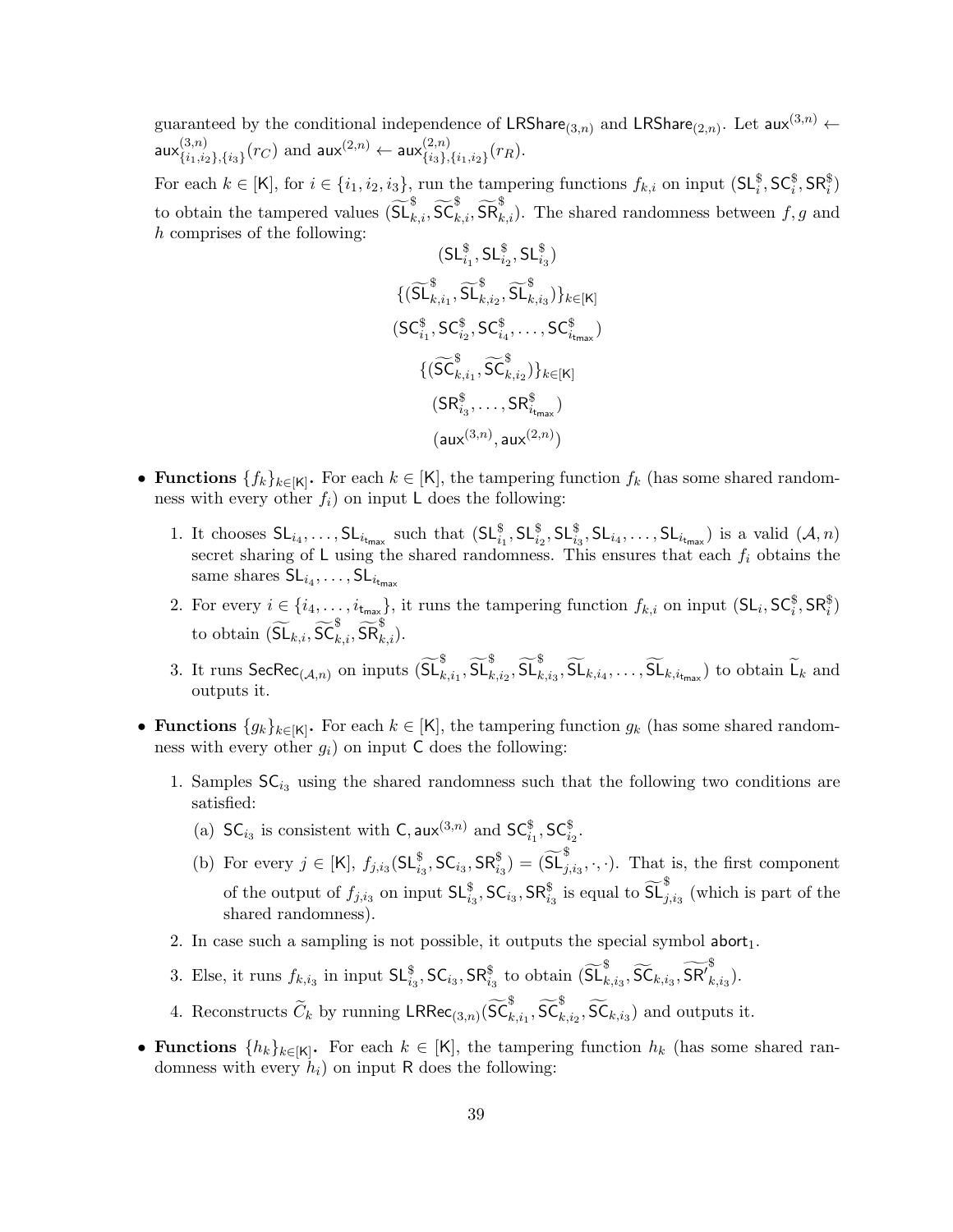- 1. Samples  $\text{SR}_{i_1}$ ,  $\text{SR}_{i_2}$  using the shared randomness such that the following three conditions are satisfied:
	- (a)  $\text{SR}_{i_1}, \text{SR}_{i_2}$  is consistent with  $\text{SR}_{i_3}^{\$}$ , aux $^{(2,n)}$ , R.
	- (b) For every  $j \in [K]$ ,  $f_{j,i_1}(\mathsf{SL}_{i_1}^{\$}, \mathsf{SC}_{i_1}^{\$}, \mathsf{SR}_{i_1}) = (\widetilde{\mathsf{SL}}_{j,i_1}^{\$}, \widetilde{\mathsf{SC}}_{j,i_1}^{\$}, \cdot)$ . In other words, the first two components of the output of  $f_{j,i_1}$  on input  $\mathsf{SL}^{\$}_{i_1}, \mathsf{SC}^{\$}_{i_1}, \mathsf{SR}_{i_1}$  is same as  $\widetilde{\mathsf{SL}}^{\$}_{j,i_1}, \widetilde{\mathsf{SC}}^{\$}_{j,i_1}$ (which are part of shared randomness).
	- (c) For every  $j \in [\mathsf{K}], f_{j,i_2}(\mathsf{SL}_{i_2}^{\$}, \mathsf{SC}_{i_2}^{\$}, \mathsf{SR}_{i_2}) = (\widetilde{\mathsf{SL}}_{j,i_2}^{\$}, \widetilde{\mathsf{SC}}_{j,i_2}^{\$}, \cdot).$
- 2. If such a sampling is not possible, it outputs the special symbol abort<sub>2</sub>.
- 3. Otherwise, for  $i \in \{i_1, i_2\}$ , it runs  $f_{k,i}(\mathsf{SL}_i^{\$}, \mathsf{SC}_i^{\$}, \mathsf{SR}_i)$  to obtain  $(\widetilde{\mathsf{SL}}_{k,i}^{\$}, \widetilde{\mathsf{SC}}_{k,i}^{\$}, \widetilde{\mathsf{SR}}_{k,i})$ .
- 4. Reconstructs  $\mathsf{R}_k$  by running  $\mathsf{LRRec}_{(2,n)}(\mathsf{SR}_{k,i_1}, \mathsf{SR}_{k,i_2})$  and outputs it.

The functions  $\{f_k, g_k, h_k\}_{k\in[K]}$  described above constitute a split state tampering function family for the non-malleable code. In order to reduce the tampering attack on the shares of our secret sharing scheme to the shares of the underlying code, we need to show that the distribution of the shares given as inputs to  $(\text{fun}_1, \ldots, \text{fun}_K)$  in the tampering experiment  $\textsf{Tamper}_s^{f(\text{many}, K), T}$  is statistically close to the distribution of the shares that  $\{f_k, g_k, h_k\}_{k\in[K]}$  give as input to these functions. We show this via a hybrid argument that is very similar to [Section 5.](#page-26-0)

 $\frac{\text{Hyb}_1}{\text{Hyb}_1}$ : This is same as the experiment where  $\{f_k, g_k, h_k\}_{k\in[k]}$  are described as above and the output of the experiment is  $\{Dec(L_k, C_k, R_k)\}_{k \in [K]}$  where  $L_k, C_k, R_k$  are the outputs of  $f_k, g_k, h_k$  respectively.

 $H_yb_2$ : In this hybrid, we generate the shared randomness between  $\{f_k, g_k, h_k\}_{k\in[K]}$  differently. In particular, instead of fixing the shares  $\mathsf{SL}_{i_1}^{\$}$ ,  $\mathsf{SL}_{i_2}^{\$}$ ,  $\mathsf{SL}_{i_3}^{\$}$  as the respective shares of a  $(\mathcal{A}, n, 0, 0)$ secret sharing of  $L^{\$}$ , we will fix them to be the respective shares of a  $(\mathcal{A}, n, 0, 0)$  secret sharing of L.

We now claim that  $Hyb_1$  is identically distributed to  $Hyb_2$  and we will show this by using the perfect privacy of  $(A, n, 0, 0)$  secret sharing scheme. We now give the formal reduction below.

Claim 7.6 Hyb<sub>1</sub>  $\equiv$  Hyb<sub>2</sub>

**Proof** Since the access structure A is 4-monotone, we query the challenger of the  $(A, n, 0, 0)$  secret sharing scheme for the shares  $SL_{i_1}$ ,  $SL_{i_2}$ ,  $SL_{i_3}$  and use them to generate the shared randomness. The rest of the experiment proceeds exactly like in  $Hyb_1$ . Note that if the shares correspond to the sharing of  $\mathsf{L}_{\$}$ , then the output corresponds to  $\mathsf{Hyb}_1$ . Otherwise, it is distributed identically to  $Hyb<sub>2</sub>$ . П

 $Hyb<sub>3</sub>$ : In this hybrid, we make the following changes with respect to  $Hyb<sub>2.5</sub>$ . In generating the shared randomness between  $\{f_k, g_k, h_k\}_{k\in[K]}$ , we secret share the real C using LRShare<sub>(3,n)</sub> instead of the fake  $\mathsf{C}_{\$}$ . That is, the shares  $\mathsf{SC}_{i_1}^{\$}$ ,...,  $\mathsf{SC}_{i_{\mathsf{t}_{\mathsf{max}}}}^{\$}$  now correspond to the secret sharing of C. We also let the tampering function  $f_k$  for each  $k \in [K]$  to extract  $\widetilde{\mathsf{L}}_k$  using the secret shares of C instead of  $\mathsf{C}_\$$ .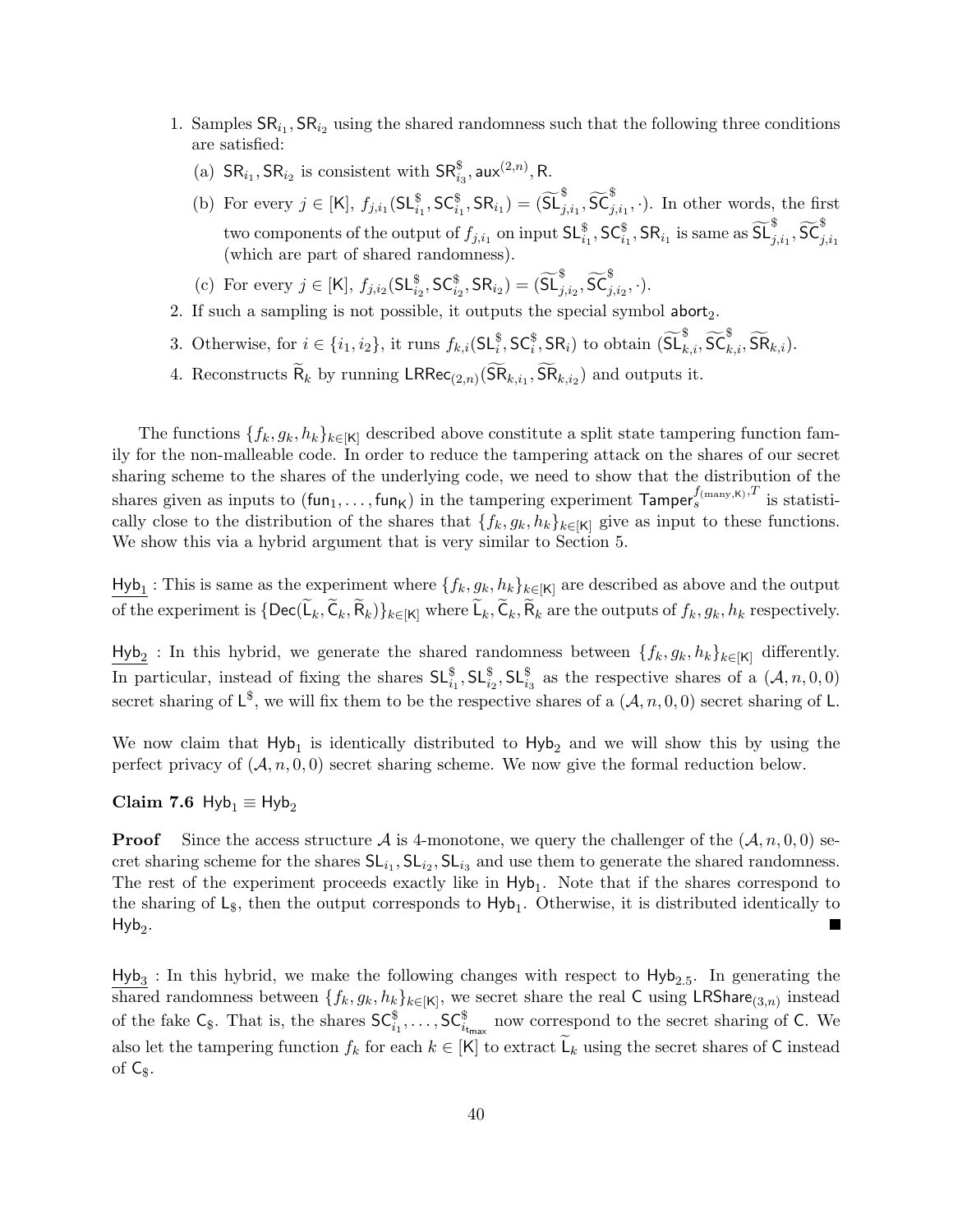We now show that  $H_yb_2 \approx_{\epsilon_3} H_yb_3$  by giving a reduction to the leakage resilience property of  $(\mathsf{LRShare}_{(3,n)}, \mathsf{LRRec}_{(3,n)}).$ 

Claim 7.7 Hyb<sub>2</sub>  $\approx_{\varepsilon_3}$  Hyb<sub>3</sub>.

**Proof** Assume for the sake of contradiction that the statistical distance between  $Hyb_2$  and  $Hyb_3$ is greater than  $\varepsilon_3$ . We will use this to break the leakage resilience property of  $(LRShare_{(3,n)},$  $\mathsf{LRRec}_{(3,n)}).$ 

The reduction works as follows:

- 1. It generates  $(L, C, R) \leftarrow \text{Enc}(s)$  and  $(L_{\$}, R_{\$}, C_{\$}) \leftarrow \text{Enc}(s_{\$})$ .
- 2. It generates  $(SL_1, \ldots, SL_n)$  as a valid  $(A, n, 0, 0)$  secret sharing of L.
- 3. It generates  $(\mathsf{SR}^{\$}_1, \ldots, \mathsf{SR}^{\$}_n)$  as the output of  $\mathsf{LRShare}_{(2,n)}(\mathsf{R}_\$)$ .
- 4. It gives  $C$  and  $C_{\$}$  as the two messages to the leakage resilience challenger and defines the leakage functions as follows:
	- For  $i \in \{i_1, i_2\}$ , the function outputs  $\mathsf{SC}_{i_1}$ ,  $\mathsf{SC}_{i_2}$  in the clear.
	- For all  $i \in \{i_3,\ldots,i_{t_{\text{max}}}\}$ : The leakage function takes in  $\mathsf{SC}_i$  as input, computes  $\{(\widetilde{\mathsf{SL}}_{k,i},\})$  $\cdot, \cdot) := f_{k,i}(\mathsf{SL}_i, \mathsf{SC}_i, \mathsf{SR}_i^{\$})\}_{k \in [\mathsf{K}]}$  and outputs  $\{\widetilde{\mathsf{SL}}_{k,i}\}_{k \in [\mathsf{K}]}$ .
	- It obtains  $\mathsf{aux}^{(3,n)}$  from the challenger.
- 5. For  $i \in \{i_1, i_2\}$ , using the values  $\mathsf{SC}_i$  from the leakage, for each  $k \in [\mathsf{K}]$ , it computes  $(\mathsf{SL}_{k,i},\mathsf{SL}_{k,i})$  $\widetilde{\mathsf{SC}}_{k,i}, \cdot := f_{k,i}(\mathsf{SL}_i, \mathsf{SC}_i, \mathsf{SR}_i^{\$}).$
- 6. For each  $k \in [K]$ , it reconstructs  $\mathsf{L}_k$  using  $\mathsf{SL}_{k,i_1}, \ldots, \mathsf{SL}_{k,i_{\text{tmax}}}.$
- 7. For each  $k \in [K]$ , it runs the tampering functions  $g_k$  and  $h_k$  exactly as in Hyb<sub>2</sub> to get  $C_k$  and  $\mathsf{R}_k$ .
- 8. It outputs  $\{\mathsf{Dec}(\mathsf{L}_k,\mathsf{C}_k,\mathsf{R}_k)\}_{k\in[\mathsf{K}]}$ .

Note that since  $|\widetilde{\mathsf{SL}_{k,i}}| = m_1$ , the leakage functions defined by the reduction belongs to  $\mathcal{F}_{t,2,\mathsf{K}m_1}$ . Note that if the leakage was with respect to the sharing of  $C_{\$}$  then the output of the reduction is identical to  $Hyb_{2.5}$  and otherwise, it is distributed identically to  $Hyb_3$ . Thus, we break the leakage resilience property of  $(\mathsf{LRShare}_{(3,n)}, \mathsf{LRRec}_{(3,n)}).$ ×

 $Hyb_4$ : In this hybrid, we make a syntactic change with respect to  $Hyb_3$ . Instead of the tampering functions  $g_k$ , for each  $k \in [K]$ , sampling  $SC_{i_3}, \ldots, SC_{i_{t_{\text{max}}}}$  again such that it satisfies the two consistency conditions, we let  $g_k$  to use the same shares  $SC_{i_3}, \ldots, SC_{i_{t_{max}}}$  that were used to generate the shared randomness.  $Hyb<sub>3</sub>$  is identical to  $Hyb<sub>4</sub>$  from conditional independence property of  $\mathsf{LRShare}_{(3,n)}$ .

 $Hyb<sub>5</sub>$ : In this hybrid, we make the following changes with respect to  $Hyb<sub>4</sub>$ . In constructing the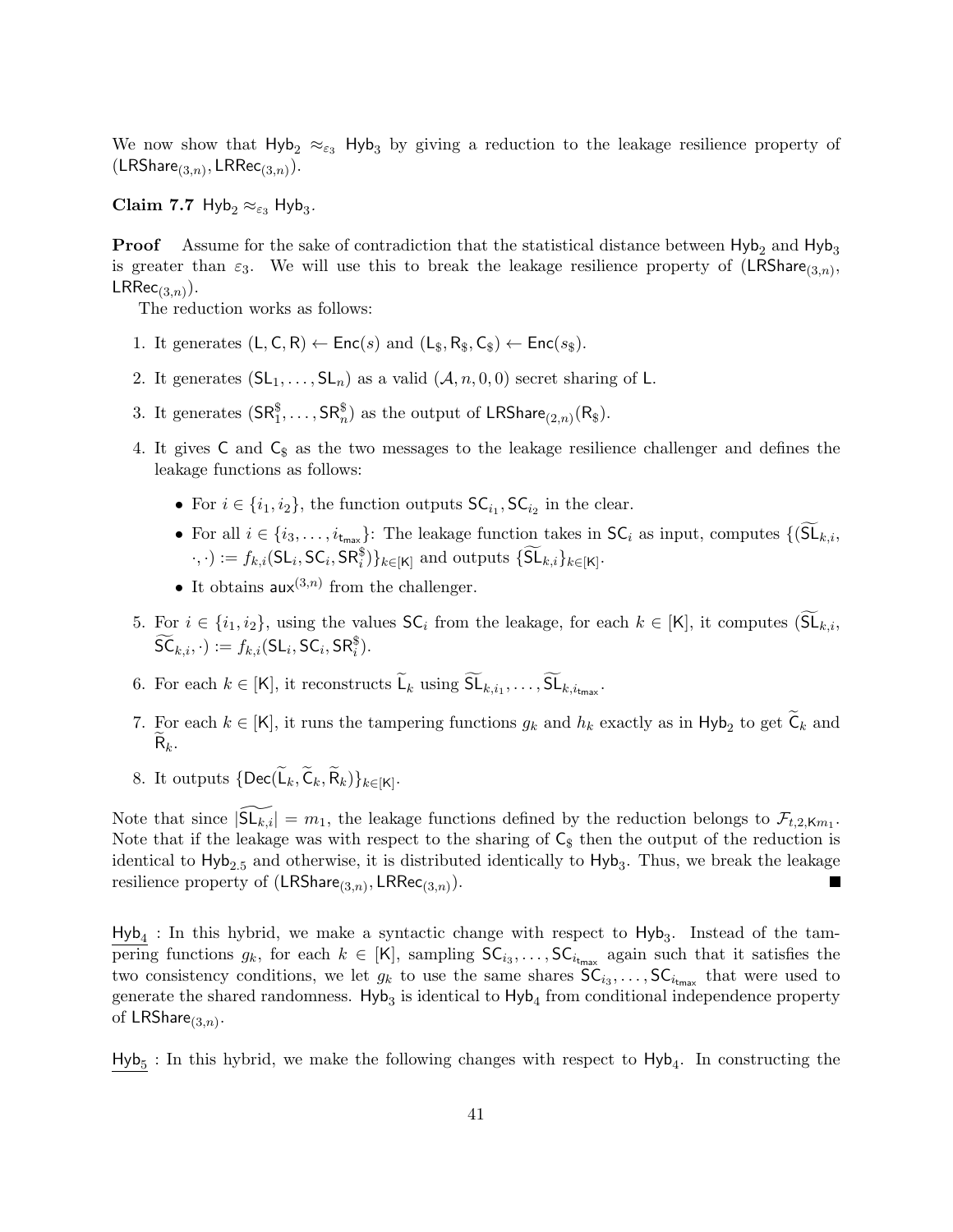shared randomness between  $\{f_k, g_k, h_k\}_{k\in[K]}$ , we set  $(\mathsf{SR}^{\$}_{i_1}, \ldots, \mathsf{SR}^{\$}_{i_{\mathsf{t}_{\mathsf{max}}}})$  as a valid secret sharing of the real R instead of fake R<sub>\$</sub>. Additionally, the tampering functions  $f_k, g_k$  for each  $k \in [K]$ , use these shares in order to extract  $\mathsf{L}_k, \mathsf{C}_k$ .

We now argue that  $Hyb_4 \approx_{\varepsilon_4} Hyb_5$  using the leakage resilience property of  $(LRShare_{(2,n)}, LRRec_{(2,n)})$ .

Claim 7.8  $Hyb_4 \approx_{\varepsilon_4} Hyb_5$ .

**Proof** Assume for the sake of contradiction that the statistical distance between  $Hyb_4$  and  $Hyb_5$ is greater than  $\varepsilon_4$ . We will use this to break the leakage resilience property of  $(LRShare_{(2,n)},$  $LRRec_{(2,n)}$ . The reduction works as follows:

- 1. It generates  $(L, C, R) \leftarrow \text{Enc}(s)$  and  $(L_{\$}, R_{\$}, C_{\$}) \leftarrow \text{Enc}(s_{\$})$ .
- 2. It shares L using SecShare<sub>(A,n)</sub> and C using LRShare<sub>(3,n)</sub> to get the shares  $(SL_1, \ldots, SL_n)$  and  $(SC_1, \ldots, SC_n)$  respectively.
- 3. It gives R and  $R<sub>s</sub>$  as the challenge messages to the leakage resilience challenger and defines the leakage functions as follows:
	- The function outputs  $\text{SR}_{i_3}$  in the clear.
	- For  $i \in \{i_1, i_2\}$ , the leakage function takes in  $\text{SR}_i$  as input and computes  $\{(\widetilde{\text{SL}}_{k,i}, \widetilde{\text{SC}}_{k,i},\})$  $\cdot) := f_{k,i}(\mathsf{SL}_i, \mathsf{SC}_i, \mathsf{SR}_i)\}_{k \in [\mathsf{K}]}$ . It then outputs  $\{\mathsf{SL}_{k,i}, \mathsf{SC}_{k,i}\}_{k \in [\mathsf{K}]}$ .
	- For each  $i \in \{i_4, \ldots, i_{t_{\text{max}}}\}\$ , the leakage function takes in  $\text{SR}_i$  as input and computes  $\{(\mathsf{SL}_{k,i}, \cdot, \cdot) := f_{k,i}(\mathsf{SL}_i, \mathsf{SC}_i, \mathsf{SR}_i)\}_{k \in [\mathsf{K}]}$ . It then outputs  $\{\mathsf{SL}_{k,i}\}_{k \in [\mathsf{K}]}$ .
	- It obtains  $\mathsf{aux}^{(2,n)}$  from the challenger.
- 4. For  $i = i_3$ , using the value  $\mathsf{SR}_{i_3}$  from the leakage, it computes  $\{(\mathsf{SL}_{k,i}, \mathsf{SC}_{k,i}, \cdot) := f_{k,i}(\mathsf{SL}_i, \cdot)\}$  $\mathsf{SC}_i, \mathsf{SR}_i) \}_{k \in [\mathsf{K}]}$ .
- 5. For each  $k \in [K]$ , using the output of the leakage functions, the reduction reconstructs  $L_k$  as  $\mathsf{SecRec}_{(\mathcal{A},n)}(\mathsf{SL}_{k,i_1},\ldots,\mathsf{SL}_{k,i_{\mathsf{t}_{\mathsf{max}}}}) \text{ and } \mathsf{C}_k \text{ as } \mathsf{LRRec}_{(3,n)}(\mathsf{SC}_{k,i_1},\mathsf{SC}_{k,i_2},\mathsf{SC}_{k,i_3}).$
- 6. For each  $k \in [K]$ , it runs the tampering function  $h_k$  exactly as in  $H_yb_4$  to get  $R_k$ .

Notice that the leakage function defined by the above reduction belongs to the function family  $\mathcal{F}_{t,1,\mu}$  since the leakage from each share is restricted to  $\mathsf{K}m_2 + \mathsf{K}m_1$  bits. If the input to the leakage functions where the secret shares of  $R_{\$}$  then the distribution of the reduction's output is identical to  $Hyb<sub>4</sub>$ . Else, it is distributed identically to  $Hyb<sub>5</sub>$ . Thus, we break the leakage resilience property of  $(\mathsf{LRShare}_{(2,n)}, \mathsf{LRRec}(2,n)).$ Г

 $Hyb<sub>6</sub>$ : We again make a syntactic change with respect to  $Hyb<sub>5</sub>$ . In particular, we let the tampering function  $h_k$ , for each  $k \in [K]$ , use the same shares  $(SR_{i_1},...,SR_{i_{t_{max}}})$  that were used to generate the shared randomness. Hyb<sub>5</sub> is identical to Hyb<sub>6</sub> from the conditional independence of LRShare<sub>(2,n)</sub>.

Notice that the distribution of the experiment's output in  $Hyb_6$  is identical to the value of the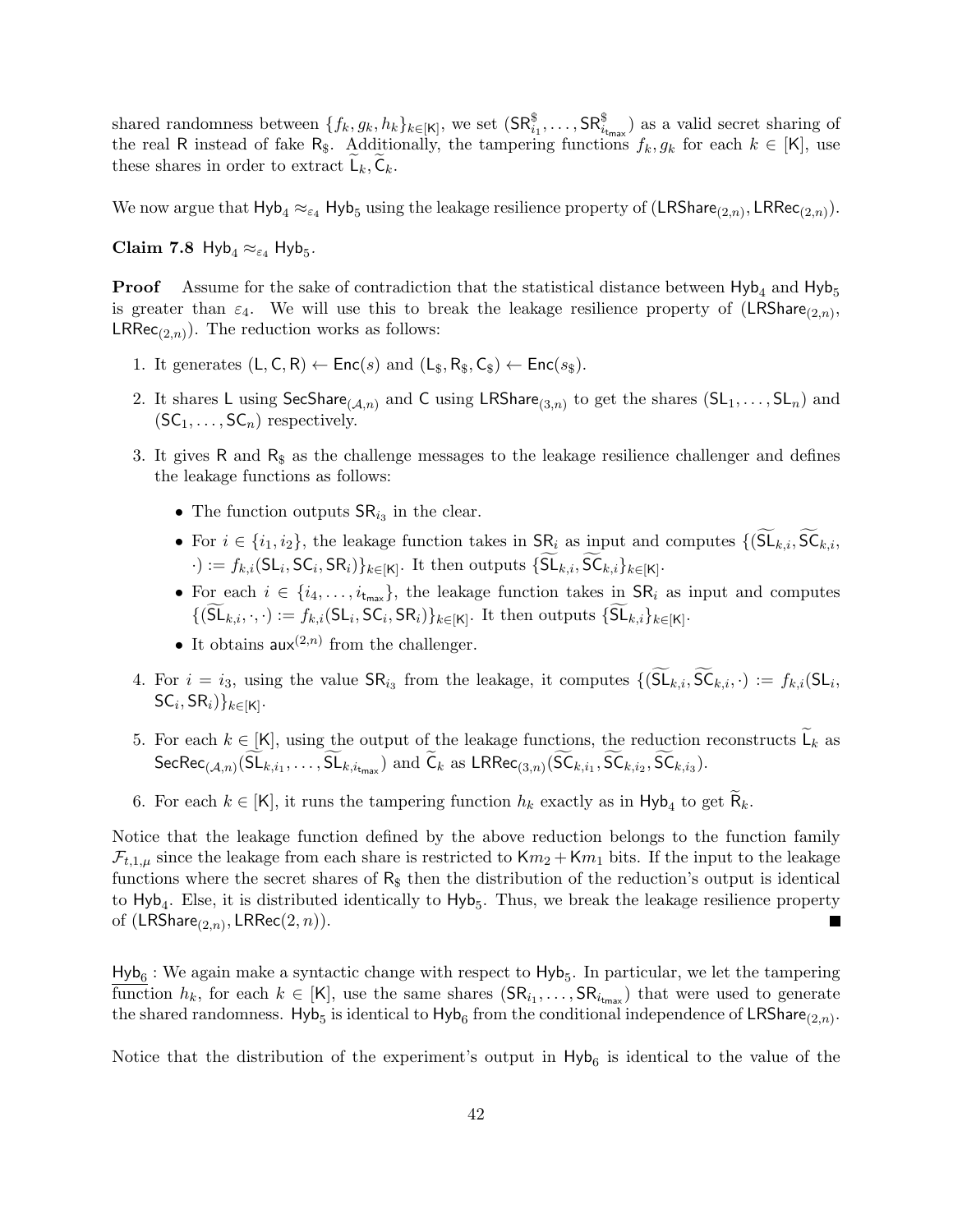tampering experiment  $\overrightarrow{T_{s}}^{T_{\text{unif}}T}$ . We know from the one-many split state security of the underlying non-malleable code that there exists a distribution  $\mathcal{D}_{\{f_k,g_k,h_k\}_{k\in[K]}}$  such that the output of Hyb<sub>1</sub> is  $\varepsilon_1$  close to copy $(\mathcal{D}_{\{f_k,g_k,h_k\}_{k\in[K]},s})$ . Thus, we infer that

$$
\widetilde{\text{copy}}(\mathcal{D}_{\{f_k,g_k,h_k\}_{k\in[K]},s) \approx_{\varepsilon_1+\varepsilon_3+\varepsilon_4} \textsf{Tamper}^{\overrightarrow{\text{fun}},T}_s
$$

which completes the proof of non-malleability.

#### <span id="page-42-0"></span>7.4 Rate Analysis

We now instantiate the primitives and provide the rate analysis.

- 1. We instantiate the three split state non-malleable code from the construction in [Appendix B](#page-49-0) with rate  $O(\frac{1}{K})$  $\frac{1}{\mathsf{K}}$ . Using that construction, the  $|\mathsf{L}| = |\mathsf{C}| = |\mathsf{R}| = O(\mathsf{K}m)$  bits and the error  $\varepsilon_1 = 2^{-m^{\Omega(1)}}$ . Further, from [Theorem 3.22,](#page-17-2) there exists a constant  $1 > \gamma' > 0$  such that the scheme only works for  $m^{\gamma'} \geq K^{(1-\gamma')}$ . We will set  $\gamma = (1-\gamma')/\gamma'$ .
- 2. We use a secret sharing scheme for access structure A with rate R. We get  $m_1 = O(\frac{K_m}{R})$  $\frac{2m}{R}$ ).
- 3. We instantiate LRShare<sub>(3,n)</sub> from Theorem [4.12](#page-23-2) to get  $m_2 = O(n^2(Km/R + K\frac{Km}{R} + \log n)) =$  $O(n^2(K^2m/R + \log n))$  by setting  $\varepsilon_2$  to be  $2^{-\Omega(m/\log m)}$ .
- 4. Similarly, we instantiate LRShare<sub>(3,n)</sub> from Theorem [4.12](#page-23-2) to get  $m_3 = O(n(Km/R + K(n^2(K^2m/R +$  $\log n$ ) +  $\log n$ ) by setting  $\varepsilon_3$  to be  $2^{-\Omega(m/\log m)}$ .

Thus the rate of our construction is  $\Theta(\frac{R}{K^3 n^3})$ .

Acknowledgements. The first author's research supported in part by the IBM PhD Fellowship. The first author's research also supported in part from a DARPA /ARL SAFEWARE award, NSF Frontier Award 1413955, and NSF grant1619348, BSF grant 2012378, a Xerox Faculty Research Award, a Google Faculty Research Award, an equipment grant from Intel, an Okawa Foundation Research Grant, NSF-BSF grant 1619348, DARPA SafeWare subcontract to Galois Inc., DARPA SPAWAR contract N66001-15-1C-4065, US-Israel BSF grant 2012366, OKAWA Foundation Research Award, IBM Faculty Research Award, Xerox Faculty Research Award, B. John Garrick Foundation Award,Teradata Research Award, and Lockheed-Martin Corporation Research Award. This material is based upon work supported by the Defense Advanced Research Projects Agency through the ARL under Contract W911NF-15-C- 0205. The second author's research supported in part from DARPA/ARL SAFEWARE Award W911NF15C0210, AFOSR Award FA9550-15-1- 0274, AFOSR YIP Award, DARPA and SPAWAR under contract N66001-15-C-4065, a Hellman Award and research grants by the Okawa Foundation, Visa Inc., and Center for Long-Term Cybersecurity (CLTC, UC Berkeley) of Sanjam Garg. The views expressed are those of the authors and do not reflect the official policy or position of the funding agencies.

The authors thank Pasin Manurangsi for pointing to the work of Alon et al. [\[AYZ95\]](#page-43-12) for the explicit construction of perfect hash function family. The authors also thank Sanjam Garg, Peihan Miao and Prashant Vasudevan for useful comments on the write-up.

The authors thank Sai Lakshmi Bhavana Obbattu and Sruthi Sekar for pointing out that conditional independence is needed for the proof of Theorem [5.1.](#page-27-1)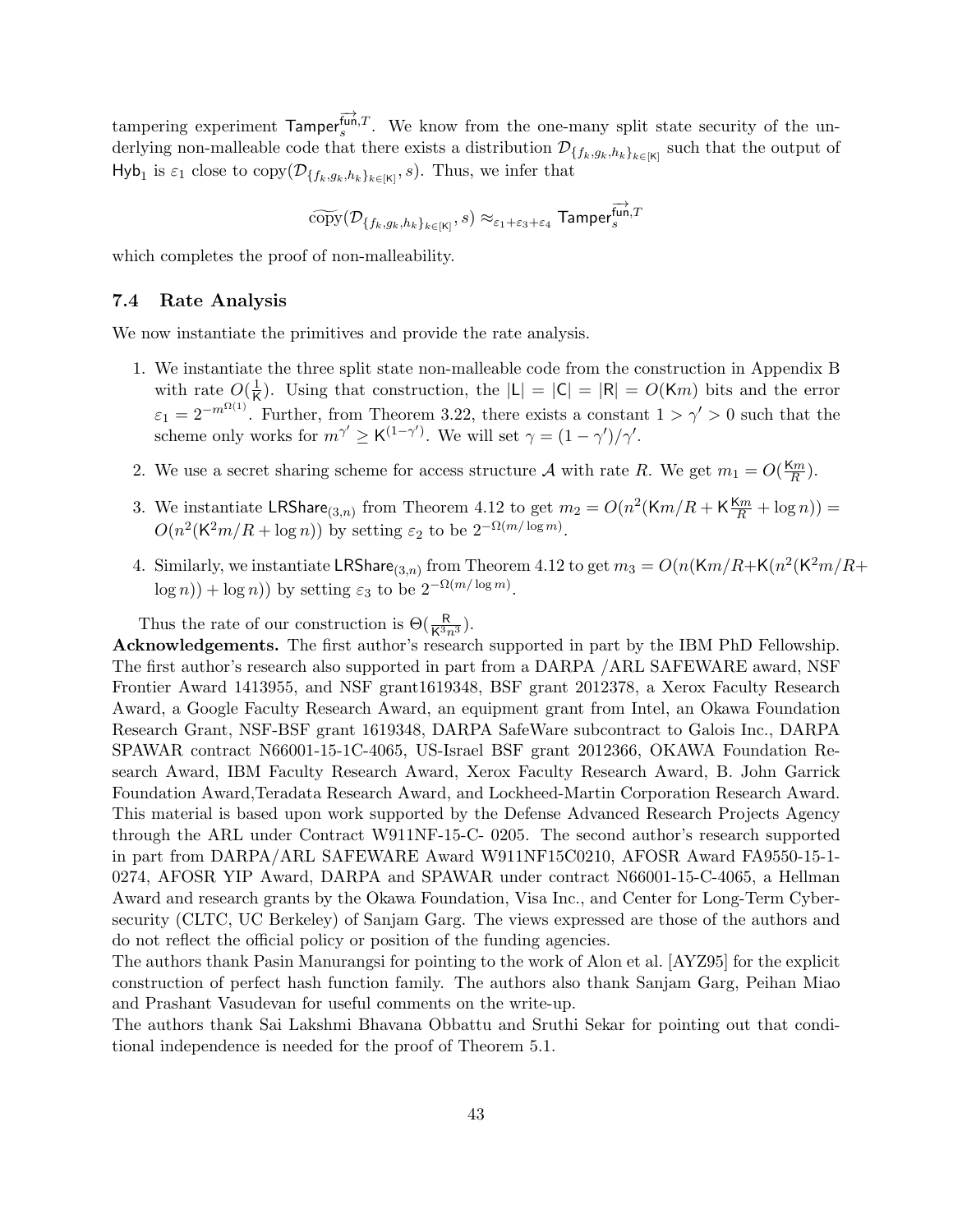# References

- <span id="page-43-5"></span>[AAG+16] Divesh Aggarwal, Shashank Agrawal, Divya Gupta, Hemanta Maji, Omkant Pandey, and Manoj Prabhakaran. Optimal computational split-state non-malleable codes. In TCC, 2016.
- <span id="page-43-9"></span>[ADKO15] Divesh Aggarwal, Yevgeniy Dodis, Tomasz Kazana, and Maciej Obremski. Nonmalleable reductions and applications. In STOC, pages 459–468, 2015.
- <span id="page-43-3"></span>[ADL14] Divesh Aggarwal, Yevgeniy Dodis, and Shachar Lovett. Non-malleable codes from additive combinatorics. In STOC, pages 774–783, 2014.
- <span id="page-43-11"></span>[ADN+18] Divesh Aggarwal, Ivan Damgard, Jesper Buus Nielsen, Maciej Obremski, Erick Purwanto, Jo ao Ribeiro, and Mark Simkin. Stronger leakage-resilient and non-malleable secret-sharing schemes for general access structures. Cryptology ePrint Archive, Report 2018/1147, 2018. <https://eprint.iacr.org/2018/1147>.
- <span id="page-43-4"></span>[AGM+15] Shashank Agrawal, Divya Gupta, Hemanta K. Maji, Omkant Pandey, and Manoj Prabhakaran. Explicit non-malleable codes against bit-wise tampering and permutations. In CRYPTO, pages 538–557, 2015.
- <span id="page-43-12"></span>[AYZ95] Noga Alon, Raphael Yuster, and Uri Zwick. Color-coding. J. ACM, 42(4):844–856, 1995.
- <span id="page-43-8"></span>[BDG+18] Marshall Ball, Dana Dachman-Soled, Siyao Guo, Tal Malkin, and Li-Yang Tan. Nonmalleable codes for small-depth circuits. To appear in FOCS, 2018.
- <span id="page-43-10"></span>[BDIR18] Fabrice Benhamouda, Akshay Degwekar, Yuval Ishai, and Tal Rabin. On the local leakage resilience of linear secret sharing schemes. In Hovav Shacham and Alexandra Boldyreva, editors, Advances in Cryptology – CRYPTO 2018, Part I, volume 10991 of Lecture Notes in Computer Science, pages 531–561. Springer, Heidelberg, August 2018.
- <span id="page-43-6"></span>[BDKM16] Marshall Ball, Dana Dachman-Soled, Mukul Kulkarni, and Tal Malkin. Non-malleable codes for bounded depth, bounded fan-in circuits. In EUROCRYPT, 2016.
- <span id="page-43-7"></span>[BDKM18] Marshall Ball, Dana Dachman-Soled, Mukul Kulkarni, and Tal Malkin. Non-malleable codes from average-case hardness: Ac0, decision trees, and streaming space-bounded tampering. In EUROCRYPT, 2018.
- <span id="page-43-2"></span>[BDL01] Dan Boneh, Richard A. DeMillo, and Richard J. Lipton. On the importance of eliminating errors in cryptographic computations. Journal of Cryptology, 14(2):101–119, 2001.
- <span id="page-43-1"></span>[BGW88] Michael Ben-Or, Shafi Goldwasser, and Avi Wigderson. Completeness theorems for non-cryptographic fault-tolerant distributed computation (extended abstract). In STOC, pages 1–10, 1988.
- <span id="page-43-0"></span>[Bla79] GR Blakley. Safeguarding cryptographic keys. In Proc. AFIPS 1979 National Computer Conf., volume 48, pages 313–317, 1979.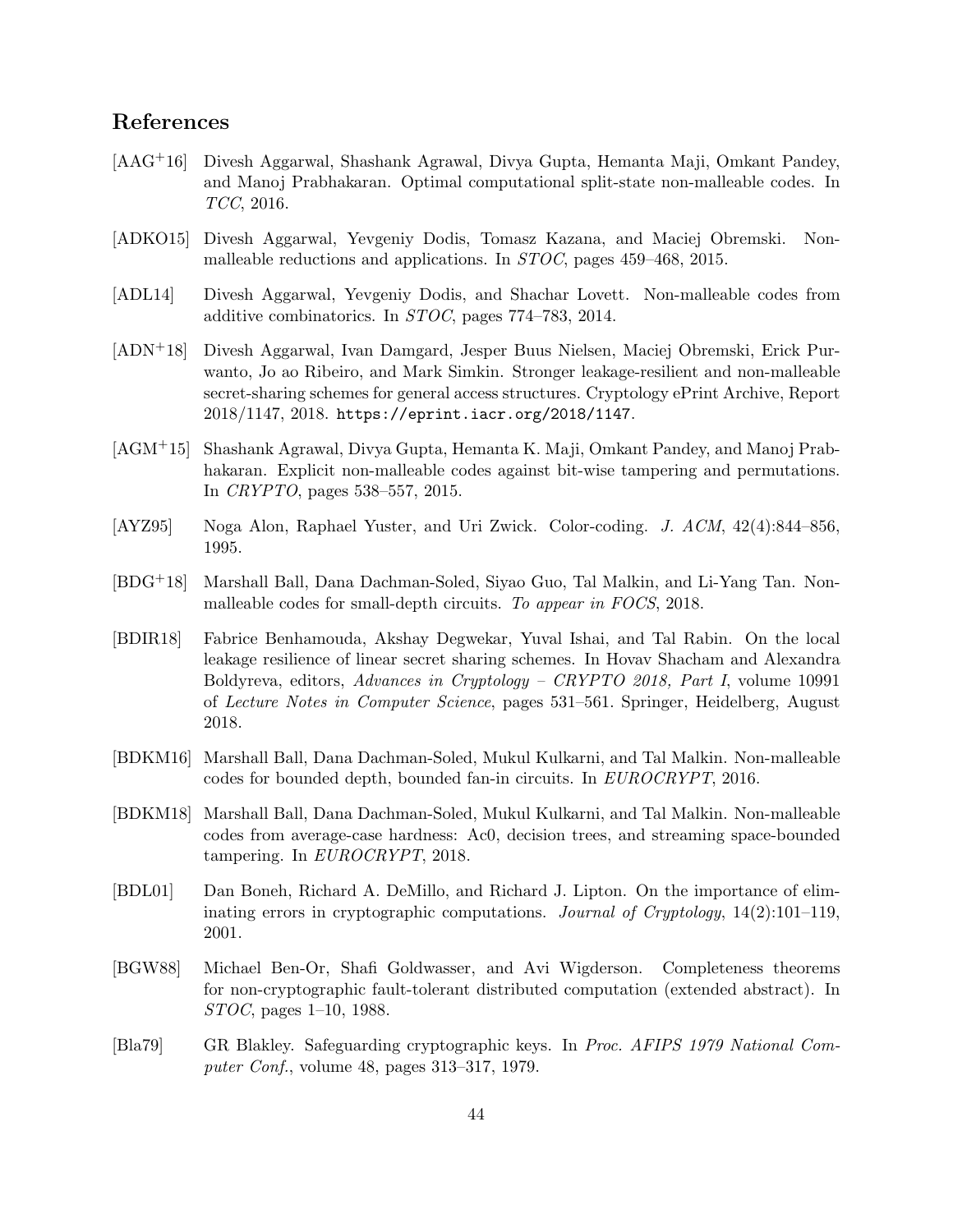- <span id="page-44-11"></span>[Bla99] Simon R Blackburn. Combinatorics and threshold cryptography. CHAPMAN AND HALL CRC RESEARCH NOTES IN MATHEMATICS, pages 49–70, 1999.
- <span id="page-44-0"></span>[CCD88] David Chaum, Claude Crepeau, and Ivan Damgaard. Multiparty unconditionally secure protocols (extended abstract). In STOC, pages 11–19. ACM, 1988.
- <span id="page-44-4"></span>[CDF<sup>+</sup>08] Ronald Cramer, Yevgeniy Dodis, Serge Fehr, Carles Padró, and Daniel Wichs. Detection of algebraic manipulation with applications to robust secret sharing and fuzzy extractors. In Nigel P. Smart, editor, Advances in Cryptology – EUROCRYPT 2008, volume 4965 of Lecture Notes in Computer Science, pages 471–488. Springer, Heidelberg, April 2008.
- <span id="page-44-10"></span>[CG88] Benny Chor and Oded Goldreich. Unbiased bits from sources of weak randomness and probabilistic communication complexity. SIAM J. Comput., 17(2):230–261, 1988.
- <span id="page-44-8"></span>[CGL16] Eshan Chattopadhyay, Vipul Goyal, and Xin Li. Non-malleable extractors and codes, with their many tampered extensions. In Proceedings of the 48th Annual ACM SIGACT Symposium on Theory of Computing, STOC 2016, Cambridge, MA, USA, June 18-21, 2016, pages 285–298, 2016.
- <span id="page-44-7"></span>[CGM+16] Nishanth Chandran, Vipul Goyal, Pratyay Mukherjee, Omkant Pandey, and Jalaj Upadhyay. Block-wise non-malleable codes. In ICALP, 2016.
- <span id="page-44-3"></span>[CGMA85] Benny Chor, Shafi Goldwasser, Silvio Micali, and Baruch Awerbuch. Verifiable secret sharing and achieving simultaneity in the presence of faults (extended abstract). In 26th Annual Symposium on Foundations of Computer Science, pages 383–395. IEEE Computer Society Press, October 1985.
- <span id="page-44-6"></span>[CKR16] Nishanth Chandran, Bhavana Kanukurthi, and Srinivasan Raghuraman. Informationtheoretic local non-malleable codes and their applications. In Eyal Kushilevitz and Tal Malkin, editors, *TCC 2016-A: 13th Theory of Cryptography Conference, Part II*, volume 9563 of *Lecture Notes in Computer Science*, pages 367–392. Springer, Heidelberg, January 2016.
- <span id="page-44-9"></span>[CL17] Eshan Chattopadhyay and Xin Li. Non-malleable codes and extractors for small-depth circuits, and affine functions. In Hamed Hatami, Pierre McKenzie, and Valerie King, editors, 49th Annual ACM Symposium on Theory of Computing, pages 1171–1184. ACM Press, June 2017.
- <span id="page-44-2"></span>[DDFY94] Alfredo De Santis, Yvo Desmedt, Yair Frankel, and Moti Yung. How to share a function securely. In 26th Annual ACM Symposium on Theory of Computing, pages 522–533. ACM Press, May 1994.
- <span id="page-44-1"></span>[DF90] Yvo Desmedt and Yair Frankel. Threshold cryptosystems. In Gilles Brassard, editor, Advances in Cryptology – CRYPTO'89, volume 435 of Lecture Notes in Computer Science, pages 307–315. Springer, Heidelberg, August 1990.
- <span id="page-44-5"></span>[DKO13] Stefan Dziembowski, Tomasz Kazana, and Maciej Obremski. Non-malleable codes from two-source extractors. In Ran Canetti and Juan A. Garay, editors, Advances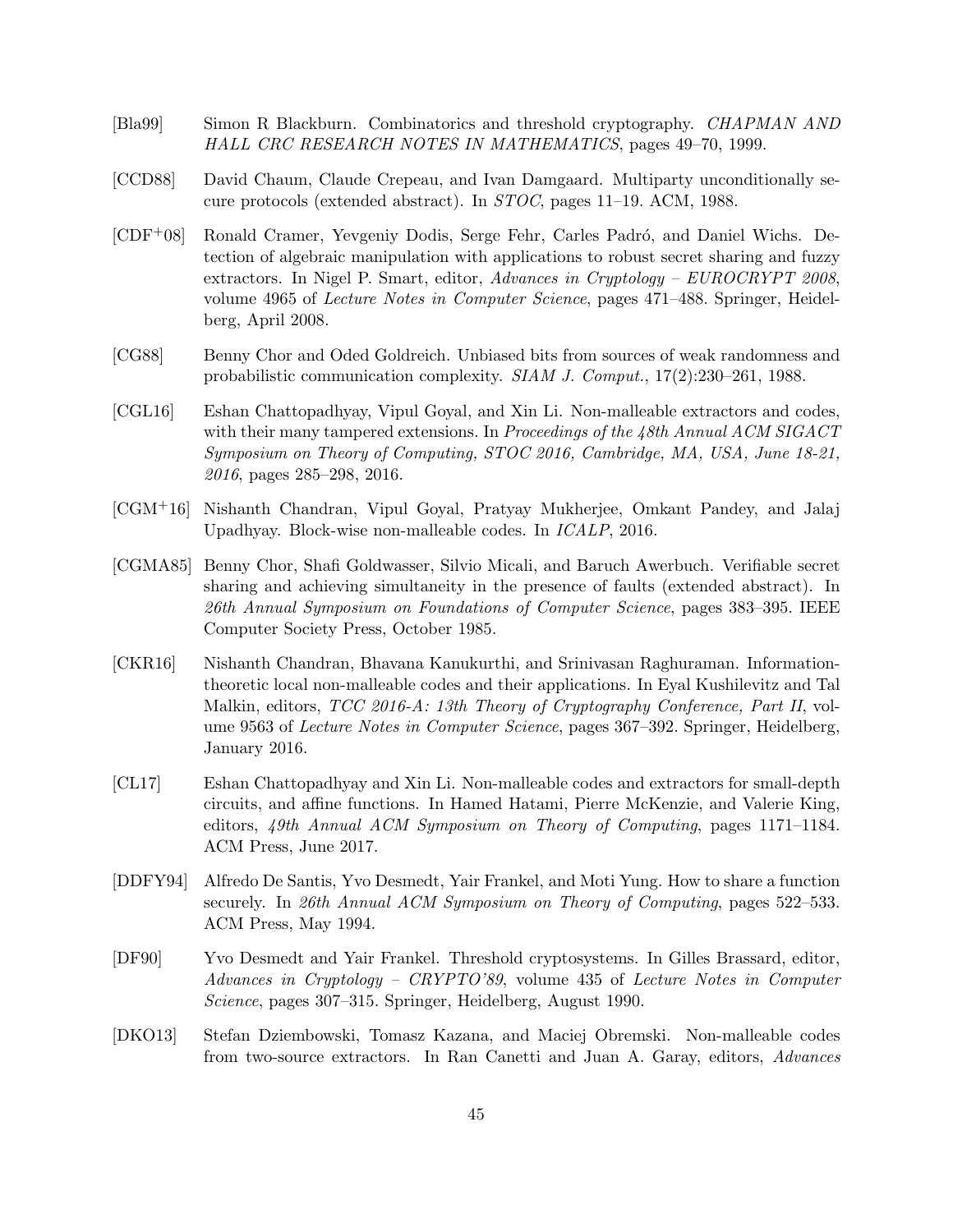in Cryptology – CRYPTO 2013, Part II, volume 8043 of Lecture Notes in Computer Science, pages 239–257. Springer, Heidelberg, August 2013.

- <span id="page-45-9"></span>[DORS08] Y. Dodis, R. Ostrovsky, L. Reyzin, and A. Smith. Fuzzy extractors: How to generate strong keys from biometrics and other noisy data. SIAM Journal on Computing, 38:97– 139, 2008.
- <span id="page-45-4"></span>[DPW10] Stefan Dziembowski, Krzysztof Pietrzak, and Daniel Wichs. Non-malleable codes. In Innovations in Computer Science - ICS 2010, Tsinghua University, Beijing, China, January 5-7, 2010. Proceedings, pages 434–452, 2010.
- <span id="page-45-8"></span>[FK84] Michael L. Fredman and János Komlós. On the size of separating systems and families of perfect hash functions. SIAM Journal on Algebraic Discrete Methods, 5(1):61–68, 1984.
- <span id="page-45-5"></span>[FMNV14] Sebastian Faust, Pratyay Mukherjee, Jesper Buus Nielsen, and Daniele Venturi. Continuous non-malleable codes. In Yehuda Lindell, editor, TCC, volume 8349 of Lecture Notes in Computer Science, pages 465–488. Springer, 2014.
- <span id="page-45-7"></span>[FMNV15] Sebastian Faust, Pratyay Mukherjee, Jesper Buus Nielsen, and Daniele Venturi. A tamper and leakage resilient von neumann architecture. In Jonathan Katz, editor, PKC 2015: 18th International Conference on Theory and Practice of Public Key Cryptography, volume 9020 of Lecture Notes in Computer Science, pages 579–603. Springer, Heidelberg, March / April 2015.
- <span id="page-45-6"></span>[FMVW14] Sebastian Faust, Pratyay Mukherjee, Daniele Venturi, and Daniel Wichs. Efficient non-malleable codes and key-derivation for poly-size tampering circuits. In Phong Q. Nguyen and Elisabeth Oswald, editors, Advances in Cryptology – EUROCRYPT 2014, volume 8441 of Lecture Notes in Computer Science, pages 111–128. Springer, Heidelberg, May 2014.
- <span id="page-45-0"></span>[Fra90] Yair Frankel. A practical protocol for large group oriented networks. In Jean-Jacques Quisquater and Joos Vandewalle, editors, Advances in Cryptology – EUROCRYPT'89, volume 434 of Lecture Notes in Computer Science, pages 56–61. Springer, Heidelberg, April 1990.
- <span id="page-45-1"></span>[FRR+10] Sebastian Faust, Tal Rabin, Leonid Reyzin, Eran Tromer, and Vinod Vaikuntanathan. Protecting circuits from leakage: the computationally-bounded and noisy cases. In Henri Gilbert, editor, Advances in Cryptology – EUROCRYPT 2010, volume 6110 of Lecture Notes in Computer Science, pages 135–156. Springer, Heidelberg, May / June 2010.
- <span id="page-45-2"></span>[GK18a] Vipul Goyal and Ashutosh Kumar. Non-malleable secret sharing. In STOC, pages 685–698, 2018.
- <span id="page-45-3"></span>[GK18b] Vipul Goyal and Ashutosh Kumar. Non-malleable secret sharing for general access structures. In Hovav Shacham and Alexandra Boldyreva, editors, Advances in Cryptology – CRYPTO 2018, Part I, volume 10991 of Lecture Notes in Computer Science, pages 501–530. Springer, Heidelberg, August 2018.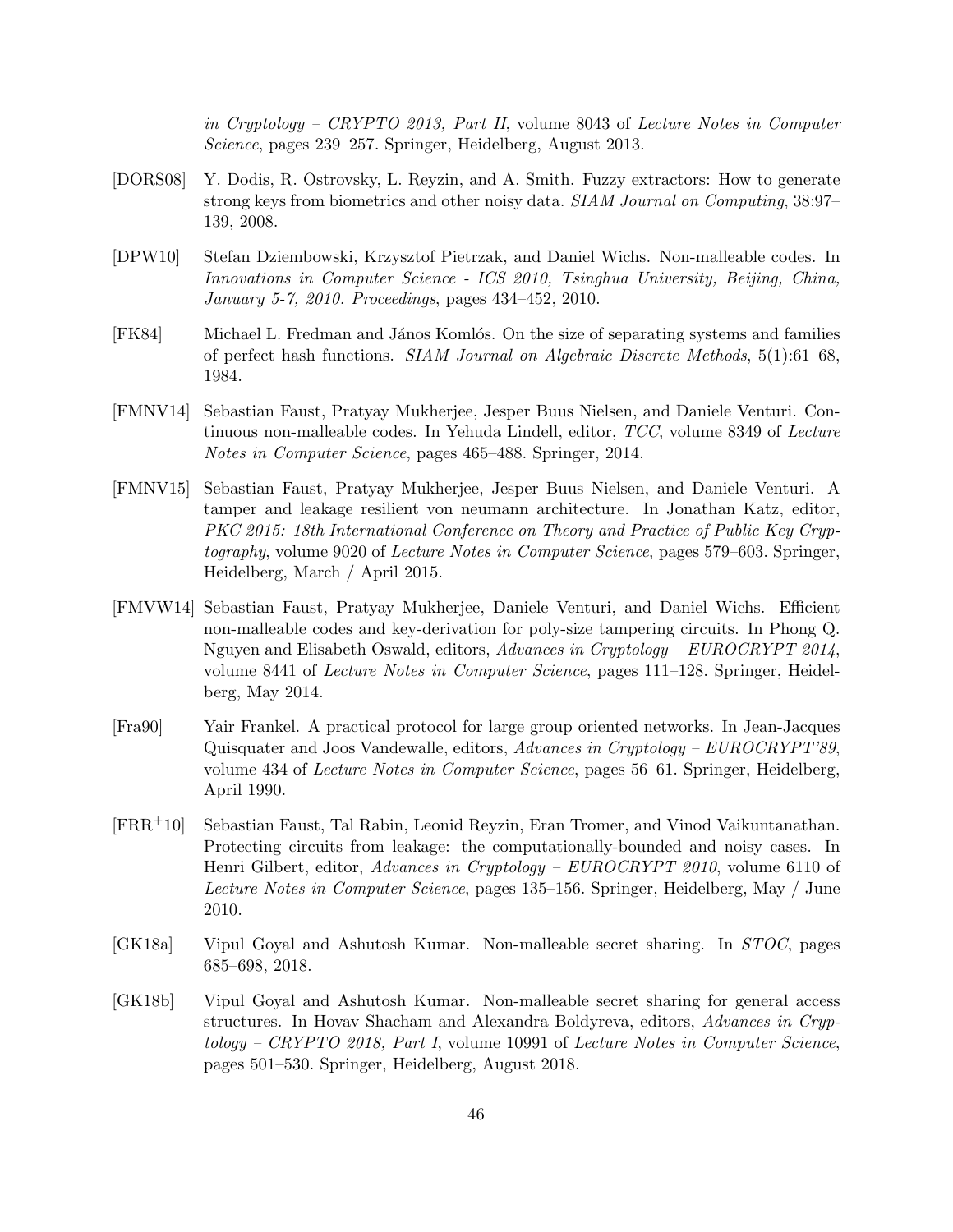- <span id="page-46-9"></span>[GKP+18] Vipul Goyal, Ashutosh Kumar, Sunoo Park, Silas Richelson, and Akshayaram Srinivasan. Non-malleable commitments from non-malleable extractors. Manuscript, accessed via personal communication, 2018.
- <span id="page-46-7"></span>[GLM+04] Rosario Gennaro, Anna Lysyanskaya, Tal Malkin, Silvio Micali, and Tal Rabin. Algorithmic tamper-proof (atp) security: Theoretical foundations for security against hardware tampering. In *Theory of Cryptography Conference*, pages 258–277. Springer, 2004.
- <span id="page-46-0"></span>[GMW87] Oded Goldreich, Silvio Micali, and Avi Wigderson. How to play any mental game or A completeness theorem for protocols with honest majority. In Alfred Aho, editor, 19th Annual ACM Symposium on Theory of Computing, pages 218–229. ACM Press, May 1987.
- <span id="page-46-4"></span>[GMW17] Divya Gupta, Hemanta K. Maji, and Mingyuan Wang. Constant-rate non-malleable codes in the split-state model. Cryptology ePrint Archive, Report 2017/1048, 2017. <https://eprint.iacr.org/2017/1048>.
- <span id="page-46-8"></span>[GUV09] Venkatesan Guruswami, Christopher Umans, and Salil P. Vadhan. Unbalanced expanders and randomness extractors from parvaresh–vardy codes. J. ACM, 56(4), 2009.
- <span id="page-46-1"></span>[ISW03] Yuval Ishai, Amit Sahai, and David Wagner. Private circuits: Securing hardware against probing attacks. In Dan Boneh, editor, Advances in Cryptology – CRYPTO 2003, volume 2729 of Lecture Notes in Computer Science, pages 463–481. Springer, Heidelberg, August 2003.
- <span id="page-46-10"></span>[JKS93] Thomas Johansson, Gregory Kabatianskii, and Ben J. M. Smeets. On the relation between a-codes and codes correcting independent errors. In EUROCRYPT, pages 1–11, 1993.
- <span id="page-46-2"></span>[JW15] Zahra Jafargholi and Daniel Wichs. Tamper detection and continuous non-malleable codes. In Yevgeniy Dodis and Jesper Buus Nielsen, editors, TCC 2015: 12th Theory of Cryptography Conference, Part I, volume 9014 of Lecture Notes in Computer Science, pages 451–480. Springer, Heidelberg, March 2015.
- <span id="page-46-5"></span>[KLT18] Aggelos Kiayias, Feng-Hao Liu, and Yiannis Tselekounis. Non-malleable codes for partial functions with manipulation detection. In Hovav Shacham and Alexandra Boldyreva, editors, Advances in Cryptology – CRYPTO 2018, Part III, volume 10993 of Lecture Notes in Computer Science, pages 577–607. Springer, Heidelberg, August 2018.
- <span id="page-46-6"></span>[KMS18] Ashutosh Kumar, Raghu Meka, and Amit Sahai. Leakage-resilient secret sharing. Cryptology ePrint Archive, Report 2018/1138, 2018. [https://eprint.iacr.org/2018/](https://eprint.iacr.org/2018/1138) [1138](https://eprint.iacr.org/2018/1138).
- <span id="page-46-3"></span>[KOS17] Bhavana Kanukurthi, Sai Lakshmi Bhavana Obbattu, and Sruthi Sekar. Four-state non-malleable codes with explicit constant rate. In Yael Kalai and Leonid Reyzin, editors, TCC 2017: 15th Theory of Cryptography Conference, Part II, volume 10678 of Lecture Notes in Computer Science, pages 344–375. Springer, Heidelberg, November 2017.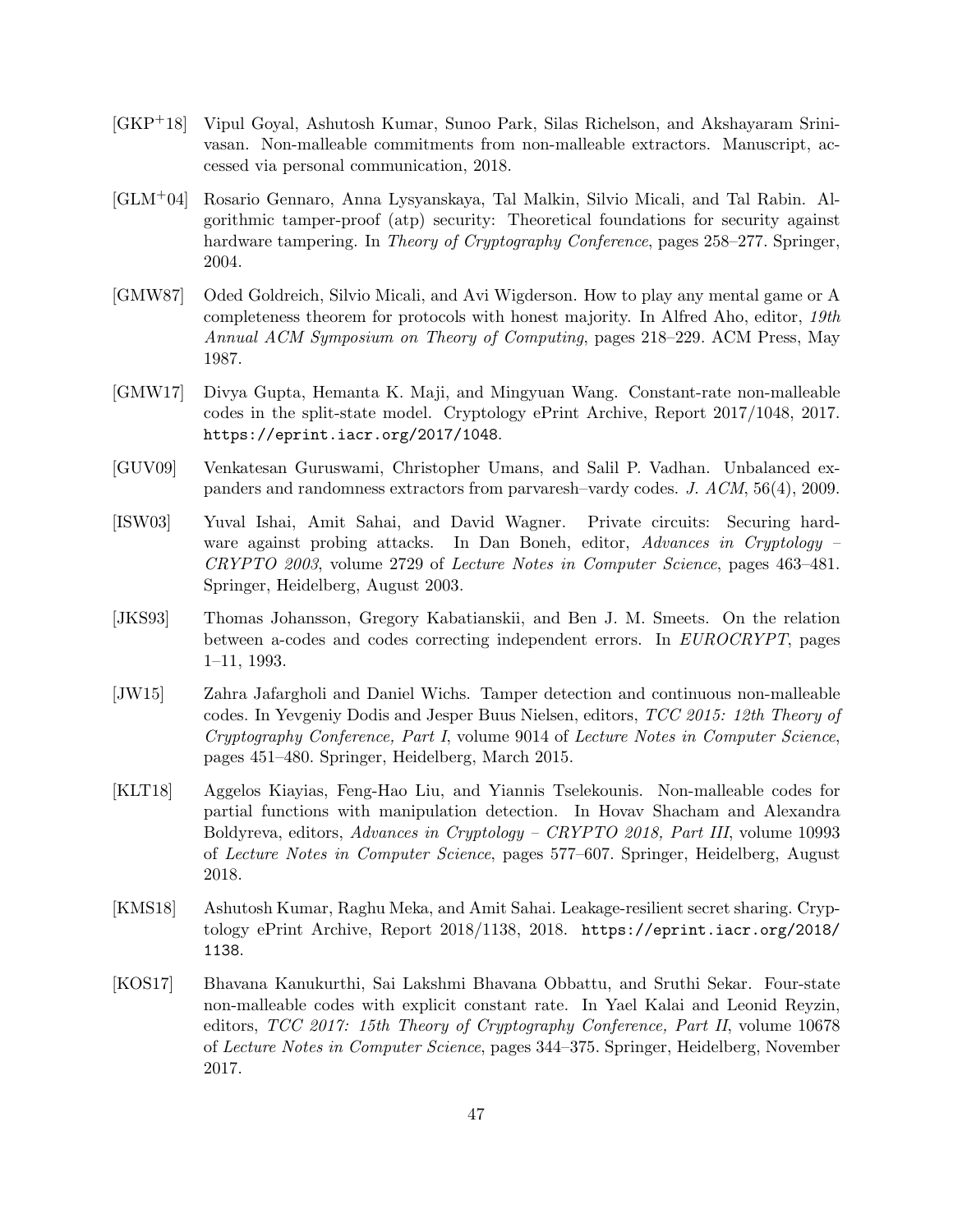- <span id="page-47-5"></span>[KOS18] Bhavana Kanukurthi, Sai Lakshmi Bhavana Obbattu, and Sruthi Sekar. Non-malleable randomness encoders and their applications. In EUROCRYPT, pages 589–617, 2018.
- <span id="page-47-7"></span>[KW93] Mauricio Karchmer and Avi Wigderson. On span programs. In Proceedings of the Eigth Annual Structure in Complexity Theory Conference, San Diego, CA, USA, May 18-21, 1993, pages 102–111, 1993.
- <span id="page-47-4"></span>[Li17] Xin Li. Improved non-malleable extractors, non-malleable codes and independent source extractors.  $STOC$ , 2017.
- <span id="page-47-3"></span>[LL12] Feng-Hao Liu and Anna Lysyanskaya. Tamper and leakage resilience in the split-state model. In Reihaneh Safavi-Naini and Ran Canetti, editors, Advances in Cryptology – CRYPTO 2012, volume 7417 of Lecture Notes in Computer Science, pages 517–532. Springer, Heidelberg, August 2012.
- <span id="page-47-8"></span>[LV18] Tianren Liu and Vinod Vaikuntanathan. Breaking the circuit-size barrier in secret sharing. In Ilias Diakonikolas, David Kempe, and Monika Henzinger, editors, 50th Annual ACM Symposium on Theory of Computing, pages 699–708. ACM Press, June 2018.
- <span id="page-47-11"></span>[NN93] Joseph Naor and Moni Naor. Small-bias probability spaces: Efficient constructions and applications. SIAM J. Comput., 22(4):838–856, 1993.
- <span id="page-47-6"></span>[OPVV18] Rafail Ostrovsky, Giuseppe Persiano, Daniele Venturi, and Ivan Visconti. Continuously non-malleable codes in the split-state model from minimal assumptions. In Hovav Shacham and Alexandra Boldyreva, editors, Advances in Cryptology – CRYPTO 2018, Part III, volume 10993 of Lecture Notes in Computer Science, pages 608–639. Springer, Heidelberg, August 2018.
- <span id="page-47-2"></span>[Rot12] Guy N. Rothblum. How to compute under  $AC^0$  leakage without secure hardware. In Reihaneh Safavi-Naini and Ran Canetti, editors, Advances in Cryptology – CRYPTO 2012, volume 7417 of Lecture Notes in Computer Science, pages 552–569. Springer, Heidelberg, August 2012.
- <span id="page-47-1"></span>[Sha79] Adi Shamir. How to share a secret. Commun. ACM, 22(11):612–613, 1979.
- <span id="page-47-9"></span>[SNW01] Rei Safavi-Naini and Huaxiong Wang. Robust additive secret sharing schemes over zm. In Kwok-Yan Lam, Igor Shparlinski, Huaxiong Wang, and Chaoping Xing, editors, Cryptography and Computational Number Theory, pages 357–368, Basel, 2001. Birkhäuser Basel.
- <span id="page-47-10"></span>[SS90] Jeanette P. Schmidt and Alan Siegel. The spatial complexity of oblivious k-probe hash functions. SIAM J. Comput., 19(5):775–786, 1990.

# <span id="page-47-0"></span>A 3-Split-State Non-Malleable Code

In this section, we recall the construction of 3-split-state non-malleable codes from the work of Kanukurthi et al. [\[KOS18\]](#page-47-5) and Gupta et al. [\[GMW17\]](#page-46-4) and show that it satisfies the additional property that given the second and third state, the message is statistically hidden. We first recall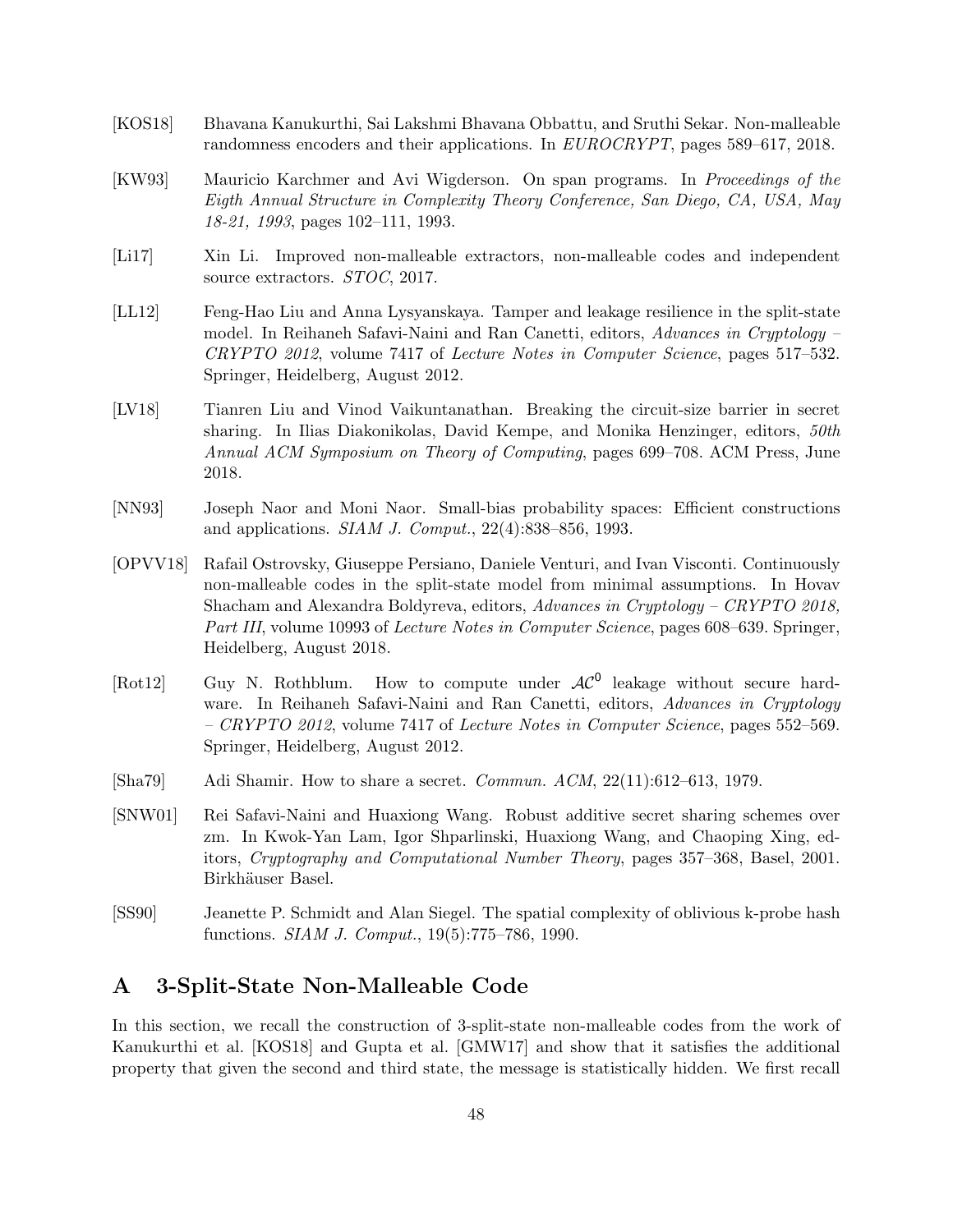their encoding scheme. The encoding procedure uses the following tools (we don't specify the relations between the parameters and we refer the reader to [\[KOS18\]](#page-47-5) for the details):

- $\bullet$  (Tag, Verify) and (Tag', Verify') be two message authentication codes. The key length, message length and the tag length of (Tag, Verify) and (Tag', Verify') are  $(\tau, \ell, \delta)$  and  $(\tau_1, n, \delta_1)$ respectively.
- Ext :  $\{0,1\}^n \times \{0,1\}^d \rightarrow \{0,1\}^m$  be an average-case strong seeded extractor.
- ( $Enc<sup>+</sup>$ ,  $Dec<sup>+</sup>$ ) be an augmented 2-split-state non-malleable code (see Definition [3.17\)](#page-16-1).

We describe the encoding and decoding procedure in Figure [6.](#page-48-0)

- Enc $(m)$ : To encode a message m,
	- 1. Sample  $s \leftarrow U_d$ ,  $w \leftarrow U_n$ ,  $k_1 \leftarrow U_{\tau_1}$ .
	- 2. Compute  $k_e || k_2 = \text{Ext}(w, s)$  and set  $c := m \oplus k_e$ .
	- 3. Compute  $t_2 = \text{Tag}_{k_2}(c)$  and  $t_1 = \text{Tag}'_{k_1}(w)$ .
	- 4. Compute  $(L, R) \leftarrow \text{Enc}^+(k_1, t_1, s)$ .
	- 5. Output the three states as  $((w, L), R, c|| t_2)$ .
- Dec( $S_1, S_2, S_3$ ): To decode a codeword  $S_1, S_2, S_3$ :
	- 1. Parse  $S_1$  as  $(w, L)$ ,  $S_2$  as R and  $S_3$  as  $c||t_2$ .
	- 2. Compute  $(k_1, t_1, s) := \text{Dec}^+(L, R)$ . If  $(k_1, t_1, s) = \bot$  then output  $\bot$ .
	- 3. Compute  $k_e || k_2 = \text{Ext}(w, s)$ .
	- 4. If,  $\mathsf{Verify}_{k_1}(t_1, w) = 0$  or  $\mathsf{Verify}_{k_2}'(t_2, c) = 0$ , output  $\bot$ .
	- 5. Else, output  $c \oplus k_e$ .

<span id="page-48-0"></span>Figure 6: Encoding and Decoding of 3-split-state Non-Malleable Code from the work of Kanukurthi et al. [\[KOS18\]](#page-47-5)

We now argue that the second state  $c||t_2$  and the third state R statistically hide the message m. It is known from [\[ADKO15\]](#page-43-9) that any 2-split-state non-malleable code is a 2-out-of-2 secret sharing scheme. Hence, given R, the message  $k_1, t_1, s$  is statistically hidden. This implies that both the source  $w$  and the seed  $s$  are statistically hidden given  $R$ . It now follows from the property of extractor Ext that  $m \oplus k_e$  is statistically close to random and hence the message m is statistically hidden. We formally argue this via a hybrid argument given below.

- Hyb<sub>1</sub>: This corresponds to the distribution of  $(R, c||t_2)$  when a message m is encoded.
- Hyb<sub>2</sub>: This corresponds to a distribution of  $(R, c||t_2)$  where c is generated honestly as given in Figure [6](#page-48-0) but R is generated as a right state that encodes  $(k_1, t_1, \perp_d)$  where  $\perp_d$  denotes a fixed string of length d. It follows from the fact that any 2-split-state non-malleable code is a 2-out-of-2 secret sharing scheme that  $Hyb_1$  is statistically close to  $Hyb_2$ .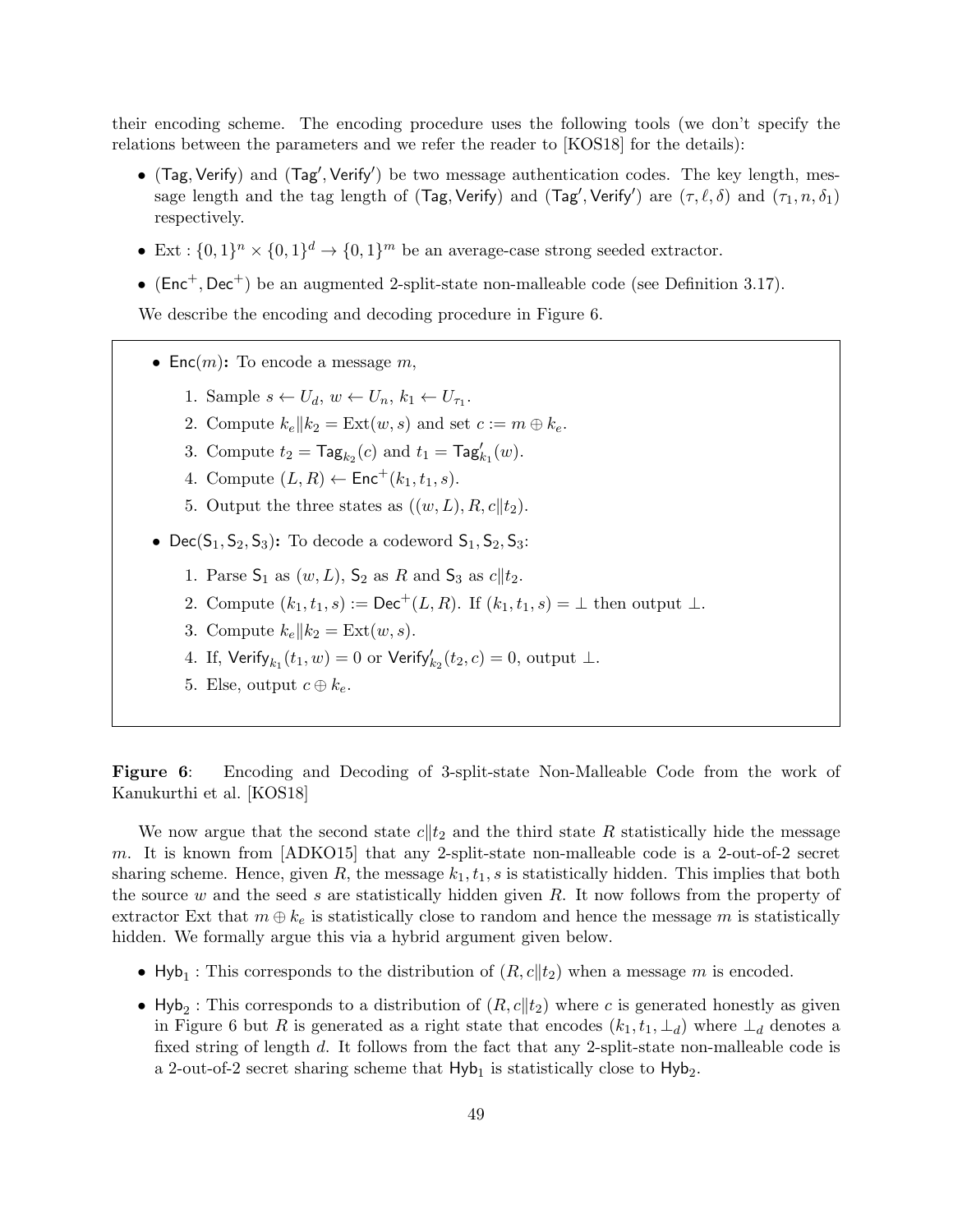• Hyb<sub>3</sub>: This corresponds to a distribution of  $(R, c||t_2)$  where R is generated as in the previous hybrid but c is chosen randomly from  $U_{\ell}$ . It follows from the property of the extractor Ext that  $Hyb_2$  and  $Hyb_3$  are statistically close. Notice that  $Hyb_3$  is independent of the message.

# <span id="page-49-0"></span>B 3-split-state Non-malleable Code against Multiple Tampering

In this section, we give a construction of one-many 3-split-state Non-Malleable Code with tampering degree k and rate  $= O(1/k)$ . This is obtained by replacing the one-one augmented non-malleable code in the construction of Kanukurthi et al. [\[KOS18\]](#page-47-5) and Gupta et al. [\[GMW17\]](#page-46-4) with an one-many augmented non-malleable code of [\[CGL16,](#page-44-8)[GKP](#page-46-9)+18]. We detail the construction and the proof of security below.

Building Blocks. We use the following building blocks:

- $\bullet$  (Tag, Verify) and (Tag', Verify') be two message authentication codes. The key length, message length and the tag length of (Tag, Verify) and (Tag', Verify') are  $(\tau', \ell, \delta')$  and  $(\tau, n, \delta)$  respectively. The MACs (Tag, Verify) and (Tag', Verify') are unforgeable except with probability  $\varepsilon_1$ and  $\varepsilon_1'$  respectively.
- Ext :  $\{0,1\}^n \times \{0,1\}^d \to \{0,1\}^{\ell+\tau}$  be a strong average-case seeded extractor for average-case min-entropy  $t + \log(1/\mu)$  and error  $\varepsilon_2 + \mu$ .
- $(Enc^+, Dec^+)$  be an augmented, one-many 2-split-state non-malleable code with tampering degree k and simulation error  $\varepsilon_3$ .
- We will set  $n (\ell + \tau + 3)k \ge t + \log(1/\mu)$ .

Construction. The construction is exactly same as Figure [6](#page-48-0) except that we use an augmented, one-many 2-split state non-malleable code.

**Proof of Non-Malleability.** The correctness of the construction is easy to verify and we also note that via the same argument given in Appendix [A,](#page-47-0) it can be shown that given the second and the third state of the codeword, the message is statistically hidden. We now give the proof of one-many non-malleability. For every  $i \in [k]$ , let  $(f_i, g_i, h_i)$  be a function belonging to the 3-split state tampering family. We give the description of the simulator  $D_{(f_1,g_1,h_1),...,(f_k,g_k,h_k)}$  in Figure [7](#page-50-0) and this uses the simulator  $\mathcal{S}_{(f'_1,g'_1),...,(f'_k,g'_k)}$  (for some split state functions  $(f'_i,g'_i)$  for every  $i \in [k]$ ) of the underlying 2-split state non-malleable code.

Recall that  $\textsf{Tamper}_{(f_1,g_1,h_1),..., (f_k,g_k,h_k)}^m$  be the outcome of the experiment wherein the message m is encoded, the codeword is tampered with the functions  $(f_i, g_i, h_i)$  for every  $i \in [k]$  and the output corresponds decoding of the tampered codewords. For convenience, we give the description of this experiment in Figure [8.](#page-51-0) In order to prove non-malleability, we need to show that

$$
\textsf{Tamper}^m_{(f_1,g_1,h_1),\ldots,(f_k,g_k,h_k)} \approx \widetilde{\text{copy}}(D_{(f_1,g_1,h_1),\ldots,(f_k,g_k,h_k)},m)
$$

We show this through a sequence of hybrids.

 $\frac{\text{Hyb}_1}{\text{Hyb}_1}$ : In this hybrid, we change the function  $\text{Tamper}'_{(f_1,g_1),...,(f_k,g_k)}$  in Figure [8](#page-51-0) as follows.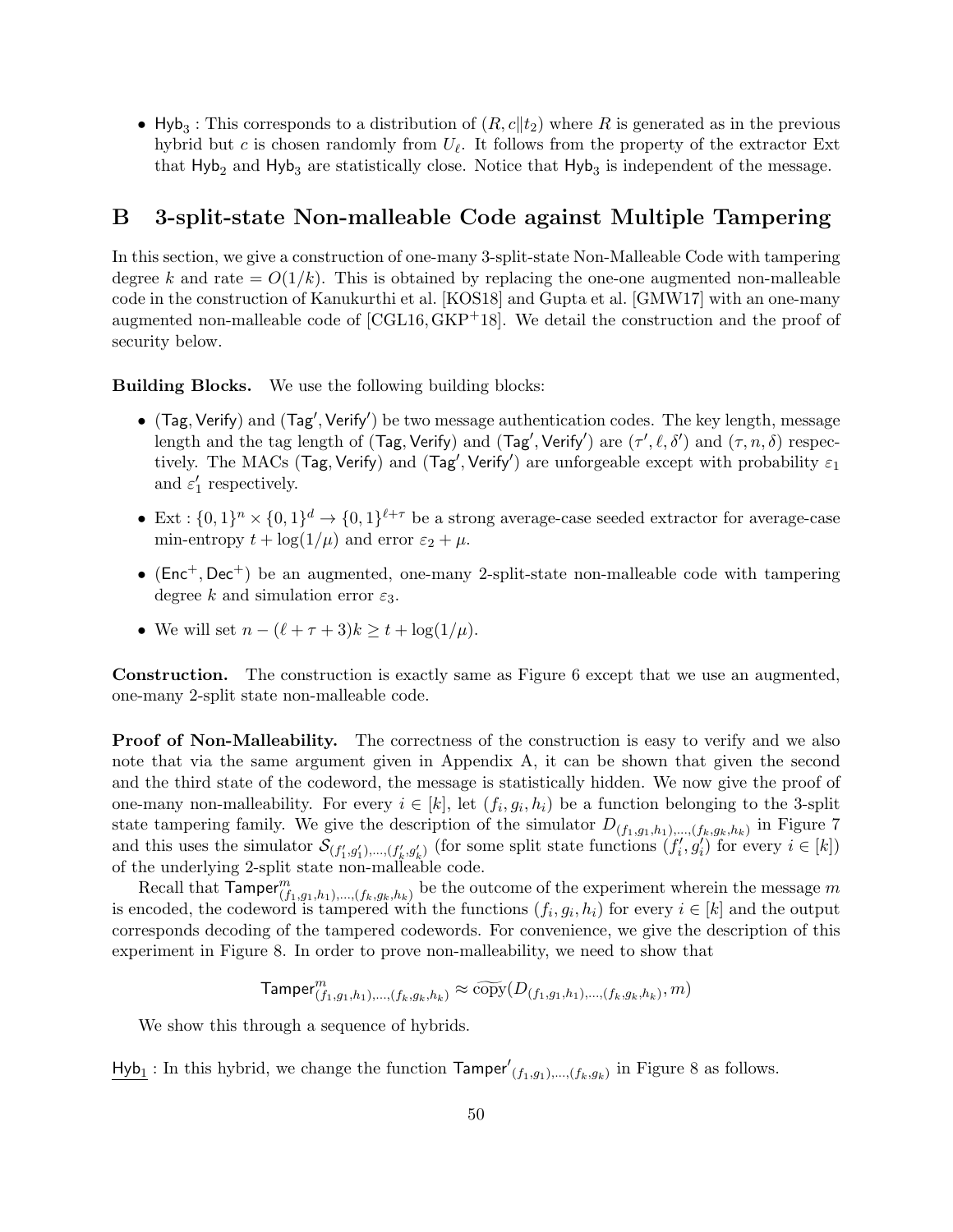The simulator  $D_{(f_1,g_1,h_1),...,(f_k,g_k,h_k)}$  works as follows:

- 1. Sample  $k_e || k_2 \leftarrow U_{\ell + \tau}$ .
- 2.  $(\widetilde{\beta}_1,\ldots,\widetilde{\beta}_k) \leftarrow S'$  where  $S'$  is described below.
- 3. Set  $c = k_e \oplus 0$  and compute  $t_2 = \mathsf{Tag}_{k_2}(c)$ .
- 4. For each  $i \in [k]$ ,
	- (a) Define  $(\tilde{c}^i, \tilde{t}^i) := h_i(c||t_2).$
	- (b) If  $\widetilde{\beta}_i$  = same\* then: i. If  $\tilde{c}^i = c$ , set  $\tilde{\gamma}_i = \textsf{same}^\star$ . Else, set  $\tilde{\gamma}_i = \bot$ . (c) Else, parse  $\tilde{\beta}_i$  as  $\tilde{k}_e^i, \tilde{k}_2^i$ .
		- (d) If  $\text{Verify}_{\tilde{k}_2^i}(\tilde{c}^i, \tilde{t}_2^i) = 1$ , set  $\tilde{\gamma}_i = \tilde{c}^i \oplus \tilde{k}_e^i$ . Else, set  $\tilde{\gamma}_i = \perp$ .
- 5. Output  $(\widetilde{\gamma}_1, \ldots, \widetilde{\gamma}_k)$ .

The function  $S'$ 

- 1. Sample  $w \leftarrow U_n$ .
- 2.  $(L, \widetilde{\alpha_1}, \ldots, \widetilde{\alpha_k}) \leftarrow \mathcal{S}_{(f_1^{(1)}[w], g_1), \ldots, (f_k^{(1)}[w], g_k)}$  where  $\widetilde{\alpha}_i := (\widetilde{k}_1^i, \widetilde{t}_1^i, \widetilde{s}^i)$  or  $\widetilde{\alpha}_i = \textsf{same}^{\star}$  and  $f_i^{(1)}$  $\binom{1}{i} [w]$ is equal to  $f_i(w, \cdot)$  except that it only outputs the last |L| bits of the output of  $f_i$ .
- 3. For each  $i \in [k]$ , define  $\widetilde{w}^i = f_i^{(2)}$  $f_i^{(2)}[L](w)$  where  $f_i^{(2)}$  $i^{(2)}_i[L]$  is equal to  $f_i(\cdot, L)$  except that it only outputs the first  $|w|$  bits of the output of  $f_i$ .
- 4. For each  $i \in [k]$ ,
- (a) If  $\tilde{\alpha}_i$  = same\* i. If  $\widetilde{w}^i = w$ : set  $\widetilde{\beta}_i = \textsf{same}^{\star}$ . ii. Else, set  $\widetilde{\beta}_i = \bot$ . (b) Else if,  $\text{Verify}'(\tilde{t}_1^i, \tilde{w}^i) = 1$ , set  $\beta_i = \text{Ext}(\tilde{w}^i, \tilde{s}^i)$ . Else, set  $\tilde{\beta}_i = \bot$ . 5. Output  $(\beta_1, \ldots, \beta_k)$ .

<span id="page-50-0"></span>**Figure 7:** Description of the simulator  $D_{(f_1,g_1,h_1),...,(f_k,g_k,h_k)}$ 

1. Compute  $t_1 = \mathsf{Tag}'_{k_1}(w)$ .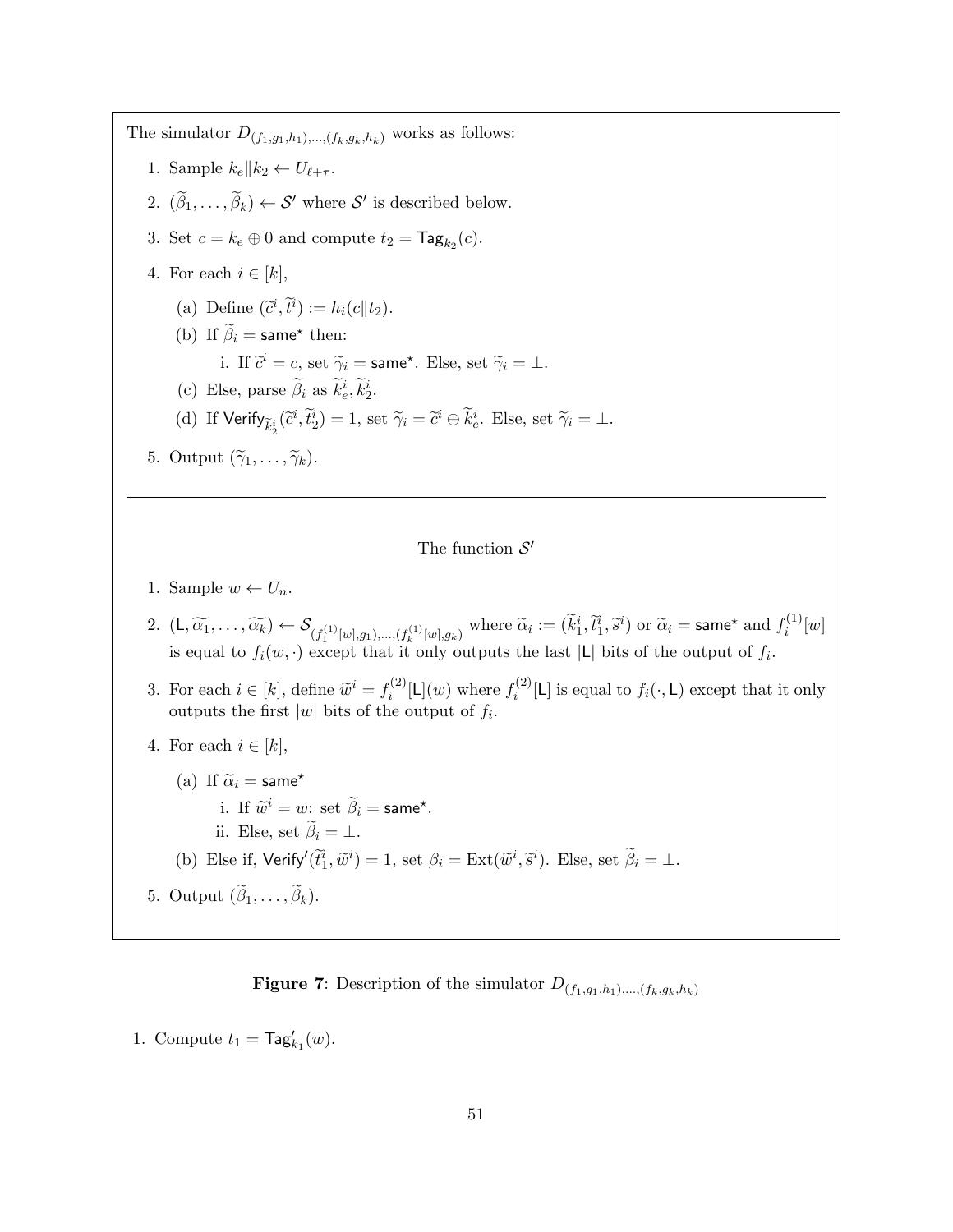- 1. Sample  $s \leftarrow U_d$ ,  $w \leftarrow U_n$ ,  $k_1 \leftarrow U_{\tau_1}$ .
- 2. Sample  $(k_e||k_2, \widetilde{\beta}_1, \ldots, \widetilde{\beta}_k) \leftarrow$  Tamper' $(f_1,g_1),..., (f_k,g_k)(s,w,k_1)$  where Tamper' $(f_1,g_1),..., (f_k,g_k)$ is described below.
- 3. Set  $c = k_e \oplus m$  and compute  $t_2 = \mathsf{Tag}_{k_2}(c)$ .
- 4. For each  $i \in [k]$ ,
	- (a) Define  $(\tilde{c}^i, \tilde{t}^i) := h_i(c||t_2).$
	- (b) Parse  $\tilde{\beta}_i$  as  $\tilde{k}_e^i, \tilde{k}_2^i$ .
	- (c) If  $\text{Verify}_{\tilde{k}_2^i}(\tilde{c}^i, \tilde{t}_2^i) = 1$ , set  $\tilde{\gamma}_i = \tilde{c}^i \oplus \tilde{k}_e^i$ . Else, set  $\tilde{\gamma}_i = \perp$ .
- 5. Output  $(\widetilde{\gamma}_1, \ldots, \widetilde{\gamma}_k)$ .

$$
\mathsf{Tamper}'_{(f_1,g_1),\ldots,(f_k,g_k)}
$$

On input  $s, w, k_1$  do:

- 1. Compute  $t_1 = \mathsf{Tag}'_{k_1}(w)$ .
- 2.  $(L, \widetilde{\alpha_1}, \ldots, \widetilde{\alpha_k}) \leftarrow \overline{\text{Tamper}}_{(f_1^{(1)}[w], g_1), \ldots, (f_k^{(1)}[w], g_k)}^{\|t_1\| \succeq \atop \text{where } \widetilde{\alpha}_i := (\widetilde{k}_1^i, \widetilde{t}_1^i, \widetilde{s}^i) \text{ and } f_i^{(1)}$  $i^{(1)}[w]$  is equal to  $f_i(w, \cdot)$  except that it only outputs the last |L| bits of the output of  $f_i$  and  $\overline{Tamper}$ denotes the tampering experiment for the underlying 2-split-state non-malleable code.
- 3. For each  $i \in [k]$ , define  $\widetilde{w}^i = f_i^{(2)}$  $f_i^{(2)}[L](w)$  where  $f_i^{(2)}$  $i^{(2)}_i[L]$  is equal to  $f_i(\cdot, L)$  except that it only outputs the first  $|w|$  bits of the output of  $f_i$ .
- 4. Set  $k_e || k_2 := \text{Ext}(w, s)$ .
- 5. For each  $i \in [k]$ ,
	- (a) If, Verify $(\tilde{t}_1^i, \tilde{w}^i) = 1$ , set  $\beta_i = \text{Ext}(\tilde{w}^i, \tilde{s}^i)$ . Else, set  $\tilde{\beta}_i = \bot$ .
- 6. Output  $(k_e || k_2, \beta_1, \ldots, \beta_k)$ .

<span id="page-51-0"></span>Figure 8: Description of the tampering Experiment  $\mathsf{Tamper}_{(f_1,g_1,h_1),...,(f_k,g_k,h_k)}^m$ 

2.  $(L, \widetilde{\alpha_1}, \ldots, \widetilde{\alpha_k}) \leftarrow \mathcal{S}_{(f_1^{(1)}[w], g_1), \ldots, (f_k^{(1)}[w], g_k)}$  where  $\widetilde{\alpha}_i := (\widetilde{k}_1^i, \widetilde{t}_1^i, \widetilde{s}^i)$  and  $f_i^{(1)}$  $f_i^{(1)}[w]$  is equal to  $f_i(w, \cdot)$ except that it only outputs the last |L| bits of the output of  $f_i$  and S denotes the simulated distribution for the underlying augmented, 2-split-state non-malleable code.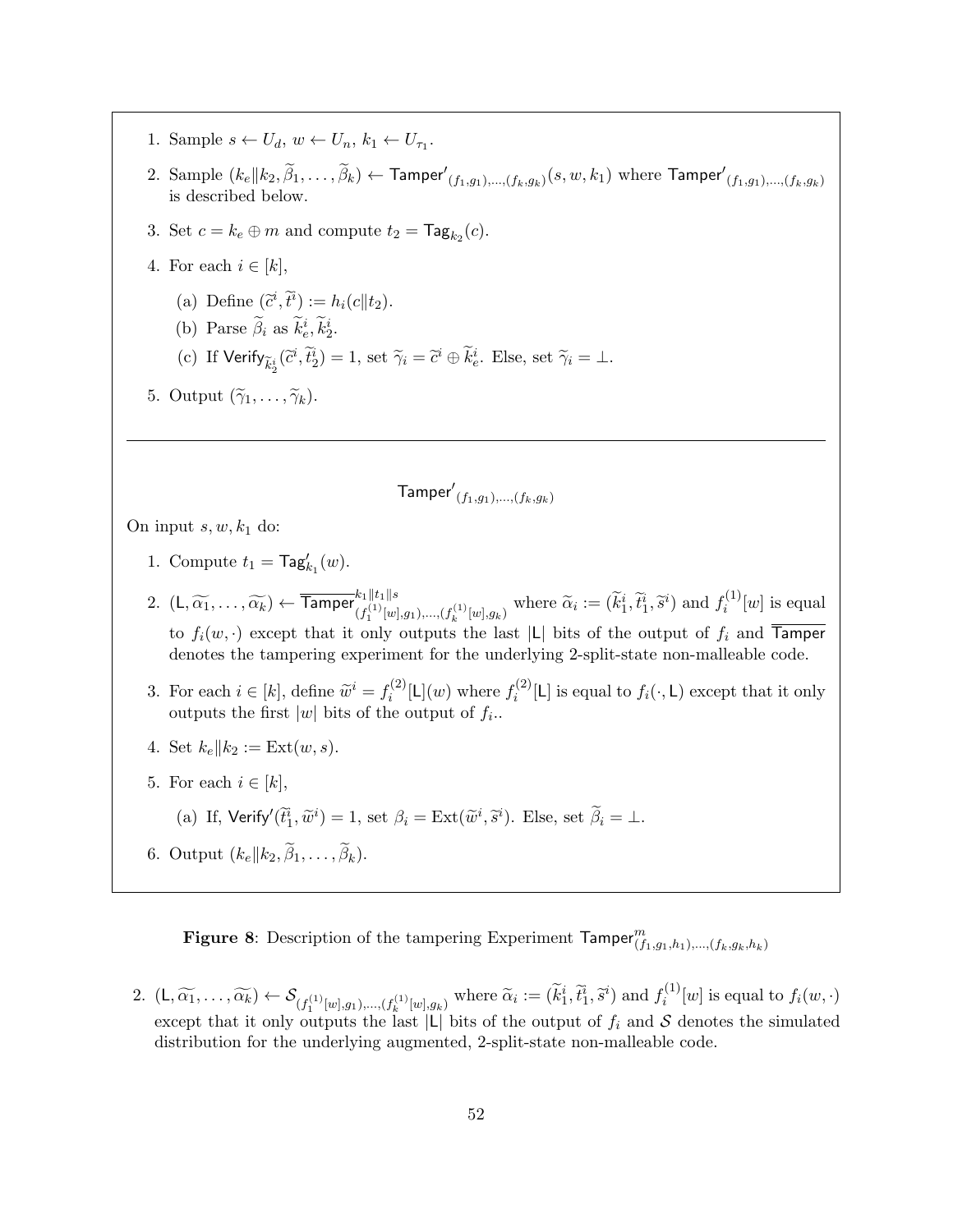- 3. For each  $i \in [k]$ , if  $\tilde{\alpha}_i = \textsf{same}^{\star}$ , reset  $\tilde{\alpha}_i = k_1 || t_1 || s$ .
- 4. The rest of the steps are same as in Figure [8.](#page-51-0)

Note that the only change between  $\text{Tamper}_{(f_1,g_1,h_1),...,(f_k,g_k,h_k)}^m$  and  $\text{Hyb}_1$  is that we use the simulator of the underlying augmented 2-split-state non-malleable code. It now follows directly from the security of the non-malleable code that  $Hyb_1$  is  $\varepsilon_3$  close to  $\mathsf{Tamper}^m_{(f_1,g_1,h_1),...,(f_k,g_k,h_k)}$ .

 $\frac{\text{Hyb}_2}{\text{Hyb}_2}$ : In thus hybrid, we make some changes to the function  $\text{Tamper}'_{(f_1,g_1),...,(f_k,g_k)}$  from the previous hybrid. The new function  $\mathsf{Tamper}'_{(f_1,g_1),...,(f_k,g_k)}^{(2)}$  takes as input s, w and is defined as follows:

- 1.  $(L, \widetilde{\alpha_1}, \ldots, \widetilde{\alpha_k}) \leftarrow \mathcal{S}_{(f_1^{(1)}[w], g_1), \ldots, (f_k^{(1)}[w], g_k)}$  where  $\widetilde{\alpha}_i := (\widetilde{k}_1^i, \widetilde{t}_1^i, \widetilde{s}^i)$  and  $f_i^{(1)}$  $f_i^{(1)}[w]$  is equal to  $f_i(w, \cdot)$ except that it only outputs the last  $|L|$  bits of the output of  $f_i$  and S denotes the simulated distribution for the underlying 2-split-state non-malleable code.
- 2. For each  $i \in [k]$ , define  $\widetilde{w}^i = f_i^{(2)}$  $f_i^{(2)}[L](w)$  where  $f_i^{(2)}$  $i^{(2)}_i[L]$  is equal to  $f_i(\cdot, L)$  except that it only outputs the first  $|w|$  bits of the output of  $f_i$ .
- 3. Set  $k_e || k_2 := \text{Ext}(w, s)$ .
- 4. For each  $i \in [k]$ ,
	- (a) If  $\widetilde{\alpha}_i$  = same<sup>\*</sup> i. If  $\widetilde{w}^i = w$ : set  $\widetilde{\beta}_i = k_e || k_2$ . ii. Else, set  $\widetilde{\beta}_i = \bot$ . (b) Else If,  $\text{Verify}'(\tilde{t}_1^i, \tilde{w}^i) = 1$ , set  $\beta_i = \text{Ext}(\tilde{w}^i, \tilde{s}^i)$ . Else, set  $\tilde{\beta}_i = \bot$ .
- 5. Output  $(k_e || k_2, \beta_1, \ldots, \beta_k)$ .

Note that the only change between  $Hyb_1$  and  $Hyb_2$  is that when  $\tilde{\alpha}_i = \text{same}^*$ , we will check if  $\tilde{w}^i = w$ <br>instead of numing the MAC verification. It now follows from the sequity of MAC upformability instead of running the MAC verification. It now follows from the security of MAC unforgeability that  $Hyb_1 \approx_{k\epsilon_1'} Hyb_2$ . The formal reduction follows directly from Claim 2 in [\[KOS18\]](#page-47-5).

 $\frac{\text{Hyb}_3}{f_1,g_1,\ldots,f_k,g_k}$ : In this hybrid, we make some changes to the function  $\text{Tamper}_{{f_1,g_1},\ldots,{f_k,g_k}}^{(2)}$ . The new function  $\mathsf{Tamper}'^{(3)}_{(f_1,g_1),...,(f_k,g_k)}$  takes w as input and is defined as follows:

- 1.  $(L, \widetilde{\alpha_1}, \ldots, \widetilde{\alpha_k}) \leftarrow \mathcal{S}_{(f_1^{(1)}[w], g_1), \ldots, (f_k^{(1)}[w], g_k)}$  where  $\widetilde{\alpha}_i := (\widetilde{k}_1^i, \widetilde{t}_1^i, \widetilde{s}^i)$  and  $f_i[w]$  is same as  $f_i^{(1)}$  with w being hardwired that outputs the last  $|L|$  bits of  $f_i$  and S denotes the simulated distribution for the underlying 2-split-state non-malleable code.
- 2. For each  $i \in [k]$ , define  $\widetilde{w}^i = f_i^{(2)}$  $f_i^{(2)}[L](w)$  where  $f_i^{(2)}$  $i^{(2)}[L]$  is same as  $f_i$  except that it has L hardwired and outputs the last  $|w|$  bits of  $f_i$ .
- 3. Sample  $k_e || k_2 \leftarrow U_{\ell + \tau}$ .
- 4. For each  $i \in [k]$ ,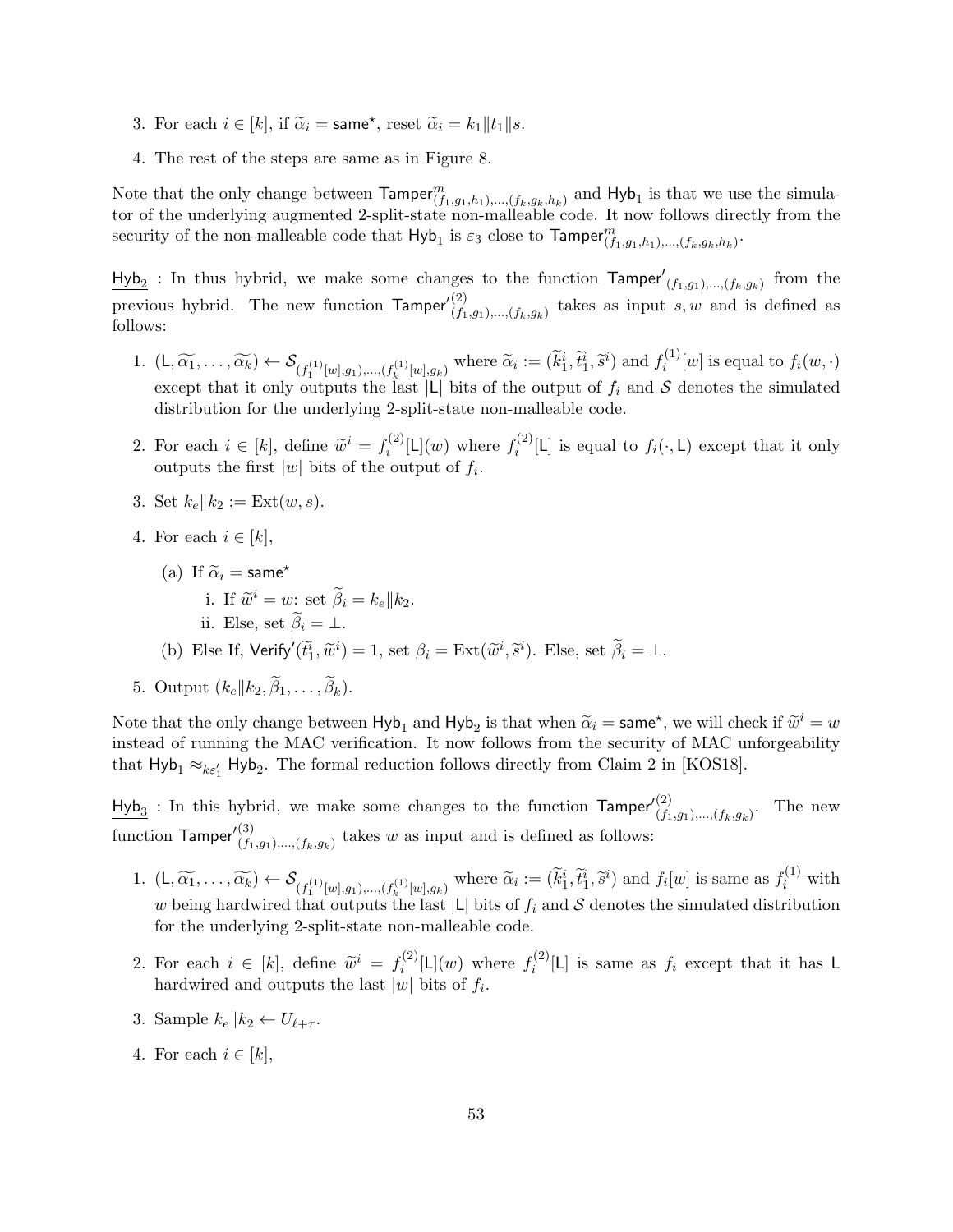(a) If  $\widetilde{\alpha}_i$  = same\* i. If  $\widetilde{w}^i = w$ : set  $\widetilde{\beta}_i = k_e || k_2$ . ii. Else, set  $\widetilde{\beta}_i = \bot$ . (b) Else If,  $\text{Verify}'(\tilde{t}_1^i, \tilde{w}^i) = 1$ , set  $\beta_i = \text{Ext}(\tilde{w}^i, \tilde{s}^i)$ . Else, set  $\tilde{\beta}_i = \bot$ .

5. Output 
$$
(k_e || k_2, \beta_1, \ldots, \beta_k)
$$
.

We now show that  $\mathsf{Hyb}_2$  is statistically close to  $\mathsf{Hyb}_3$  by a straightforward generalization of Claim 3 from [\[KOS18\]](#page-47-5).

## Claim B.1 Hyb<sub>2</sub>  $\approx_{\epsilon_2}$  Hyb<sub>3</sub>

Proof Most parts of this proof is taken verbatim from [\[KOS18\]](#page-47-5) and we only make relevant changes so that it works in the many tampering setting. We start by defining a few random variables that capture the auxiliary information. We will then invoke the extractor security to show that  $\mathsf{Hyb}_2$  is statistically close to  $Hyb<sub>3</sub>$ .

We fix the output  $(L, \widetilde{\alpha_1}, \ldots, \widetilde{\alpha_k}) \leftarrow \mathcal{S}_{(f_1^{(1)}[w], g_1), \ldots, (f_k^{(1)}[w], g_k)}$  and define

$$
b_{\text{same}^{\star}}^{i} := \begin{cases} 1 & \text{if } \widetilde{\alpha}_{i} = \text{same}^{\star} \\ 0 & \text{otherwise} \end{cases}
$$

$$
b_{\perp}^{i} := \begin{cases} 1 & \text{if } \widetilde{\alpha}_{i} = \perp \\ 0 & \text{otherwise} \end{cases}
$$

$$
eq^{i}(w) := \begin{cases} 1 & \text{if } f_{i}^{(2)}[\mathsf{L}](w) = w \\ 0 & \text{otherwise} \end{cases}
$$

$$
V^{i}(w) = \text{Verify}'_{\widetilde{k}_{1}^{i}}(f_{i}^{(2)}[\mathsf{L}](w), \widetilde{t}_{1}^{i})
$$

Finally, we define:

$$
Y^{i}(w, b_1, b_2) := \begin{cases} eq^{i}(w) & \text{if } b_1 = 1\\ (V^{i}(w), \text{Ext}(\widetilde{w}^{i}, \widetilde{s}^{i})) & \text{if } b_1 = 0 \land b_2 = 0\\ \perp & \text{otherwise} \end{cases}
$$

We define the auxiliary information by  $\widehat{E} = (b_{\text{same}}^i, b_{\perp}^i, Y^i(w, b_{\text{same}}^i, b_{\perp}^i))_{i \in [k]}$ . We now define the new function G that takes  $\widehat{E}$  and a string  $k \in \{0,1\}^{\ell+\tau}$  and works as follows:

- Parse  $\widehat{E}$  as  $(b^i_{\text{same}}^\star, b^i_\perp, y^i)_{i \in [k]}.$
- For each  $i \in [k]$ 
	- 1. If  $b^i_{\text{same}^\star} = 1$ :
		- (a) If  $y^i = 1$ , output  $(k, k)$ .
		- (b) Else, output  $(k, \perp)$ .
	- 2. Else,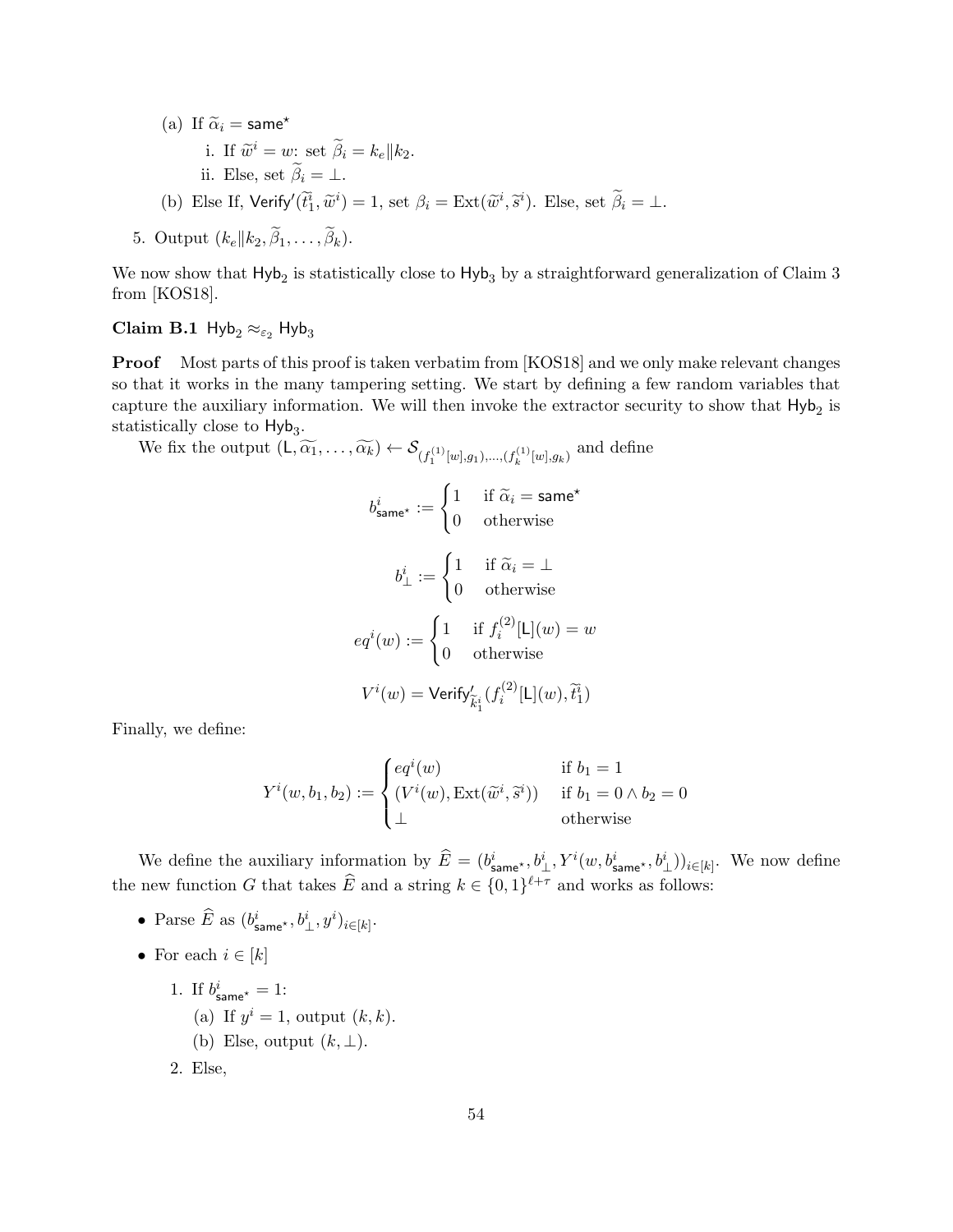(a) If  $b_{\perp} = 1$ , output  $(k, \perp)$ . (b) Else, parse  $y^i$  as  $V^i(w)$ ,  $Ext(\tilde{w}^i, \tilde{s}^i)$ . i. If  $V^i(w) = 1$ , output  $(k, \text{Ext}(\widetilde{w}^i, \widetilde{s}^i)$ . ii. Else, output  $(k, \perp)$ 

Note that G on input  $\widehat{E}, Ext(W;S)$  is distributed identically to  $\mathsf{Tamper}'^{(2)}_{(f_1,g_1),..., (f_k,g_k)}$  on input  $S, W$  and G on input  $\widehat{E}, U_{\ell+\tau}$  is distributed identically to  $\mathsf{Tamper}'^{(3)}_{(f_1,g_1),..., (f_k,g_k)}$  on input W. Thus, to prove that  $Hyb_2 \approx_{\varepsilon_2} Hyb_3$  it is sufficient to prove that

$$
\widehat{E}, Ext(W;S) \approx_{\varepsilon_2} \widehat{E}, U_{\ell+\tau}
$$

Notice that  $\widehat{E}$  depends only on the string W is is independent of the seed S. Further,  $\widehat{E}$  takes at most  $2^{(3+\ell+\tau)k}$  values. Hence,  $\widetilde{H}_{\infty}(W|\widehat{E}) \geq n-(3+\ell+\tau)k$ . By our choice of parameters, it follows from the average-case strong extractor property of Ext that  $E, Ext(W; S) \approx_{\varepsilon_2} E, U_{\ell + \tau}$ .

 $Hyb<sub>4</sub>$ : In this hybrid, we make a syntactic change with respect to  $Hyb<sub>3</sub>$ . The formal description of  $Hyb_4$  is given in Figure [9.](#page-55-1) Notice that the change is only syntactic and  $Hyb_3$  is identical to  $Hyb_4$ .

 $Hyb<sub>5</sub>$ : In this hybrid, we make the following changes with respect to  $Hyb<sub>4</sub>$ .

- 1. Sample  $k_e || k_2 \leftarrow U_{\ell + \tau}$ .
- 2. Sample  $(\widetilde{\beta}_1,\ldots,\widetilde{\beta}_k) \leftarrow \mathsf{Tamper'}_{(f_1,g_1),\ldots,(f_k,g_k)}^{(4)}.$
- 3. Set  $c = k_e \oplus m$  and compute  $t_2 = \text{Tag}_{k_2}(c)$ .
- 4. For each  $i \in [k]$ ,
	- (a) Define  $(\tilde{c}^i, \tilde{t}^i) := h_i(c||t_2).$
	- (b) If  $\widetilde{\beta}_i$  = same\*
		- i. If  $\tilde{c}^i = c$ , set  $\tilde{\gamma}_i = m$ .
		- ii. Else, output ⊥.
	- (c) Else if, parse  $\tilde{\beta}_i$  as  $\tilde{k}_e^i$ ,  $\tilde{k}_2^i$ . If  $\mathsf{Verify}_{\tilde{k}_2^i}(\tilde{c}^i, \tilde{t}_2^i) = 1$ , set  $\tilde{\gamma}_i = \tilde{c}^i \oplus \tilde{k}_e^i$ . Else, set  $\tilde{\gamma}_i = \perp$ .
- 5. Output  $(\widetilde{\gamma}_1, \ldots, \widetilde{\gamma}_k)$ .

The statistical closeness between  $Hyb<sub>4</sub>$  and  $Hyb<sub>5</sub>$  follows from the unforgeability of (Tag, Verify) and follows identically to the proof of closeness between  $Hyb_1$  and  $Hyb_2$ . We infer that  $Hyb_4 \approx_{k\epsilon_1} Hyb_5$ .

 $Hyb_6$ : In this hybrid, we replace  $c = k_e \oplus m$  with  $c = k_e \oplus 0$ . We infer from the security of one-time pad that  $Hyb_5$  is identically distributed to  $Hyb_6$ . Note that  $Hyb_6$  is distributed identically to  $\widetilde{\text{copy}}(D_{(f_1,g_1,h_1),...,(f_k,g_k,h_k)},m).$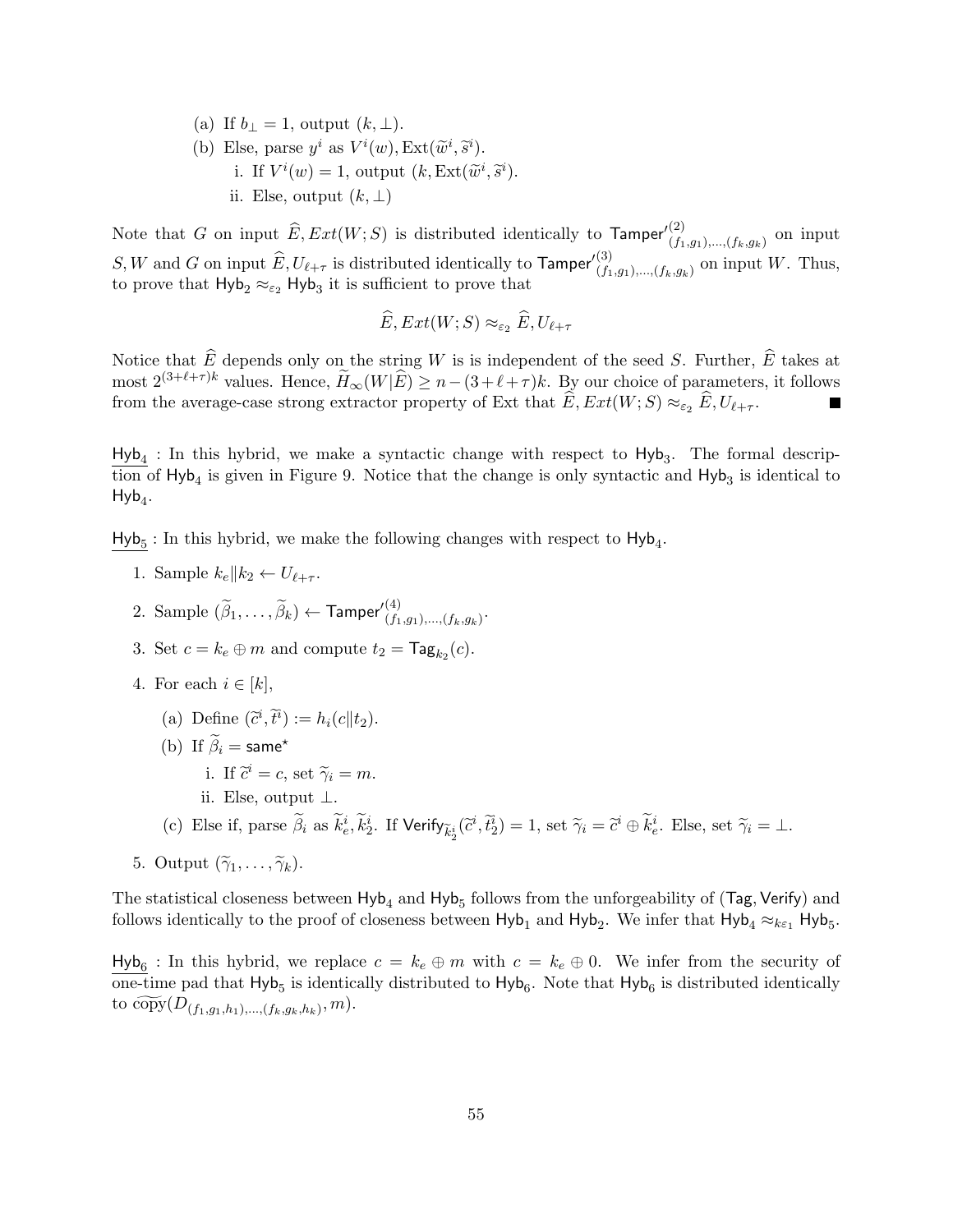- 1. Sample  $k_e || k_2 \leftarrow U_{\ell + \tau}$ .
- 2. Sample  $(\widetilde{\beta}_1,\ldots,\widetilde{\beta}_k) \leftarrow$  Tamper' $\binom{4}{f_1,g_1,\ldots,f_k,g_k}$  where  $\mathsf{Tamper}'^{(4)}_{(f_1,g_1),\ldots,(f_k,g_k)}$  is described below.
- 3. For each  $i \in [k]$ , if  $\widetilde{\beta}_i = \textsf{same}^{\star}$  then reset  $\widetilde{\beta}_i = k_e || k_2$ .
- 4. Set  $c = k_e \oplus m$  and compute  $t_2 = \mathsf{Tag}_{k_2}(c)$ .
- 5. For each  $i \in [k]$ ,
	- (a) Define  $(\tilde{c}^i, \tilde{t}^i) := h_i(c||t_2).$
	- (b) Parse  $\tilde{\beta}_i$  as  $\tilde{k}_e^i, \tilde{k}_2^i$ .
	- (c) If  $\text{Verify}_{\tilde{k}_2^i}(\tilde{c}^i, \tilde{t}_2^i) = 1$ , set  $\tilde{\gamma}_i = \tilde{c}^i \oplus \tilde{k}_e^i$ . Else, set  $\tilde{\gamma}_i = \perp$ .
- 6. Output  $(\widetilde{\gamma}_1, \ldots, \widetilde{\gamma}_k)$ .

$$
\mathsf{Tamper}'^{(4)}_{(f_1,g_1),\ldots,(f_k,g_k)}
$$

- 1. Sample  $w \leftarrow U_n$ .
- 2.  $(L, \widetilde{\alpha_1}, \ldots, \widetilde{\alpha_k}) \leftarrow \mathcal{S}_{(f_1^{(1)}[w], g_1), \ldots, (f_k^{(1)}[w], g_k)}$  where  $\widetilde{\alpha}_i := (\widetilde{k}_1^i, \widetilde{t}_1^i, \widetilde{s}^i)$  and  $f_i[w]$  is same as  $f_i^{(1)}$ i with w being hardwired that outputs the last  $|L|$  bits of  $f_i$  and S denotes the simulated distribution for the underlying 2-split-state non-malleable code.
- 3. For each  $i \in [k]$ , define  $\widetilde{w}^i = f_i^{(2)}$  $f_i^{(2)}[L](w)$  where  $f_i^{(2)}$  $i^{(2)}[L]$  is same as  $f_i$  except that it has L hardwired and outputs the last  $|w|$  bits of  $f_i$ .
- 4. For each  $i \in [k]$ ,
	- (a) If  $\widetilde{\alpha}_i$  = same\*
		- i. If  $\widetilde{w}^i = w$ : set  $\widetilde{\beta}_i = \textsf{same}^{\star}$ .
			- ii. Else, set  $\widetilde{\beta}_i = \bot$ .
	- (b) Else If,  $\text{Verify}'(\tilde{t}_1^i, \tilde{w}^i) = 1$ , set  $\beta_i = \text{Ext}(\tilde{w}^i, \tilde{s}^i)$ . Else, set  $\tilde{\beta}_i = \bot$ .
- <span id="page-55-0"></span>5. Output  $(\beta_1, \ldots, \beta_k)$ .

## <span id="page-55-1"></span>**Figure 9:** Description of  $Hyb<sub>4</sub>$